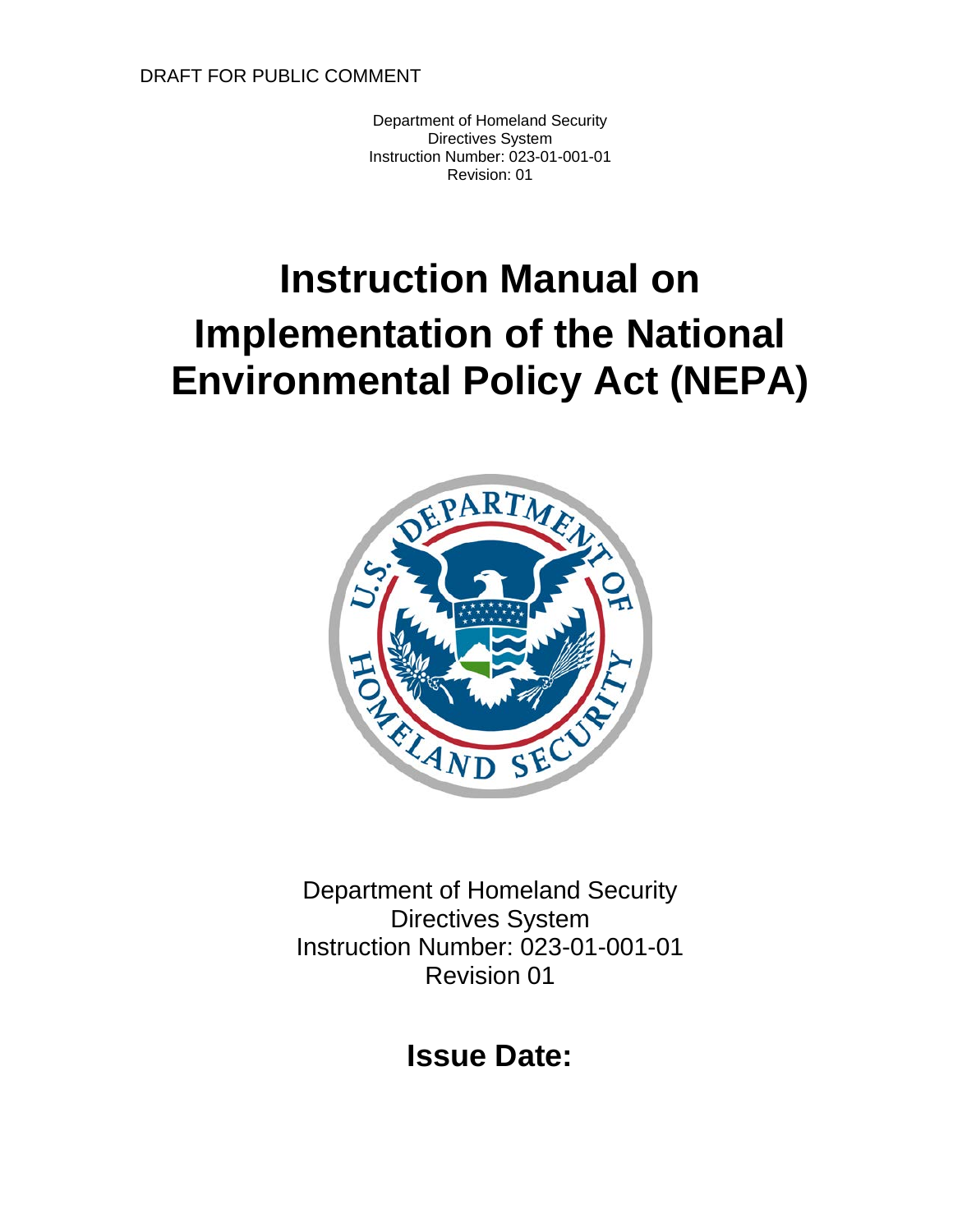# **Table of Contents**

| I.   |                                                                           |  |  |
|------|---------------------------------------------------------------------------|--|--|
| Ш.   |                                                                           |  |  |
| III. |                                                                           |  |  |
| IV.  |                                                                           |  |  |
| Α.   |                                                                           |  |  |
| В.   |                                                                           |  |  |
| C.   |                                                                           |  |  |
| D.   |                                                                           |  |  |
| Е.   |                                                                           |  |  |
| F.   |                                                                           |  |  |
| G.   |                                                                           |  |  |
| Н.   |                                                                           |  |  |
| I.   |                                                                           |  |  |
| J.   |                                                                           |  |  |
| K.   | Component Supplemental Instructions and Delegation of AuthorityIV-11      |  |  |
| L.   |                                                                           |  |  |
| V.   |                                                                           |  |  |
| Α.   |                                                                           |  |  |
| В.   |                                                                           |  |  |
| C.   |                                                                           |  |  |
| D.   |                                                                           |  |  |
| Е.   |                                                                           |  |  |
| F.   |                                                                           |  |  |
| G.   |                                                                           |  |  |
| VI.  |                                                                           |  |  |
| А.   |                                                                           |  |  |
|      | В.                                                                        |  |  |
| C.   |                                                                           |  |  |
| D.   |                                                                           |  |  |
| VII. | Review of Applications from Persons or Organizations Outside of DHS VII-1 |  |  |
|      | Appendix A.                                                               |  |  |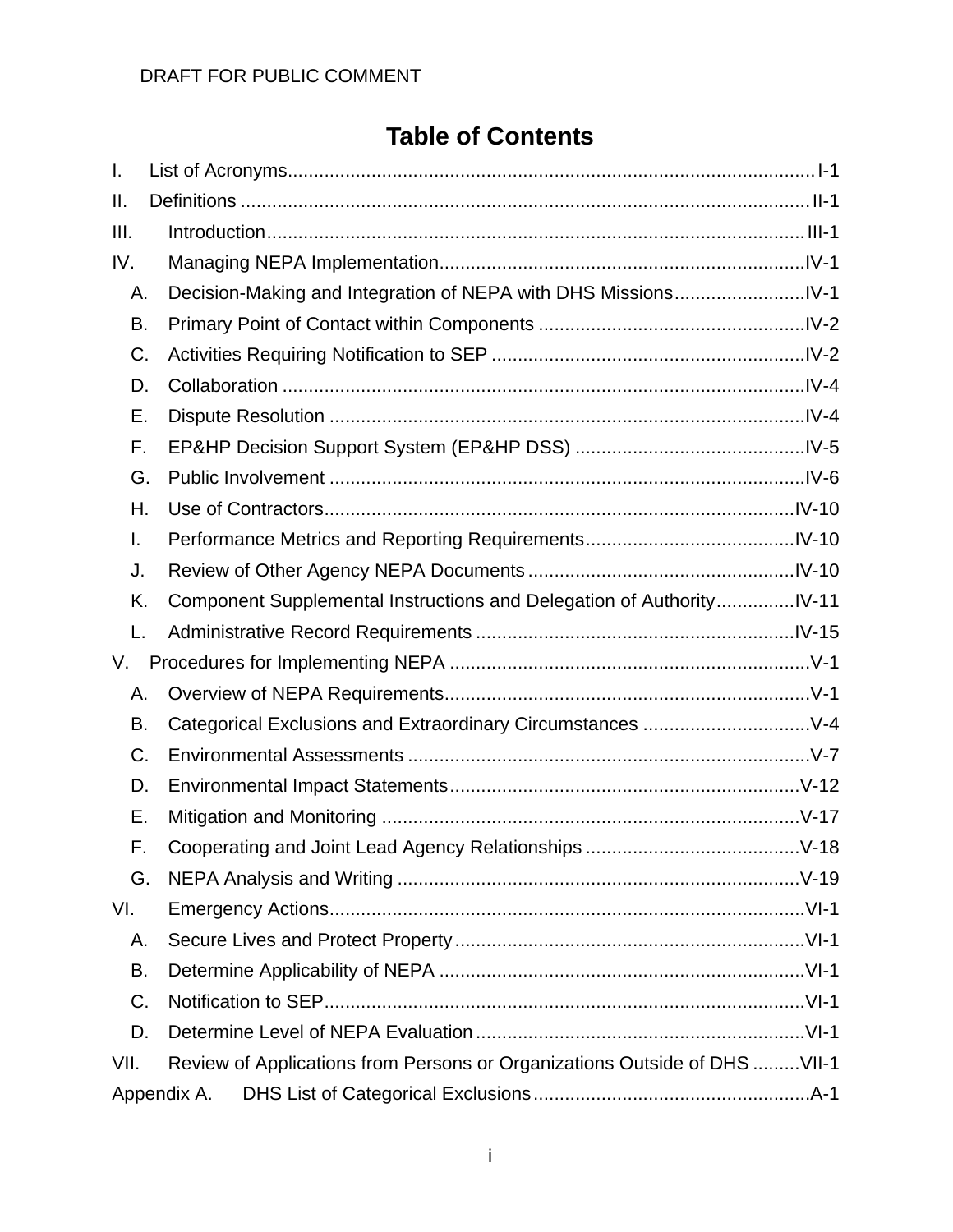| Appendix B. | List of Environmental Planning Requirements other than NEPAB-1       |  |  |  |
|-------------|----------------------------------------------------------------------|--|--|--|
|             | Appendix C. Record of Environmental Consideration (REC) Template for |  |  |  |
|             |                                                                      |  |  |  |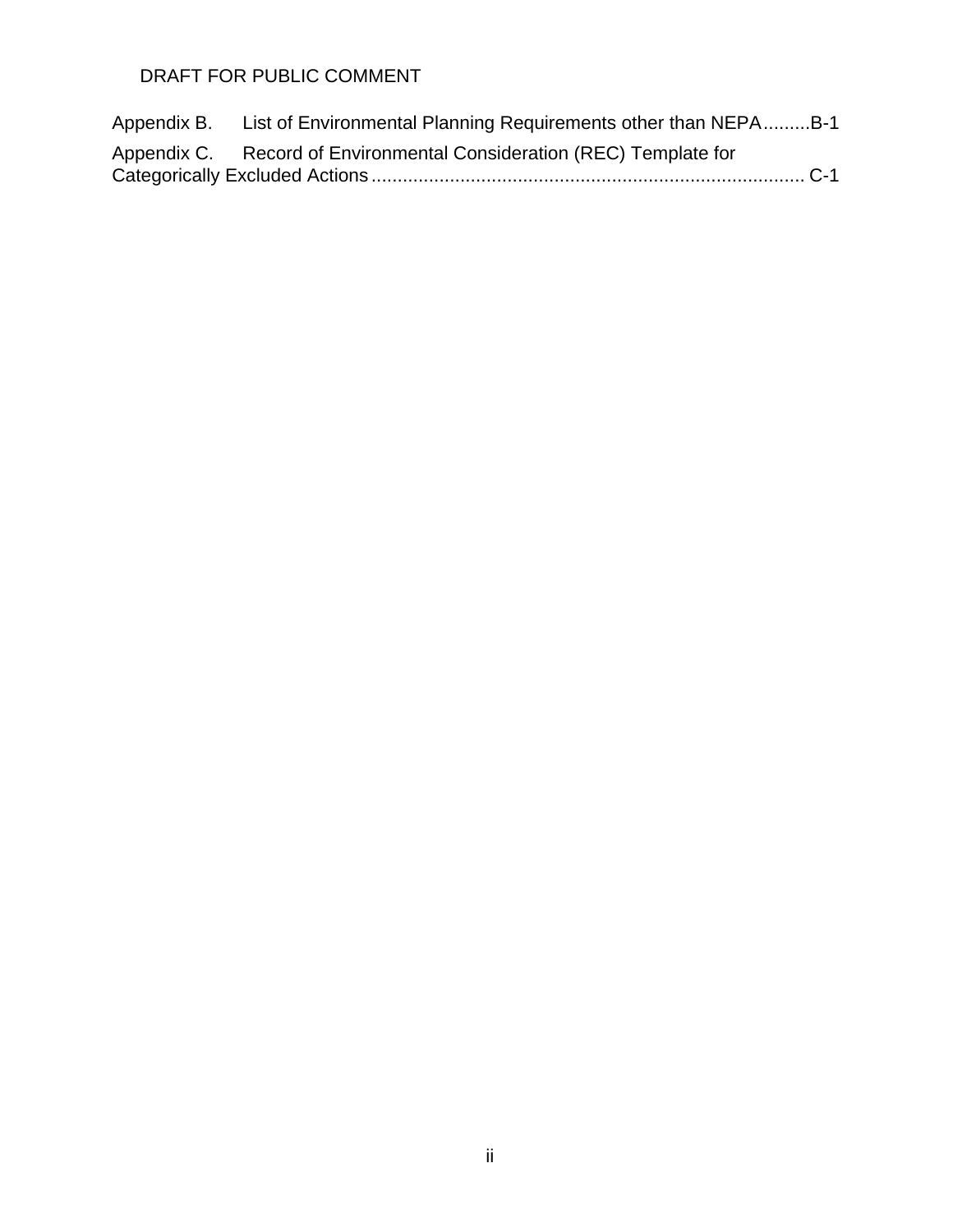# <span id="page-3-0"></span>**I. List of Acronyms**

| <b>CATEX</b>        | <b>Categorical Exclusion</b>                            |
|---------------------|---------------------------------------------------------|
| <b>CEQ</b>          | <b>Council on Environmental Quality</b>                 |
| <b>CFR</b>          | <b>Code of Federal Regulations</b>                      |
| <b>DEIS</b>         | <b>Draft Environmental Impact Statement</b>             |
| <b>DHS</b>          | Department of Homeland Security                         |
| EA                  | <b>Environmental Assessment</b>                         |
| <b>EIS</b>          | <b>Environmental Impact Statement</b>                   |
| EO                  | <b>Executive Order</b>                                  |
| <b>EPA</b>          | <b>Environmental Protection Agency</b>                  |
| EP&HP               | <b>Environmental Planning and Historic Preservation</b> |
| EP&HP<br><b>DSS</b> | <b>EP&amp;HP Decision Support System</b>                |
| <b>EPPM</b>         | <b>Environmental Planning Program Manager</b>           |
| <b>FEIS</b>         | <b>Final Environmental Impact Statement</b>             |
| <b>FOIA</b>         | Freedom of Information Act                              |
| <b>FONSI</b>        | Findings of No Significant Impact                       |
| <b>FR</b>           | <b>Federal Register</b>                                 |
| HQ                  | Headquarters                                            |
| <b>MOA</b>          | Memorandum of Agreement                                 |
| <b>NEPA</b>         | <b>National Environmental Policy Act</b>                |
| <b>NOA</b>          | Notice of Availability                                  |
| <b>NOI</b>          | Notice of Intent                                        |
| <b>OCRSO</b>        | Office of the Chief Readiness Support Officer           |
| <b>OGC</b>          | <b>Office of the General Counsel</b>                    |
| <b>OPA</b>          | <b>Office of Public Affairs</b>                         |
| <b>PEA</b>          | <b>Programmatic Environmental Assessment</b>            |
| <b>PEIS</b>         | Programmatic Environmental Impact Statement             |
| <b>REC</b>          | <b>Record of Environmental Consideration</b>            |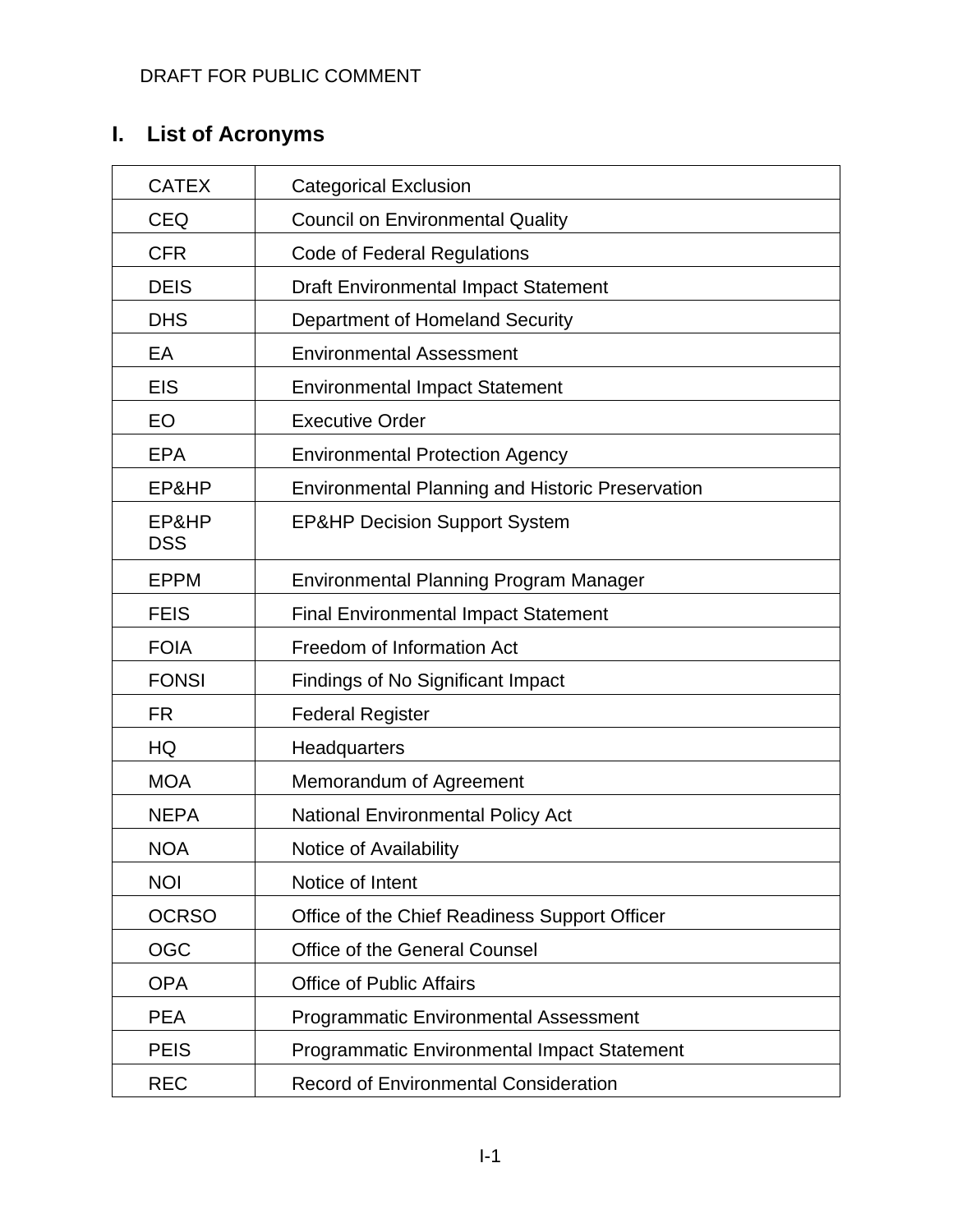| <b>ROD</b>    | <b>Record of Decision</b>                        |
|---------------|--------------------------------------------------|
| <b>SEA</b>    | Supplemental Environmental Assessment            |
| <b>SEIS</b>   | Supplemental Environmental Impact Statement      |
| <b>SEP</b>    | <b>Sustainability and Environmental Programs</b> |
| U.S.          | <b>United States</b>                             |
| <b>U.S.C.</b> | <b>United States Code</b>                        |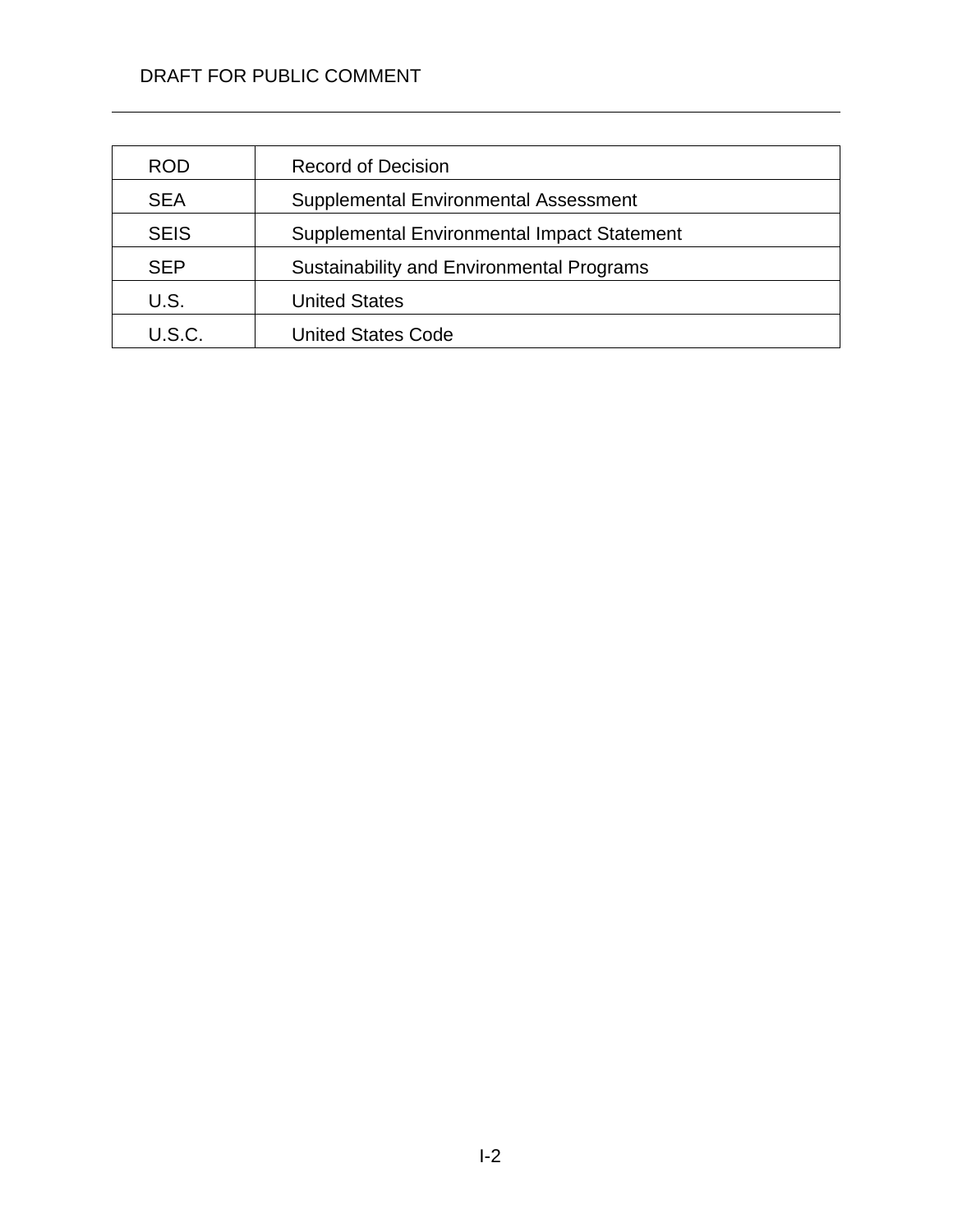# <span id="page-5-0"></span>**II. Definitions**

All definitions contained in the Council on Environmental Quality (CEQ) Regulations for Implementing the Procedural Provisions of the National Environmental Policy Act (NEPA) (40 Code of Federal Regulations [CFR] Parts 1500-1508) apply to this Instruction Manual. Definitions from the CEQ regulations of some of the terms and phrases that are more commonly used in this Instruction Manual are provided below for ease of reference. Additional terms and phrases not defined in the CEQ regulations are defined below.

*Action*: A plan, project, program, policy, rule, regulation, procedure, or legislative proposal, as discussed at 40 C.F.R. §1508.18, subject to DHS's control and responsibility. Projects include actions approved by permit or other regulatory decision as well as Federally-assisted activities (e.g., grants).

*Best Management Practices*: Generally accepted and applied measures or practices to lessen the adverse effects of actions on the human environment (e.g., control stormwater flowing through a construction site to reduce impacts to water quality).

**Categorical Exclusion** *(CATEX)*: As defined in 40 C.F.R. §1508.4, activities that do not need to undergo detailed environmental analysis in an EA or EIS because the activities have been determined to not individually or cumulatively have a significant effect on the human environment. Agencies can define categories of such activities as a way to reduce unnecessary paperwork and delay. CATEXs are defined by, and are unique to, each Federal agency; at DHS they may be established for the Department as a whole or for an individual Component.

*Component*: As defined in DHS Directive 252-01, Organization of the Department of Homeland Security, any organization which reports directly to the Office of the Secretary of DHS when approved as such by the Secretary. This is inclusive of both Operational Components and Support (also known as Headquarters) Components. For purposes of this Instruction, the Office of the Secretary also constitutes a Component. The list of major Components making up DHS is available on the DHS website at [https://www.dhs.gov/department-components.](https://www.dhs.gov/department-components)

*Component Supplemental Instructions*: A written policy-type document that describes how a Component implements the requirements of DHS Directive 023-01, and this Instruction Manual within their respective organization. Criteria for Component Supplemental Instructions are provided in Section IV, Part K.

*Cooperating Agency*: As defined in 40 C.F.R. §1508.5, any Federal agency other than a lead agency which has jurisdiction by law or special expertise with respect to any environmental impact involved in a proposal (or a reasonable alternative) for legislation or other major Federal action significantly affecting the quality of the human environment. Participation of Cooperating Agencies is not limited to the preparation of Environmental Impact Statements; it may also be appropriate for Cooperating Agencies to participate in the preparation of Environmental Assessments.

*Council on Environmental Quality (CEQ)*: Title II of NEPA established a council in the Executive Office of the President to oversee implementation of the Act. The Council is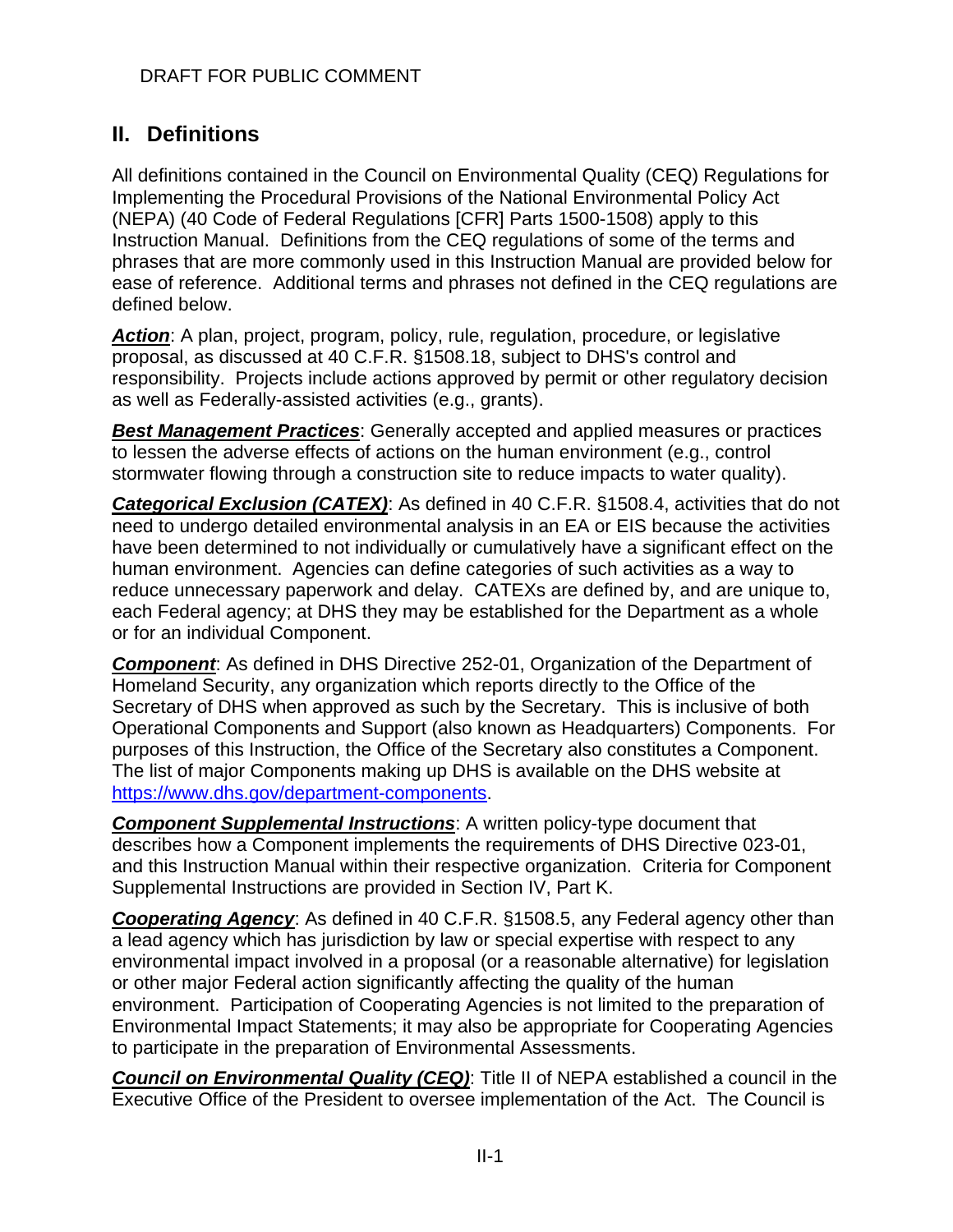appointed by the President with the advice and consent of the Senate. The President designates the Chairman. CEQ's responsibilities include appraising Federal Government programs and activities in light of the policy set forth in Title I of NEPA and formulating and recommending national policies to promote improvement of the quality of the environment.

*Cumulative Impact*: As defined in 40 C.F.R. §1508.7, the impact on the environment which results from the incremental impact of an action when added to other past, present, and reasonably foreseeable future actions regardless of what agency (Federal or non-Federal) or person undertakes such other actions. Cumulative impacts can result from individually minor but collectively significant actions taking place over a period of time.

#### *Decision-Maker*: See Proponent.

**Department**: The Department of Homeland Security, which, unless otherwise specified includes all components thereof.

*Effects*: As defined in 40 C.F.R. §1508.8, effects of proposed actions includes ecological (such as the effects on natural resources and on the components, structures, and functioning of affected ecosystems), aesthetic, historic, cultural, economic, social, or health, whether direct, indirect, or cumulative. Effects may also include those resulting from actions which may have both beneficial and detrimental effects. "Effects" and "impacts" as used in the CEQ regulations and this Instruction Manual are synonymous.

*Effects of National Concern*: Effects that because of the high quality or function of the affected resource or because of the wide geographic range of effects could create concern beyond the locale or region of a proposed action, as well as effects that may occur in multiple geographic regions of the U.S. from a program of proposed actions.

**Emergency:** A natural or man-made disaster or other phenomenon of an exceptional, inevitable, and irresistible character demanding immediate action for the protection of human life, public safety, public health, or the environment, and avoidance of significant loss of property if it relates to one of the other factors. This includes but is not limited to situations triggering emergency and major disaster declarations by the President under the Stafford Act. See also 40 C.F.R. §1506.11.

**Emergency Action:** Any action needed to respond to or control the immediate impacts of an emergency. This definition does not include long-term recovery actions.

*Environmental Assessment (EA)*: As defined in 40 C.F.R. §1508.9, a concise public document for which a Federal agency is responsible that serves to: briefly provide sufficient evidence and analysis for determining whether to prepare an Environmental Impact Statement or a Finding of No Significant Impact, aid an agency's compliance with NEPA when no Environmental Impact Statement is necessary, and facilitate preparation of an Environmental Impact Statement when one is necessary.

*Environmental Impact Evaluation*: The process of determining the level of significance of a potential impact on the human environment. It includes all of the necessary studies, consultation, and public involvement needed to analyze the potential for environmental impact of a proposed action, assign a value to the level of impact (e.g.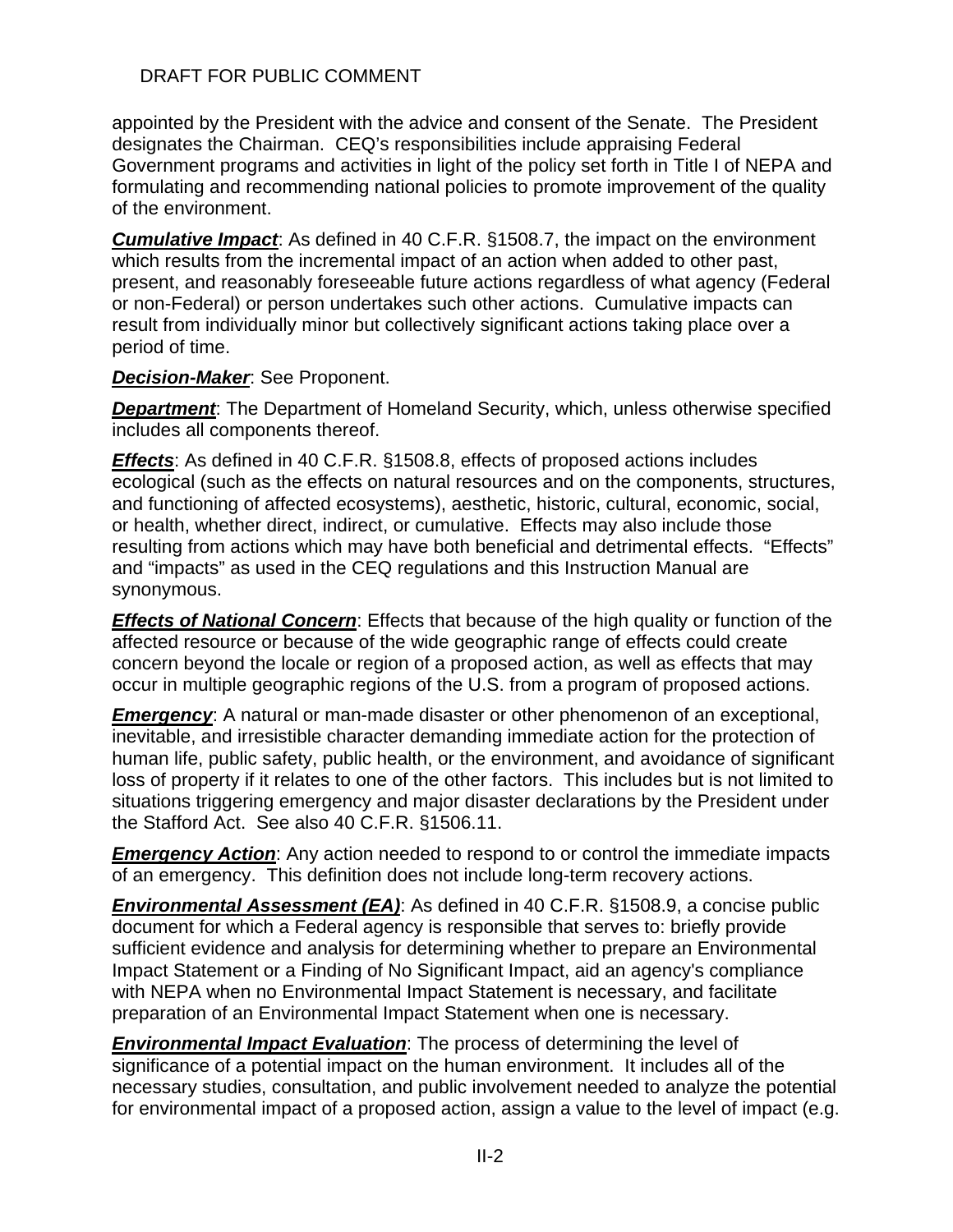minor, moderate, or major), consider mitigation, and determine the level of significance; whether significant or not. An environmental impact evaluation results in either the application of a Categorical Exclusion or documentation in the form of a final Environmental Assessment and Finding of No Significant Impact or a final Environmental Impact Statement. An environmental impact evaluation is a necessary and major part of the NEPA process (defined in 40 C.F.R. §1508.21) but normally not fully inclusive of the NEPA process. "Environmental impact evaluation" and "environmental analysis" as used in this Instruction Manual are synonymous.

*Environmental Impact Statement (EIS)*: As defined in 40 C.F.R. §1508.11, a detailed written statement as required by section 102(2)(C) of NEPA.

*Environmental Planning & Historic Preservation Decision Support System (EP&HP DSS)*: An automated system to standardize and improve the efficiency and effectiveness of NEPA analyses of proposed actions within DHS.

*Environmental Planning Program Manager (EPPM)*: As designated in a Component's approved Supplemental Instructions, the primary point of contact in a Component who is responsible for coordination with SEP on NEPA matters and who has the authority to oversee the implementation of DHS Directive 023-01 and this Instruction Manual in their respective organization. For Components that do not have an EPPM, Director SEP serves as their EPPM.

*Environmentally Sensitive Area*: An area designated by law, regulation, or executive order that merits special protection or stewardship because of its value as a natural, historic, or cultural resource. Examples include, but are not limited to: (1) proposed or designated critical habitat for threatened or endangered species; (2) properties listed or eligible for listing on the National Register of Historic Places; and (3) areas having special designation or recognition such as prime or unique agricultural lands, coastal zones, designated wilderness or wilderness study areas, wild and scenic rivers, 100 year floodplains, wetlands, sole source aquifers, Marine Sanctuaries, National Wildlife Refuges, National Parks, National Monuments, essential fish habitat, etc.

*Finding of No Significant Impact (FONSI)*: As defined in 40 C.F.R. §1508.13, a document by a Federal agency briefly presenting the reasons why an action, not otherwise excluded (40 C.F.R. §1508.4), will not have a significant effect on the human environment and for which an environmental impact statement therefore will not be prepared.

*Human Environment*: As defined in 40 C.F.R. §1508.14, the natural and physical environment and the relationship of people with that environment.

*Impacts*: See effects.

*Indian Tribe or Native American Tribe or Tribe*: Any Indian tribe, band, nation, pueblo, or other organized group or community, including any Alaska native entity, which is Federally-recognized by the Secretary of the Interior through listing by the Bureau of Indian Affairs.

*Jurisdiction by Law*: As defined in 40 C.F.R. §1508.15, an agency's authority to approve, veto, or finance all or part of a proposal.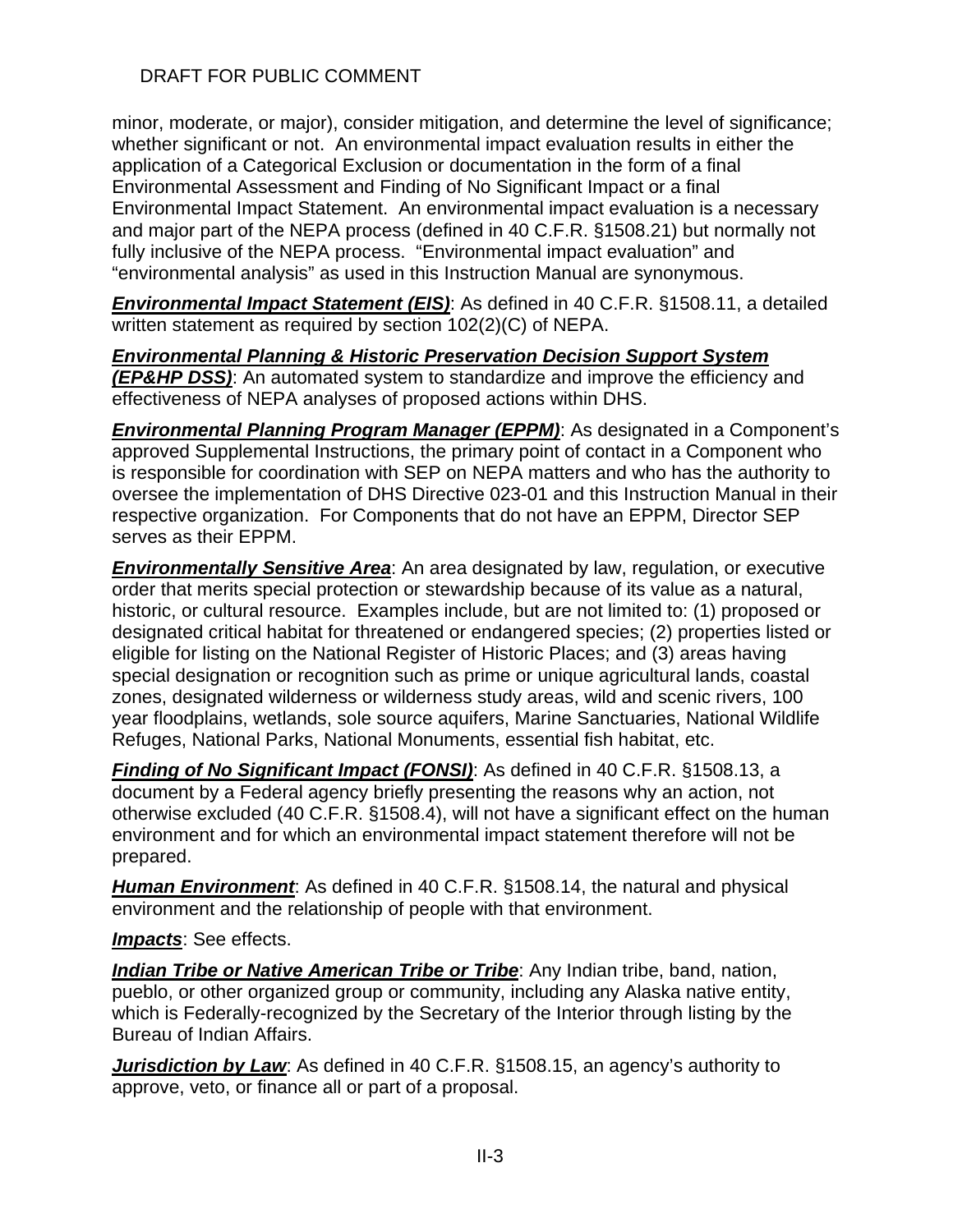*Lead Agency*: As defined in 40 C.F.R. §1508.16, the agency or agencies preparing or having taken primary responsibility for preparing an EA or EIS.

*Major Federal Action*: As defined in 40 C.F.R. §1508.18, actions with effects that may be major and which are potentially subject to Federal control and responsibility. Major reinforces but does not have a meaning independent of significantly (40 C.F.R. §1508.27). Actions include the circumstance where the responsible officials fail to act and that failure to act is reviewable by courts or administrative tribunals under the Administrative Procedure Act or other applicable law as agency action. See 40 C.F.R. §1508.18 for the full definition.

*Mitigation*: An action or series of actions, which may be ongoing and sustained, to reduce the probability of, or lessen the impact of an adverse effect on the quality of the human environment. The following examples of ways to mitigate impacts to the human environment are provided in 40 C.F.R. §1508.20: (a) avoiding the impact altogether by not taking a certain action or parts of an action; (b) minimizing impacts by limiting the degree or magnitude of the action and its implementation; (c) rectifying the impact by repairing, rehabilitating, or restoring the affected environment; (d) reducing or eliminating the impact over time by preservation and maintenance operations during the life of the action; (e) compensating for the impact by replacing or providing substitute resources or environments. Mitigation may also include the utilization of best management practices and adaptive management approaches.

*National Environmental Policy Act (NEPA)*: Public Law 91-190, as amended, declares a national policy which encourages productive and enjoyable harmony between humans and the environment. NEPA requires Federal officials to consider environmental values alongside technical and economic considerations in their decision-making.

*NEPA document*: A DHS REC, EA, SEA, PEA, FONSI, NOA, NOI, EIS, SEIS, PEIS, Legislative EIS, ROD, or any other document prepared pursuant to a requirement of NEPA, the CEQ Regulations, DHS Directive 023-01, or this Instruction Manual. This includes environmental documents as defined in 40 C.F.R. §1508.10.

*NEPA process*: The effort required to systematically address the environmental stewardship and compliance requirements set forth in NEPA during program and project planning, development, and design; and prior to execution of a proposed action for the purpose of protecting, sustaining, or restoring the quality of the human environment. This process consists wholly or in part of scoping, development, and consideration of the proposed action and alternatives, environmental impact evaluation, consideration of mitigation and monitoring its success, consultation, and public involvement. This includes the NEPA Process as defined in 40 C.F.R. §1508.21.

*Notice of Availability (NOA)*: A formal notice published in the Federal Register announcing the issuance and public availability of a draft or final EIS. The EPA published NOA is the official public notification of an EIS.

*Notice of Intent*: As defined in 40 C.F.R. §1508.22, a notice that an environmental impact statement will be prepared and considered.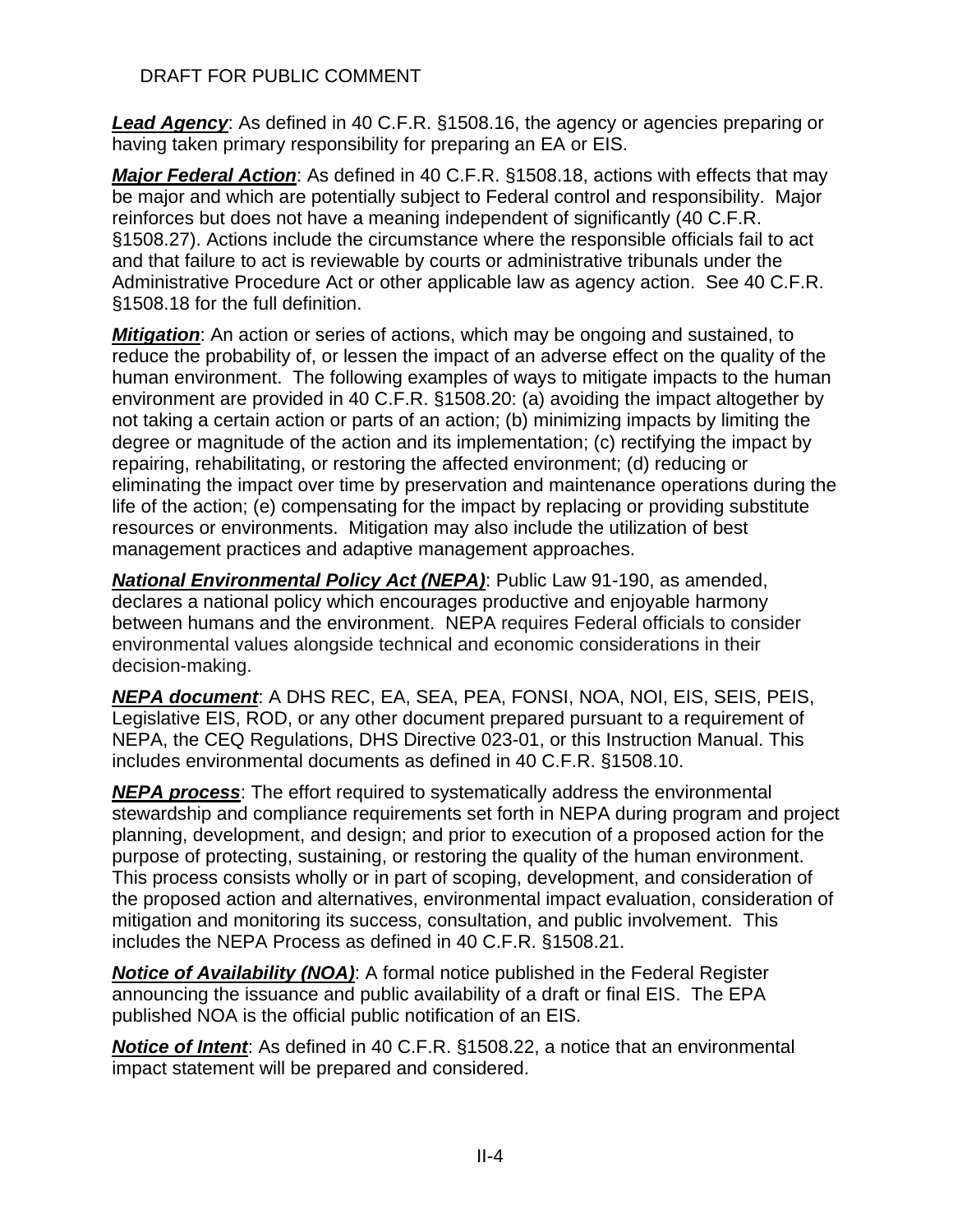*Office of the Chief Readiness Support Officer (OCRSO)*: Office that supports the Departmental CRSO, which is organizationally located in the Management Directorate at DHS Headquarters (HQ), as defined in DHS Directive 0100, Organization of the Office of the Under Secretary for Management, and DHS Directive 0004, Administrative Services Line of Business Integration and Management, and any successions to these Directives.

**Office of the General Counsel (OGC):** Office that supports the General Counsel (defined in DHS Directive 252-01), who is the chief legal officer and the final legal authority within DHS, and has the authority to participate in and decide any legal matter within DHS (except for matters within the scope of the Inspector General's authorities). OGC includes DHS Headquarters attorneys together with the attorneys in all Component legal offices, whether denominated Office of Chief Counsel, Office of Principal Legal Advisor, Office of the Judge Advocate General or otherwise.

**Proponent:** A DHS Federal employee who is the identified program or project manager for a proposed action that is subject to NEPA review. The Proponent is also the decision-maker for the proposed action. The Proponent is responsible for defining the reason why a proposed action is needed, and has the immediate authority to decide a course of action or has the authority to recommend a course of action, from among options, to the next higher organizational level (e.g., district to region, region to headquarters) for approval. The Proponent also normally has authority to establish the total estimate of resource requirements for the proposed action or, in the execution phase, has the authority to direct the use of resources. The Proponent does not have to personally perform the environmental impact evaluation or have NEPA expertise, but is responsible for ensuring NEPA compliance before committing DHS to a particular course of action; this includes responsibility (with support from their respective EPPM) for the completion of any appropriate NEPA documentation.

*Record of Decision (ROD)*: The concise public record described in 40 C.F.R. §1505.2 that is prepared to conclude the process of preparing an Environmental Impact Statement. The ROD need not be a unique or separate document, when a formal public record of a decision is otherwise issued, as long as the formal public record meets the requirements of 40 C.F.R. §1505.2. For example, grant award documents or permits may suffice for a ROD if they meet the requirements of 40 C.F.R. §1505.2.

*Record of Environmental Consideration (REC)*: An internal DHS administrative document that records the application of a DHS CATEX (Appendix A, Table 1) to a specific proposal. A REC is required for the application of any CATEX identified with an asterisk in Appendix A, Table 1 of this Instruction Manual. RECs are normally prepared and maintained electronically in the EP&HP DSS.

*Secretary*: The Secretary of the Department of Homeland Security.

**Significantly**: As used in the NEPA process, an evaluation of significance requires consideration of both context and intensity. Context means that the significance of an action must be analyzed in several contexts such as society as a whole, the affected region, the affected interests, and the locality. Significance varies with the setting of the proposed action. Intensity refers to the severity of impact. See 40 C.F.R. §1508.27 for the full definition.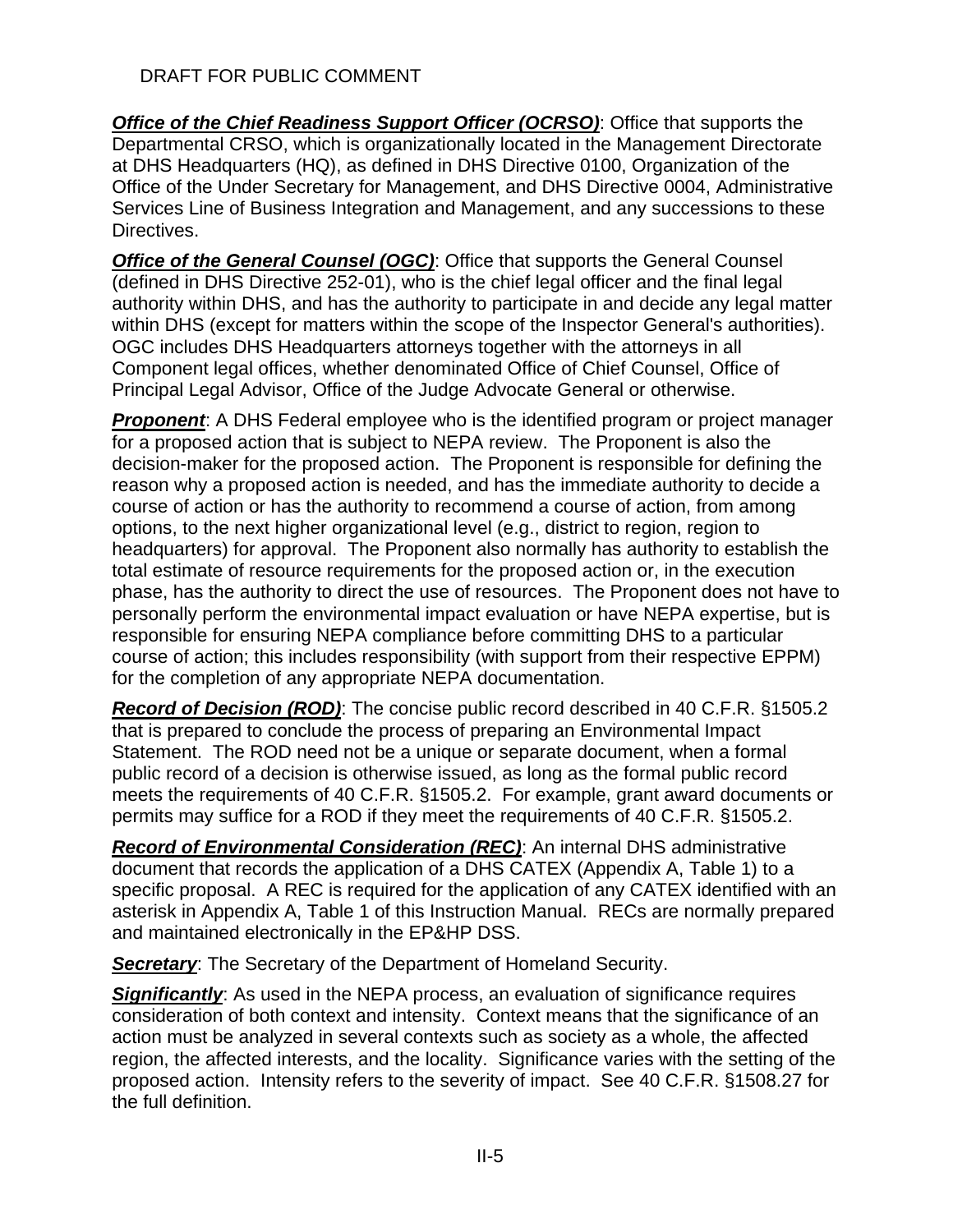*Special expertise*: As defined in 40 C.F.R. §1508.26, an agency's statutory responsibility, mission, or related program experience.

**Sustainability and Environmental Programs (SEP):** A program management area organizationally located in OCRSO, Management Directorate, DHS Headquarters. SEP is responsible for oversight of the implementation of NEPA across DHS.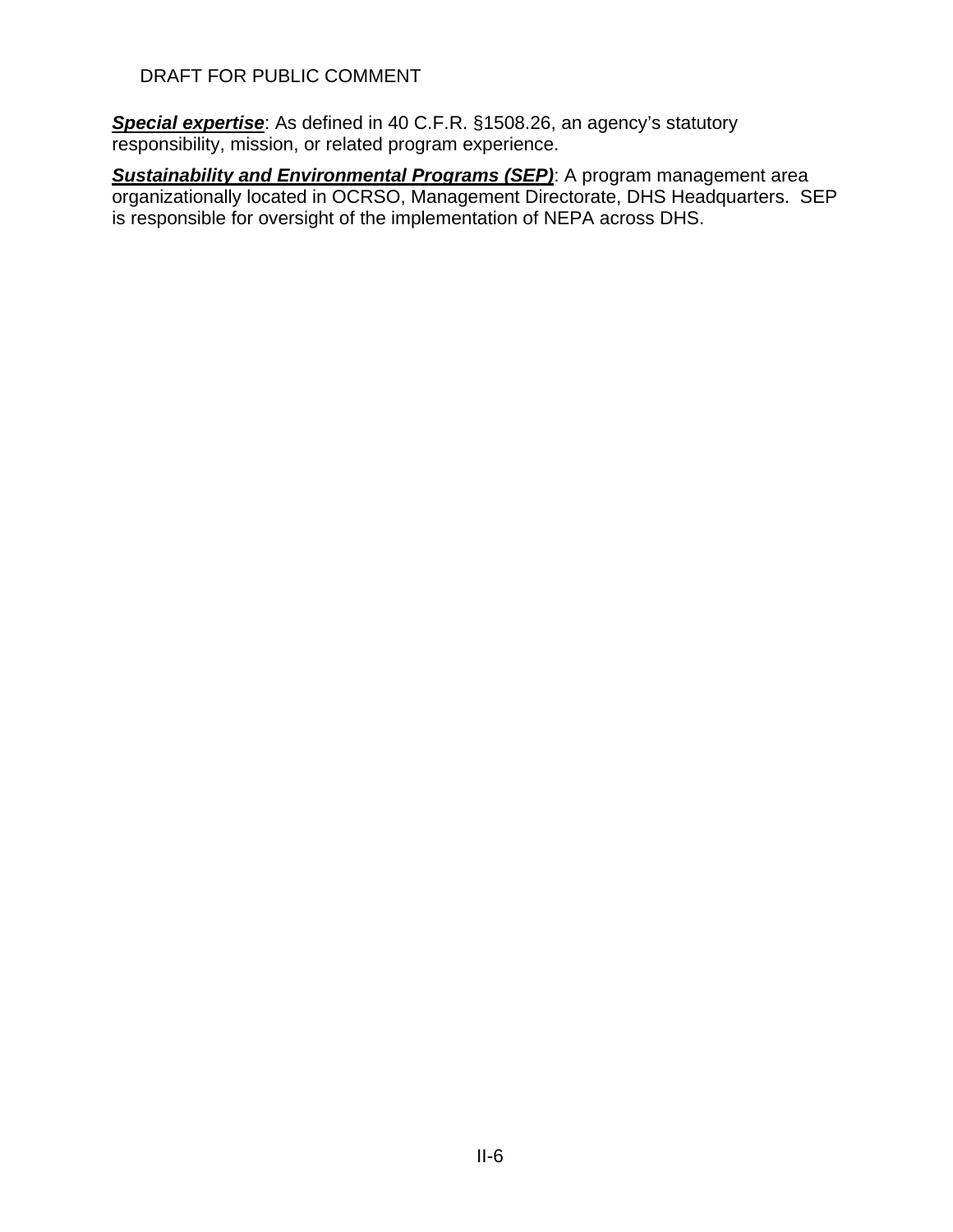# <span id="page-11-0"></span>**III. Introduction**

This Department of Homeland Security (DHS) "Instruction Manual on Implementation of the National Environmental Policy Act (NEPA) (Instruction 023-01-001-01)," together with DHS Directive 023-01, "Implementation of the National Environmental Policy Act," (hereafter Instruction Manual and Directive) establish the policy and procedures DHS follows to comply with the National Environmental Policy Act of 1969 (NEPA) (42 United States Code [U.S.C.] 4321 et seq.) and the Council on Environmental Quality (CEQ) Regulations for Implementing the Procedural Provisions of NEPA (40 C.F.R. Parts 1500-1508). This Instruction Manual serves as the DHS implementing procedures for NEPA (as required by 40 C.F.R. Parts 1505.1 and 1507.3) which supplement the CEQ regulations and therefore must be read in conjunction with them.

NEPA is the basic charter and foundation for stewardship of environmental resources in the United States. To implement the policies set forth in NEPA, Congress prescribed a procedure commonly referred to as the "NEPA process" for Federal agencies to follow. The NEPA process is a planning and decision-making tool that helps Federal agency decision-makers systematically identify and evaluate the potential environmental impacts of proposed actions prior to making decisions. The NEPA process encourages public involvement in decisions that would affect the quality of the human environment and includes the identification and evaluation of reasonable alternatives to proposed actions that would avoid or minimize adverse environmental impacts.

Generally, NEPA applies to Federal actions that affect the human environment. Within DHS, NEPA generally applies to actions to be undertaken, funded, permitted, or otherwise approved by DHS, including activities that may be wholly initiated within DHS, executed by DHS under the direction of Congress, or proposed by persons or organizations outside of DHS that require approval, funding, a license, or a permit from DHS.

The requirements of this Instruction Manual apply to the execution of all NEPA activities across DHS. Within Components, proponents of programs, projects, and activities implement the requirements of the Directive and this Instruction Manual in consultation with their respective Environmental Planning Program Manager (EPPM) (for a definition of EPPM, see Section II and Section IV, Part K) and Office of General Counsel (OGC), and the Director of Sustainability and Environmental Programs (SEP) when appropriate.

References to government organizations or regulations in this Instruction Manual include their succeeding organizations and requirements.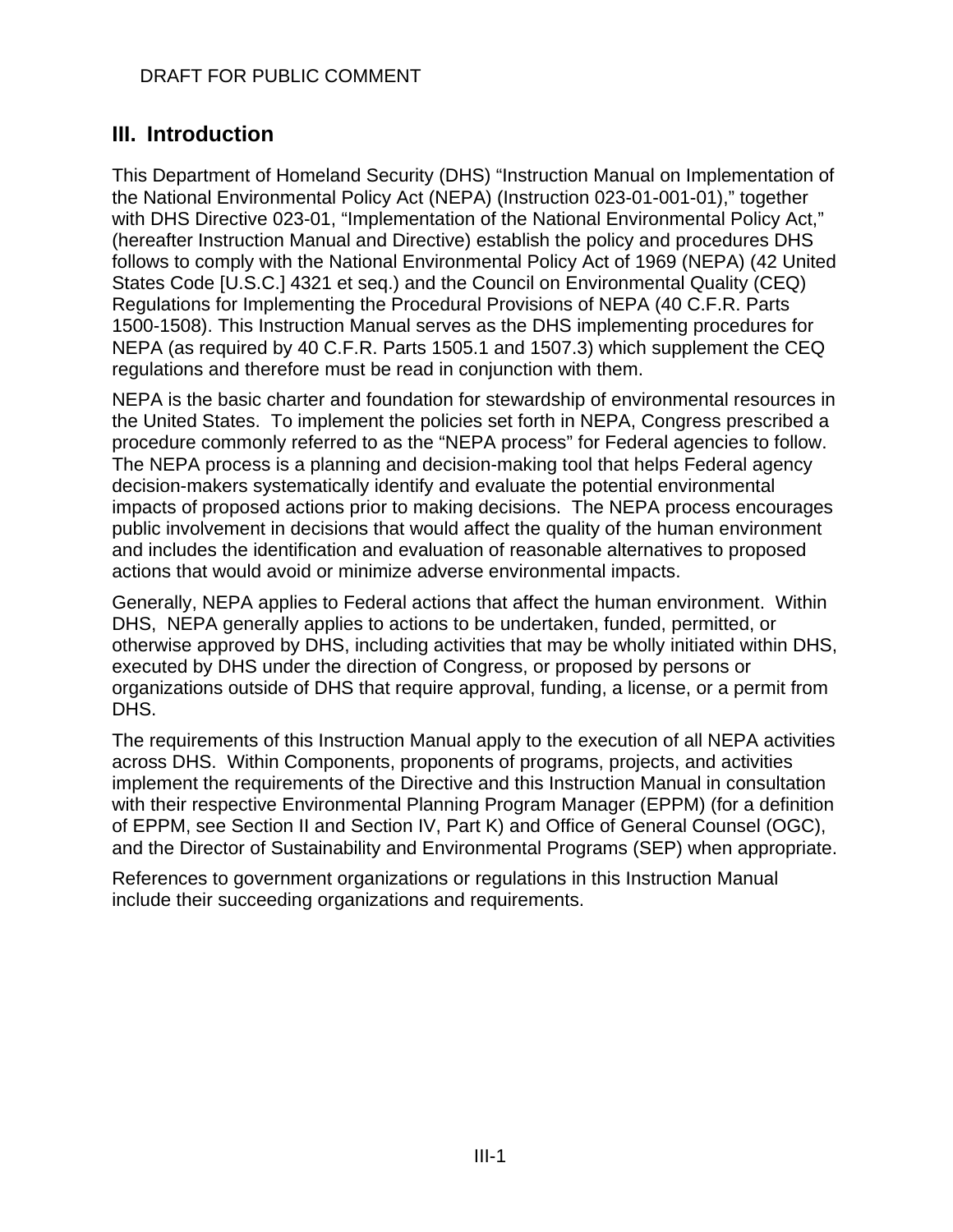# <span id="page-12-0"></span>**IV. Managing NEPA Implementation**

### <span id="page-12-1"></span>**A. Decision-Making and Integration of NEPA with DHS Missions**

DHS follows the Directive and this Instruction Manual to ensure that decisions are made in accordance with the policies and procedures of NEPA. DHS integrates the NEPA process with other planning efforts at the earliest possible stage so that environmental factors are considered with sufficient time to have a practical influence on the decision-making process before decisions are made. Within Components, Proponents ensure that the appropriate NEPA analysis and documentation is completed before a decision is made that irretrievably commits resources or limits the choice of reasonable alternatives to satisfy an objective, fix a problem, address a weakness, or develop a program. DHS also integrates the NEPA process with review and compliance requirements under other Federal laws, regulations, Executive Orders, and other requirements for the stewardship and protection of the human environment, and follows CEQ guidance on such integration. These other requirements include, but are not limited to, those listed in Appendix B. However, compliance with other requirements for the stewardship and protection of the human environment does not relieve DHS from completing the NEPA process and complying with NEPA; conversely, compliance with NEPA does not relieve DHS from complying with these other requirements.

Because of the diversity of DHS, it is not feasible to describe in this Instruction Manual the decision-making process for every DHS program. Proposals and actions may be initiated at any level of the DHS organization. Similarly, review and approval authority may be exercised at various levels depending on the nature of the action, source of funding, statutory authority, etc. In their respective decisionmaking processes, Components:

- (1) Consider all relevant NEPA documents in evaluating proposals for action;
- (2) Make relevant NEPA documents, comments, and responses part of the record in formal rulemaking or adjudicatory proceedings;
- (3) As a proposal for action is being developed, ensure that relevant NEPA documents, comments, and responses accompany the proposal through the appropriate formal project approval and decision-making processes to ensure that the NEPA analysis is considered in making a decision; and
- (4) As a proposal for action is being developed, ensure that the range of reasonable business and operational alternatives being considered are appropriately analyzed under NEPA and, when evaluating a proposal for action, that only those alternatives discussed in the relevant NEPA documents are considered in the evaluation, unless the environmental documents are appropriately supplemented to examine a newly developed alternative.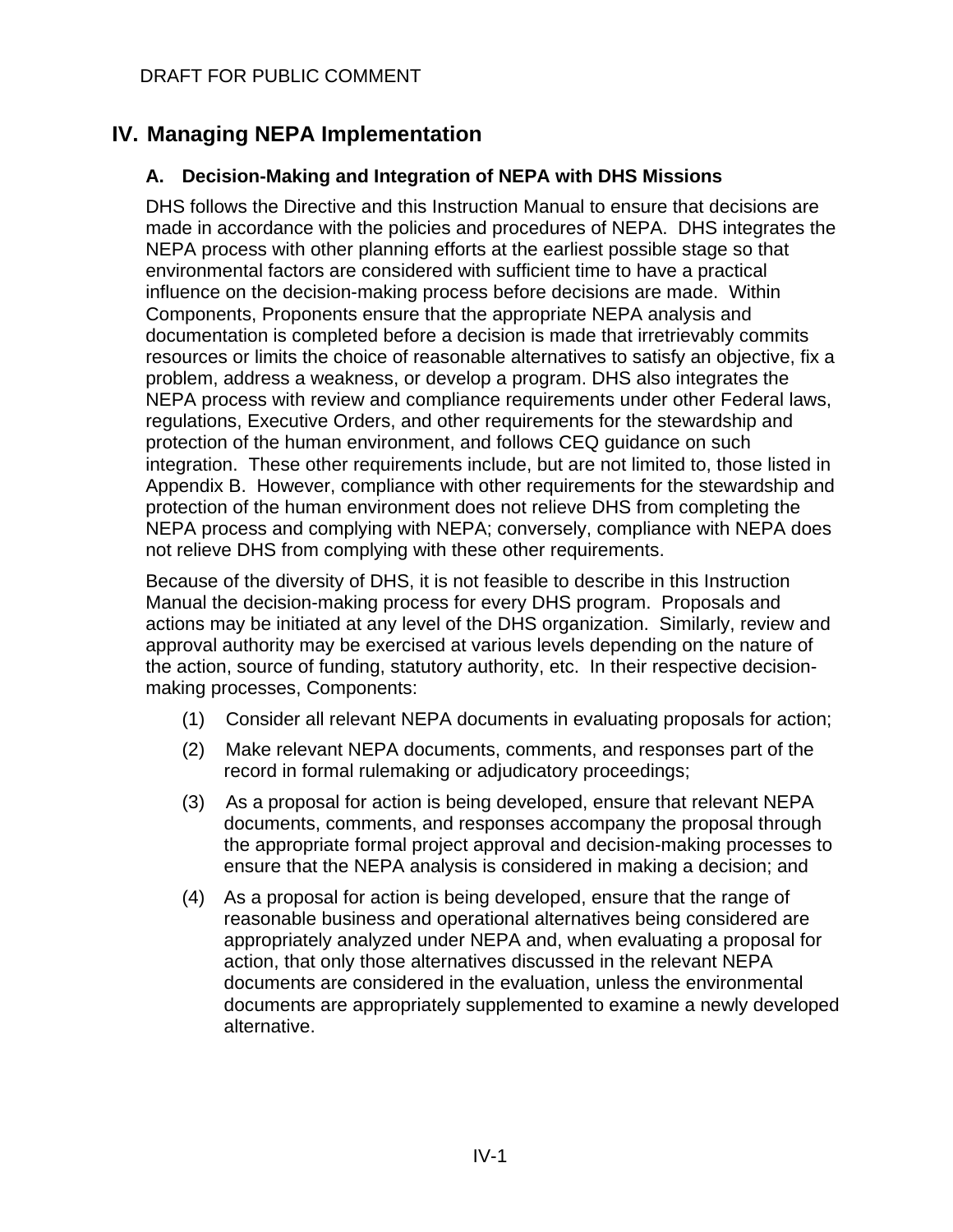# <span id="page-13-0"></span>**B. Primary Point of Contact within Components**

Each Component provides to Director SEP the name of a primary point of contact for coordination of NEPA matters. For Components that seek a delegation of authority as described in Section IV, Part K, this point of contact is referred to as the EPPM.

# <span id="page-13-1"></span>**C. Activities Requiring Notification to SEP**

Components notify SEP in writing, unless otherwise specified, of NEPA activities that meet any of criteria listed below. This notification is made at the earliest possible stage to allow for substantive involvement from SEP and, where applicable, approval by Director SEP.

- (1) NEPA activities for actions that are likely to receive high-level executive branch and/or national attention, including those that are likely to require the attention of either the Deputy Secretary or the Secretary. This includes situations where a Component intends to communicate with another Federal agency regarding the NEPA activities. SEP provides written notification to Components on its level of involvement within five (5) working days of notification, or as soon as possible for emergency actions.
- (2) Emergency actions that would have significant environmental effects. Components notify SEP as soon as possible by any practical means, and SEP consults with CEQ as soon as possible to develop alternative arrangements for completing an Environmental Impact Statement (EIS). Also see Section VI.
- (3) Emergency actions where there is the potential for significant environmental effects or where the effects are unknown and there is not sufficient time to prepare an Environmental Assessment (EA). Components notify SEP as soon as possible by any practical means, and SEP coordinates with CEQ as soon as possible regarding an alternative approach to completing an EA. Also see Section VI.
- (4) NEPA disputes that cannot be resolved at the Component level. See the dispute resolution process in Section IV, Part E.
- (5) Requests for DHS review and comment on NEPA documents originating from other agencies when the receiving Component has a mission-related interest in the proposal, so that SEP can coordinate the request among Components to determine whether others have a mission-related interest and need to be involved in preparing the comment. SEP acknowledges receipt and begins coordination with Components within five (5) working days of notification, or as soon as possible for emergency actions. If more than one Component has a mission-related interest in the proposal, SEP normally prepares a single departmental response with input from the interested Components. If only one Component has a mission-related interest in the proposal, SEP normally tells the respective Component to respond directly to the requesting agency. Also see Section IV, Part J.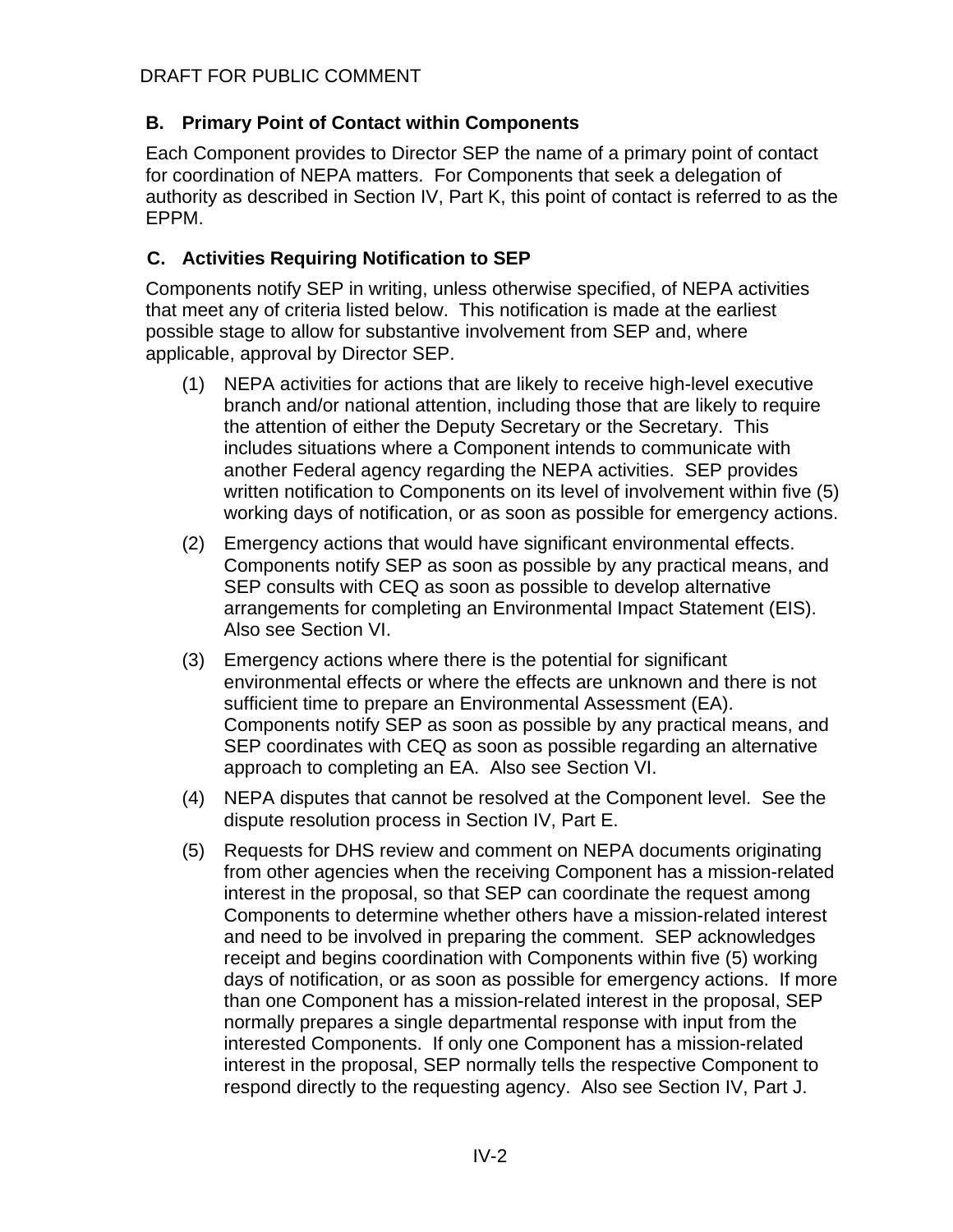- (6) Where a Component is the lead or joint-lead, the following are reviewed by SEP prior to public disclosure: all Notices of Intent (NOIs) to prepare an EIS and all associated draft, final, and supplemental EISs (SEISs), all Notices of Availability (NOAs), and all proposed notices for EAs to be published in the Federal Register. SEP provides written comments to the Component within ten (10) working days of notification for EISs and five (5) working days of notification for NOIs, NOAs, and Federal Register notices for EAs. Also see Section V, Parts C and D.
- (7) When a Component has information to be posted on the DHS NEPA webpage. The information is provided to SEP for posting on the DHS NEPA webpage a minimum of seven (7) calendar days in advance of the date the Component seeks to make the information publicly available. Also see Section IV, Part G (2).
- (8) New or revised Component Supplemental Instructions, including Component requests for a delegation of authority to approve NEPA documents. SEP reviews and approves new or substantively revised Component Supplemental Instructions following the process described in Section IV, Part K (2). Components provide SEP with copies of nonsubstantive changes to existing approved Supplemental Instructions, but no formal approval by SEP is required.
- (9) All NEPA documents that require approval by Director SEP, unless otherwise delegated (see Section IV, Part K (3)). SEP provides written comments to Components within ten (10) working days of notification for EAs and EISs and five (5) working days of notification for Records of Environmental Consideration (RECs).
- (10) Component proposals for changes to categorical exclusions (CATEXs), including a supporting Administrative Record for a new or substantively revised CATEX. For substantive revisions to, deletions of, or establishment of new CATEXs, SEP reviews and provides written comments to Components within ten (10) working days or begins coordination with CEQ, as appropriate. For non-substantive changes to CATEXs, SEP appropriately revises Appendix A, Table 1. Also see Section V, Part B (3).
- (11) Existence of circumstances that may substantially impair a Component's ability to fulfill substantive requirements of the Directive and Instruction Manual, and Component Supplemental Instructions, if they exist (e.g., the departure of the Component's EPPM or a significant proportion of staff who perform environmental planning activities). Also see Section IV, Part  $K(3)$ .
- (12) Existence of a pattern of non-compliance in the Component with substantive requirements of the Directive and Instruction Manual, and Component Supplemental Instructions, if they exist. Also see Section IV, Part K (3).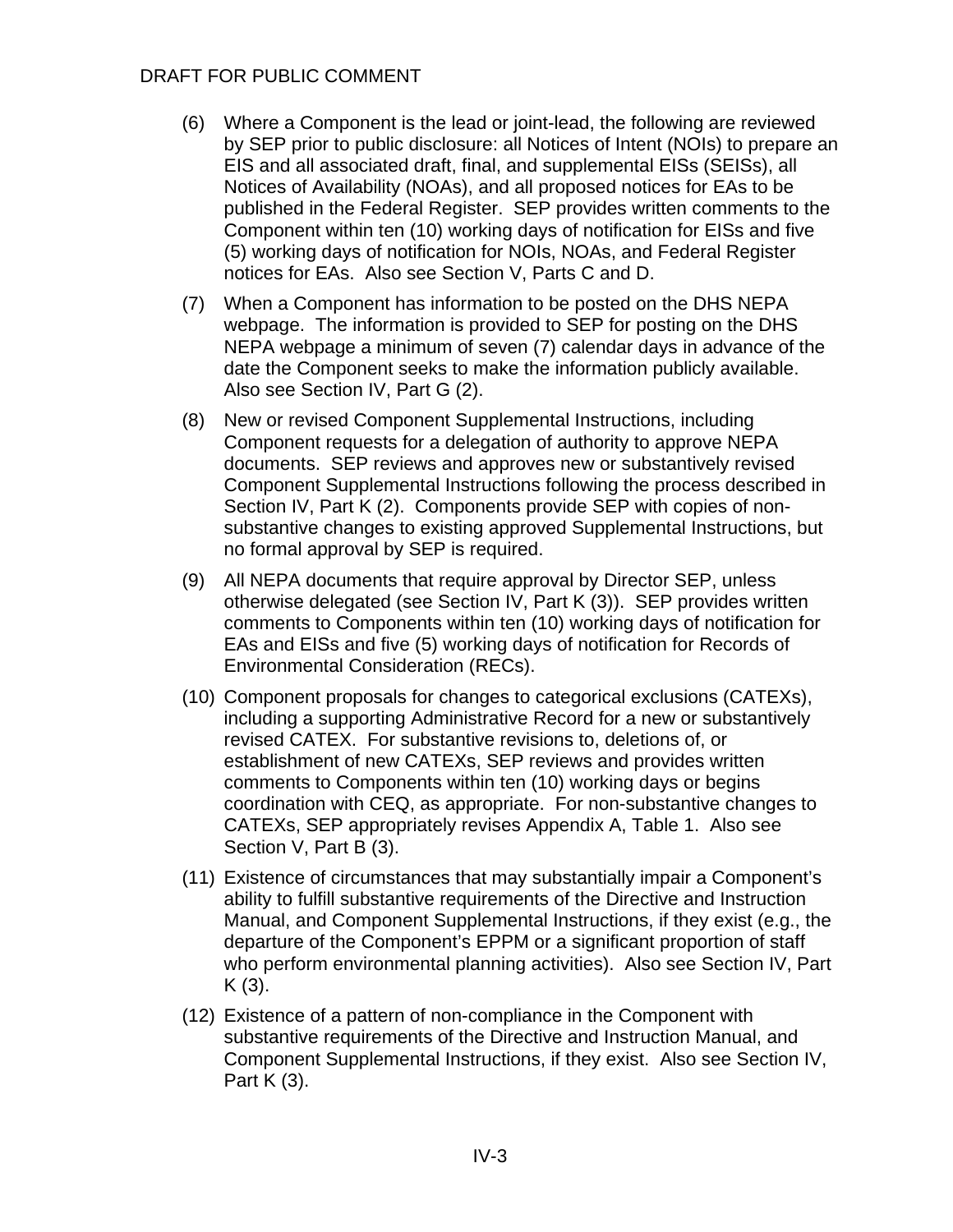#### <span id="page-15-0"></span>**D. Collaboration**

Collaboration among DHS personnel regarding common NEPA issues helps promote effective and efficient environmental planning and NEPA compliance and fosters the growth of environmental planning expertise across DHS. To that end, SEP is responsible for facilitating collaborative efforts across DHS to promote effective implementation of NEPA. SEP uses various communication methods, including email distribution lists, committees, and work groups with Component representation. Through these channels, issues are surfaced, expertise from across DHS is used to develop solutions, and members are kept apprised of and given the opportunity to provide input into current NEPA initiatives – both those developed by DHS and those originating from outside DHS, such as from regulatory and oversight agencies (e.g., CEQ). The Environmental Planning and Historic Preservation Decision Support System (EP&HP DSS) (see Section IV, Part F) is also used for sharing knowledge and best practices across DHS.

Components coordinate among themselves to resolve project-specific issues, with conflicts resolved through the dispute resolution process described in Section IV, Part E. Components raise common issues to SEP for a determination as to whether a DHS-wide solution is needed.

#### <span id="page-15-1"></span>**E. Dispute Resolution**

During the NEPA process, DHS and another Federal agency or Tribal, State or local government or the public may not agree on significant issues or aspects of the NEPA review process or the proposed action. In addition, disputes may arise within DHS on aspects of the NEPA process or the proposed action. When a significant dispute arises, Components keep a record of the positions and interests, as well as the eventual resolution of the dispute.

It is DHS policy to seek resolution of NEPA disputes at the lowest organizational level possible and to follow established organizational lines of authority for elevating and resolving the dispute. If a NEPA dispute cannot be resolved at the Component level, the Component requests the involvement of Director SEP for resolution. When the issue(s) of conflict are beyond the authority of Director SEP to resolve, the dispute is elevated to higher levels of DHS for resolution, following established organizational lines of authority.

If an external dispute arises in the context of a memorandum of understanding or similar interagency agreement which includes a dispute resolution provision, the terms of that dispute resolution provision are ordinarily followed. The CEQ regulations provide a formal Referral Process that may be used for referring interagency disagreements to CEQ regarding proposed actions considered in an EIS that might cause unsatisfactory environmental effects (see 40 C.F.R. §1504). The CEQ Referral Process is only used after there have been concerted but unsuccessful attempts to resolve the differences between DHS and another Federal agency, including elevation of the dispute to Director SEP. When the CEQ referral process is used, the Component prepares the referral package according to the requirements in 40 C.F.R. §1504.3 and submits the package to Director SEP, and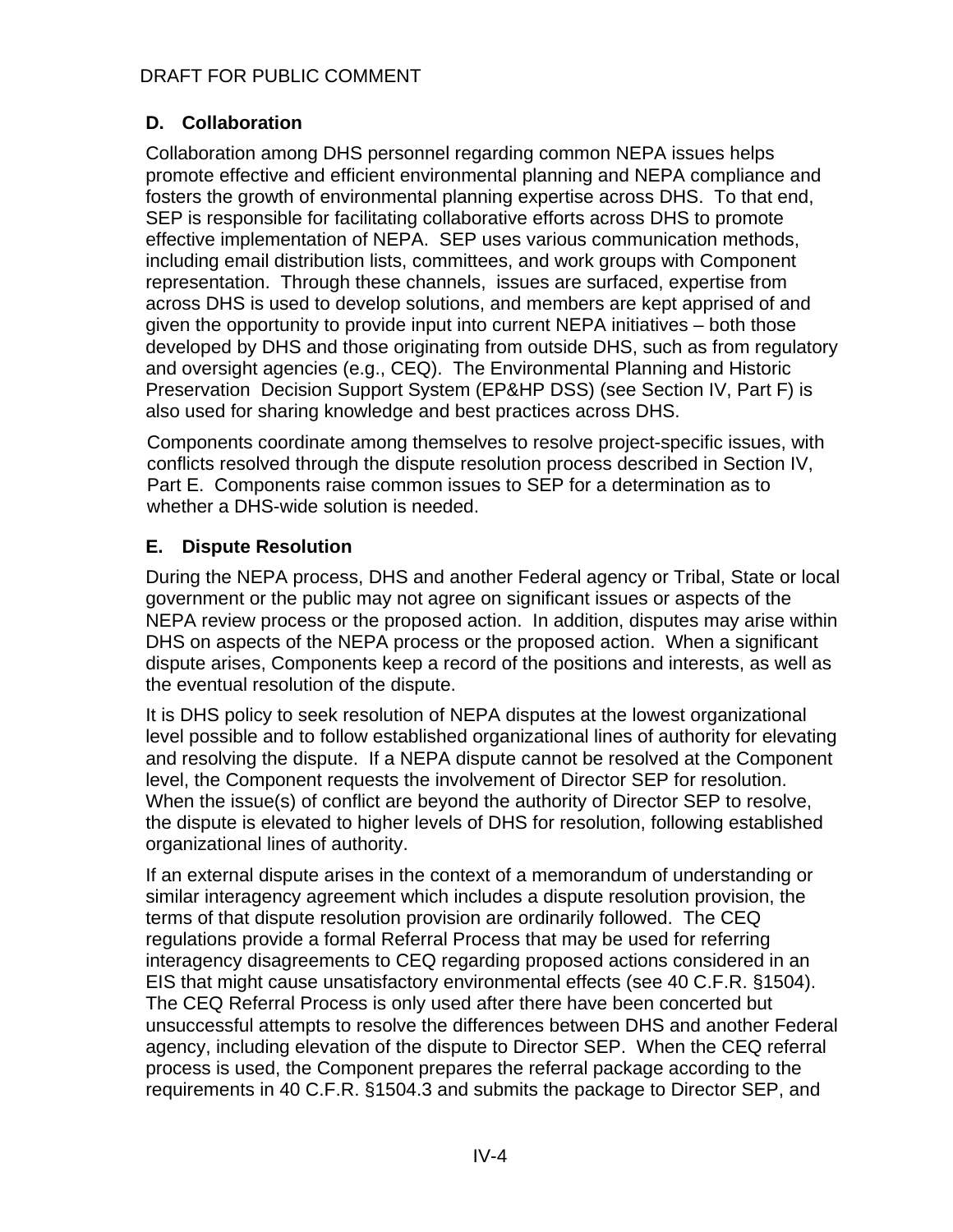Director SEP submits the referral to CEQ. Alternative Dispute Resolution, using the Institute for Environmental Conflict Resolution (see [http://www.ecr.gov/\)](http://www.ecr.gov/) or another mediation service, is another option that may be used for resolving interagency disputes. Additional information on environmental collaboration and conflict resolution is provided in the CEQ and OMB Memorandum on Environmental Collaboration and Conflict Resolution, 7 September 2012 [\(http://ceq.hss.doe.gov/ceq\\_regulations/guidance.html\)](http://ceq.hss.doe.gov/ceq_regulations/guidance.html).

# <span id="page-16-0"></span>**F. EP&HP Decision Support System (EP&HP DSS)**

The EP&HP DSS is an automated system designed to standardize and improve the efficiency and effectiveness of DHS reviews of proposed actions for compliance with NEPA requirements. The system is available to anyone with access to the DHS network. Questions on the review screens in the EP&HP DSS help users determine whether a proposed action may impact the quality of the human environment. This helps users ensure that the appropriate level of NEPA documentation is prepared. The EP&HP DSS also enables knowledge sharing across DHS regarding environmental planning activities and requirements, is a repository for DHS NEPA documents, and is used to gather information necessary for meeting internal and external EP&HP reporting requirements, including NEPA reporting requirements. Reference to the EP&HP DSS in this Instruction Manual includes Version 2.0 and future versions of the system and any successors.

The EP&HP DSS is used for the following:

- (1) To record the application of any CATEX listed in Appendix A, Table 1 that is denoted with an asterisk;
- (2) To maintain electronic versions of final NEPA documents, such as: RECs, EAs, EISs, Findings of No Significant Impact (FONSIs), and Records of Decision (RODs), as well as associated documents, including but not limited to Memoranda of Agreement, Programmatic Agreements, and Biological Assessments; and
- (3) As determined by Components in their Supplemental Instructions.

In instances when the EP&HP DSS is not available (e.g., if the server is down), Components manually prepare a REC, using the template provided in Appendix C. Components may propose modifications to this template in their Supplemental Instructions, provided that the Component-specific template remains compatible with the EP&HP DSS. Components include in their Supplemental Instructions the REC template to be used to prepare a REC when the EP&HP DSS is not available. When the EP&HP DSS becomes available, Components upload the manuallycompleted REC (in PDF format) into the system; no additional review conducted in the EP&HP DSS is necessary.

Additional information and requirements on use of the system, such as user roles and workflow, is provided online within the EP&HP DSS.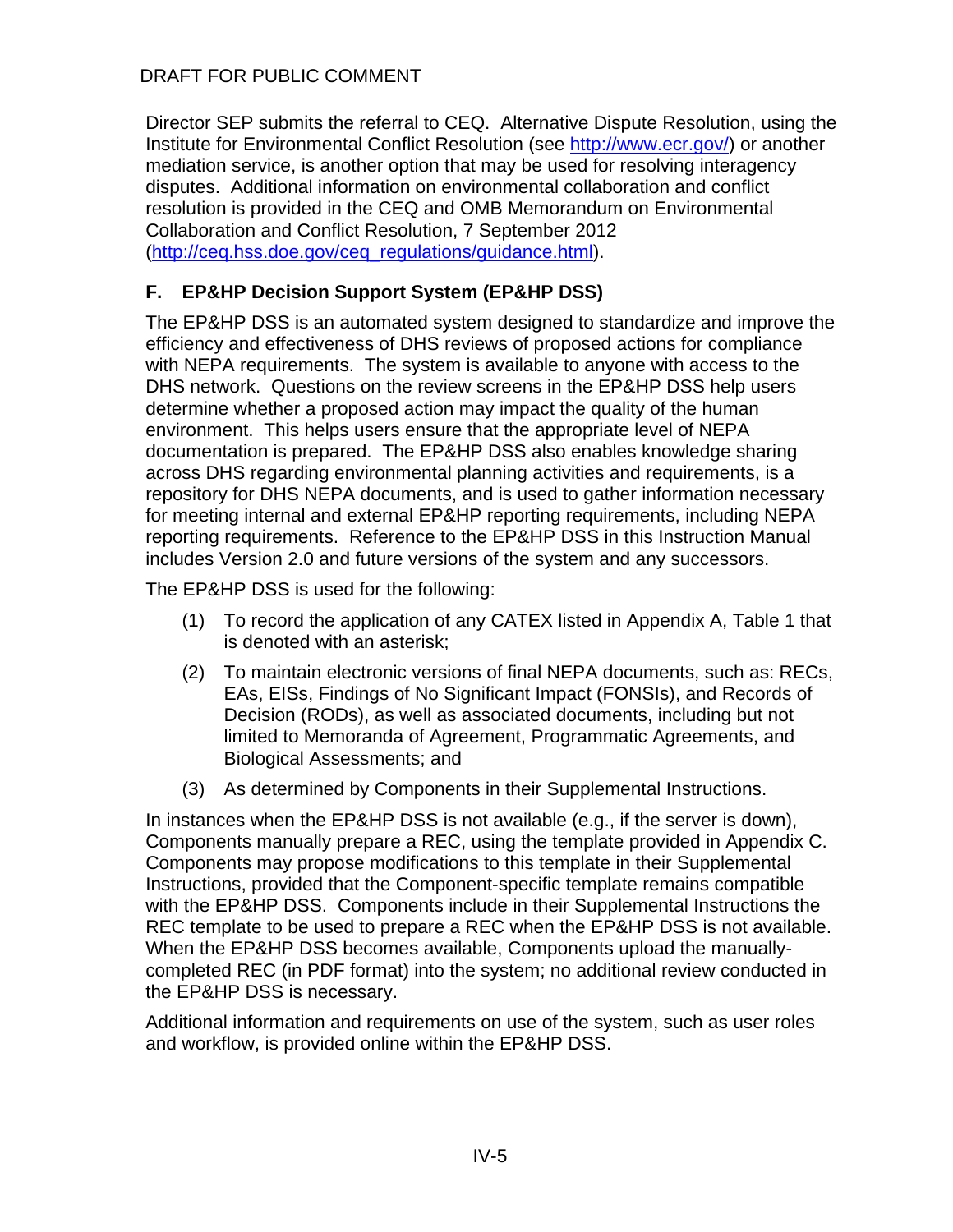#### <span id="page-17-0"></span>**G. Public Involvement**

Open communication, consistent with other Federal requirements, is DHS policy. Intergovernmental collaboration and public involvement improve the effectiveness of DHS missions and activities, as well as build trust between DHS and the communities it serves. In addition, collaboration with other Federal, Tribal, State, and local agencies, as well as non-governmental organizations and the general public is an effective way to identify environmental issues that need to be considered in DHS planning and decision-making. At DHS, public involvement is used in the NEPA process to help define the scope of issues and level of analysis.

During the NEPA process, information and documents are made available to the public in conformance with CEQ regulations at 40 C.F.R. §1506.6. Public involvement starts early and continues throughout the NEPA process. Components schedule sufficient time and make all reasonable efforts to ensure that potentially interested parties are identified and notified and have an opportunity to provide input in a manner that could have a practical influence on proposed DHS actions before decisions are made. Components make information on NEPA activities available to the public through a variety of notification methods including, but not limited to, the Federal Register, newspaper notices, website postings, and other media as appropriate. Specifically for a draft or final EIS, a "Notice of Availability" (NOA) is published in the Federal Register (see Section V, Part D (8)).

In general, collaboration and public involvement in NEPA activities include the following three key elements: (1) seeking information from outside parties to help identify relevant issues; (2) presenting the results of an environmental impact evaluation for public review or comment, including a description of how the identified relevant issues were considered in the evaluation; and (3) providing a public notice of DHS's final decision, including consideration of relevant public comments.

# **(1) Public Involvement Requirements**

When DHS is the lead agency for a proposed action, DHS is responsible for the nature and extent of the public involvement effort. Public involvement efforts are tailored to the nature of the proposed action, the environmental impact issues of concern, and the characteristics of the individuals and communities to be reached.

Special outreach efforts to reach affected minority populations and low-income populations are appropriate to ensure consideration of environmental justice pursuant to Executive Order (EO) 12898, Federal Actions to Address Environmental Justice in Minority Populations and Low-Income Populations, the CEQ guidance for consideration of environmental justice under NEPA dated December 10, 1997, and the DHS Environmental Justice Strategy [\(http://www.dhs.gov/dhs-environmental-justice-strategy\)](http://www.dhs.gov/dhs-environmental-justice-strategy). Translation of NEPA documents is also appropriate to reach communities of limited-English speakers.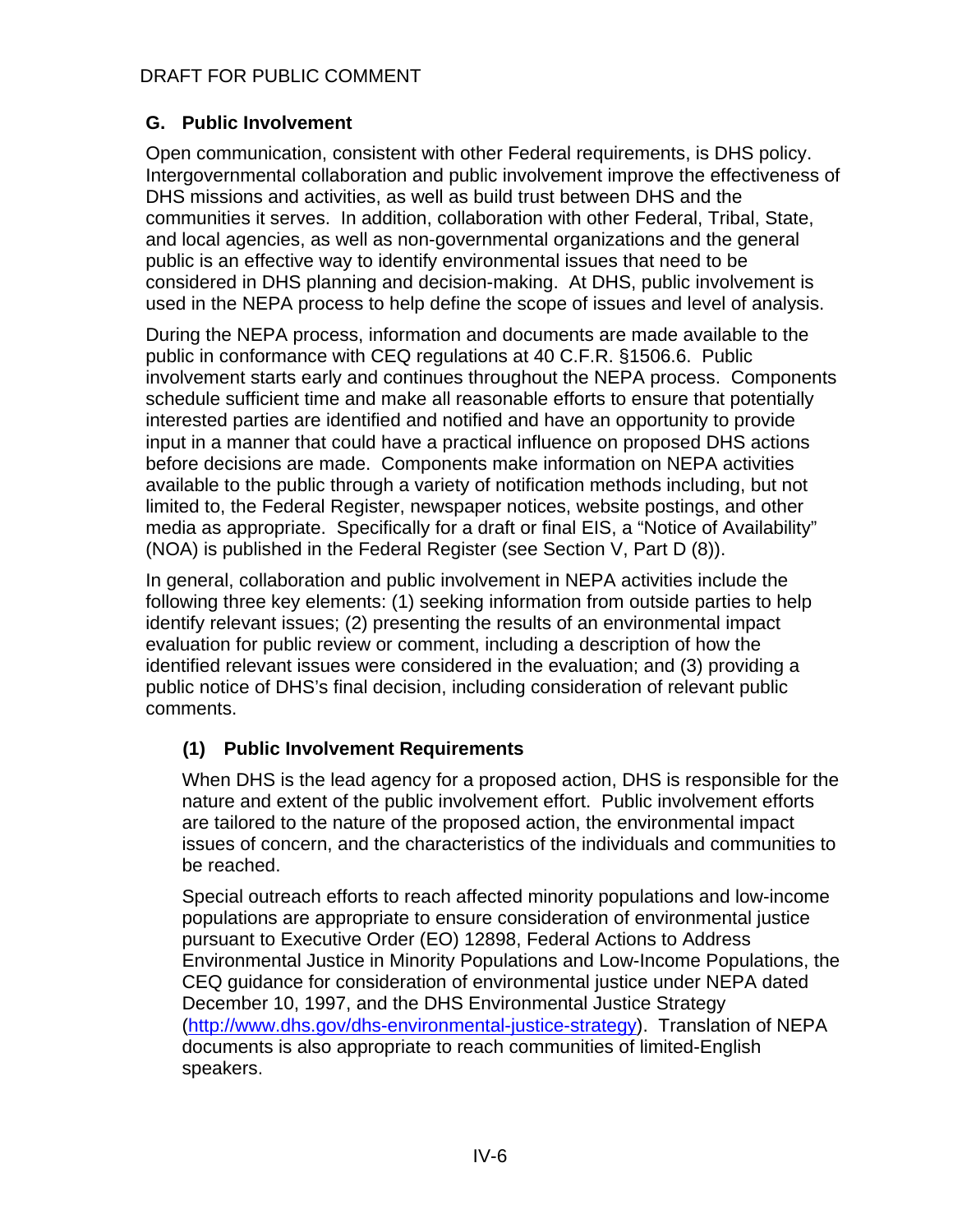Coordination with affected Tribes and Native Hawaiian organizations is another requirement that can be met in conjunction with NEPA public involvement activities. Executive Order 13175, "Consultation and Coordination with Indian Tribal Governments" directs all Federal departments to "strengthen the United States government-to-government relationships with Indian tribes and establish regular and meaningful consultation and collaboration with tribal officials in the development of Federal policies that have tribal implications…"

Components consider the following factors to determine the appropriate nature and extent of public involvement efforts for proposed actions:

- (a) The size and type of the proposed action.
- (b) Whether the proposed action is of international, national, regional, or local interest.
- (c) The potential environmental impacts of the proposed action.
- (d) Extent of previous environmental analysis for the proposed action and/or the geographical location where the action would occur.
- (e) Extent of anticipated controversy over the potential environmental effects of the proposed action, based on DHS experience with similar proposed actions.
- (f) Urgency of the proposed action.
- (g) National security classification of the proposed action.
- (h) The presence of Tribal, minority, or low-income populations that may be impacted by the proposed action.
- (i) Other laws and requirements to protect the environment that may require public review; for example, a determination of conformity with a state air quality implementation plan may require public review.

#### **(2) DHS NEPA webpage**

SEP maintains a DHS NEPA webpage at [http://www.dhs.gov/nepa,](http://www.dhs.gov/nepa) in accordance with DHS Office of Public Affairs (OPA) requirements, as the central location for web posting of DHS NEPA documents. Components may either provide SEP with electronic files that meet OPA requirements for posting to the DHS NEPA webpage or with links to their respective Component webpages where NEPA documents are posted, if the Component maintains such a webpage. Where a Component uses websites of other Federal agencies to post its NEPA documents, links to those webpages are either provided to SEP for inclusion on the DHS NEPA webpage or the Component includes the links on its own NEPA webpage. SEP submits all content for inclusion on the DHS NEPA webpage to OPA for approval. SEP manages web content in accordance with the guidelines established by OPA at [http://dhsconnect.dhs.gov/org/comp/opa/web/ Pages/default.aspx](http://dhsconnect.dhs.gov/org/comp/opa/web/%20Pages/default.aspx) and the Office of Management and Budget's (OMB) Policies for Federal Agency Public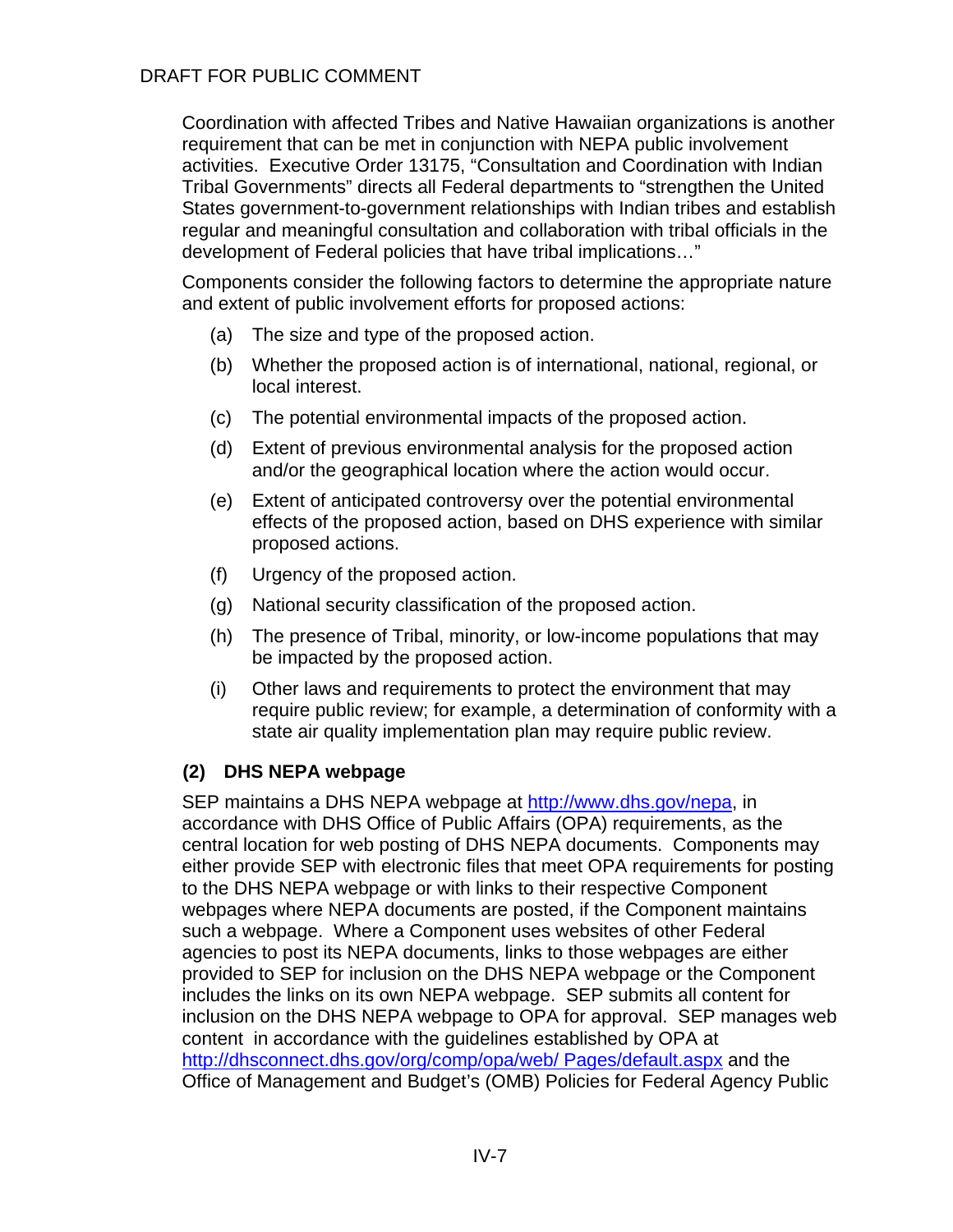Websites (OMB M-05-04) [\(http://www.whitehouse.gov/sites/default/files/omb/](http://www.whitehouse.gov/sites/default/files/omb/%20memoranda/%20fy2005/m05-04.pdf)  [memoranda/ fy2005/m05-04.pdf\)](http://www.whitehouse.gov/sites/default/files/omb/%20memoranda/%20fy2005/m05-04.pdf).

Components that wish to develop and maintain their own webpages for posting NEPA content coordinate with their respective OPA, or equivalent. Components provide the web address for their NEPA pages to SEP, and SEP creates a hyperlink from the DHS NEPA webpage to the Component's webpage.

Components that wish to link to NEPA documents posted on websites outside the Federal government domain (.gov), including contractor websites, seek their respective OPA approval. OPA determines on a case-by-case basis whether or not is it allowable to link to a contractor-maintained website.

All EISs and RODs are either posted directly on or linked from the DHS NEPA webpage. In addition, all EAs and FONSIs for proposed actions with effects of national concern are either posted directly on or linked from the DHS NEPA webpage. Use of the DHS NEPA webpage is optional for posting EAs and FONSIs for proposed actions with effects of regional or local concern, as long as another form of public notice is provided. Where a Component is a joint lead agency, the joint lead agencies determine the appropriate host in the Federal government domain (.gov). The DHS NEPA webpage is not presently intended to be used for the deliberative exchange of information or comments that may be necessary in the development of NEPA documents; however, uses of the webpage may change as OPA allows.

For content submitted to SEP for posting on the DHS NEPA webpage, the following requirements apply:

- (a) Documents meet OPA web publishing guidance and standards, DHS branding requirements, and Section 508 of the Rehabilitation Act requirements.
- (b) Documents are in .pdf format, inclusive of figures, appendices, and documents or hyperlinks incorporated by reference.
- (c) If applicable, Components include a point of contact, start and end dates of the public comment period, and information on where interested persons may submit comments.
- (d) Components provide content to SEP a minimum of seven (7) calendar days in advance of the date they seek to make the information publicly available. For NEPA documents related to emergency actions, or in other time-sensitive situations as appropriate, SEP requests that OPA expedite the approval and posting of web content.

#### **(3) Information Protected from Public Disclosure**

There is no national security or homeland security exemption from complying with NEPA. However, information used in a NEPA analysis is subject to compliance with other laws, including the Freedom of Information Act (FOIA) (5 U.S.C. sec. 552). FOIA encourages Government accountability through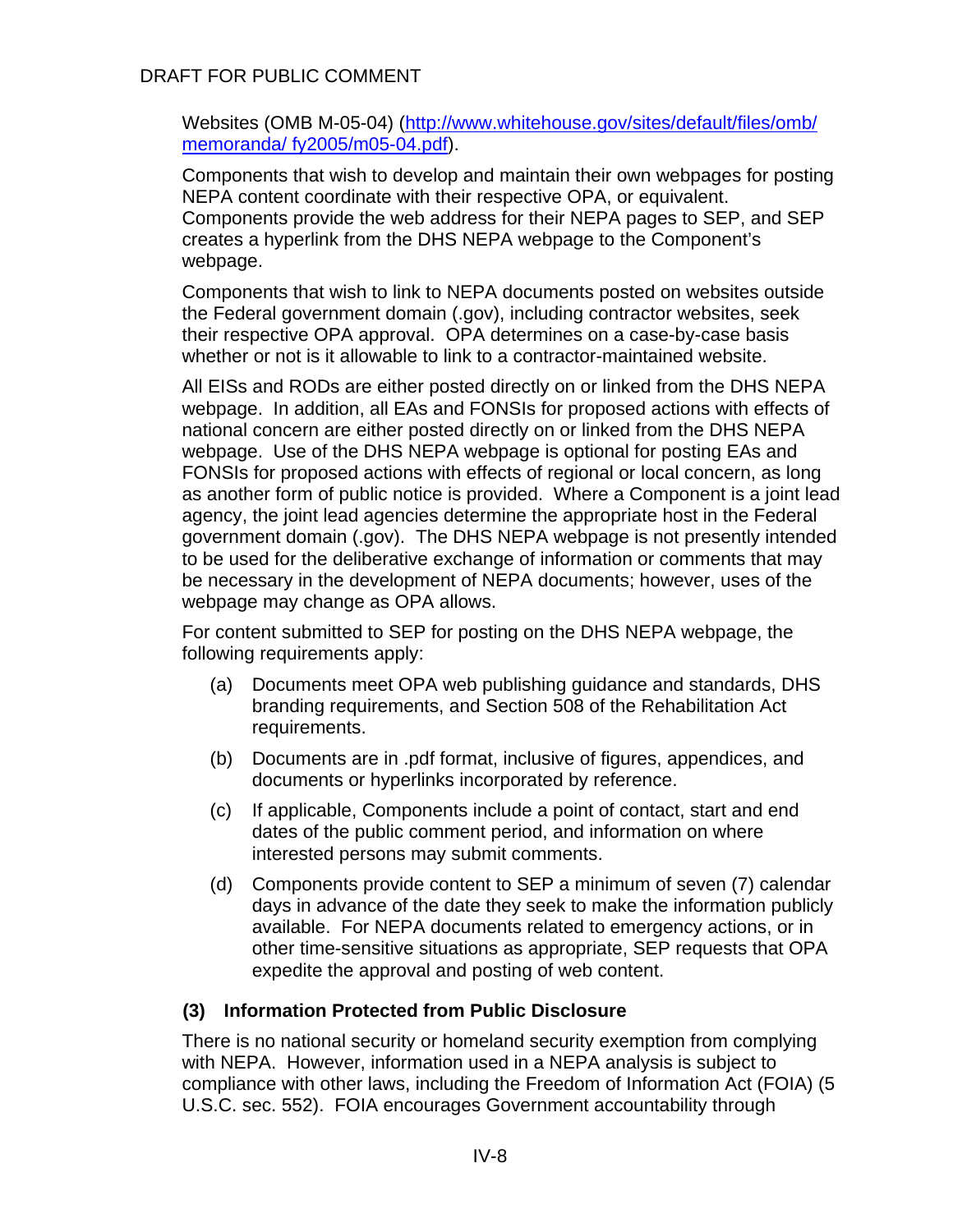transparency. It provides that any person has a right, enforceable in court, to obtain access to Federal agency records, except to the extent that such records (or portions thereof) are protected from public disclosure by a FOIA exemption; these exemptions are designed to strike a "workable balance" between what citizens need to know and the Government's need to protect certain information. Information on FOIA, including the exemptions, is available at [http://www.foia.gov,](http://www.foia.gov/) and the Department's FOIA policy is provided in Directive 0460.1, Freedom of Information Act Compliance. DHS will not provide information to the public through the NEPA process that DHS otherwise would not publicly disclose under FOIA. During the NEPA process, DHS will not publically disclose information that may be sensitive for Native Americans or that may reveal the locations of archeological sites, when such information is not otherwise publicly available.

The fact that a proposed action itself or the environmental analysis for a proposed action contains information protected from public disclosure by a FOIA exemption does not relieve DHS of the requirement to assess and document the environmental effects of the proposed action as required by NEPA. If the existence of a proposed action cannot be made public by reason of any FOIA exception, then the environmental analysis also cannot be made public. In some circumstances the environmental analysis may not be subject to judicial review; nevertheless, an environmental analysis is required.

If the existence of a proposed action can be made public, but the environmental analysis would have to contain information that cannot be made public, then DHS segregates any information that is protected from public disclosure into an appendix sent to appropriately cleared reviewers and decision-makers, and allows public review of the rest of the document (see 40 C.F.R. §1507.3(c)). If segregation would leave essentially meaningless material, DHS may withhold the entire document from the public. However, DHS may share such protected NEPA documents with appropriately cleared officials in other agencies such as CEQ and EPA. In doing so, it is important to recognize and prepare for the situation that other agencies may not interpret FOIA in the same way that DHS does and may release material that DHS would not release, except that which is properly classified for the exception in subsection 552(b)(1).

If the existence of a proposed action must be protected from public disclosure or portions of an environmental analysis must be protected from public disclosure, Components consult with their respective EPPM and OGC at the earliest possible time to ensure that NEPA compliance efforts align with the project schedule to the extent practicable. To identify DHS and other Federal agency personnel, as well as Tribal, State, and local personnel, that have the appropriate clearance for reviewing classified information during a NEPA process for a proposed DHS action, Components consult with their respective Chief Security Officer and OGC, and follow DHS policy that addresses access to classified information, such as Instruction 121-01-001, Administrative Security Program, and Instruction 121-01-007, Personnel Suitability and Security Program.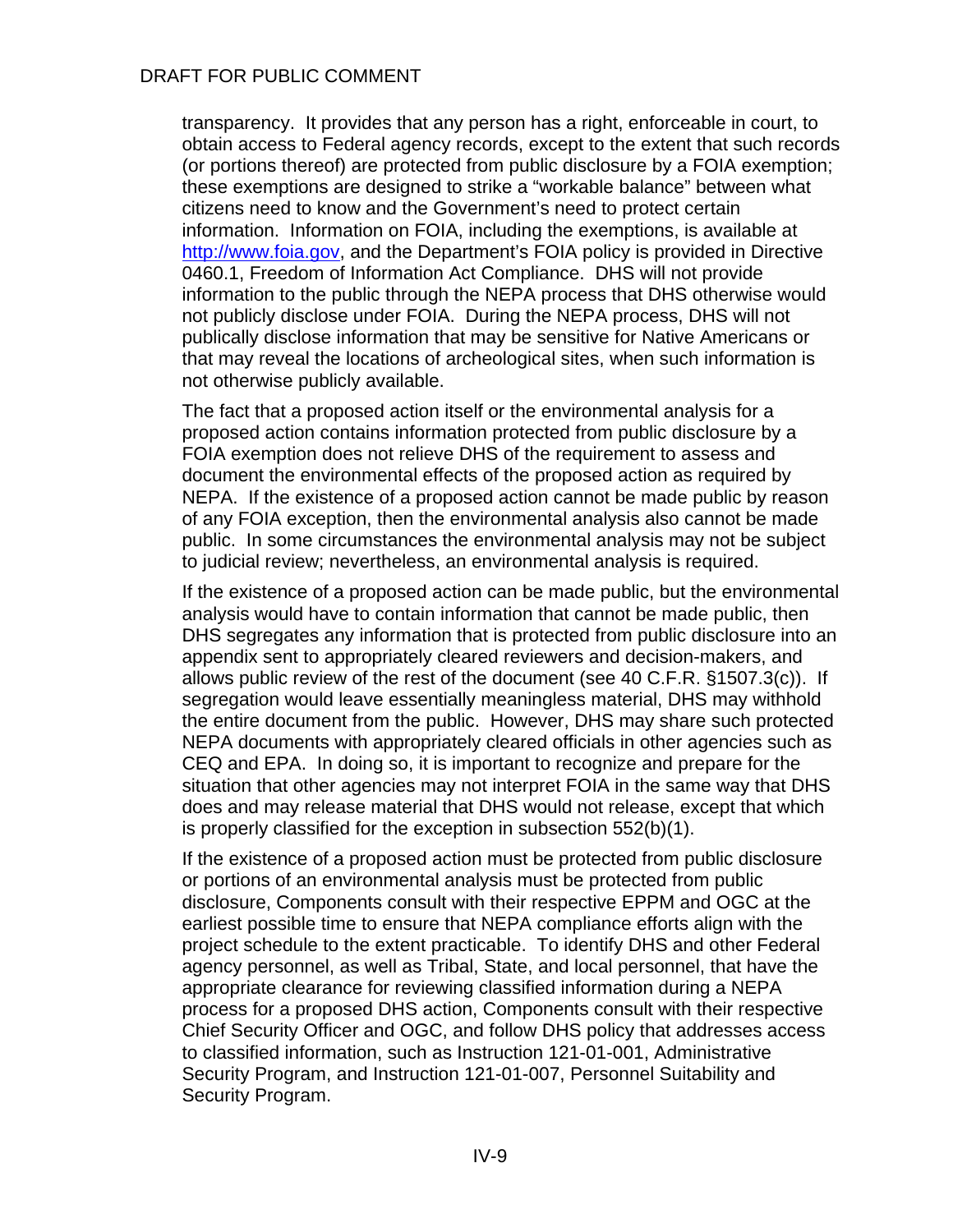CEQ's 2009 FOIA Handbook [\(http://www.whitehouse.gov/sites/default/files/](http://www.whitehouse.gov/sites/default/files/%20microsites/ceq/foia_handbook_2-27-12.pdf)  [microsites/ceq/foia\\_handbook\\_2-27-12.pdf\)](http://www.whitehouse.gov/sites/default/files/%20microsites/ceq/foia_handbook_2-27-12.pdf) provides additional guidance on the appropriate treatment of information that is protected from public disclosure.

# <span id="page-21-0"></span>**H. Use of Contractors**

NEPA decision-making is an inherently governmental function. DHS frequently uses contractors to perform activities during the NEPA process, such as developing documents, conducting analyses, and soliciting and collecting public comments. DHS may also allow its Federal assistance and permit applicants to use contractors to perform NEPA activities. However, DHS remains fully responsible for NEPA activities performed by contractors, and only a DHS employee can sign or otherwise approve NEPA documents prepared for proposed DHS actions.

In addition, the presence of contractor names and logos in documents prepared for DHS, including NEPA documents, should be minimized or avoided, unless otherwise specified in the terms of a particular contract. Proprietary information used by contractors in performance of NEPA activities is subject to public disclosure and should be avoided. If proprietary information must be included in a NEPA document, the proprietary information is not normally presented in the main body of the document, but is segregated in an appendix where its distribution may be more carefully controlled.

# <span id="page-21-1"></span>**I. Performance Metrics and Reporting Requirements**

Performance metrics are important indicators of compliance with NEPA requirements and of implementation of the Directive and Instruction Manual throughout DHS. In addition, DHS responds to Congressional and Federal interagency NEPA reporting requirements (e.g., the annual CEQ Cooperating Agencies Report). SEP issues data calls to Components, when necessary, to obtain the information required by these external reporting requirements and ensures a consolidated response from DHS. SEP also uses the EP&HP DSS to obtain information on NEPA performance.

In addition, internal NEPA performance metrics, such as those on the DHS Office of the Chief Readiness Support Officer (OCRSO) Scorecard, are established by SEP with participation of Components through committees and work groups. Components complete and submit their NEPA performance information to Director SEP in accordance with established requirements and timeframes. Responses to such reporting requirements are evaluated by SEP.

# <span id="page-21-2"></span>**J. Review of Other Agency NEPA Documents**

Components, when requested, review and comment on NEPA documents provided by non-DHS agencies (Federal, Tribal, State, or local) when the proposed action may impact DHS missions, operations, or facilities, or when DHS has subject matter expertise or legal authorities relevant to the proposed action. When such requests are received, Components provide written notification to SEP prior to issuing any comments to the requesting agency.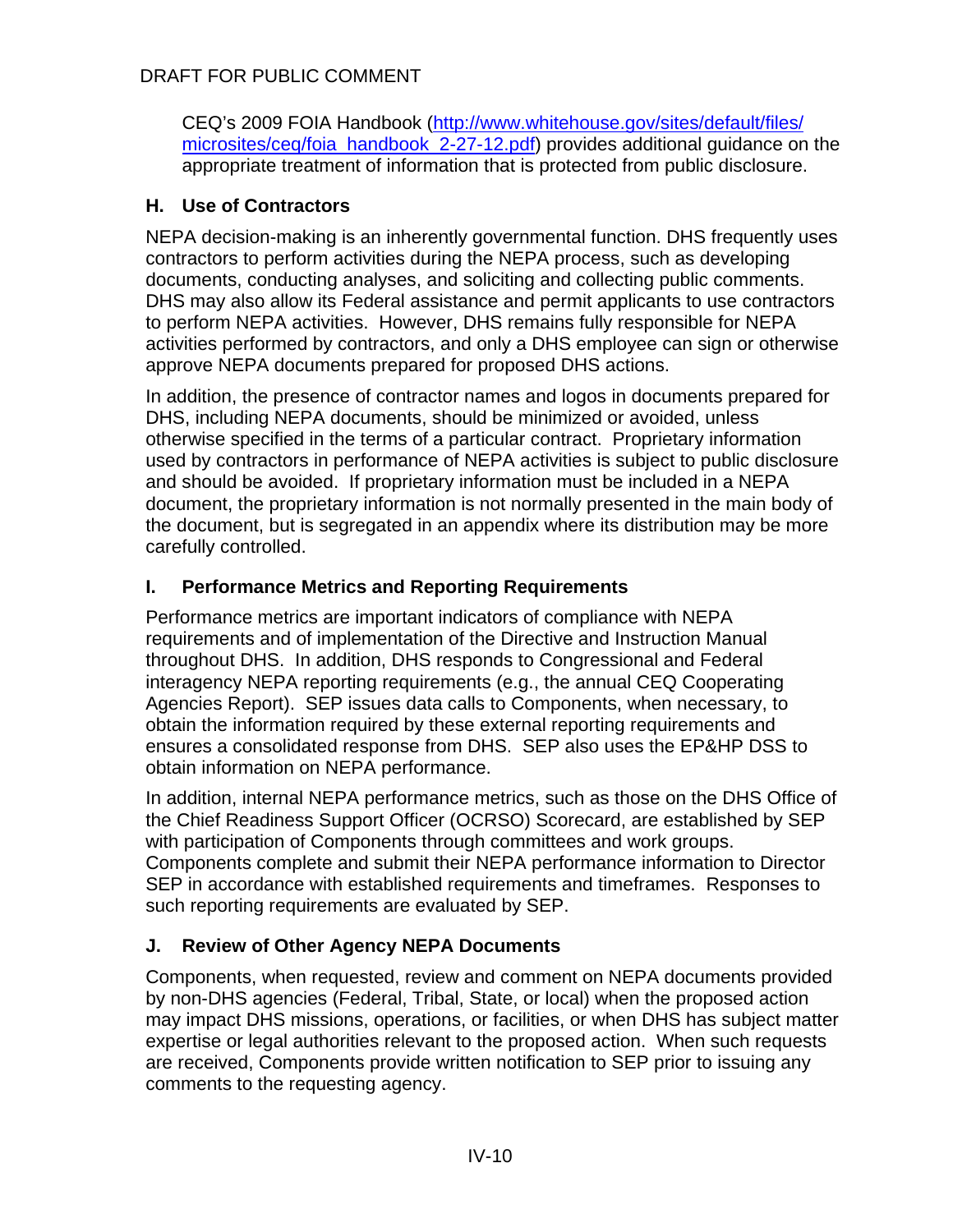Comments are confined to matters within the jurisdiction or expertise of DHS. These include, but are not limited to, homeland security, immigration, other law enforcement missions, and emergency management. Components normally do not comment on aspects of a NEPA document provided by a non-DHS agency other than what is needed to appropriately reflect DHS authorities or mission interests.

Components notify SEP of requests for comment on NEPA documents from non-DHS agencies that meet the criteria in Section IV, Part C.

Generally, DHS does not provide formal written comments for the public record. DHS communicates its interests to other Federal agencies using methods determined on a case-by-case basis that are appropriate for the nature and level of DHS interest in another agency's NEPA activity. If needed, Components follow the dispute resolution process described in Section IV, Part E.

#### <span id="page-22-0"></span>**K. Component Supplemental Instructions and Delegation of Authority**

Unless otherwise delegated, Director SEP approves NEPA documents prepared for proposed DHS actions. For any Component which does not have approved Supplemental Instructions and a delegation of authority as described below, Director SEP serves as the EPPM for that Component; Director SEP meets the EPPM criteria specified herein.

The most efficient and effective implementation of NEPA occurs when it is integrated early with other aspects of the planning, review, and development of DHS activities. This can best be achieved at the lowest appropriate level of the organization where these processes occur. Director SEP may delegate to Components the authority to approve NEPA documents to ensure the most efficient and effective NEPA compliance. Component requests for a delegation of authority and Supplemental Instructions may be evaluated concurrently or separately by SEP depending on a Component's needs. However, in order for a Component to receive a delegation of authority, a Supplemental Instruction approved by Director SEP is required.

#### **(1) Component Supplemental Instructions**

Components have the option of developing Supplemental Instructions for implementing NEPA within their respective organizations to fit their unique missions and needs. A Supplemental Instruction describes a Component's administrative processes for implementing the Directive and Instruction Manual. For Components that choose to develop Supplemental Instructions, the required criteria and content are provided below. Where these criteria are met through other existing policy or requirement documents, the Component may provide a brief explanation of the relevance of the existing document(s) and provide a reference in its Supplemental Instruction. A Supplemental Instruction:

(a) Describes the manner in which the Directive and Instruction Manual are to be implemented, including at what organizational level(s) NEPA activities and approvals occur within the Component.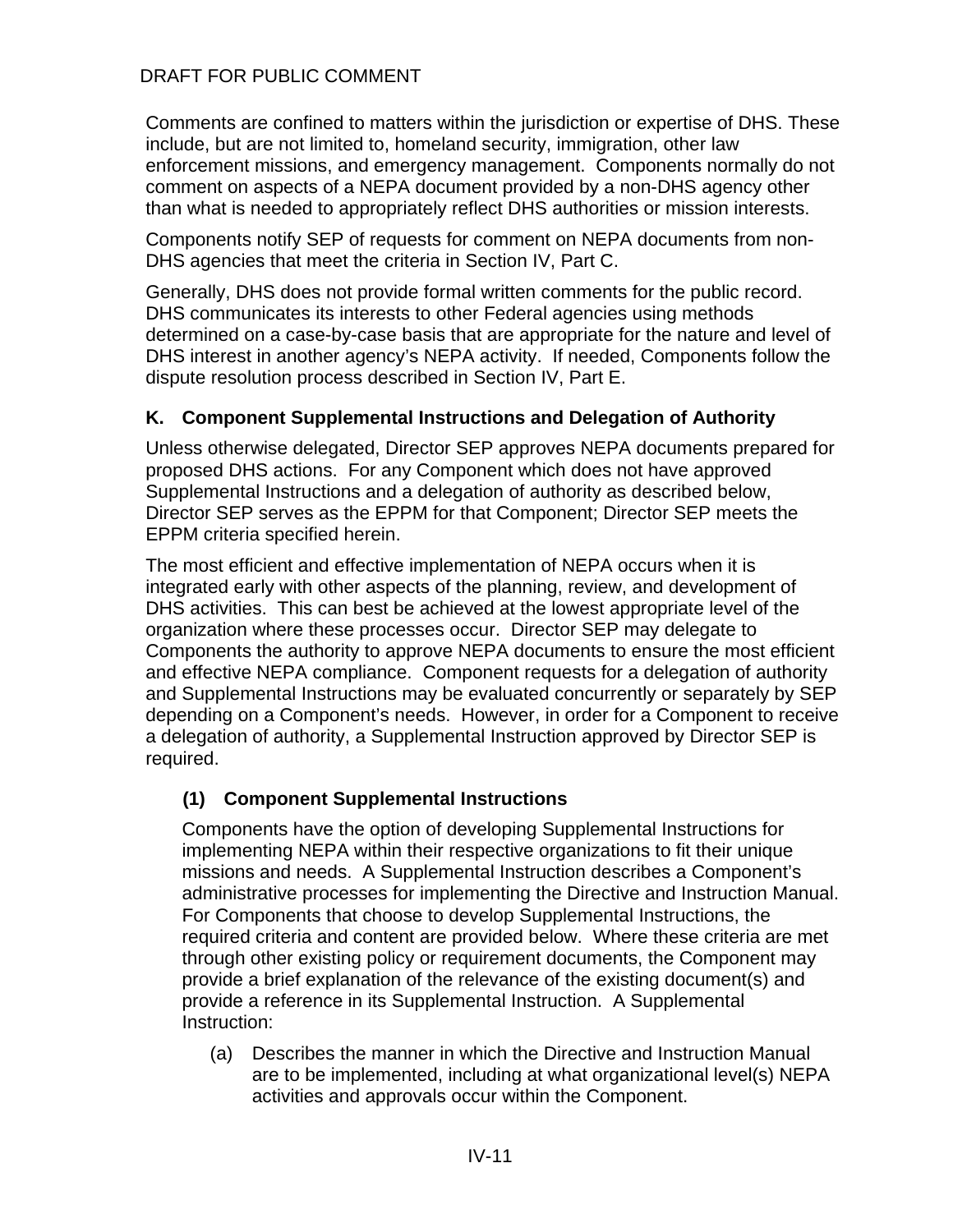- (b) Describes the internal processing requirements for the preparation and approval of NEPA documents within the Component, including the processes for quality assurance.
- (c) Describes how the Component creates a record demonstrating that the Federal employee with decision-making authority for the proposed action (normally the Proponent) has considered the potential environmental impacts of the proposed action in the process of making their decision (this may be accomplished by a signature block) in order to fulfill the requirements of NEPA.
- (d) Identifies a position in the Component with the authority to oversee the implementation of the Directive and Instruction Manual, to act as the EPPM, and to serve as the primary point of contact for coordination with SEP on NEPA matters. The EPPM or his/her staff must have an appropriate level of expertise necessary to provide technical assistance for NEPA compliance to the range of programs, offices, and activities in the Component. Additional criteria for the EPPM are as follows:
	- i. Be in an appropriate position in the organization and have the technical authority to speak on NEPA matters on behalf of the Component;
	- ii. Be in an appropriate position to oversee the implementation of the Directive and Instruction Manual in the Component; and
	- iii. Have visibility on the planning, development, and implementation of actions in the Component that may require NEPA compliance.
- (e) Includes procedures for re-delegation of authority within the Component for approving NEPA documents, as appropriate. Redelegation procedures include requirements for:
	- i. Quality assurance for the work products;
	- ii. A process to grant the re-delegation and criteria to achieve the redelegation;
	- iii. The identification of NEPA activities that call for the attention and approval of higher levels of the Component's organization, including the Component's management level, as well as SEP; and
	- iv. A process and criteria for suspension or revocation of the redelegated authority.
- (f) Identifies NEPA activities that call for the attention and approval of higher levels of the Component's organization, as well as SEP.
- (g) Describes how the EP&HP DSS is used within the Component (e.g., the assignment of roles and reviewers and establishing workflow).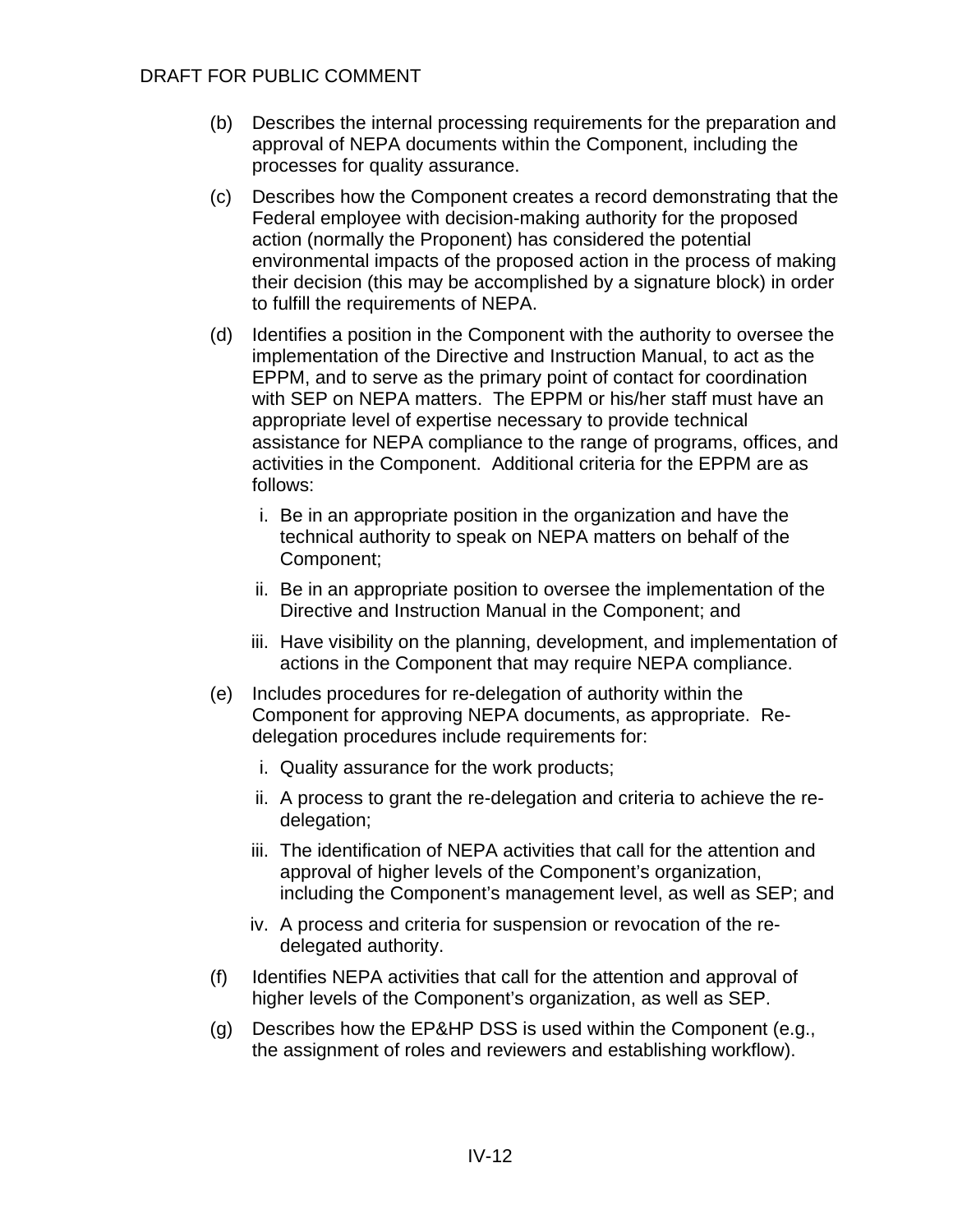- (h) Describes the process for monitoring and assessing compliance with the Directive and Instruction Manual, including reporting of NEPA performance to Director SEP.
- (i) Describes the process for seeking resolution of NEPA-related disputes within the Component. For NEPA disputes that cannot be resolved at the Component level, provide for a process for elevating the dispute to Director SEP.
- (j) If applicable, describes processes or requirements for the review of applications from persons or organizations seeking DHS approval of their proposed activities (e.g., Federal assistance, permits, and licenses) for ensuring NEPA compliance.
- (k) In addition to the required content specified in (a) through (j) above, Components can include any additional information in their Supplemental Instructions they deem necessary for implementing NEPA within their organizations, including other areas identified in this Instruction Manual. However, Components propose new or substantively revised CATEXs separately from their Supplemental Instructions. CATEXs proposals are processed separately by SEP because of the CEQ review and public notification requirements (see Section V, Part B (3)).

#### **(2) Component Supplemental Instructions Review and Approval Process**

The following is the process for SEP's review and approval of Component Supplemental Instructions:

- (a) Components submit to SEP draft Supplemental Instructions that meet the required content and criteria described above and that have been approved by the Component's appropriate approving official.
- (b) Upon receipt of a Component's draft Supplemental Instruction, SEP completes its initial review and provides comments back to the Component within 15 working days. Issues that cannot be resolved between SEP and the Component within 10 working days thereafter are elevated to the respective CRSOs (or equivalent) for resolution. If necessary, issues are further elevated to higher levels of DHS for resolution, following established organizational lines of authority.
- (c) If SEP determines that a Component's draft Supplemental Instruction contains information requiring CEQ and public review, SEP coordinates these efforts.
- (d) Director SEP notifies Components in writing when Supplemental Instructions have been approved. This written notification will include a delegation of authority, if a Component is seeking a delegation of authority in conjunction with its Supplemental Instruction.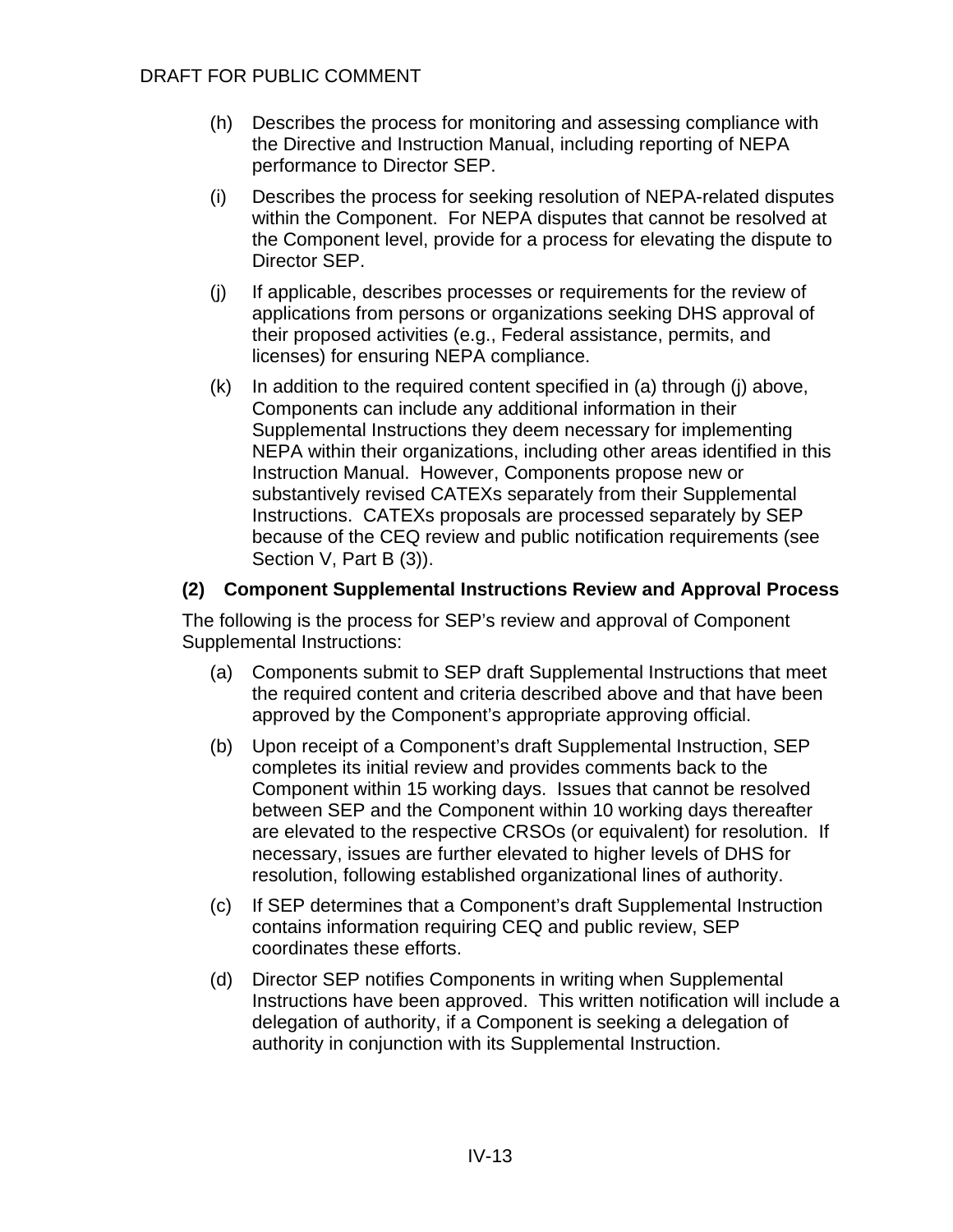(e) Components review their approved Component Supplemental Instructions and revise or update them as necessary, but at a minimum, whenever the Directive and Instruction Manual are revised.

#### **(3) Delegation of Authority**

Components that wish to obtain a delegation of authority for approving NEPA documents submit a written request, accompanied by their proposed or approved Component Supplemental Instructions, to Director SEP. In order for a Component to receive such a delegation, a Supplemental Instruction approved by Director SEP is required.

- (a) Components request the level(s) of NEPA documentation (i.e., REC, EA, and/or EIS) for which they are seeking a delegation of authority. Director SEP remains the approval authority for any level(s) of NEPA documentation that are not included in the delegation.
- (b) Approved delegations are in writing from Director SEP to the Component's EPPM. The EPPM can re-delegate his/her authority in accordance with the procedures established in their respective Component Supplemental Instruction.
- (c) Components may request approval from Director SEP for substantive revisions to their Component Supplemental Instructions without seeking a new delegation of authority. However, to approve additional levels of NEPA documentation, Components request a new delegation of authority, with appropriately revised Component Supplemental Instructions.
- (d) Director SEP may revoke a Component's delegation of authority upon finding a pattern of non-compliance with substantive requirements of the Directive and Instruction Manual, which may include repeated failure to follow the respective approved Component Supplemental Instruction.
- (e) Director SEP may temporarily suspend a Component's delegation of authority for less significant reasons than those in paragraph (d) above that have an impact on the ability of the Component to effectively implement the substantive requirements of the Directive and Instruction Manual (e.g., the departure of qualified staff from the organization).
- (f) A Component whose delegation of authority has been suspended or revoked must remedy the issue(s) of concern, demonstrate that it meets the requirements of Section IV, Part K, and make a written request to Director SEP to have its delegation of authority reinstated. Issues related to a suspension or revocation of a delegation of authority that cannot be resolved between SEP and a Component are elevated to higher levels of DHS for resolution, following established organizational lines of authority.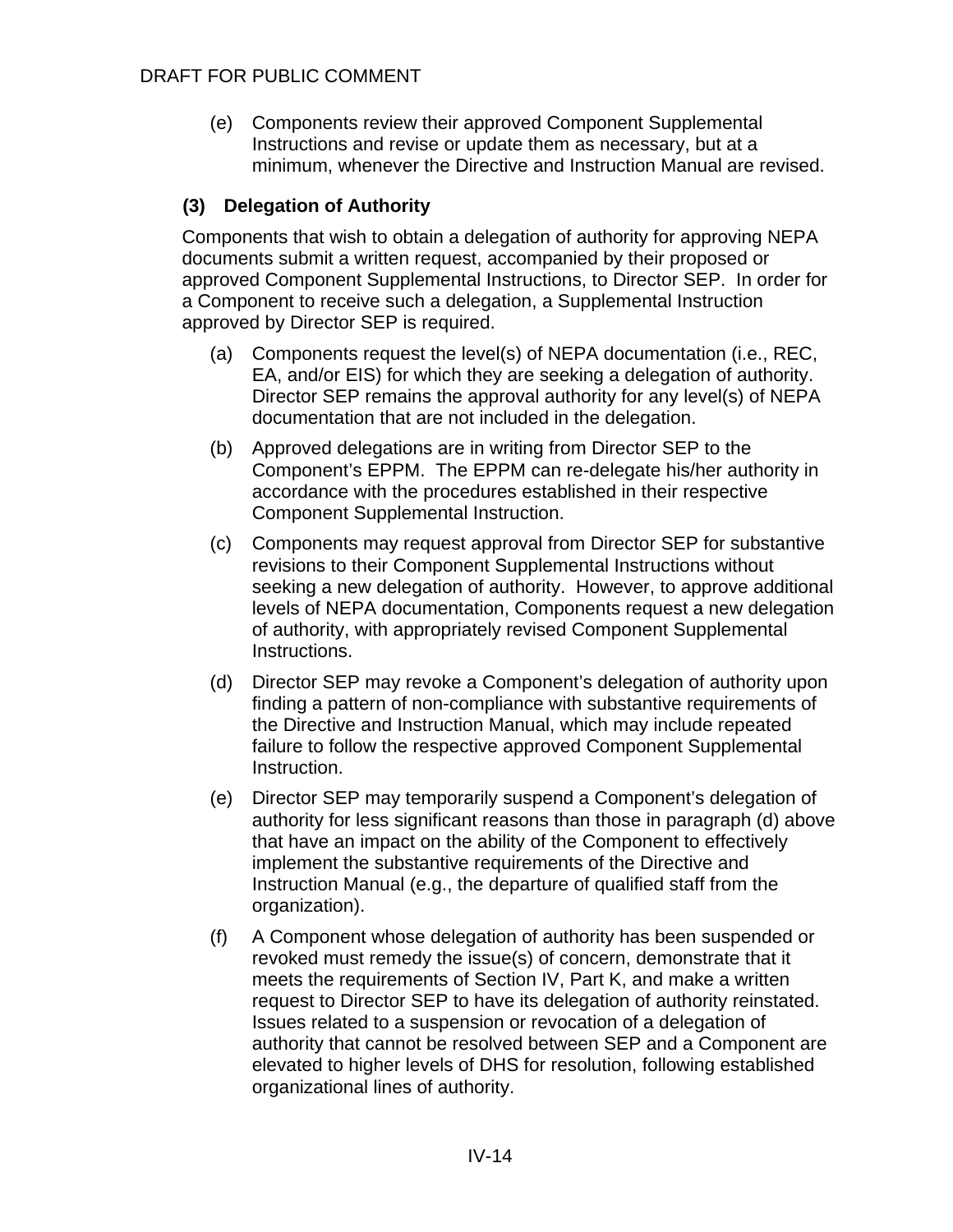A Component may request an interim delegation of authority in situations where it has drafted its Supplemental Instruction but its respective directives approval process is not completed. Director SEP will grant an interim delegation of authority for up to six months if a Component provides a draft of its Supplemental Instruction that satisfactorily addresses the required criteria and content described above and that has, at a minimum, been entered into the Component's formal clearance process. Written requests for extensions of this interim delegation of authority will be granted by Director SEP, with evidence that the Component is proceeding in good faith to complete its respective directives approval process.

#### <span id="page-26-0"></span>**L. Administrative Record Requirements**

In complying with NEPA, government decision-makers cannot be arbitrary and capricious in their decisions. The Administrative Procedure Act (APA) provides the framework for judicial oversight of executive branch decision-making. The APA provides that a court will "review the whole record or those parts of it cited by a party…" Therefore, the administrative record is a compilation of all documents and materials that were examined in the NEPA process (even if examined and then not used) by a Federal agency decision-maker at the time their final decision on a proposed action was made; this includes documents and materials that support a contrary decision. It is important to note that information that is restricted from public disclosure under FOIA, but is examined in the NEPA process, may be appropriately a part of the administrative record. The completeness of the administrative record is crucial in litigation because the court needs to be able to see, from only those things included in the record, a rational process through which the agency came to its decision as reflected in the ROD. The court does not have to agree with the agency's decision, but it must find a rational basis in the record for that decision. If the court is not able to make this finding, the court will normally require that the project be put on hold and the NEPA process redone, often under a very tight court directed time frame.

At a minimum, an administrative record normally includes public draft and final NEPA documents (see Section II for definition); communications with and comments from Federal, Tribal, State, and local agencies, Federal assistance applicants, and the public; and DHS responses to those comments. Materials such as data, reports, studies, computer modeling, maps, photographs, etc., considered by agency staff and found relevant to the decision (these can be especially broad with regard to the choice of alternatives and which alternatives were ruled out and which were considered for NEPA analysis) are part of the record, whether they support or argue against the decision made in NEPA documents and whether or not they are generally available to the public. Internal memoranda regarding issues related to a NEPA analysis that were prepared prior to the Proponent's decision on a proposed action are also part of the record. Draft documents that merely clean up typographical errors do not need to be retained, but care must be taken to ensure that no documents which are necessary to the judicial review process are destroyed. Each document is subject to a legal relevance test and, while Components compile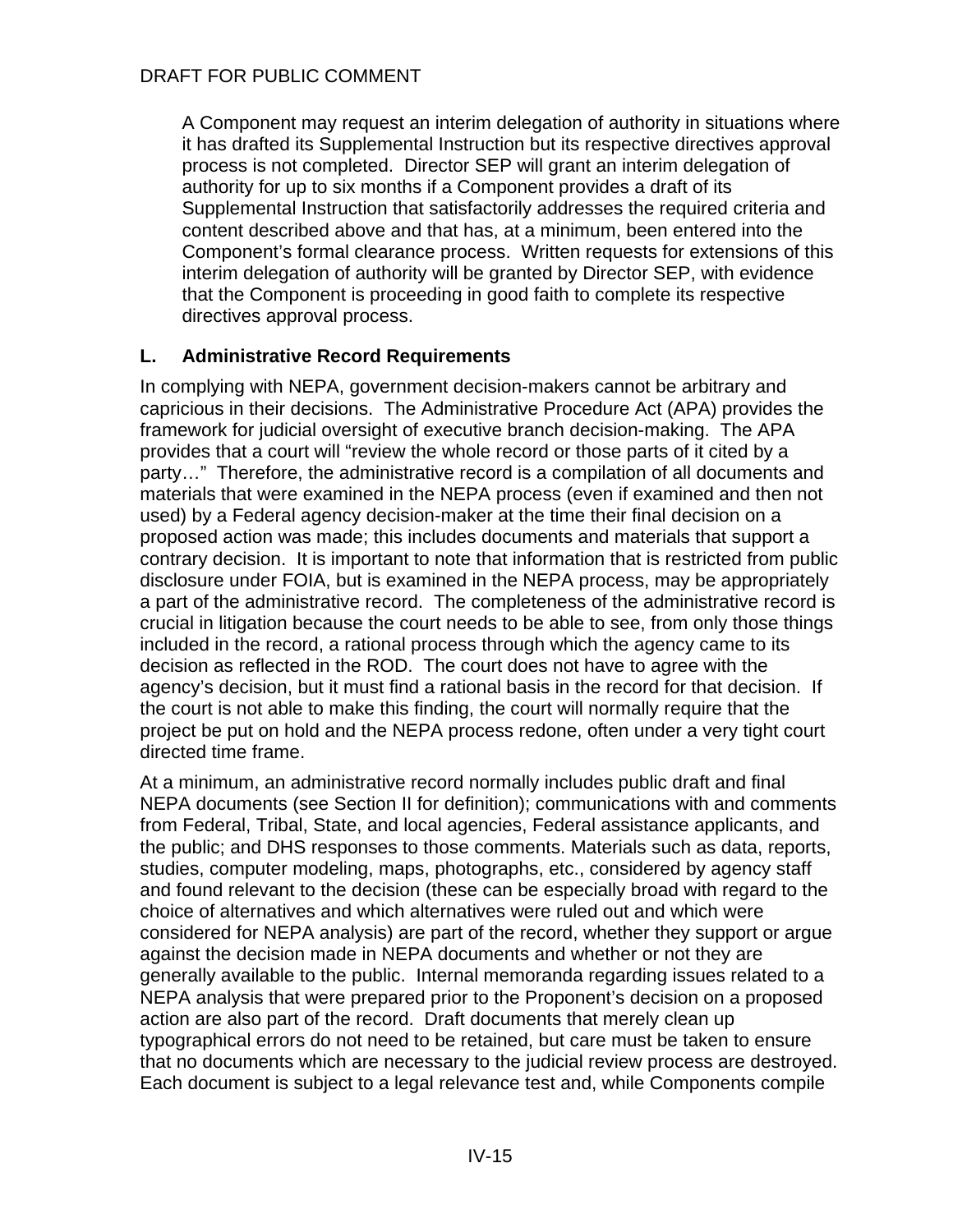a thorough administrative record, Components obtain the advice of OGC regarding whether or not to leave something out of the administrative record.

Once an agency decision has been made, the "deliberative, pre-decisional" basis for keeping certain internal agency documents which are part of the administrative record protected from public release under FOIA disappears and these documents may, and generally do, become publically releasable. However, if there is another basis on which to prevent their release, they will remain entitled to protection from release, even though they are part of the record (see Section IV, Part G (3)). Components engage OGC in making decisions about what is releasable and what is protected under FOIA.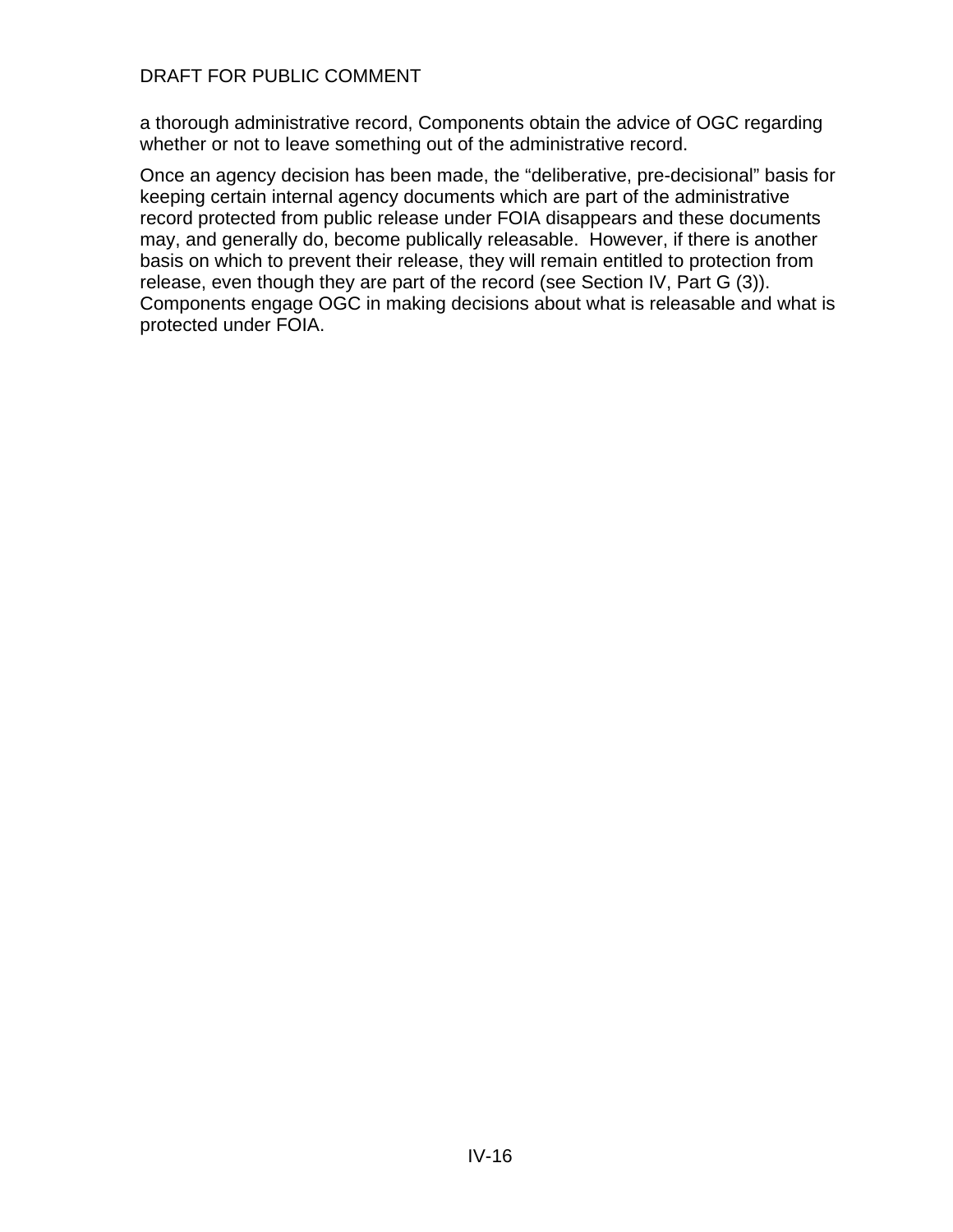# <span id="page-28-0"></span>**V. Procedures for Implementing NEPA**

#### <span id="page-28-1"></span>**A. Overview of NEPA Requirements**

The NEPA process helps DHS decision-makers systematically identify and evaluate the potential environmental effects of proposed actions and make informed decisions. Therefore, the NEPA process must be completed before DHS makes a final decision on a proposed action.

NEPA applies to the majority of DHS actions. If there is any doubt as to the applicability of NEPA, the Component, working with or through its respective EPPM, consults OGC to determine whether NEPA applies to a proposed action. Examples of situations in which NEPA is not triggered are very few and include cases of statutory exemption, executive branch waiver of compliance when such waiver authority has been granted by Congress and properly exercised, or when the action does not constitute a major Federal action significantly affecting the quality of the human environment as that term has been interpreted in regulations and court decisions.

When NEPA applies to a proposed action, one of three levels of evaluation (CATEX, EA, or EIS) is necessary. These levels correspond to the increasing potential for proposed actions to have significant environmental effects. NEPA documents such as EAs and EISs are not merely a summary of an environmental impact evaluation; they are also a way to communicate that information to DHS decision-makers and the public in an easily understandable form. The EPPM advises the respective Component on the appropriate level of NEPA analysis and documentation for proposed actions.

Evaluation and documentation requirements under NEPA are summarized in Figure 1 and described below:

- (1) Components determine, in consultation with OGC and their respective EPPM, the appropriate analytical approach, including whether NEPA applies. Where NEPA does not apply, Components document the determination for future reference, ensure appropriate compliance with other requirements for stewardship and protection of the human environment, and proceed with the proposed action.
- (2) If the proposed action is an emergency, Components follow the emergency provisions in Section VI.
- (3) For all other proposed actions to which NEPA applies, Components review the list of DHS CATEXs (Appendix A, Table 1) and follow the CATEX application procedures in Section V, Part B to determine if one may apply.
- (4) If the proposed action cannot be categorically excluded, Components normally begin the process to prepare an EA, following the EA procedures in Section V, Part C and associated CEQ guidance and requirements for EAs. However, in some circumstances it is appropriate to begin the process to prepare an EIS instead of an EA, as explained later in this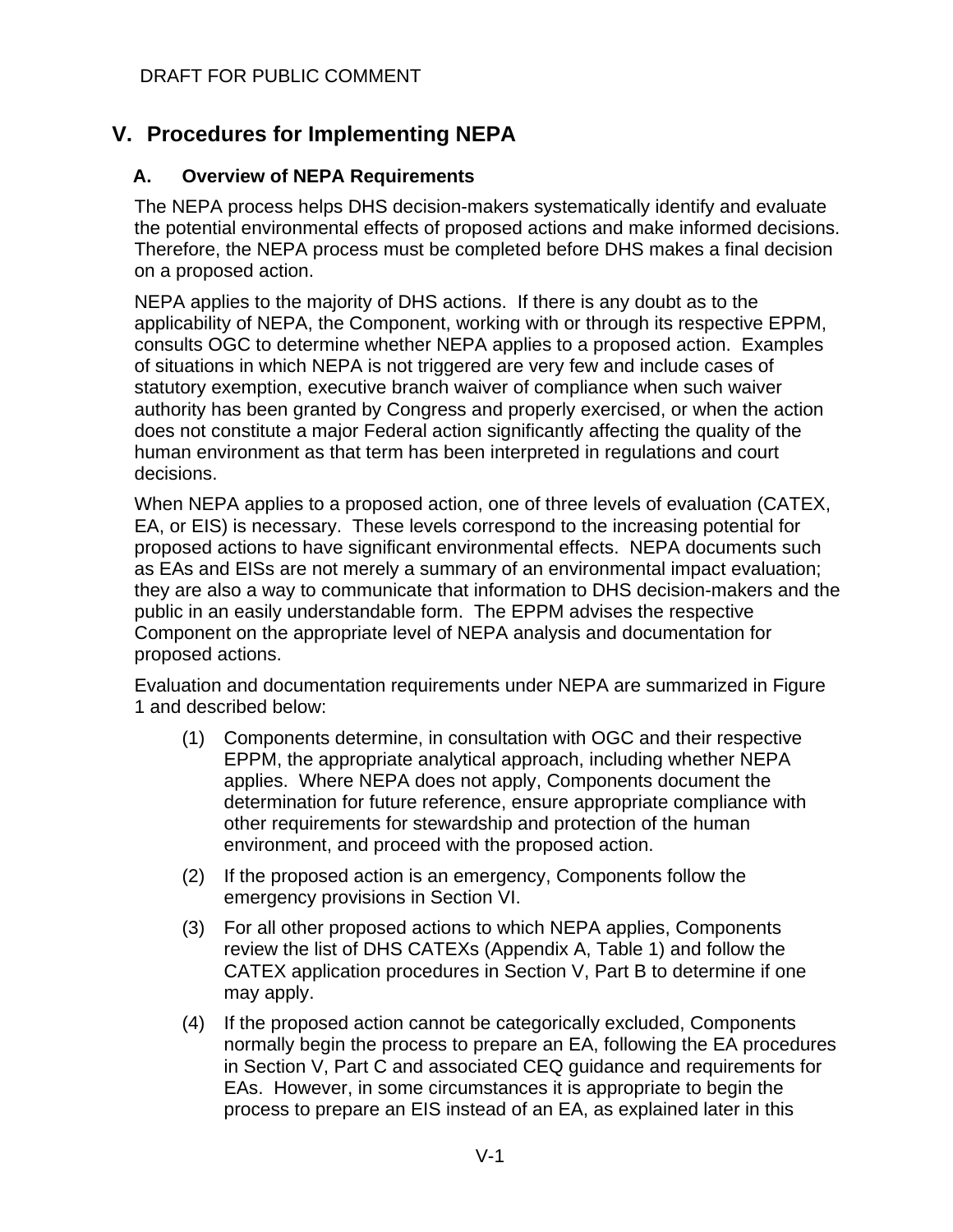Instruction. The EA process ends with either a FONSI or NOI to prepare an EIS. If the EA process is concluded by a FONSI, the action may proceed.

(5) If the proposed action clearly would have significant environmental impacts which cannot be mitigated to level of insignificance, or the EA process for the proposed action could not be concluded by a FONSI, Components prepare an EIS. Components follow CEQ requirements and the EIS procedures in Section V, Part D for preparing an EIS. The EIS process ends with a ROD. Until the Component issues its ROD, no action on the proposal can be taken that would have an adverse environmental impact or limit the choice of reasonable alternatives (40 C.F.R. §1506.1(a)). Once a ROD is issued, the action may proceed.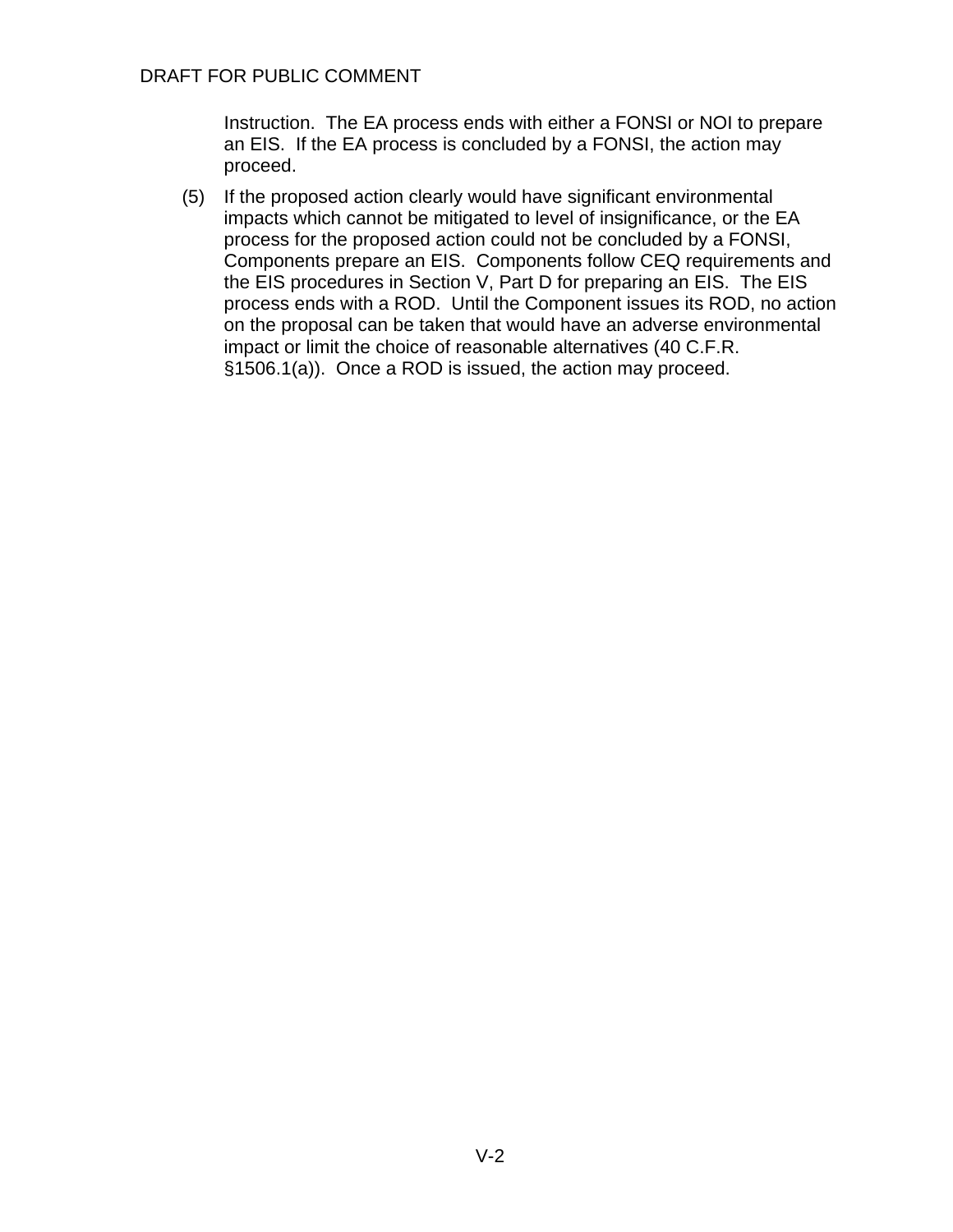

**Figure 1 - NEPA Flow Chart**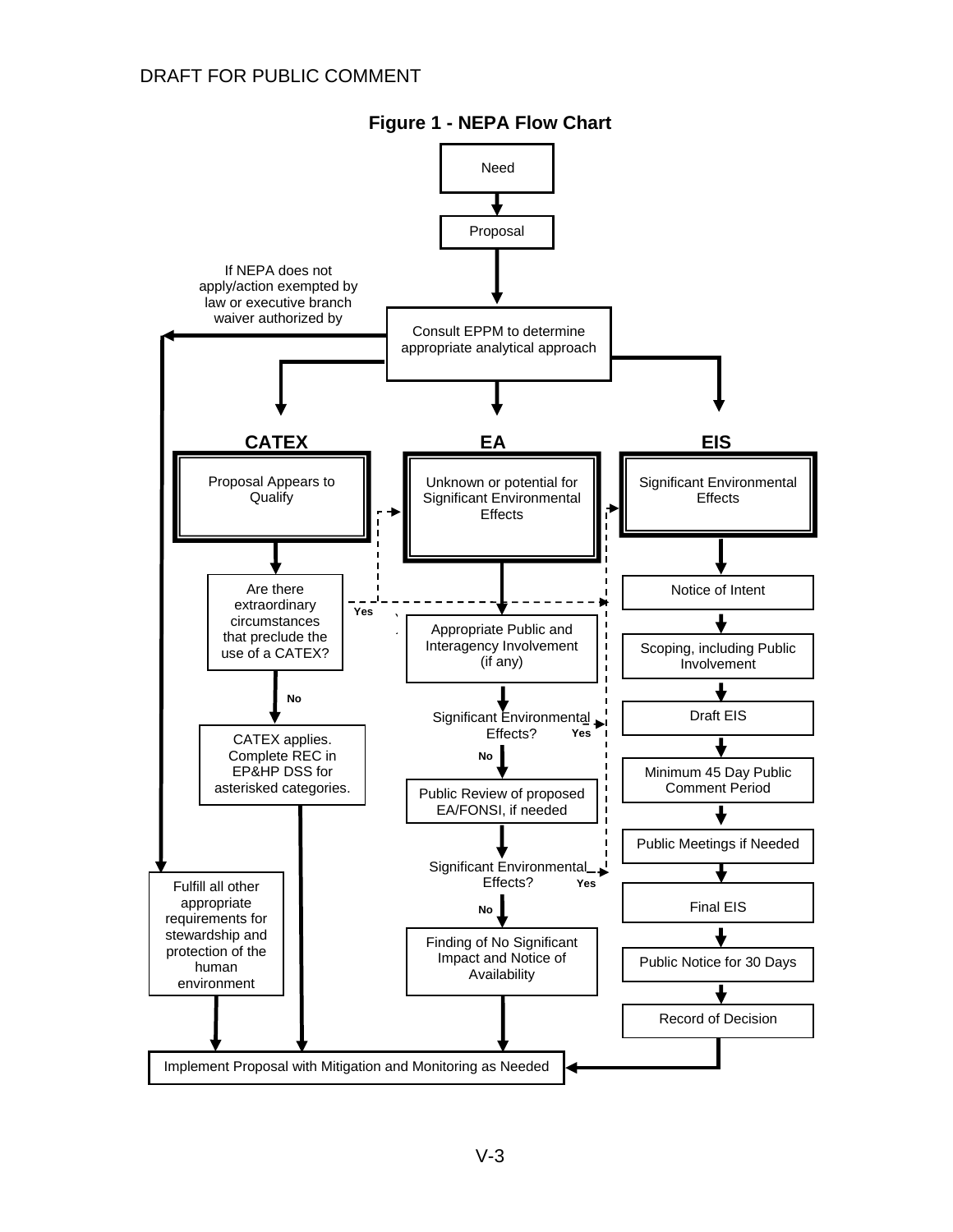# <span id="page-31-0"></span>**B. Categorical Exclusions and Extraordinary Circumstances**

# **(1) DHS Categorical Exclusions**

The CEQ regulations (40 C.F.R. §1508.4) enable Federal agencies to establish categories of actions that, based on experience, do not individually or cumulatively have a significant impact on the quality of the human environment and, therefore, do not require an EA or EIS. CATEXs enable DHS to avoid unnecessary efforts, paperwork, and delays and concentrate on those proposed actions having real potential for environmental impact. Components may otherwise decide to prepare an EA for any action at any time to assist in planning and decision-making (see 40 C.F.R. §1501.3 and §1508.9).

DHS CATEXs are specific to DHS as a whole, or to individual Components when so specified. DHS may not apply a CATEX established by another Federal agency to a proposed DHS action. However, DHS may justify its application of a DHS CATEX to a proposed DHS action when another Federal agency has applied a similar CATEX of its own to a similar activity.

DHS CATEXs are divided into the following functional groupings of DHS mission activities:

- (a) Administrative and Regulatory Activities.
- (b) Operational Activities.
- (c) Real Estate and Personal Property Management Activities.
- (d) Repair and Maintenance Activities.
- (e) Construction, Installation, and Demolition Activities.
- (f) Hazardous/Radioactive Materials Management and Operations.
- (g) Training and Exercises.
- (h) Federal Assistance Activities.
- (i) Component-Specific Categorical Exclusions.

# **(2) Applying Categorical Exclusions**

DHS's list of CATEXs is provided in Appendix A, Table 1. When considering application of a CATEX to a proposed action, Components determine if there are any extraordinary circumstances present that may cause significant impacts preventing the application of the CATEX. For a proposed action to be categorically excluded, it must satisfy all three conditions described below. If the proposed action does not clearly meet all three conditions, the Component prepares an EA or EIS according to CEQ requirements and following the procedures provided in Section V, Parts C and D, respectively. Certain categories of proposed actions included in the CATEX list have a greater potential to involve extraordinary circumstances and require the preparation of a REC to document the NEPA analysis, as described in Section V, Part B (4). A CATEX cannot be used for an action with significant impacts on the quality of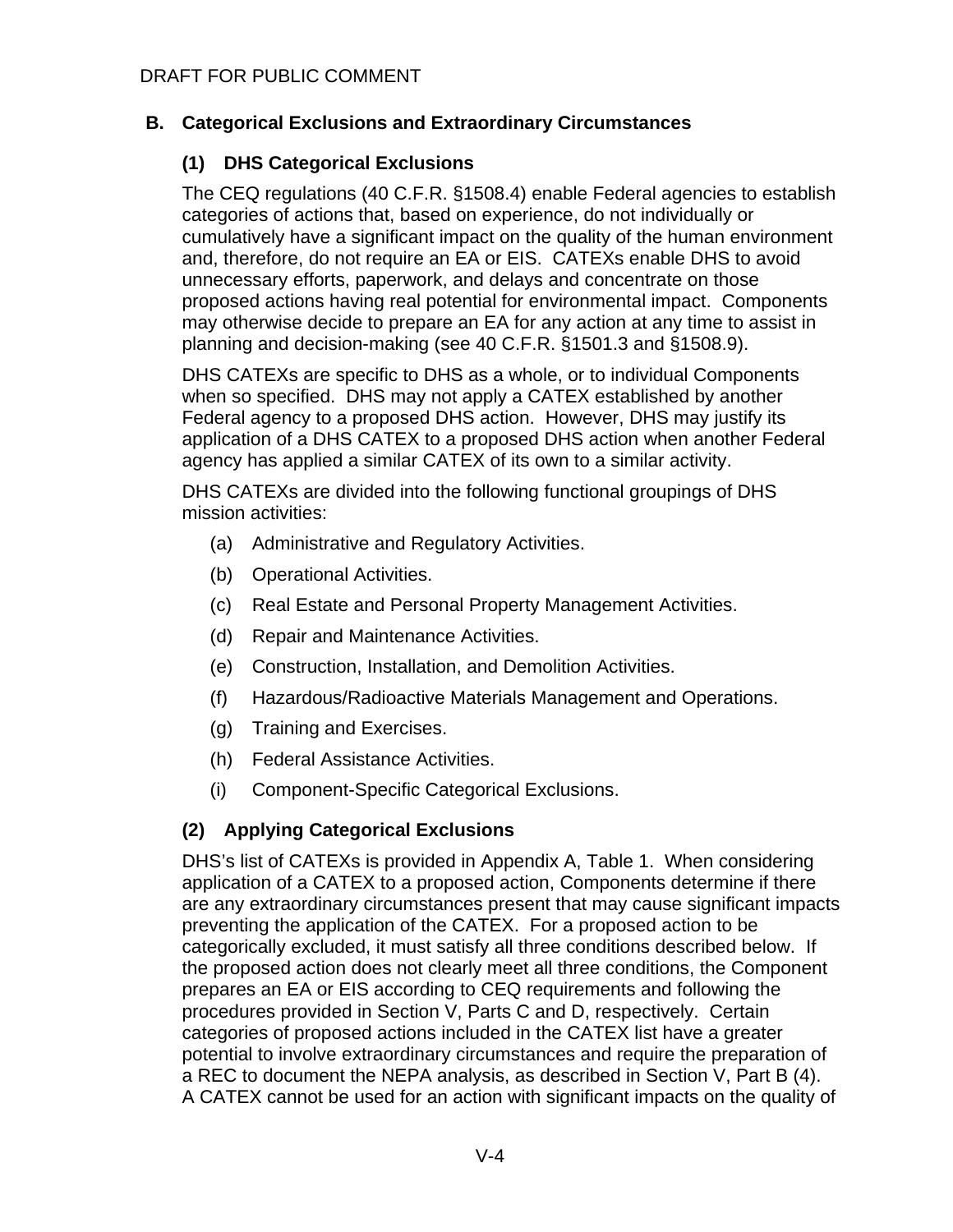the human environment, regardless of whether the impacts are beneficial or adverse. A CATEX may be applied to an entire program of DHS activities, if appropriate.

Components consider the following when determining whether or not a proposed action is covered by a CATEX:

- (a) **Clearly fits the category described in the CATEX**. The entire action clearly fits within one or more of the CATEXs in Appendix A, Table 1. Note that certain CATEXs are restricted to use by a single DHS Component. Where a CATEX is restricted for use to a particular DHS Component, no other Component may apply that CATEX to its proposed actions.
- (b) **Is not a piece of a larger action**. It is not appropriate to segment a proposed action or connected actions by division into smaller parts in order to avoid a more extensive evaluation of the potential for environmental impacts under NEPA. For purposes of NEPA, actions must be considered in the same review if the actions are connected. Examples include actions that trigger or force other actions; and when one action depends on another (e.g., when one action is an interdependent part of a larger action, or when one action cannot proceed unless another action is taken).
- (c) **No extraordinary circumstances exist**. The presence of one or more extraordinary circumstances precludes the application of a CATEX to a proposed action when the circumstance would have significant environmental impacts (i.e., EIS required), or presents the potential for significant environmental impacts (i.e., EA required), or that potential cannot be readily determined (i.e., EA required). A determination of whether an action that is normally excluded requires additional evaluation because of extraordinary circumstances focuses on the action's potential effects and considers the environmental significance of those effects in terms of both context (i.e., local, state, regional, Tribal, national, or international) and intensity. Components consider whether the proposed action involves one or more of the following extraordinary circumstances:
	- i. A potentially significant effect on public health or safety.
	- ii. A potentially significant effect on species or habitats protected by the ESA, Marine Mammal Protection Act, Migratory Bird Treaty Act, Magnuson-Stevens Fishery Conservation and Management Act, or other law protecting a species or habitat.
	- iii. A potentially significant effect on historic properties (e.g., districts, sites, buildings, structures, or objects) that are listed in or eligible for listing in the National Register of Historic Places, affects traditional cultural properties or sacred sites, or leads to the loss or destruction of a significant scientific, cultural, or historical resource.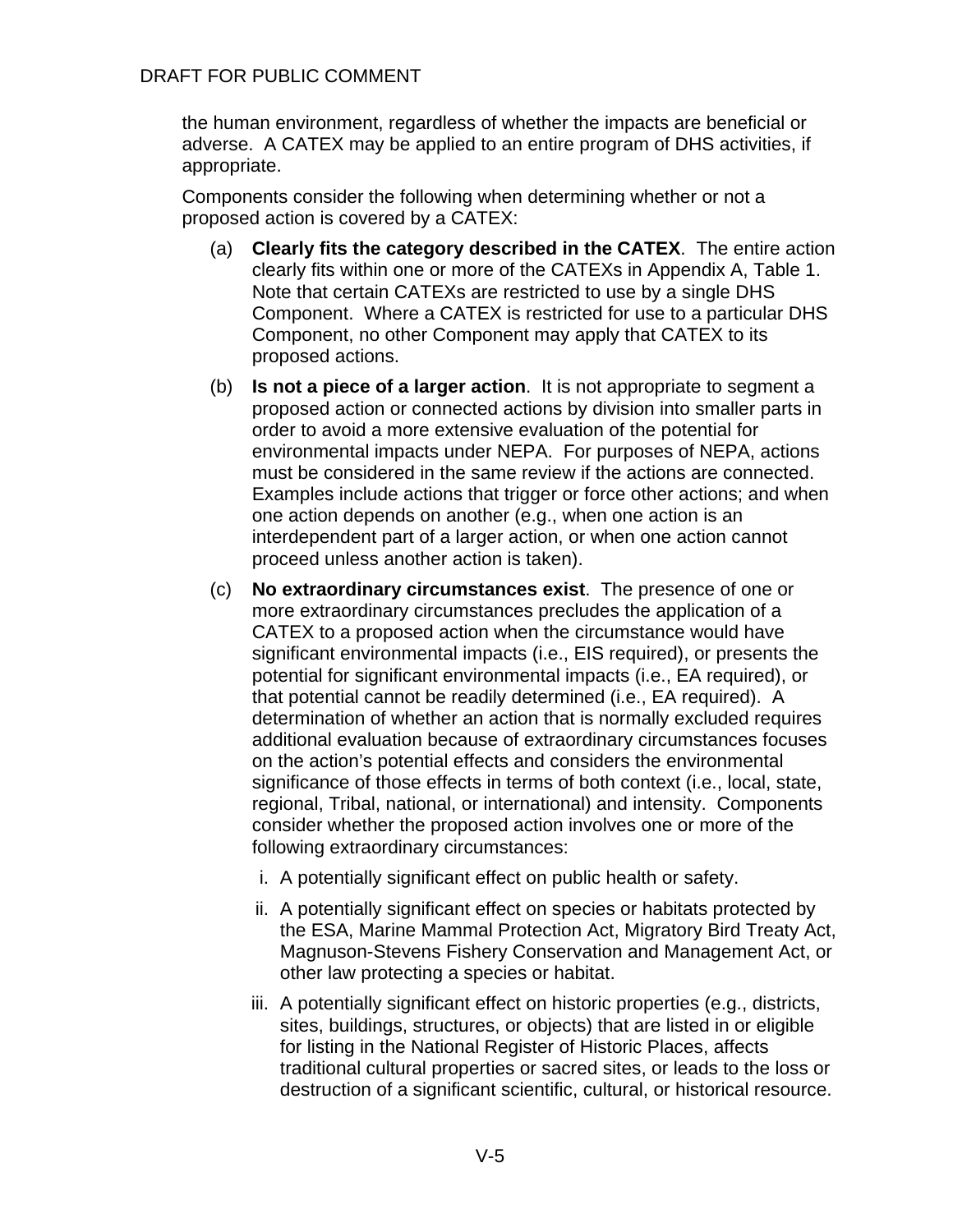- iv. A potentially significant effect on an environmentally sensitive area.
- v. A potential or threatened violation of a Federal, State, or local law or requirement imposed to protect the environment. Some examples of other requirements to consider are: a local noise control ordinance; the requirement to conform to an applicable State Implementation Plan for air quality standards; Federal, Tribal, State, or local requirements to control hazardous or toxic substances; and environmental permits.
- vi. An effect on the quality of the human environment that is likely to be highly controversial in terms of scientific validity, likely to be highly uncertain, or likely to involve unique or unknown environmental risks. This also includes effects that may result from the use of new technology or unproven technology. Controversy over, including public opposition to, a proposed action absent any demonstrable potential for significant environmental impacts does not itself constitute an extraordinary circumstance.
- vii. Extent to which a precedent is established for future actions with significant effects.
- viii. Significantly greater scope or size than normally experienced for this particular category of action.
- ix. Potential for significant degradation of already existing poor environmental conditions. Also, initiation of a potentially significant environmental degrading influence, activity, or effect in areas not already significantly modified from their natural condition.
- x. Whether the action is related to other actions with individually insignificant, but cumulatively significant impacts.

# **(3) Establishment, Revision, and Deletion of Categorical Exclusions**

Components forward proposals to substantively revise or establish new CATEXs (together with justification) to Director SEP for approval. Proposals to substantively revise or establish new CATEXs require an Administrative Record that meets CEQ standards and are subject to both CEQ review and public comment. SEP reviews such proposals to determine whether the CATEX is appropriate for inclusion in the DHS-wide list or a Component-specific list. SEP revises Appendix A, Table 1 to include approved new or substantially revised CATEXs. In addition, Components notify SEP of non-substantive revisions to or deletions of Component-specific CATEXs so that SEP can amend the table accordingly.

All CATEXs and the list of extraordinary circumstances in this Instruction Manual are reviewed by SEP in consultation with Component EPPMs at least every seven years to ensure they are still appropriate, and to identify any changes that may be needed in light of additional experience gained in applying the CATEXs to proposed DHS actions. A complete review is conducted in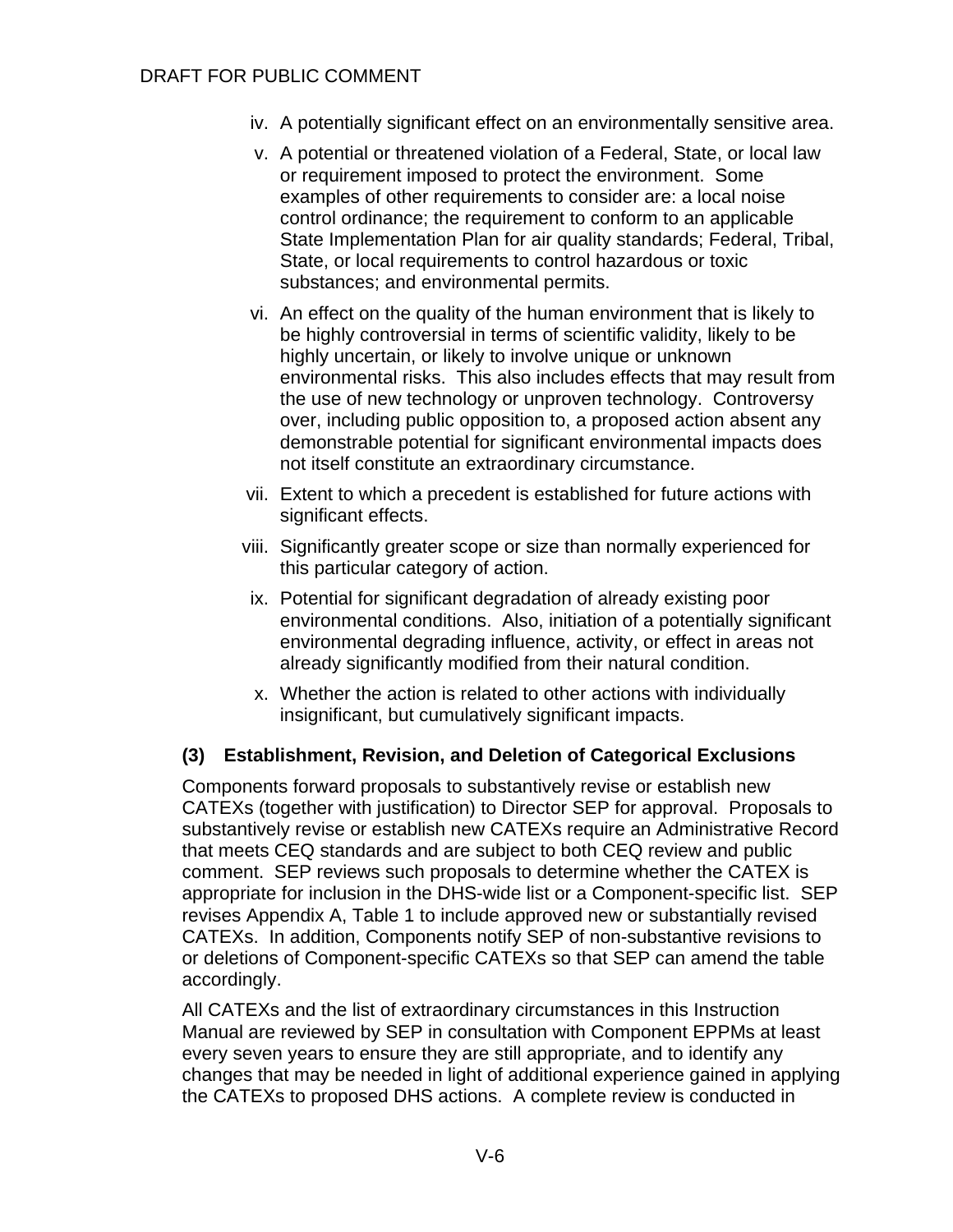conjunction with any major revision to the Directive and Instruction Manual or when seven years have passed since the last major revision.

# **(4) Record of Environmental Consideration**

The application of a CATEX to a proposed action means that the proposed action is appropriately included in a category of actions that DHS has determined do not individually or cumulatively have a significant impact on the human environment and therefore neither the preparation of an EA or EIS is required. Certain CATEXs, identified by an asterisk in Appendix A, Table 1, include classes of actions that have a higher possibility of involving extraordinary circumstances that may preclude the use of a CATEX. A REC is required whenever a CATEX denoted by an asterisk is applied in order to document that potential impacts to the human environment have been appropriately considered and the determination that the proposed action is either appropriately categorically excluded or must be analyzed further through an EA or EIS process. In addition, there may be instances where a Component chooses to prepare a REC when it is not otherwise required.

RECs are normally prepared and maintained electronically in the EP&HP DSS. Completion of a REC involves a review and approval process to ensure the appropriate consideration of extraordinary circumstances, the quality of the NEPA analysis, and that the decision-maker has considered the impact of the proposal on the human environment, as required by NEPA, before making a decision. Director SEP signs all RECs as the approver of the NEPA analysis, unless otherwise delegated.

Component Supplemental Instructions may contain additional information on the administrative procedures and requirements to prepare a REC.

# <span id="page-34-0"></span>**C. Environmental Assessments**

# **(1) Purpose**

An EA is a concise public document prepared for proposed actions that have the potential for significant impacts on the quality of the human environment (40 C.F.R. §1508.9). The EA process concludes with a Component's determination on the environmental impacts of the proposed action. A finding of no significant impact (FONSI) document is prepared if the Component concludes that the proposed action would not have significant environmental impacts. Components ensure FONSIs are publically available. Additional information and guidance can be found in the CEQ regulations and guidance, such as CEQ's Memorandum for Heads of Federal Departments and Agencies: Improving the Process for Preparing Efficient and Timely Environmental Reviews under the National Environmental Policy Act, 6 March, 2012 [\(http://ceq.hss.doe.gov/ceq\\_regulations/ guidance.html\)](http://ceq.hss.doe.gov/ceq_regulations/%20guidance.html).

If during the preparation of an EA a Component determines that significant impacts would result from implementation of the proposed action, an EIS is required.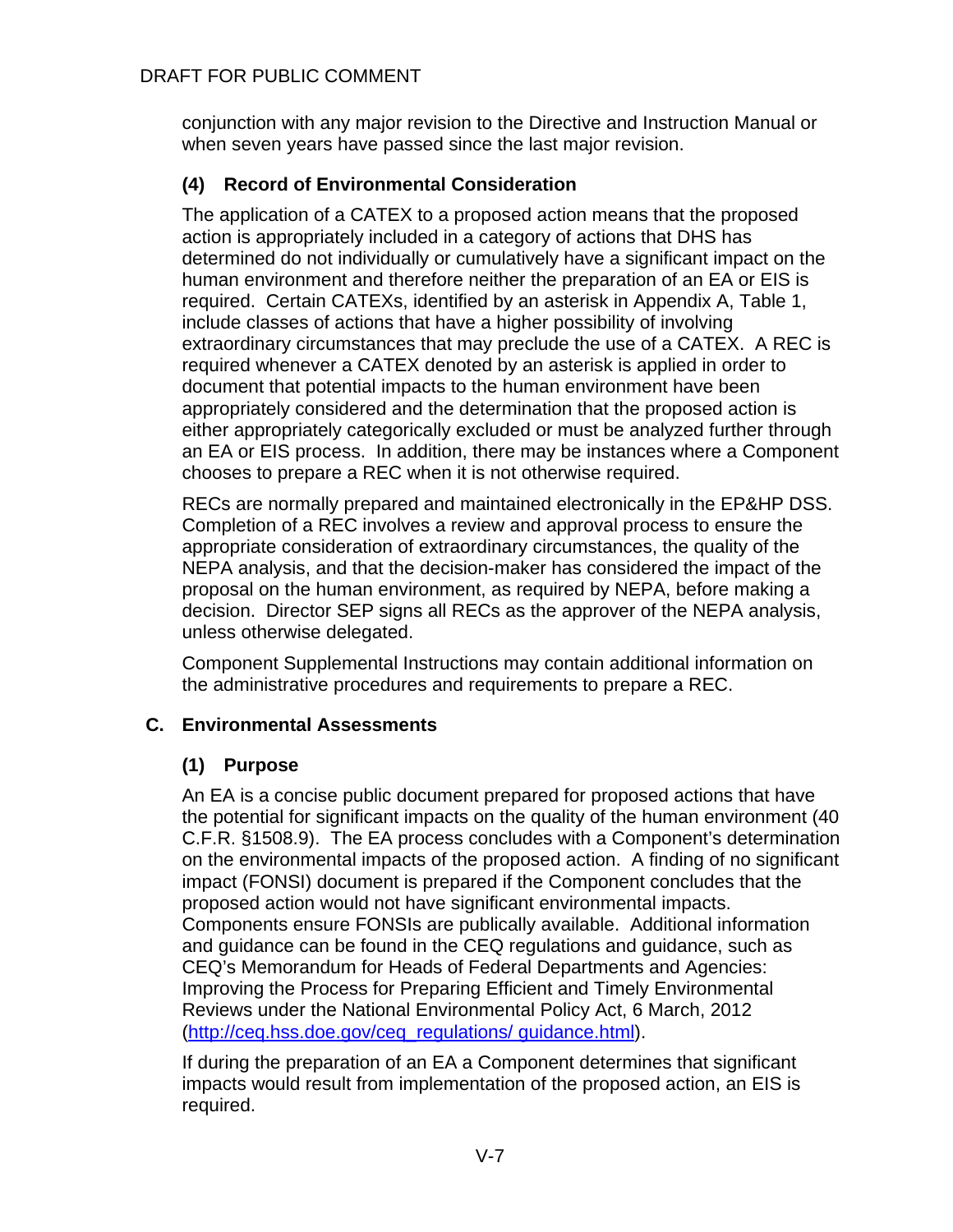# **(2) When to Prepare an EA**

A Component prepares an EA under the following circumstances:

- (a) When a proposed action is not in a category of actions described in an available DHS CATEX and there is not enough information to determine that the proposed action will have significant environmental impacts requiring an EIS. In this situation, an EA process is used to determine, through environmental impact evaluation and opportunity for public involvement, if the impacts on the quality of the human environment would be significant or not.
- (b) For a proposed action that is included in a category of actions described in a DHS CATEX but extraordinary circumstances present the potential for significant environmental impacts and therefore preclude application of the CATEX, and there is not enough information to determine that the proposed action will have significant environmental impacts requiring an EIS.
- (c) A Component can decide to prepare an EA as a best practice planning tool to inform decision-makers on the environmental impacts of its actions.
- (d) Other situations conforming to the above circumstances, as described in Component Supplemental Instructions.

#### **(3) Actions Normally Requiring an EA or Programmatic EA**

Examples of activities for which a Component normally prepares an EA or a Programmatic EA include but are not limited to the following:

- (a) Proposed construction, land use, activity, or operation that has the potential to significantly affect environmentally sensitive areas.
- (b) Projects impacting wetlands or waters of the U.S. that do not meet the criteria of the U.S. Army Corps of Engineers Nationwide Permit Program.
- (c) New or revised regulations for activities that have the potential to significantly affect environmentally sensitive areas.
- (d) Security measures that involve permanent closure or limitation of access to any area that was previously open to public use (e.g., roads and recreational areas) where there is a potential for significant environmental impacts.
- (e) New law enforcement field operations for which the environmental impacts are unknown, for which or any potential significant environmental impacts could be mitigated to the level that they are no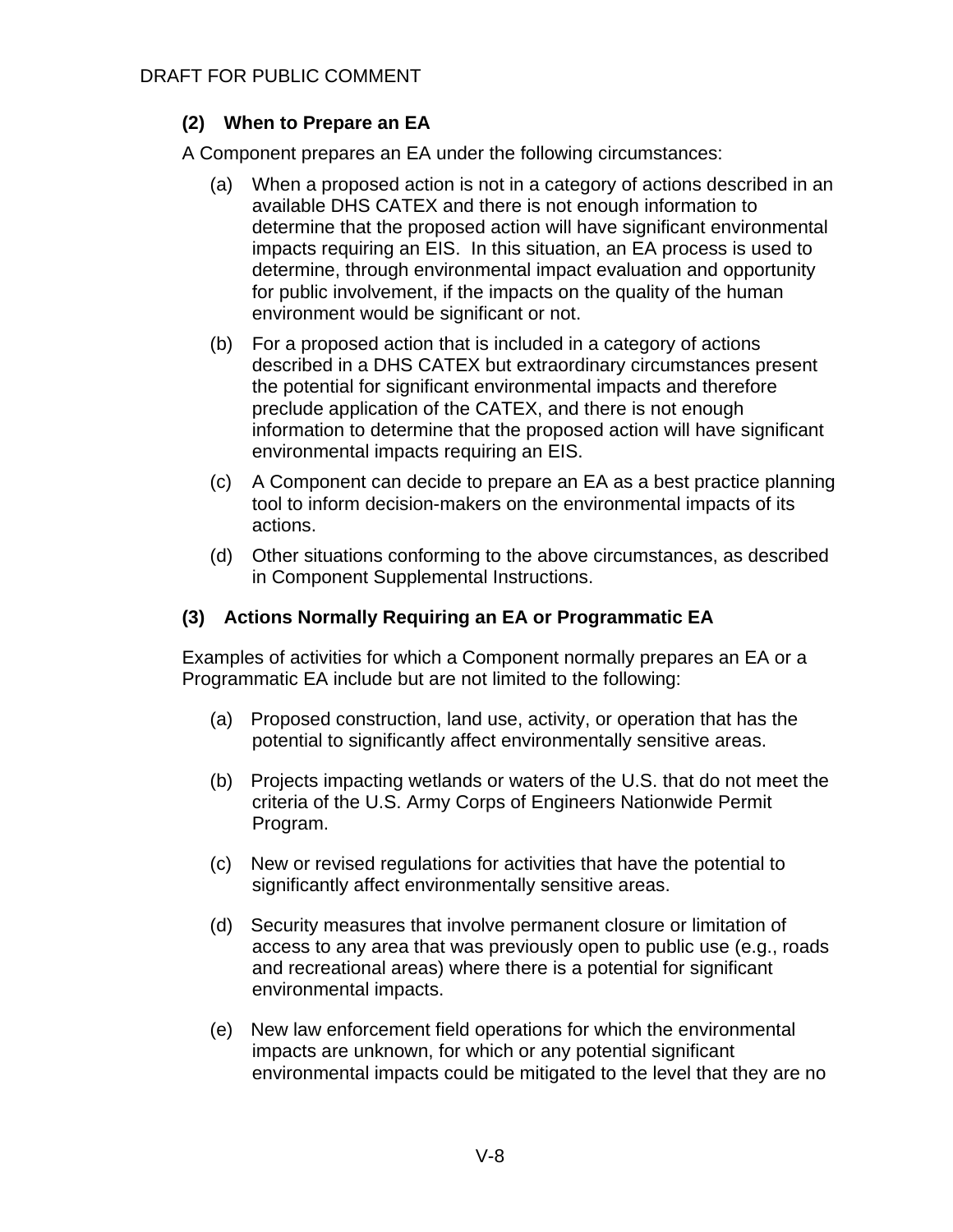longer significant, or for which the potential for significant environmental controversy is likely.

# **(4) Programmatic EAs**

A Component may prepare a Programmatic EA (PEA) for a broad Federal action, such as a program, plan, or actions of a similar type or at multiple locations, following the criteria above for when to prepare an EA. A site- or activity-specific EA can be tiered from the PEA or a Supplemental EA (SEA) can be prepared and incorporate by reference the environmental impact evaluation contained in the PEA. In some cases a PEA is specific enough or contains sufficient information to require no or very little additional evaluation. The application of a DHS CATEX to a proposed action, following the procedures in Section V, Part B (2), can also be based upon the evaluation contained in a PEA.

# **(5) Supplemental EAs**

A Component may prepare an SEA at any time for a proposed action for which:

- (a) A NEPA analysis was previously completed;
- (b) A NEPA analysis is ongoing when there are substantial changes to the proposal that are relevant to environmental concerns; or
- (c) If there are new circumstances or information relevant to environmental concerns and bearing on the proposal or its impacts.

An SEA only needs to focus on the issues that triggered the additional environmental impact evaluation, and the original analysis can be incorporated by reference in the SEA. If a final EA is supplemented after a FONSI has been completed, the Component completes a new FONSI.

Components have discretion regarding the type and level of public involvement in SEAs, using the factors listed in Section IV, Part G (1).

In cases where an action has not yet been implemented within one (1) budget cycle not to exceed three (3) years from the date of the FONSI, the Component considers whether the analysis in the EA remains valid for the current state of the proposed activity and whether a supplement is needed before proceeding with the action.

# **(6) Adoption**

Reliance on or adoption of an existing EA improves efficiency in the NEPA process and avoids unnecessary use of time and resources.

Within DHS, any Component may use another Component's EA without a formal adoption process, provided it fully covers the scope of the Component's proposed action and alternatives and the environmental impacts. When relying on another Component's final EA and FONSI, the Component internally documents such reliance. When relying on another Component's draft EA or portion thereof, the Component completes its own final EA and FONSI.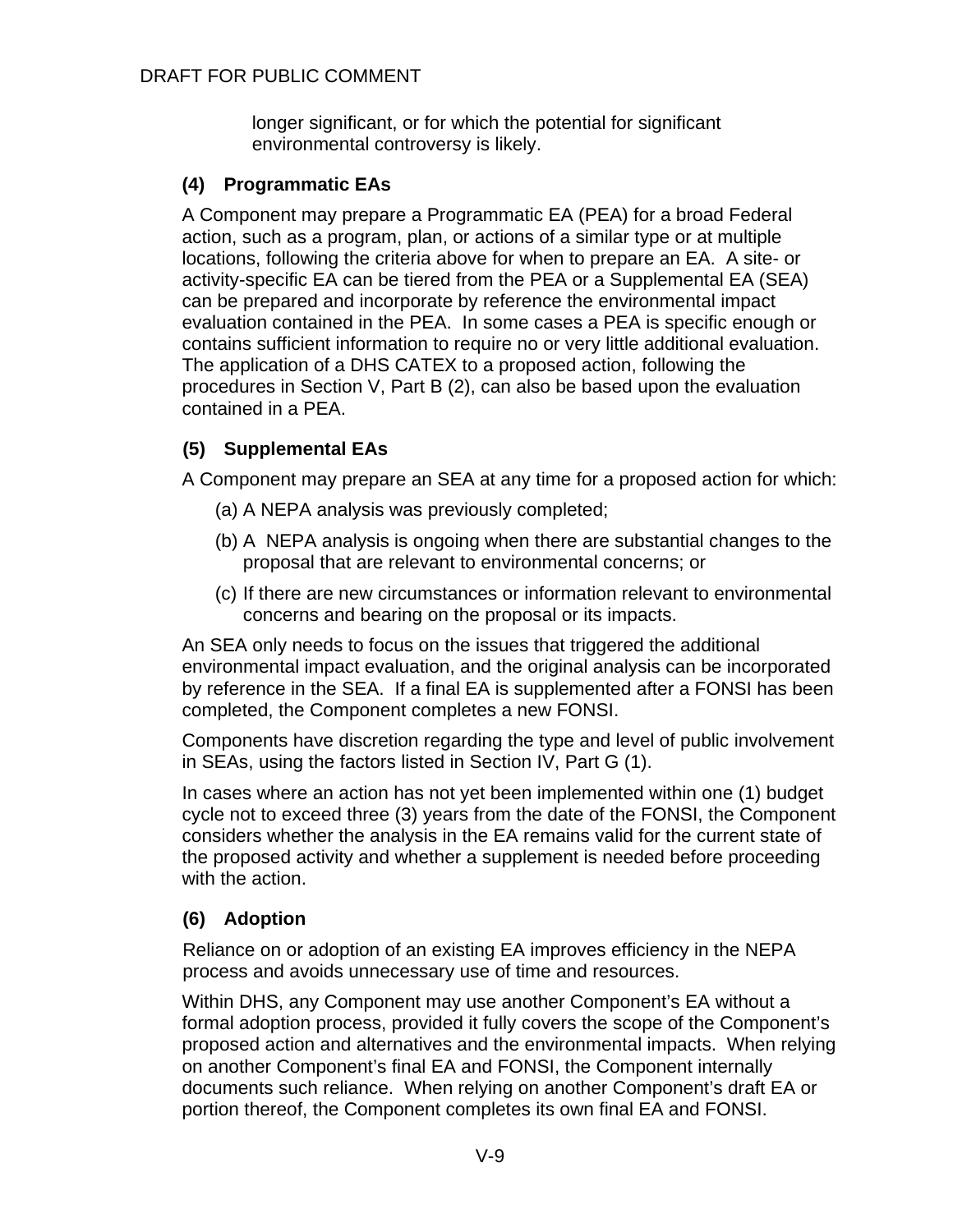A Component may adopt another Federal agency's draft or final EA or portion thereof, provided it fully covers the scope of the Component's proposed action and alternatives and environmental impacts (see 40 C.F.R. §1506.3). When adopting another Federal agency's draft or final EA or portion thereof, Components consider the factors in Section IV, Part G (1) to determine the appropriate additional public involvement needed.

When participating as a cooperating agency, Components may adopt the EA or portion thereof of a lead agency when, after an independent review of the document, the Component concludes that its comments and suggestions have been satisfied and the analysis includes the appropriate scope and level of environmental impact evaluation for the Component's proposed action and alternatives (see 40 C.F.R § 1506.3 (c)).

When adopting another Federal agency's final EA or portion thereof, the Component issues a FONSI acknowledging the adoption of the work of the other Federal agency. When adopting another Federal agency's draft EA or portion thereof, the Component completes a final EA and FONSI.

### **(7) Public Involvement Process Involving an EA**

The CEQ regulations and this Instruction Manual require public involvement in the NEPA process for proposed DHS actions. Public involvement requirements can be met during scoping at the start of an evaluation and/or by distributing a draft EA and draft FONSI for public review.

Where a good faith effort has been used to seek out and involve the public in the drafting of an EA and no significant impacts (including potential for an impact on the quality of the human environment that is highly controversial) have been identified, a Component can complete an EA and FONSI without circulating a draft document for public review. A good faith effort includes consideration of the extent of other related public involvement efforts, as well as consideration of the factors in Section IV, Part G (1). A public notice of the FONSI is made available to interested parties (see 40 C.F.R. §1506.6 for methods of providing public notice). After the notice of the FONSI, the Component can take immediate action, unless there is another environmental planning requirement that requires a waiting period before an action can proceed.

When an EA has been drafted without opportunity for public involvement or when public input received during EA development indicates the need for further public review of the environmental impact evaluation, Components make the draft EA available to the public for review and comment for a minimum of 30 calendar days. If public comments reveal the potential for significant impact to the human environment, the Component determines whether it is appropriate to complete a FONSI, revise or supplement the EA, or prepare an EIS. If the Component decides a FONSI is appropriate, it modifies the EA to reflect the consideration of any public comments as appropriate, completes the FONSI, and makes the FONSI available to the public. A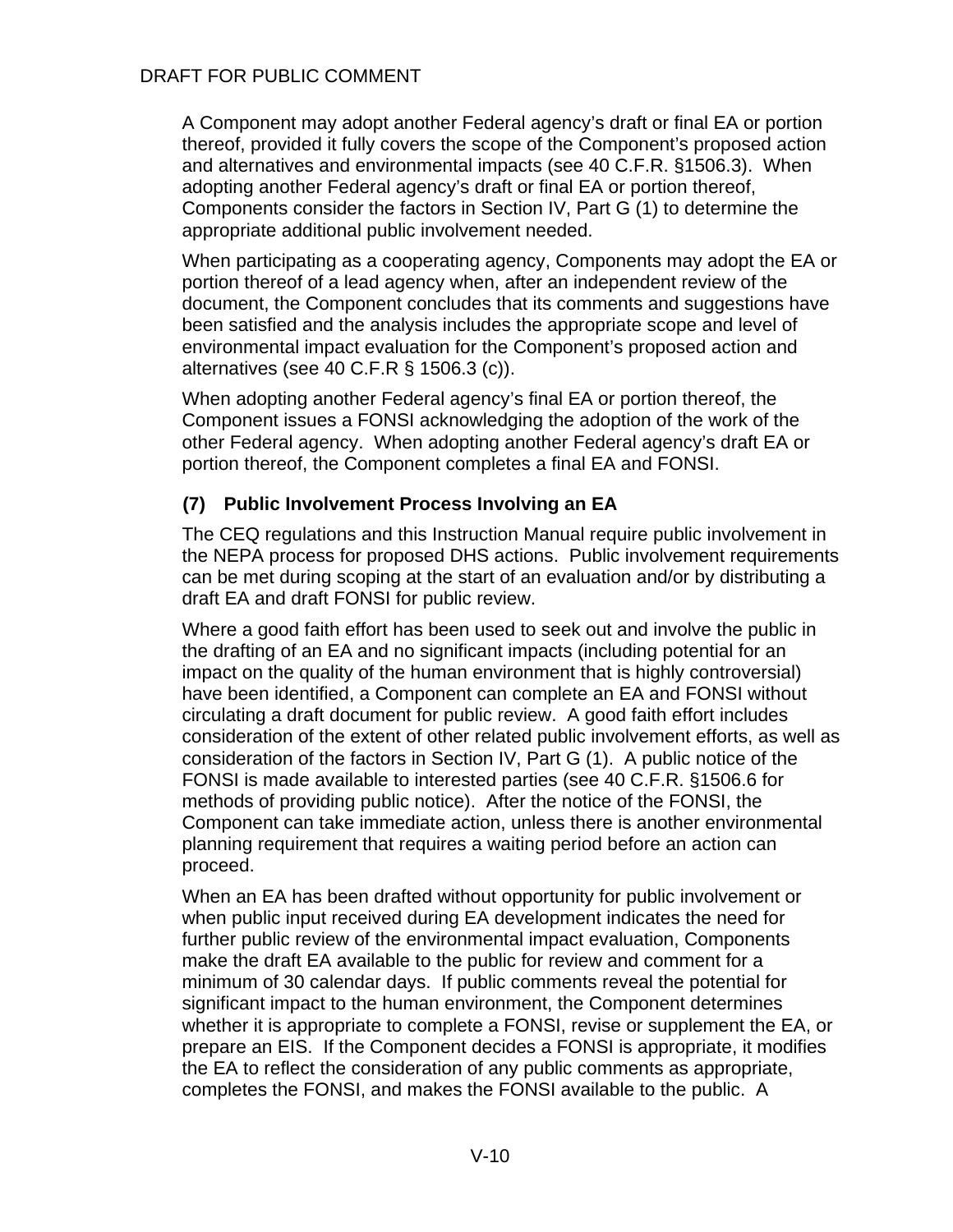synopsis of the public comments received and how the Component addressed those comments, rather than a response to each individual comment, is normally prepared, and may be included as an appendix in the final EA. After the FONSI is made publicly available, the Component can take immediate action, unless there is another environmental planning requirement that requires a waiting period before an action can proceed.

If a proposed action is unprecedented or one that normally requires an EIS or is closely similar to one that normally requires an EIS (see Section V, Part D (3)), the Component should, whenever practicable, provide an opportunity for public involvement in the drafting of the EA and makes the draft EA and draft FONSI available for public review, as described in 40 C.F.R. §1501.4(e) (2).

For proposed actions with environmental effects of national concern (see Section II for definition), Components publish a public notice in the Federal Register as required by 40 C.F.R. §1506.6, and submit to SEP draft and final EAs and FONSIs, or a hyperlink to the documents posted on a Component webpage, for posting on the DHS NEPA webpage, in accordance with Section IV, Part G (2).

## **(8) Minimum Required Content for an EA**

The minimum required content for an EA is outlined below.

- (a) Title page;
- (b) Purpose and need;
- (c) Description of the proposed action and alternatives, including a description of alternatives considered but rejected;
- (d) Description of the affected environment and environmental consequences, including conclusions regarding the significance of environmental impacts for the proposed action and alternatives and a consideration of cumulative impacts;
- (e) Description of proposed mitigation and monitoring, if applicable;
- (f) List of preparers;
- (g) List of agencies and persons consulted or contacted; and
- (h) References, if appropriate.

### **(9) Finding of No Significant Impact**

A Component's final determination on the environmental impacts of a proposed action is required upon the completion of an EA. An EA process concludes with a FONSI when (1) the evaluation of the impacts of the proposed action on the human environment indicates that the environmental effects would not be significant, or (2) the Component commits to including measures in the proposed action that mitigate impacts to a level of insignificance (see Section V, Part E). A FONSI is a separate document from an EA, but may be integrated into any other appropriate decision-making document that can be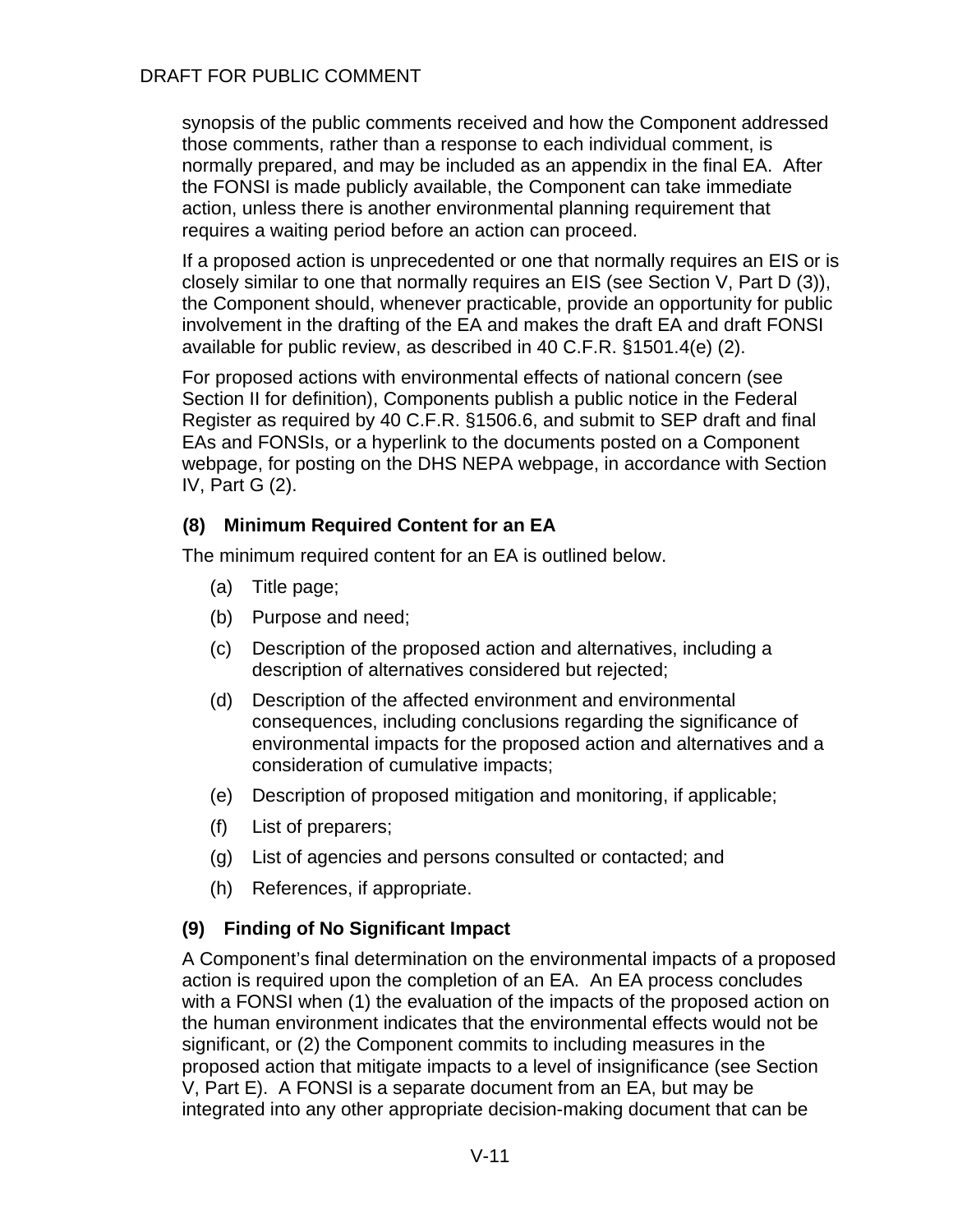made publicly available, provided it includes the minimum content requirements in Section V, Part C (10).

# **(10) Minimum Required Content for a FONSI**

A FONSI document is either attached to the EA or incorporates the EA by reference and consists of the following:

- (a) The name and a brief description of the proposed action and alternatives.
- (b) A summary of the results of the environmental impact evaluation.
- (c) Identification of any mitigation commitments (including monitoring) that will be implemented as part of the proposed action and reduce otherwise significant impacts.
- (d) A statement that the proposed action will not have a significant impact on the quality of the human environment.
- (e) A statement of the final agency decision. The analysis that resulted in a FONSI must encompass this final decision.
- (f) The date of issuance and a signature block for the staff member from the Component who has decision-making authority regarding the proposed action in order to demonstrate fulfillment of the NEPA requirement to consider the potential for impact to the human environment in the decision-making process.
- (g) In Components that have not received a delegation of authority (See Section IV, Part K), a signature block for Director SEP.
- (h) Normally be no more than five pages in length, and incorporate commitments as attachments if necessary, to avoid creating a lengthier FONSI document.

# **D. Environmental Impact Statements**

# **(1) Purpose**

An EIS is prepared for major Federal actions significantly affecting the quality of the human environment (see 40 C.F.R. §1502). Preparation of an EIS involves a more formal process to work collaboratively with other Federal, Tribal, State, local, and non-Federal interested parties, and provides a more formal opportunity for the public to understand the potential environmental impacts and to influence a Federal agency's decision. The environmental impact evaluation documented in an EIS may be more extensive than that in an EA to appropriately reflect an evaluation of significant impacts to the quality of the human environment. Detailed information on the requirements for an EIS is found in the CEQ regulations and guidance, such as CEQ's Memorandum for Heads of Federal Departments and Agencies: Improving the Process for Preparing Efficient and Timely Environmental Reviews under the National Environmental Policy Act, 6 March, 2012 [\(http://ceq.hss.doe.gov/ceq\\_](http://ceq.hss.doe.gov/ceq_%20regulations/guidance.html)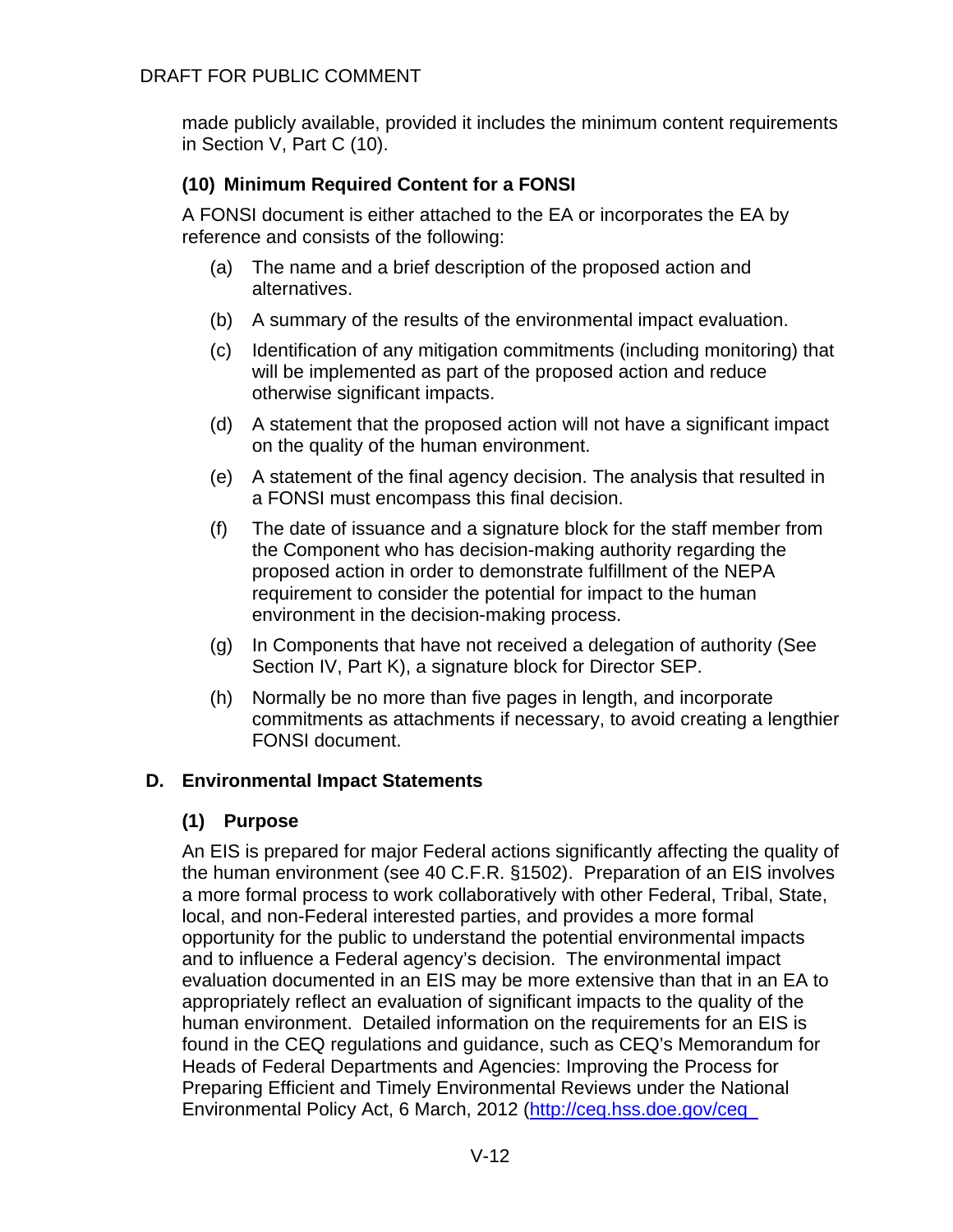[regulations/guidance.html\)](http://ceq.hss.doe.gov/ceq_%20regulations/guidance.html). No alternative, in whole or in part, that is the subject of an EIS process will be taken that would limit the choice of reasonable alternatives, involve a conflict in the use of available resources, or have an adverse environmental impact until the ROD has been made publically available.

## **(2) When to Prepare an EIS**

A Component prepares an EIS when its proposed action and/or any reasonable alternative(s) would have significant environmental effects. This includes actions where an EA concluded that there would be significant impacts, and therefore preparation of an EIS was necessary. However, a Component has the option to prepare an EIS when there is good reason to do so for any activity at any time.

#### **(3) Actions Normally Requiring an EIS, Programmatic EIS, or Legislative EIS**

Examples of activities for which a Component normally prepares an EIS, a Programmatic EIS, or a Legislative EIS include but are not limited to the following:

- (a) Activities where the effects on the human environment are likely to be highly controversial in terms of environmental impacts or involve unique or unknown environmental risks.
- (b) Construction projects that would have a significant effect on environmentally sensitive areas.
- (c) Major Federal actions occurring in the U.S. known to cause a significant environmental effect on the global commons, as this term is defined in E.O. 12114, "Environmental Effects Abroad of Major Federal Actions."
- (d) Change in area, scope, type, and/or tempo of operations that would result in significant environmental effects.
- (e) When an action is required by statute or treaty to develop an EIS.

# **(4) Programmatic EIS**

A Component may prepare a Programmatic EIS (PEIS) on a broad Federal action, such as a program, plan, or actions of a similar type or at multiple locations, for which only very general environmental information is known. A site-specific EIS or EA can be tiered from the PEIS and incorporate by reference the environmental impact evaluation contained in the PEIS.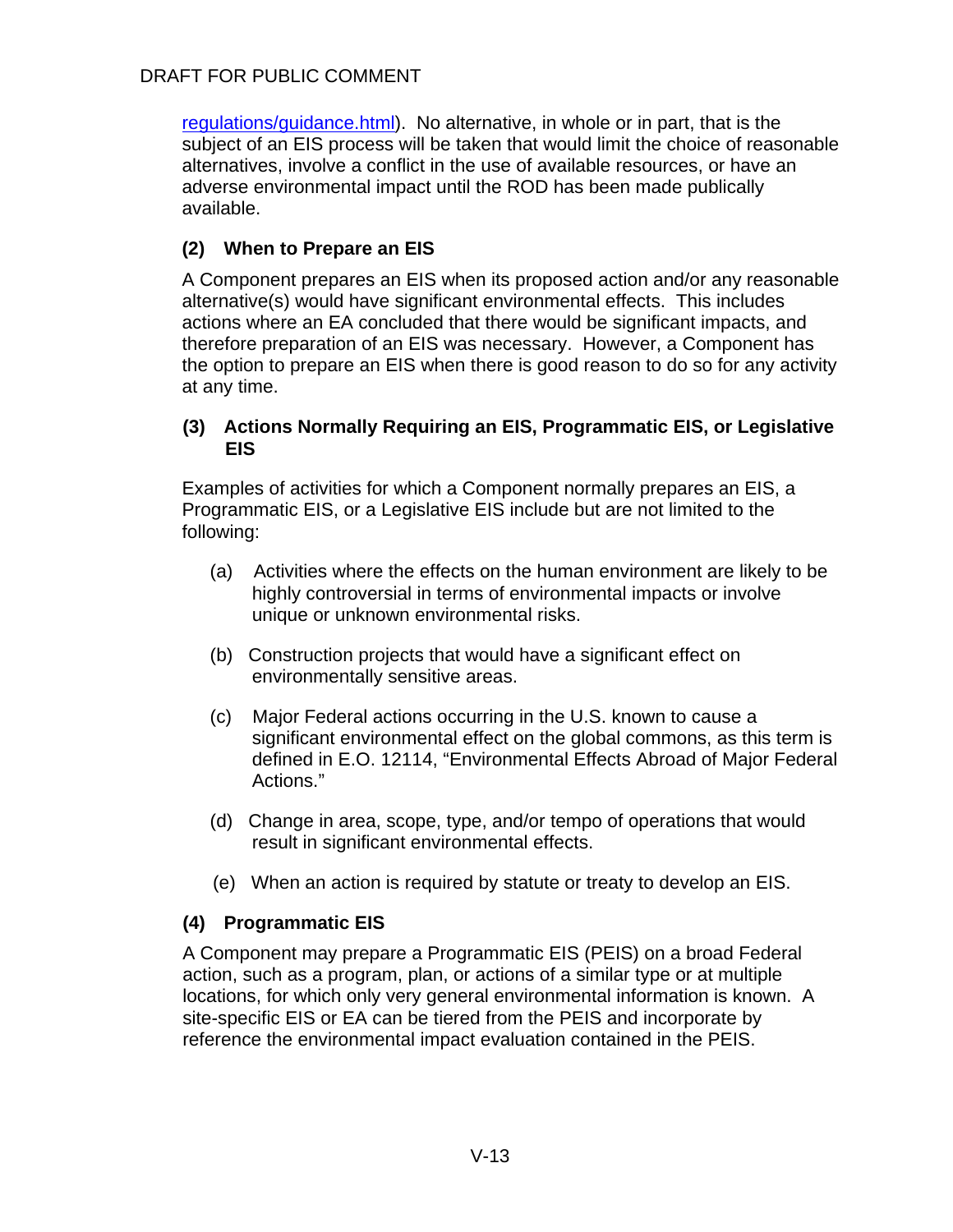# **(5) Legislative EIS**

A Legislative EIS is prepared and circulated for any non-budgetary legislative proposal initiated by DHS without request for drafting assistance by any member of the legislative branch that would have significant impacts on the natural and human environment (40 C.F.R. §1506.8).

# **(6) Supplemental EIS**

A Component may prepare a supplemental EIS (SEIS) if there are substantial changes to the proposal that are relevant to environmental concerns or if there are significant new circumstances or information relevant to environmental concerns and bearing on the proposal or its impacts (40 C.F.R. §1502.9(c)(1)). A Component may also supplement a draft EIS (DEIS) or Final EIS (FEIS) at any time to further the evaluation presented in the original EIS.

Components prepare, circulate, and file a supplement to a DEIS or FEIS in the same manner as any other DEIS or FEIS, except that scoping is optional for an SEIS (40 C.F.R. §1502.9(c)(4)). Public notice methods are chosen that are appropriate for reaching persons who may be interested in or affected by the proposal. If an FEIS is supplemented after a ROD has been completed, the Component completes a new ROD and publishes a NOA of the ROD and the supplemental information in the Federal Register.

In cases where an action has not yet been implemented within one (1) budget cycle not to exceed three (3) years from the date of the ROD, the Component considers whether the analysis in the EIS remains valid for the current state of the proposed activity and whether a supplement is needed before proceeding with the action.

# **(7) Adoption**

Reliance on or adoption of an existing EIS improves efficiency in the NEPA process and avoids unnecessary use of time and resources.

Within DHS, any Component may use another Component's EIS without a formal adoption process, provided it fully covers the scope of the Component's proposed action and alternatives and the environmental impacts. When relying on another Component's final EIS and ROD, the Component internally documents such reliance. When relying on another Component's draft EIS or portion thereof, the Component completes its own final EIS and ROD.

A Component may adopt another Federal agency's existing draft or final EIS or portion thereof, provided it fully covers the scope of the Component's proposed action and alternatives and environmental impacts (see 40 C.F.R. §1506.3). When adopting another Federal agency's draft or final EIS or portion thereof, Components consider the factors in Section IV, Part G (1) to determine the appropriate additional public involvement needed.

If the actions covered by the other Federal agency's EIS and the Component's proposed action are substantially the same, the Component normally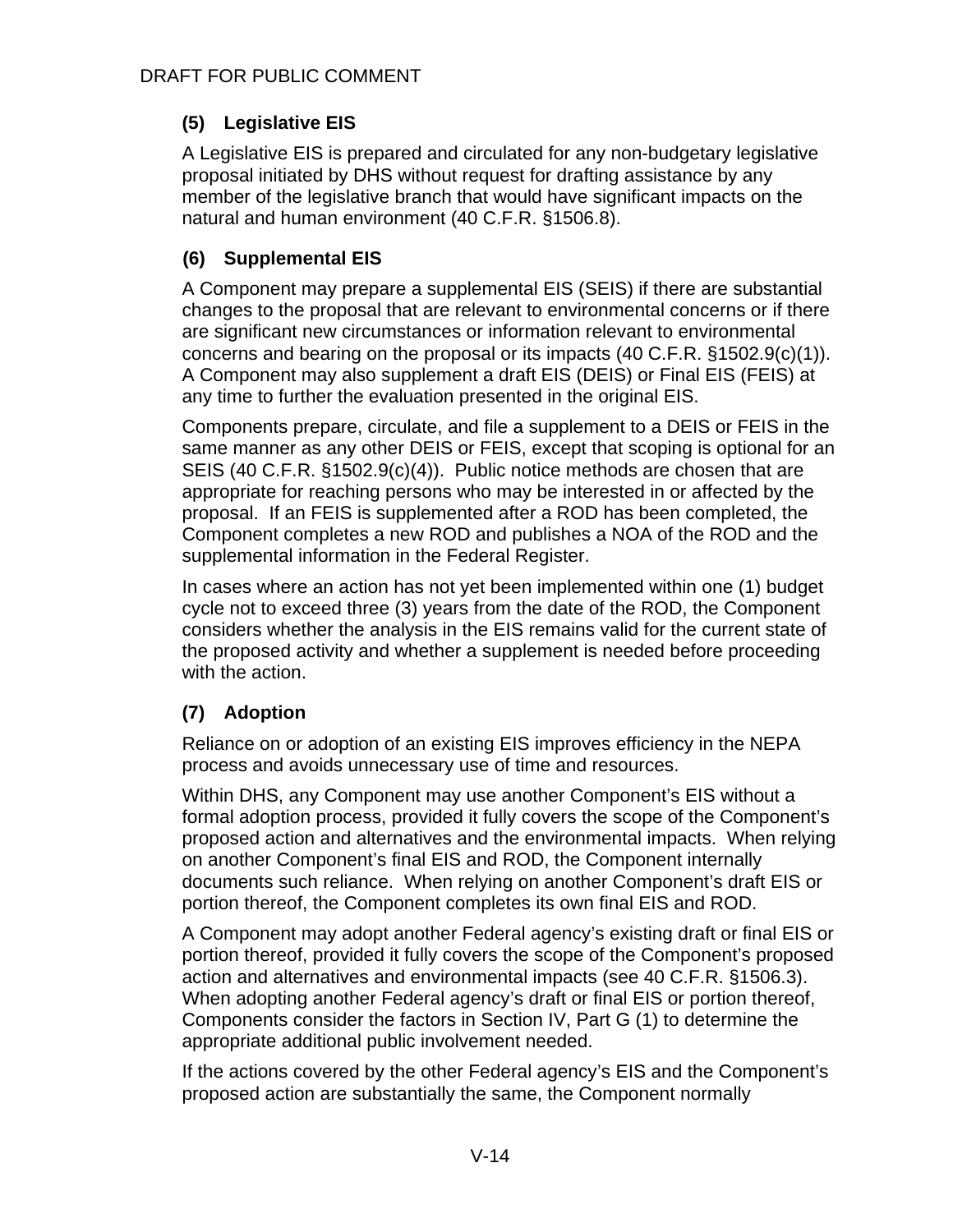recirculates the document as a final (i.e., files it with the EPA and makes it available to agencies and the public), and includes a statement describing its respective proposed action and acknowledging the adoption of the EIS (see 40 C.F.R. §1506.3 (b)). The Component completes its own ROD and publishes a NOA in the Federal Register.

When participating as a cooperating agency, a Component may adopt the lead agency's EIS or portion thereof without recirculation when, after its independent review of the document, the Component concludes that its comments have been satisfied and the analysis includes the appropriate scope and level of environmental impact evaluation for the Component's proposed action and alternatives (see 40 C.F.R. §1506.3 (c)). When adopting the lead Federal agency's final EIS or portion thereof, the Component completes its own ROD acknowledging the adoption of the work of the other Federal agency and publishes a NOA in the Federal Register. When adopting the lead Federal agency's draft EIS or portion thereof, the Component completes its own final EIS and ROD.

## **(8) Approval and Filing of an EIS**

In accordance with a memorandum of agreement (MOA) between CEQ and EPA, EPA is responsible for the receipt and filing of EISs prepared by Federal agencies. Every week in the Federal Register, EPA publishes NOAs for all EISs filed during the previous week. DHS follows the steps for preparation and filing of an EIS as prescribed in the CEQ regulations (40 C.F.R. §1506.9 and 1506.10) and additional information provided in CEQ and EPA guidance (see EPA's Amended EIS Filing System Guidance, published in the Federal Register on January 11, 2011). Components also follow the requirements in Section IV, Part C regarding when to notify SEP and Section IV, Part G (1) regarding public involvement. The EPA published NOA is the official public notification of an EIS. Components may publish their own NOA to provide more information to the public, although it is not required.

### **(9) Minimum Required Content for an EIS**

The CEQ regulations at 40 C.F.R. §1502.10 provide an example format for an EIS, and 40 C.F.R. §1508.25 describes the scope, i.e., the range of actions, alternatives, and impacts to be considered in an EIS. There is no standard DHS format and Components can vary from the CEQ example, with compelling reason. The appropriate structure for an EIS is one that facilitates communication of the environmental impact evaluation and results in a manner that is concise, efficient, and most easily understood by Proponents and the general public. For example, sections on Affected Environment and Environmental Consequences are often combined to produce a document that is shorter in length and easier to read and understand.

The level of public involvement in the development of an EIS is determined through consideration of the factors in Section IV, Part G (1). The length of an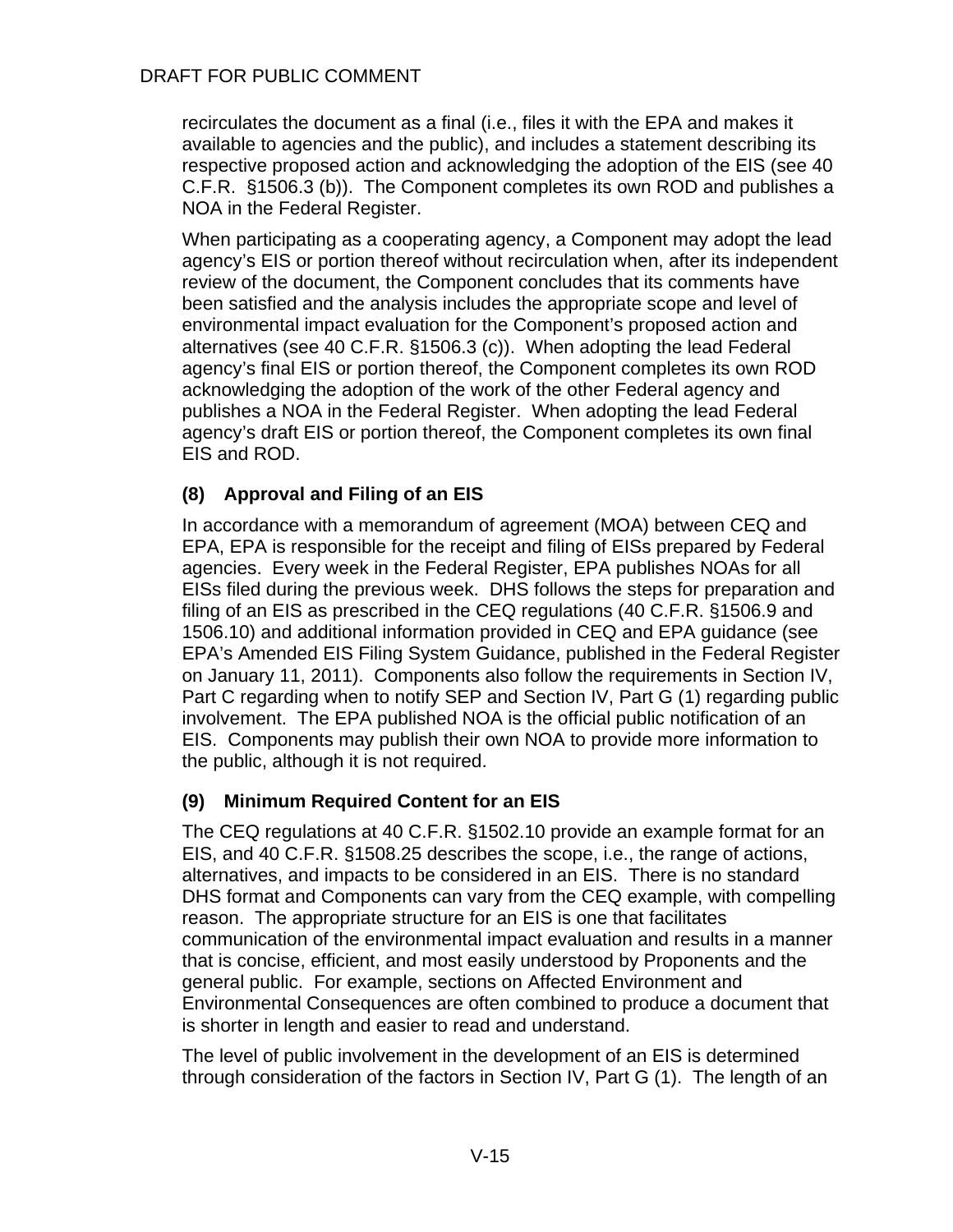EIS varies based on project type, project size, and potential environmental concerns.

The CEQ standard format for an EIS is outlined below.

- (a) Cover sheet;
- (b) Summary;
- (c) Table of Contents;
- (d) Purpose of and need for the action;
- (e) Alternatives considered, including proposed action and no-action alternative;
- (f) Affected environment (baseline conditions) that may be impacted;
- (g) Environmental and socioeconomic consequences;
- (h) List of preparers;
- (i) Distribution list;
- (j) Index; and
- (k) Appendices (as appropriate).

A Component's use of errata sheets attached to a DEIS in-lieu of a traditional FEIS is allowed under 40 C.F.R. §1503.4(c)). Use of an errata sheet is appropriate when comments received on a DEIS are minor, and the Component's responses to those comments are limited to factual corrections or explanations of why the comments do not warrant further response. When applying this provision, the errata sheets and the information required in an FEIS (described below) are attached to the DEIS and the document is filed with EPA and provided to the public following the CEQ requirements for an FEIS.

When using errata sheets, they include at minimum the following information:

- (a) A list of the factual corrections made to the DEIS with references to the relevant page numbers in the DEIS;
- (b) A synopsis of the comments received on the DEIS and an explanation of why the comments do not warrant further response in the FEIS, citing the sources, authorities, or reasons that support the Component's position;
- (c) If appropriate, an indication of the specific circumstances that would trigger reappraisal or further response, particularly information that could lead to a re-evaluation or an SEIS;
- (d) Identification of the preferred alternative and a discussion of the reasons why it was selected;
- (e) List of commitments for mitigation measures for the preferred alternative; and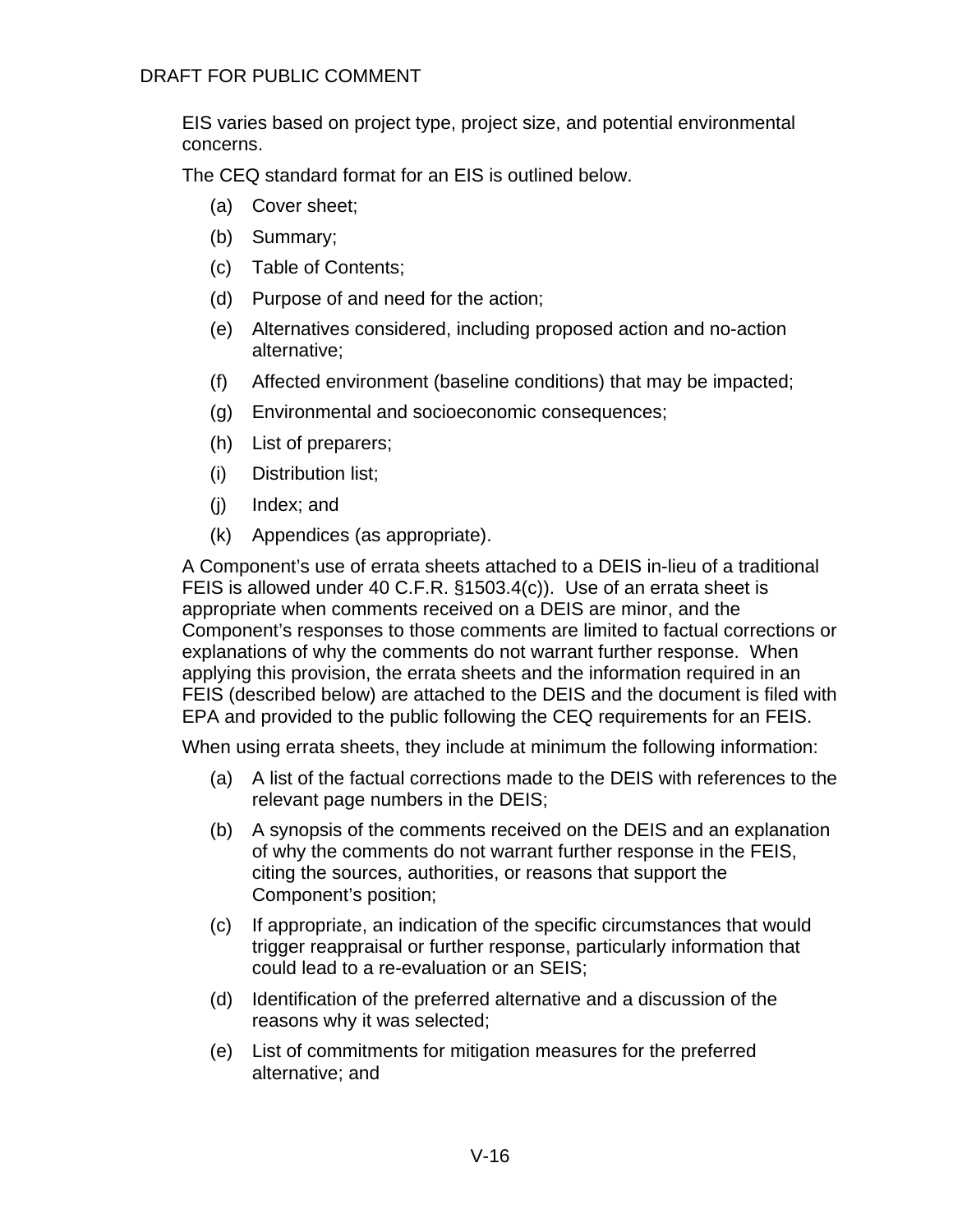(f) A copy or summary of comments received on the DEIS and responses, including any coordination activities since the DEIS.

# **(10) Record of Decision**

When a Component decides whether or not to take action on a proposal covered by an EIS, a decision document known as a ROD is prepared. The content requirements for a ROD are found in 40 C.F.R. §1505.2. A ROD is a separate document from the EIS, and may be integrated into any other appropriate decision-making document that can be made publicly available provided that the content requirements are met.

A ROD is made publicly available (unless there are issues meeting one or more of the exemptions from information disclosure under FOIA) and presents all the factors an agency considered when it reached its decision on whether to, and if so how to, proceed with the proposed action. The ROD identifies mitigation measures (if any) which were important in supporting DHS decision-making, such as those measures which reduce otherwise significant impacts.

The Component submits the ROD or the hyperlink to the ROD on its own webpage to SEP for posting on the DHS NEPA webpage, in accordance with Section IV, Part G (2).

# **E. Mitigation and Monitoring**

Measures that reduce otherwise anticipated adverse impacts of a proposed action on the quality of the human environment are called mitigation measures. When a Component commits to mitigation measures to reduce or eliminate potential adverse effects of an action, it is essential that the Component implements the measures and monitors their effectiveness. Components commit to appropriate, practical, and implementable mitigation measures identified in a FONSI or ROD that they have sufficient legal authority to implement or impose on applicants. Mitigation measures are practical and implementable, i.e., those that are reasonably expected to achieve their intended purpose. Implementable mitigation measures require not only that the Component have the appropriate legal authority, but also that it can reasonably foresee the availability of resources for performing the mitigation. Where the mitigation is being imposed on an applicant for DHS funding or approval to perform their proposed action, Components make the mitigation a condition of DHS approval of the applications from persons or organizations external to DHS (40 C.F.R. §1505.3).

Prior to commencement of or during implementation of an action, if a mitigation measure that a Component committed to cannot be implemented or conditions have changed such that the mitigation measure may no longer be appropriate, the Component determines if other practical mitigation measures can be implemented or are necessary, in coordination with Federal, Tribal, State, or local government agencies as appropriate. If the conclusion of the NEPA analysis was predicated in whole or in part on the mitigation in question, the Component considers whether the NEPA decision can be sustained without the identified mitigation. The Component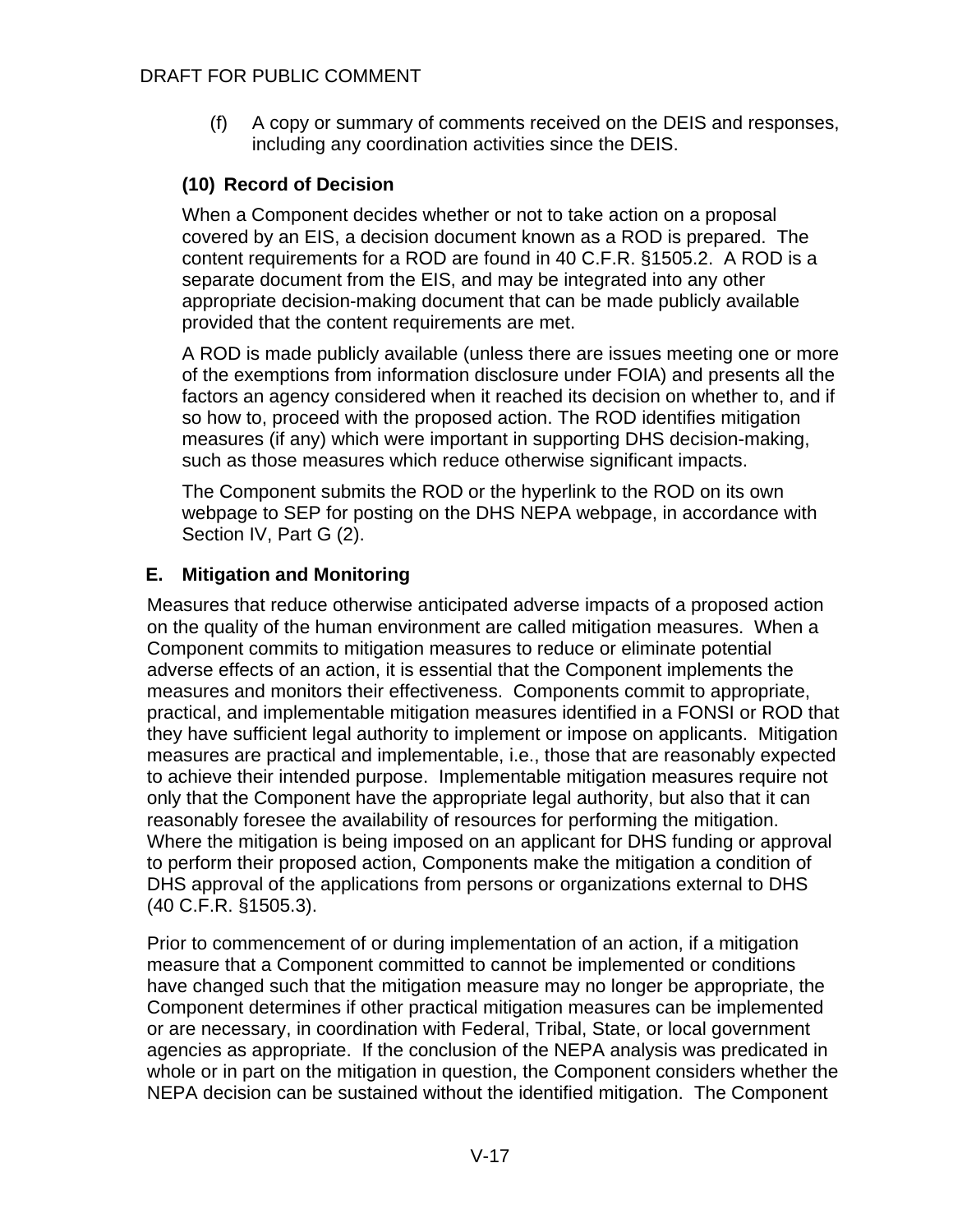then considers whether the NEPA document needs to be revised to reflect the new circumstances. If it does, the Component provides appropriate public notice of the revision. After that, the action may proceed.

Components monitor implemented actions for effectiveness of mitigation, following the guidance in CEQ's Memorandum for Heads of Federal Departments and Agencies: Appropriate Use of Mitigation and Monitoring and Appropriate Use of Mitigated Findings of No Significant Impact, 14 January, 2011 ([http://ceq.hss.doe.gov/ceq\\_ regulations/guidance.html\)](http://ceq.hss.doe.gov/ceq_%20regulations/guidance.html). Components also respond to inquiries from the public or other agencies regarding the status of mitigation measures and the results of monitoring. If post-action monitoring finds that mitigation has been ineffective in mitigating the adverse impacts of the action, Components consult promptly with OGC and their respective EPPM to determine the necessary course of action, and follow Section IV, Part C for when to notify SEP.

Adequately documenting and monitoring mitigation advances NEPA's purpose of informed and transparent environmental decision-making. Failure to implement, document, and/or monitor mitigation may undermine the integrity of the NEPA analysis, and may compromise the adequacy of the NEPA compliance effort. Therefore, once a Component has committed to mitigation measures, all decisions to modify or suspend those measures are made in consultation with OGC and the Component's respective EPPM.

### **F. Cooperating and Joint Lead Agency Relationships**

The CEQ regulations (40 C.F.R. §1501.6) emphasize agency cooperation in the NEPA process. Sometimes, a proposed DHS action may impact or be impacted by the missions and activities of other agencies. In such situations, it may be necessary to establish a lead and cooperating agency relationship or a joint-lead agency relationship to minimize or avoid duplicative, redundant NEPA compliance efforts. Establishing this type of relationship may be appropriate when another Federal agency, Tribe, State, or local agency with a comparable NEPA requirement either proposes or is involved in the same action, or is involved in a group of actions directly related to each other because of their functional interdependence or geographical proximity (40 C.F.R. §1501.5). An interagency MOA is normally executed to identify the lead and cooperating agencies and to document their roles and responsibilities, establish timelines and milestones, etc. However exigencies may dictate another form of documenting the relationship, such as an exchange of written correspondence. Components follow the CEQ regulations and guidance on cooperating agencies in its Memorandum to Heads of Federal Agencies: Reporting Cooperating Agencies in Implementing the Procedural Requirements of the National Environmental Policy Act, 23 December 2004, and Memorandum for Heads of Federal Agencies: Cooperating Agencies in Implementing the Procedural Requirements of the National Environmental Policy Act, 30 January 2002 [\(http://ceq.hss.doe.gov/ceq\\_regulations/ guidance.html\)](http://ceq.hss.doe.gov/ceq_regulations/%20guidance.html).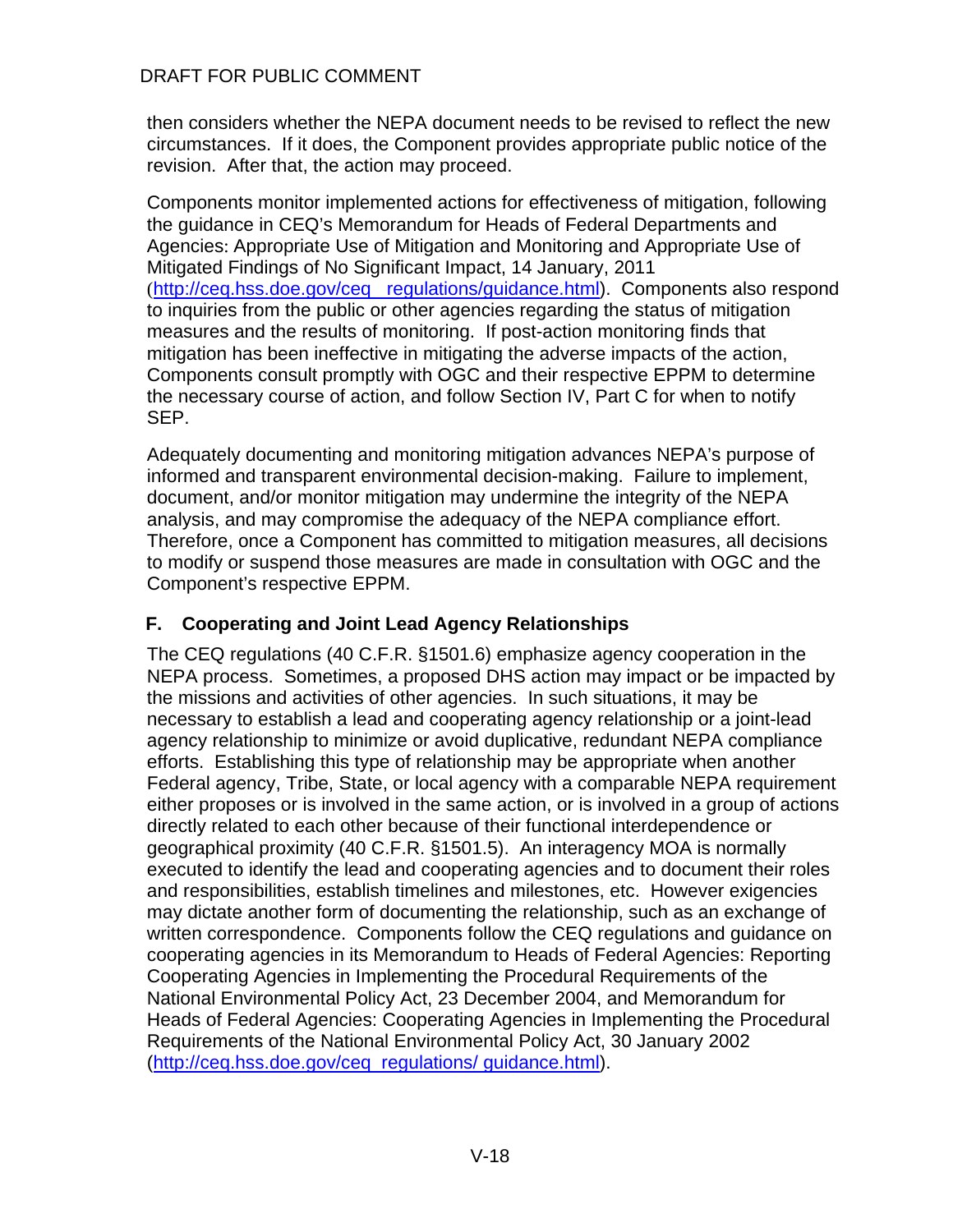The benefits of cooperating agency participation in the preparation of NEPA documents include: 1) disclosing relevant information early in the NEPA process; 2) applying available expertise and staff support; 3) avoiding duplication with other Federal, Tribal, State, and local requirements; 4) establishing a mechanism for addressing intergovernmental issues; 5) fostering intra- and intergovernmental trust; and 6) enhancing agencies' ability to adopt environmental documents.

When a Component is a lead agency, it may invite other appropriate Federal agencies with jurisdiction by law (such as regulatory jurisdiction, authority to manage land or water where the Component proposes to locate an action, or related mission authorities, among other things) to be a cooperating agency in the Component's NEPA effort. In addition, a Component may invite other Federal agencies with special expertise on a particular environmental issue to be a cooperating agency. A Component may also invite Tribes and non-Federal agencies to be a cooperating or joint lead agency in order to eliminate duplication with Tribal, State, and local requirements that are comparable to NEPA.

A Component may become a cooperating agency in another Federal agency's NEPA effort at the request of that agency when the Component has jurisdiction by law over an aspect of the other federal agency's proposed activity that requires action or approval by the Component. A Component may also become a cooperating agency in another Federal agency's NEPA effort at the request of that agency when the Component has special expertise by virtue of its statutory responsibility, mission, or related program experience that is relevant to the other Federal agency's proposal. A Component may also request a lead Federal agency to designate it as a cooperating agency.

If another agency requests that a Component be a cooperating agency in its NEPA effort and the Component declines to accept cooperating agency status, the Component responds to the requesting agency and provides a copy of its response to Director SEP and CEQ (40 C.F.R. §1501.6 (c)). The denial is not subject to oversight by Director SEP and is not subject to review under the Administrative Procedure Act, 5 U.S.C. 701 et seq. Director SEP reviews the request to determine whether another Component needs to consider cooperating agency status.

Components that prepare EAs and EISs annually report information on cooperating agency status to SEP for consolidated DHS reporting to CEQ.

### **G. NEPA Analysis and Writing**

Components emphasize quality analysis and documentation of potential environmental effects for reasonable alternatives that are economically and technically feasible and that meet mission needs, and of strategies to mitigate significant adverse effects. In order to improve quality, reduce paperwork, and control the length of NEPA documents, Components closely follow the requirements of 40 C.F.R. §1500.4 and the guidance issued by CEQ in its Memorandum for Heads of Federal Departments and Agencies: Improving the Process for Preparing Efficient and Timely Environmental Reviews under the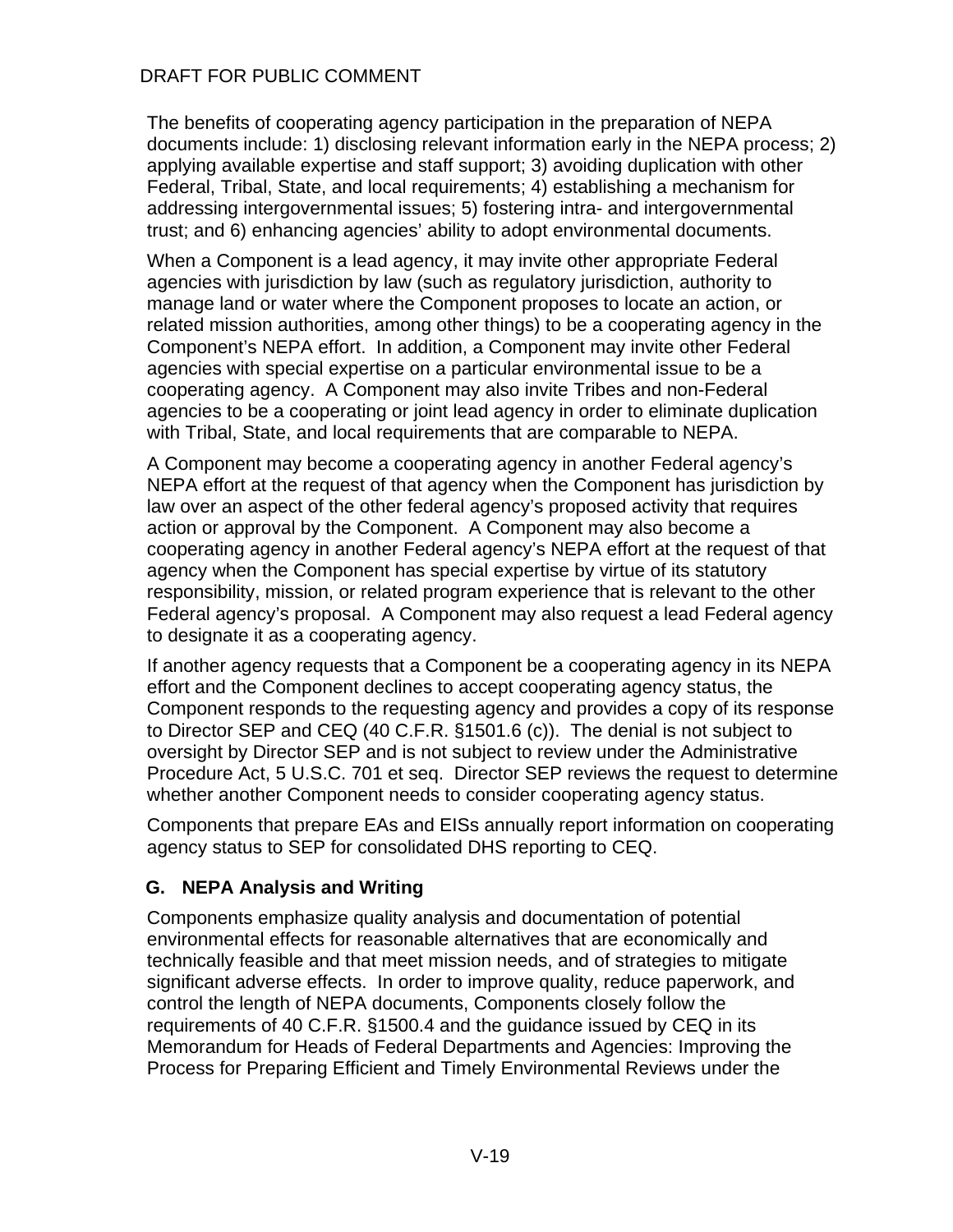#### National Environmental Policy Act, 6 March 2012 [\(http://ceq.hss.doe.gov/ceq\\_regulations/guidance.html\)](http://ceq.hss.doe.gov/ceq_regulations/guidance.html).

The appropriate structure and format for an EA or EIS is one that facilitates written communication of the environmental impact evaluation and results in a manner that is concise, efficient, and most easily understood by the Proponent and the general public. The depth and scope of analysis and resulting volume of documentation in a NEPA process are to be relevant and proportionate to the complexity of the project and level of anticipated environmental effects. The depth and scope of the analysis is normally informed by the level of anticipated environmental effects. The objective in preparing an EA or EIS is to communicate quality analysis to support DHS decisions, not the production of lengthy documents.

The main body of an EA or an EIS is normally a presentation designed for the general public that is written in plain language (40 C.F.R. §1502.8). It generally summarizes the environmental impact evaluation for the relevant scope of issues and the development of appropriate mitigation strategies, with sufficient detail to meet CEQ requirements. Related and background information is included in appendices. The summary required for an EIS (40 C.F.R. §1502.12) and optional for an EA presents the results of the environmental impact evaluation, stressing the major conclusions, areas of controversy, and the issues to be resolved, but is not a summary of the document.

The following are normally taken into consideration when approving a NEPA document prepared for proposed DHS actions: the scope, depth, and pertinence of the analysis relevant to the proposed action, alternatives, and anticipated environmental impacts; the scientific integrity of the analysis; conformance to requirements of CEQ and this Instruction Manual; and the general presentation and readability of the information.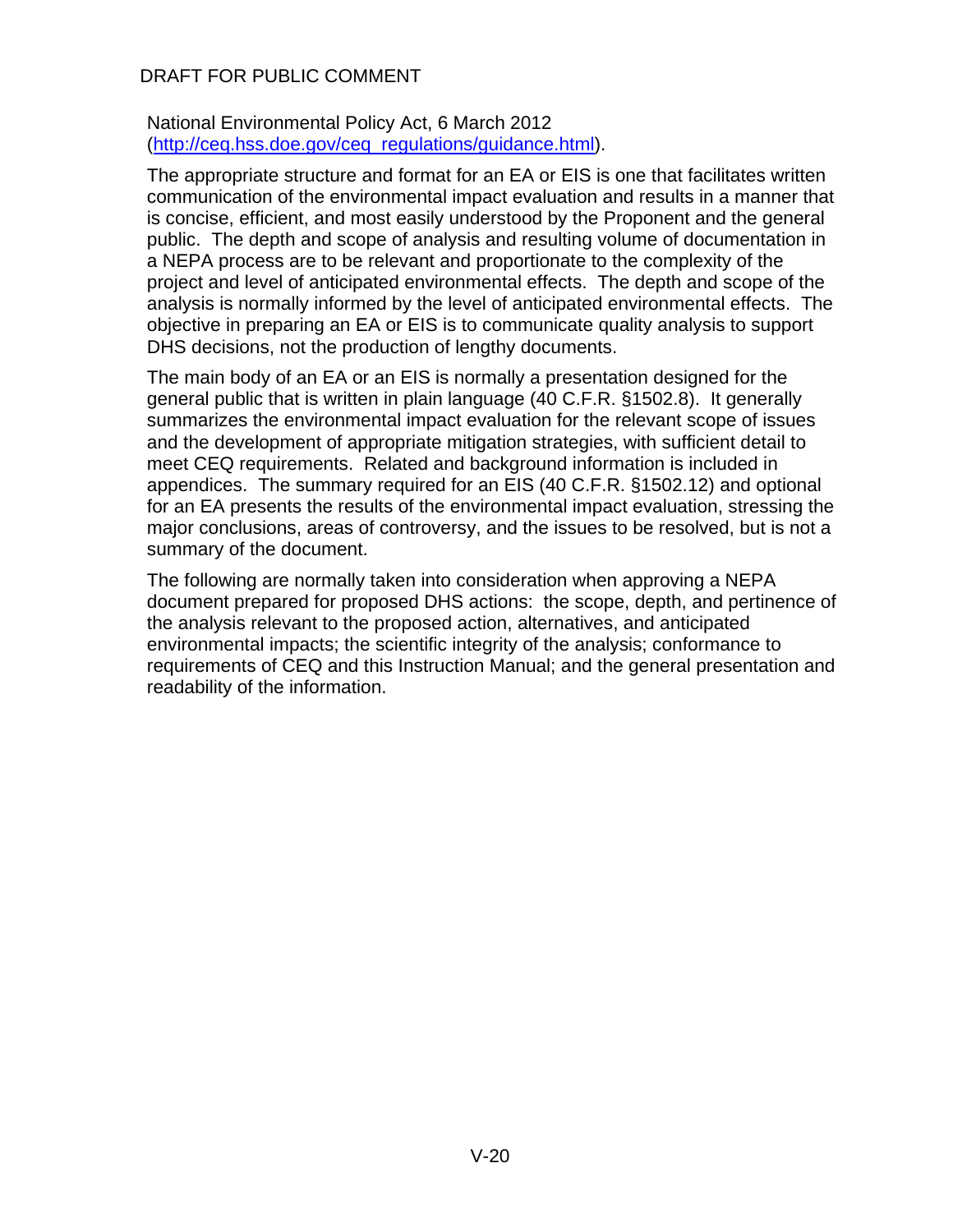# **VI. Emergency Actions**

DHS missions include ensuring resiliency to disasters and effective emergency response. Examples of emergencies that may require immediate DHS action include responses to hurricanes, earthquakes, pandemics, nuclear strike, imminent threat of terrorist activity, or release or imminent release of oil, hazardous, biological, or radiological substances. These incidents require DHS action to defend and protect public health and safety and/or to ensure continuity of government operations as soon as possible.

As DHS develops its response to situations involving immediate threats to human health or safety, or immediate threats to valuable natural resources, it considers whether there is sufficient time to follow the procedures established in the CEQ regulations, as further explained in CEQ's Memorandum for Heads of Federal Departments and Agencies: Emergencies and the National Environmental Policy Act, 12 May, 2010 [\(http://ceq.hss.doe.gov/ceq\\_regulations/guidance.html\)](http://ceq.hss.doe.gov/ceq_regulations/guidance.html), and this Instruction Manual.

The following four phases apply when performing NEPA activities during an emergency. Components follow these general provisions for emergency actions in consultation with their respective EPPM and OGC, and SEP when appropriate, and in accordance with their Supplemental Instructions if emergency procedures are specified therein.

# **A. Secure Lives and Protect Property**

Do not delay immediate actions needed to secure lives and safety of employees and citizens, or to protect property. The Component considers the probable environmental consequences of proposed DHS actions and minimizes environmental damage to the maximum degree practical, consistent with protecting human life, property, and national security.

# **B. Determine Applicability of NEPA**

Components determine, upon the advice and counsel of OGC, if NEPA applies to the emergency action (see Section V, Part A).

# **C. Notification to SEP**

Components follow the criteria in Section IV, Part C for when to notify or seek approval from Director SEP for NEPA activities during an emergency.

### **D. Determine Level of NEPA Evaluation**

When NEPA applies to a proposed DHS emergency action, Components determine the appropriate level of NEPA evaluation using the following criteria:

(1) If the proposed emergency action qualifies for a CATEX and no extraordinary circumstances exist that would preclude the use of the CATEX, follow the procedures in Section V, Part B for completing a CATEX review.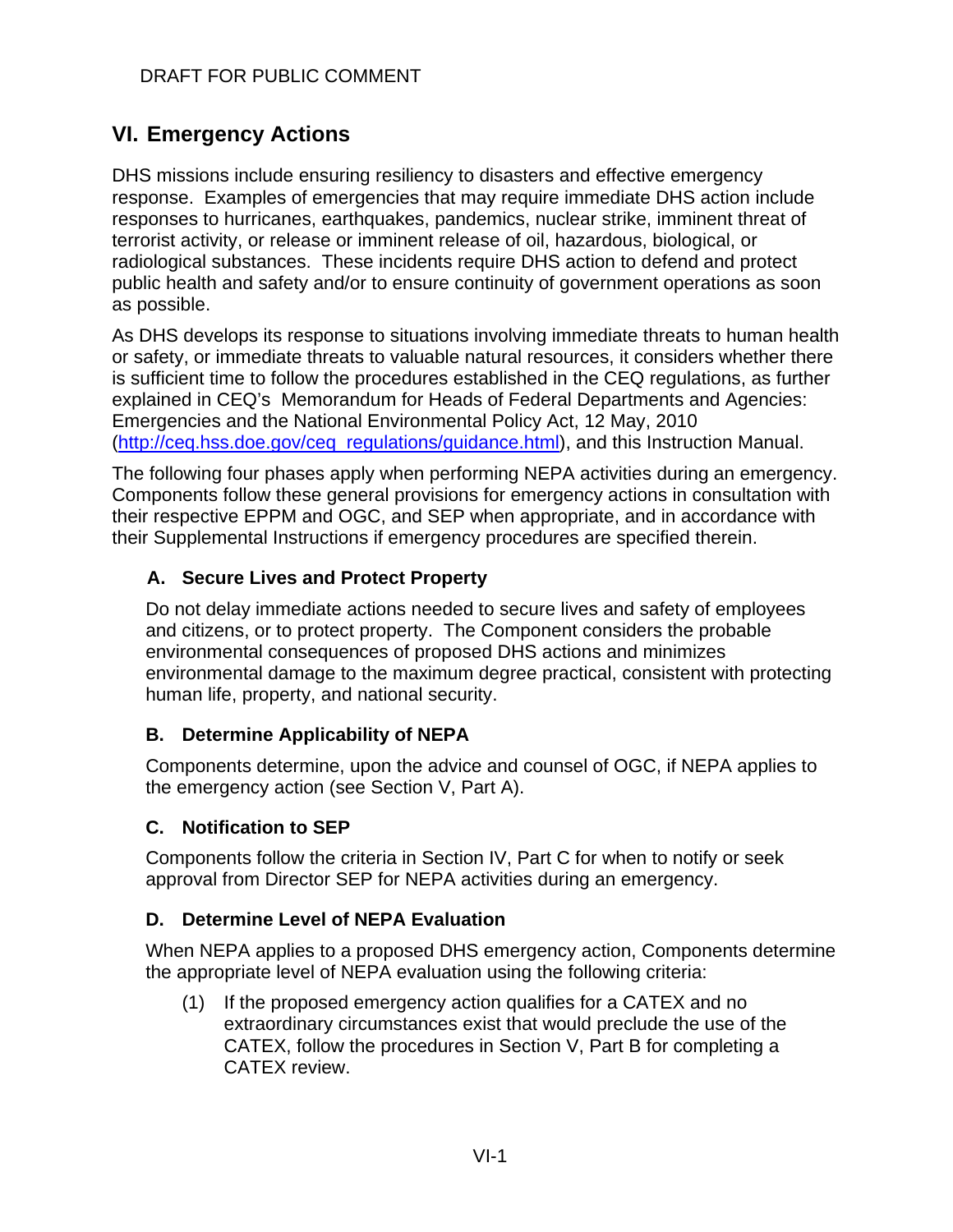- (2) If the proposed emergency action does not qualify for a CATEX, consideration of the potential for environmental effects must be documented in the form of either an EA or EIS.
	- (a) Consider if the proposed emergency action is covered by an existing final EA and FONSI or EIS and ROD prepared by any DHS Component. If an existing final DHS EA and FONSI or EIS and ROD fully cover both the scope of the proposed activities and the environmental impacts and the environmental impact evaluation remains current, no further evaluation under NEPA is necessary. However, it is appropriate to internally record the use of another DHS Component's NEPA Document.
	- (b) If paragraph (a) above is not applicable, determine if the proposed emergency action is covered by an existing EA or EIS of another Federal agency. If an existing EA or EIS of another Federal agency fully covers both the scope of the proposed activities and the environmental impacts and the environmental impact evaluation remains current, then the Component may adopt the document. Adopting an existing analysis may require the Component to provide the opportunity for public comment. The Component prepares a separate FONSI or ROD for the proposed emergency when adopting an existing analysis.
	- (c) If paragraphs (a) and (b) above are not applicable, determine if an existing EA or EIS from another DHS Component or an EA or EIS adopted from another Federal agency can be supplemented to address the proposed emergency action. Supplementing an existing analysis may require the Component to provide the opportunity for public comment. The Component prepares a separate FONSI or ROD for the proposed emergency when supplementing an existing analysis.
	- (d) If paragraphs (a) through (c) above are not applicable and the expected environmental impacts are not considered to be significant, determine if sufficient time exists before starting the emergency action to complete a new EA.
		- i. When sufficient time exists, it is most appropriate for the Component to prepare a focused and concise EA, including consideration of the public involvement factors presented in Section IV, Part G (1). The EA may incorporate by reference any existing relevant non-Federal environmental impact evaluation, such as one prepared pursuant to a state agency's environmental planning requirement. If the new EA supports a conclusion that the proposed emergency action will not have significant environmental effects, a FONSI is prepared and made available to interested parties.
		- ii. If sufficient time does not exist to complete an EA before starting the proposed emergency action, and the expected environmental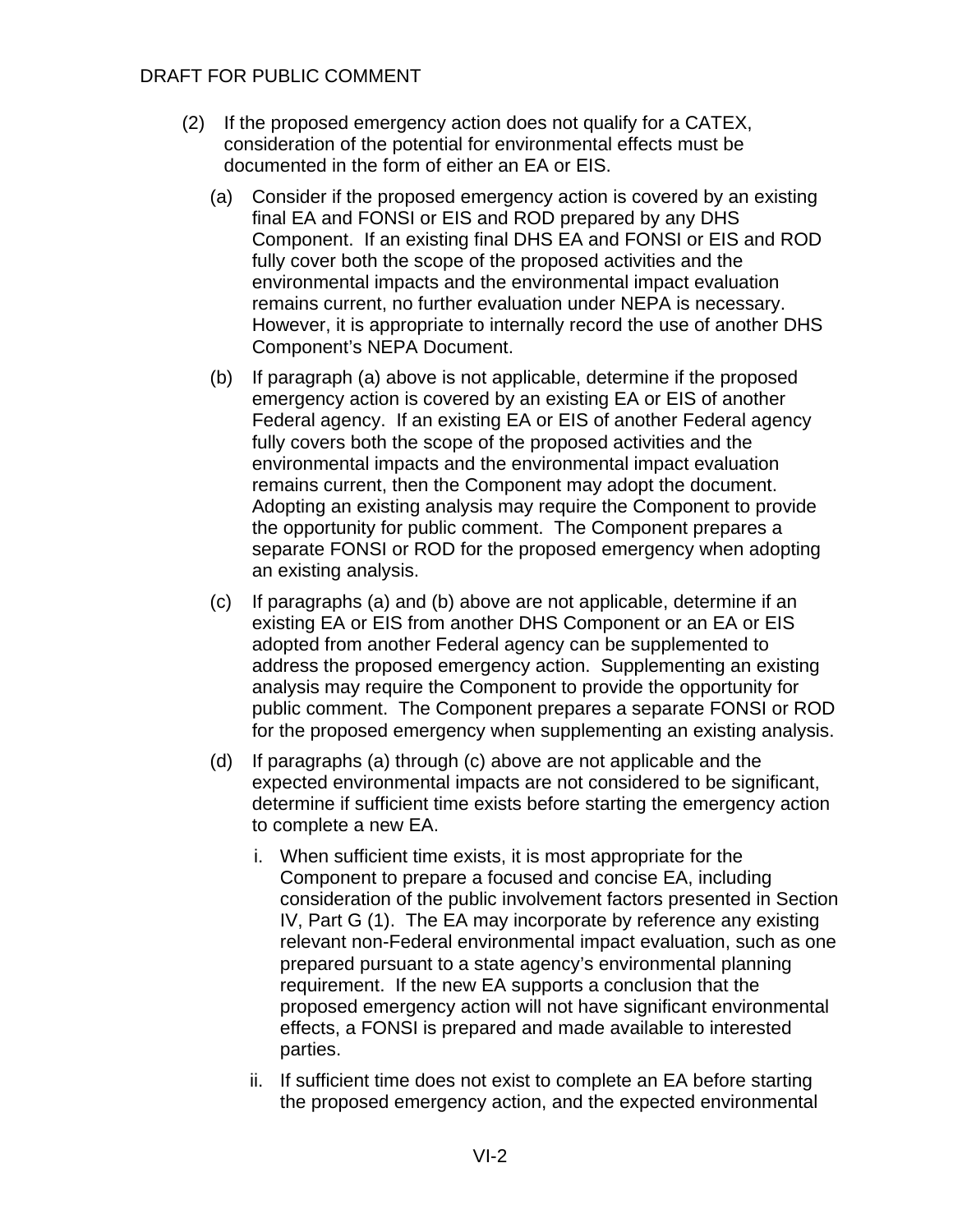impacts are not considered to be significant, the Component consults with Director SEP to develop an alternative approach to completing an EA that meets the requirements of the CEQ regulations and this Instruction Manual. To the maximum extent practicable, such approaches ensure public notification and involvement and focus on minimizing the adverse environmental consequences of the proposed emergency action. SEP informs CEQ of these alternatives to the preparation of an EA at the earliest opportunity.

- (e) If, at any time during the emergency, including during preparation of an EA, the Component determines that the emergency action appears to be a major Federal action significantly affecting the quality of the human environment, the Component seeks the involvement of SEP. When another EIS is not available to adopt or supplement, or insufficient time is available to adopt or supplement an existing EIS, SEP notifies CEQ regarding the emergency and seeks alternative arrangements to comply with NEPA in accordance with 40 C.F.R. §1506.11. Alternative arrangements apply only to actions needed to control the immediate impacts of the emergency to prevent further harm to life or improved property. Other actions remain subject to NEPA analysis. Factors to address when crafting alternative arrangements include:
	- i. Nature and scope of the emergency;
	- ii. Actions needed to control the immediate impacts of the emergency;
	- iii. The potential adverse effects;
	- iv. Aspects of the NEPA process that can be followed and add value to the decision-making process (such as coordination with resource and regulatory agencies and the public);
	- v. Duration of the emergency; and
	- vi. Potential adverse impact mitigation measures.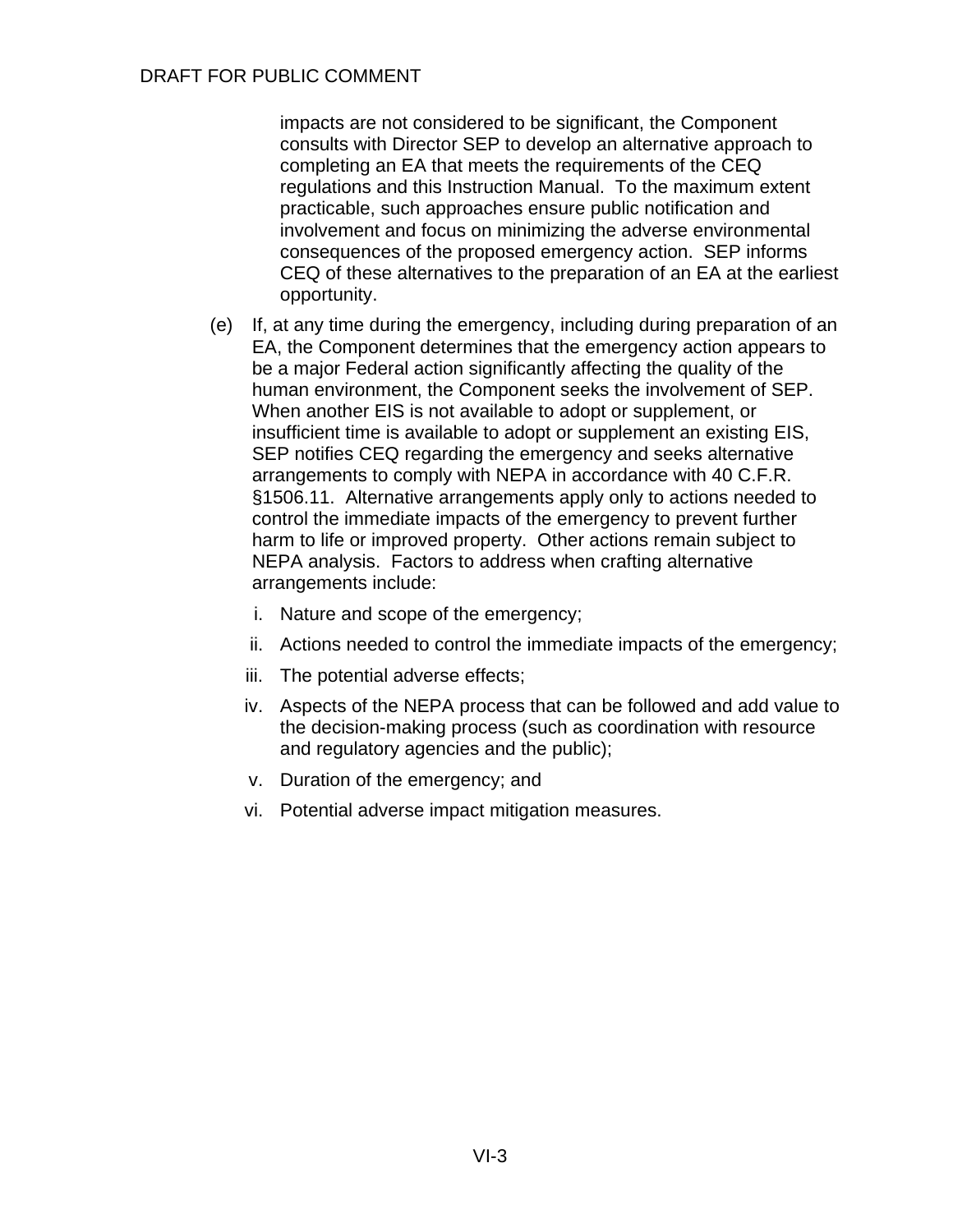# **VII.Review of Applications from Persons or Organizations Outside of DHS**

Components that process applications for permits, licenses (other than those for use of real property), Federal assistance (e.g., grants), or other forms of DHS funding or approval have a responsibility to integrate NEPA requirements early in the application process. In this context, an Applicant is a person or organization outside of DHS that seeks funding, or a permit, license, or other form of approval from DHS in order to carry out its desired action. Components consider the environmental effects of the Applicant's proposed action when deciding whether or not to provide funding, issue a permit or license, or otherwise approve an Applicant's proposal. Completion of the NEPA process occurs before making a decision to approve an Applicant's proposal.

Unless otherwise specified in law or regulation, Components that administer Federal assistance, permitting, licensing, or similar types of programs incorporate the applicable provisions below into their respective review and approval processes for applications under those programs. Components that regularly administer such programs describe in their Supplemental Instructions how these provisions are normally addressed. Components that do not regularly administer such programs may nevertheless elect to develop Supplemental Instructions (or to amend existing Supplemental Instructions) if they wish to seek delegation of NEPA authority for such programs. Where NEPArelated program-specific guidance, policy, etc., already exists, Components include an explanation of the relevant information and reference the document(s) in their Supplemental Instructions.

- A. Coordination between the Component and the Applicant as early as possible so that the Applicant is aware of its responsibilities, if any, to assist the Component in fulfilling the NEPA process. This includes notification to the Applicant of the kinds of analyses or information that the Component requires the Applicant to provide or prepare, if any, that are deemed necessary and appropriate for an environmental impact evaluation. The Component establishes an internal process to ensure completion of an independent and objective evaluation of any such information provided by the Applicant. This may include notifying the Applicant of its role, if any, in supporting coordination and consultation efforts, scoping, and other public involvement activities, and its role, if any, in activities necessary to eliminate duplication with Tribal, State, local, or other Federal requirements.
- B. Consideration of whether the Applicant's proposed action is a connected action (see 40 C.F.R. §1508.25) or, if the applicant is a non-Federal entity, is a piece of a larger action whereby the Component's involvement would federalize the entire action.
- C. The process to identify and evaluate options to resolve potentially significant environmental impacts, including the Applicant's role in coordination and consultation activities, if any. This includes development of measures to mitigate adverse impacts, if necessary.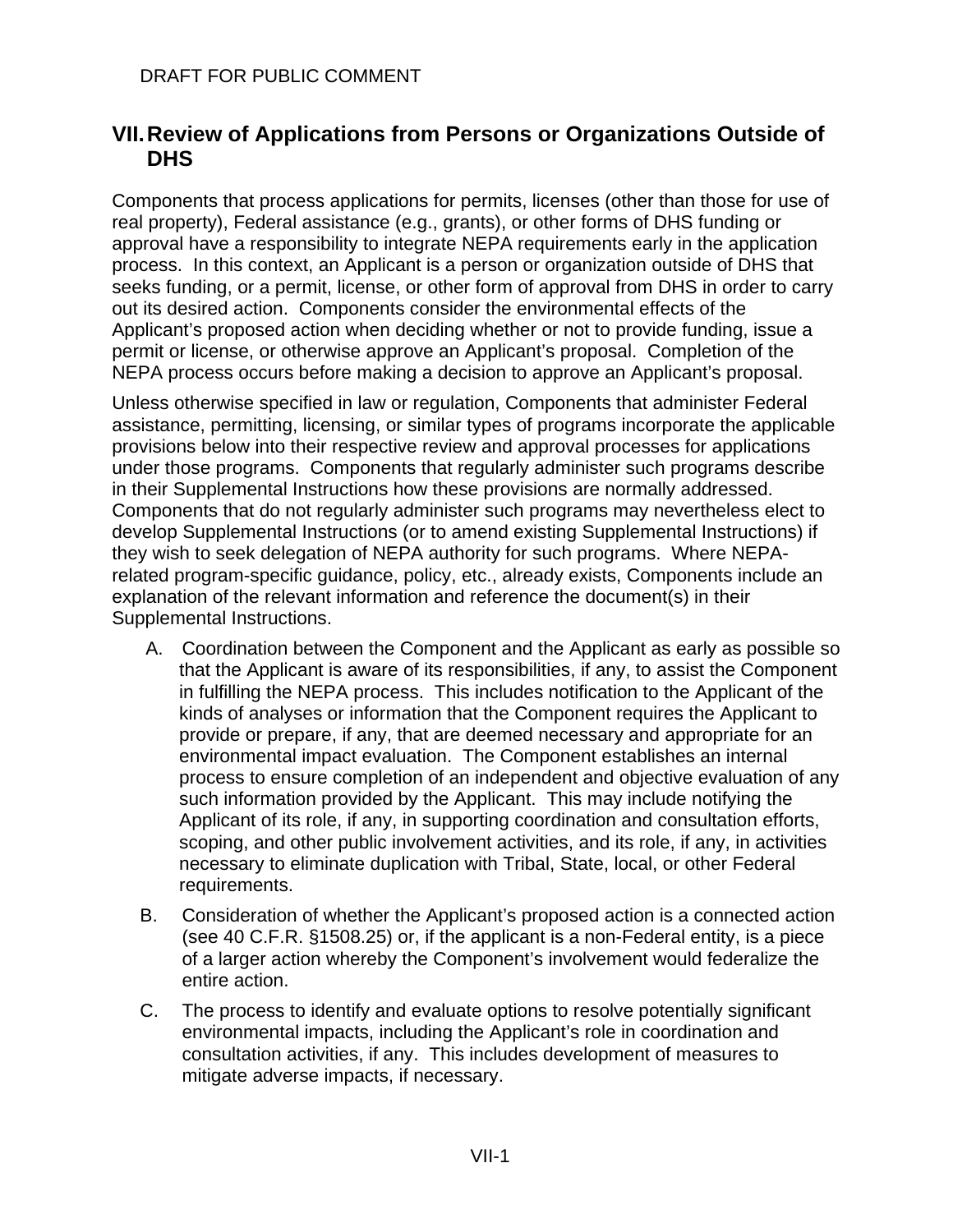- D. Notification to the Applicant of how the costs of NEPA activities (e.g., preparation of an EA; mitigation measures) are to be paid for.
- E. Notification to the Applicant of its responsibilities regarding emergency actions, if relevant.
- F. Notification to the Component if the Applicant changes the scope of the proposed action. Scope changes require an evaluation by DHS to determine if the previous NEPA analysis is still relevant or if additional analysis is necessary.
- G. Ensuring that required NEPA documents are completed prior to the Component's decision on the application or, in the case of certain Federal assistance programs, prior to the Component's approval for the applicant to draw funds to execute its proposed action.
- H. Notification to the Applicant when the Component may deny an application if the proposed action's impacts, cost of the environmental impact evaluation, or costs of mitigation measures substantially outweigh the proposed action's costs or monetary and non-monetary benefits.
- I. Ensuring mitigation committed to as part of the NEPA process, including appropriate monitoring of the implementation and success of the mitigation, is incorporated as conditions in the appropriate formal approval document that is issued to the Applicant by the Component.
- J. Notification to the Applicant when the Component may deny an application, revoke an approval (e.g., de-obligate or recoup grant funding), or take other enforcement action if the Applicant does not comply with NEPA requirements or conditions of NEPA approval, or implements the proposed action prior to completion of the NEPA process.
- K. Identification of decision points for when the NEPA analysis and approval occurs in the Component's overall application review and approval/award process.
- L. Making contact information publically available for the DHS office and/or staff responsible for administering the Federal assistance, permitting, licensing, or similar type of program.
- M. When actions are planned by non-Federal entities before DHS gets involved but DHS involvement is reasonably foreseeable, the following provisions also apply:
	- 1) Ensure information and staff are available to advise potential applicants;
	- 2) Consult early with Tribes, State and local agencies, and the public; and
	- 3) Commence the NEPA process at the earliest possible time.

When a new Federal assistance, permitting, licensing, or similar type of program is created in DHS, the relevant Component, including the relevant individual program office(s), consults with its respective EPPM and OGC to determine the applicability of NEPA requirements under that new program. In some cases, the responsibility to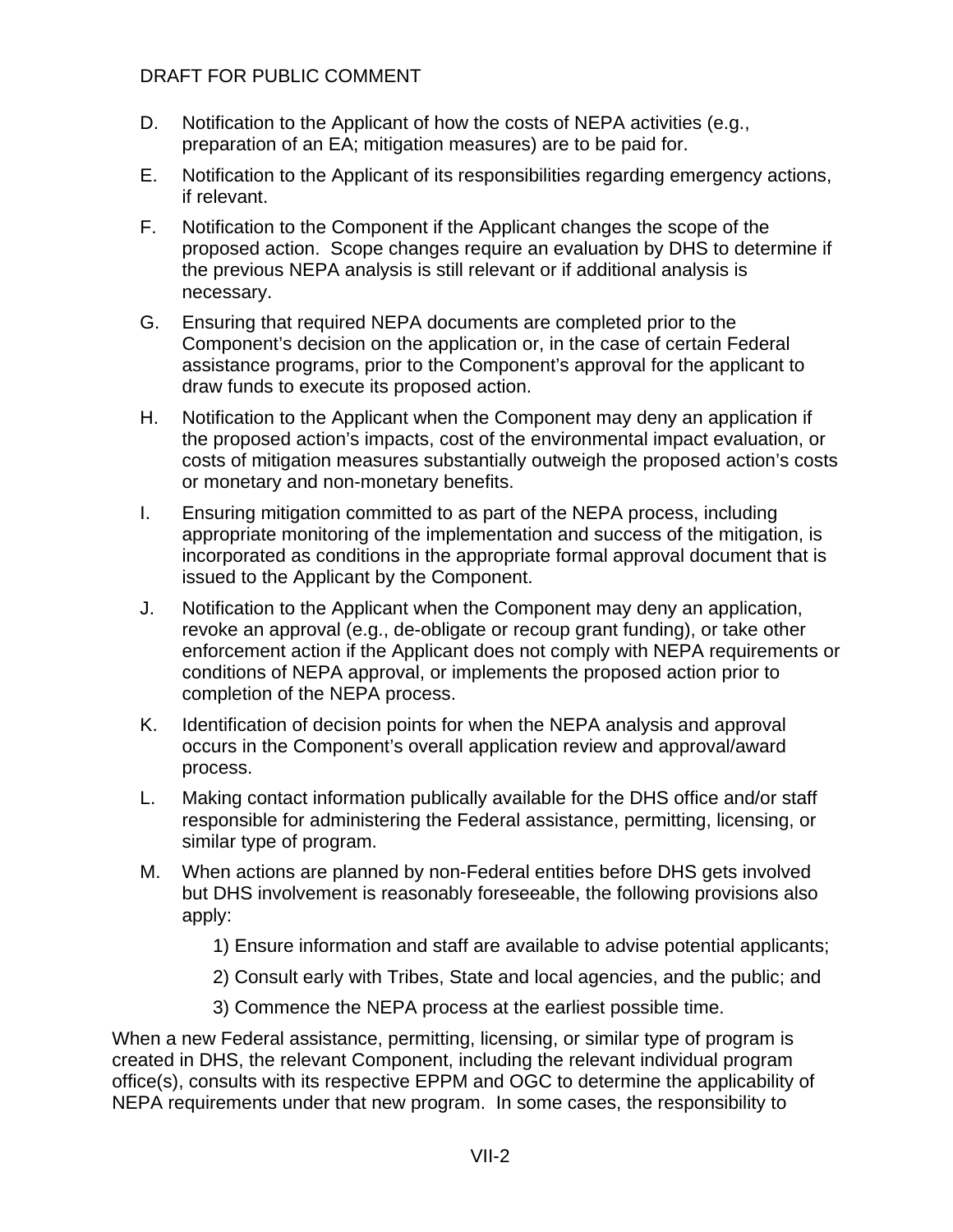administer the program may be transferred from one DHS Component to another DHS Component or from DHS to another Federal agency. In such situations, the parties may execute an agreement to ensure that NEPA requirements are met.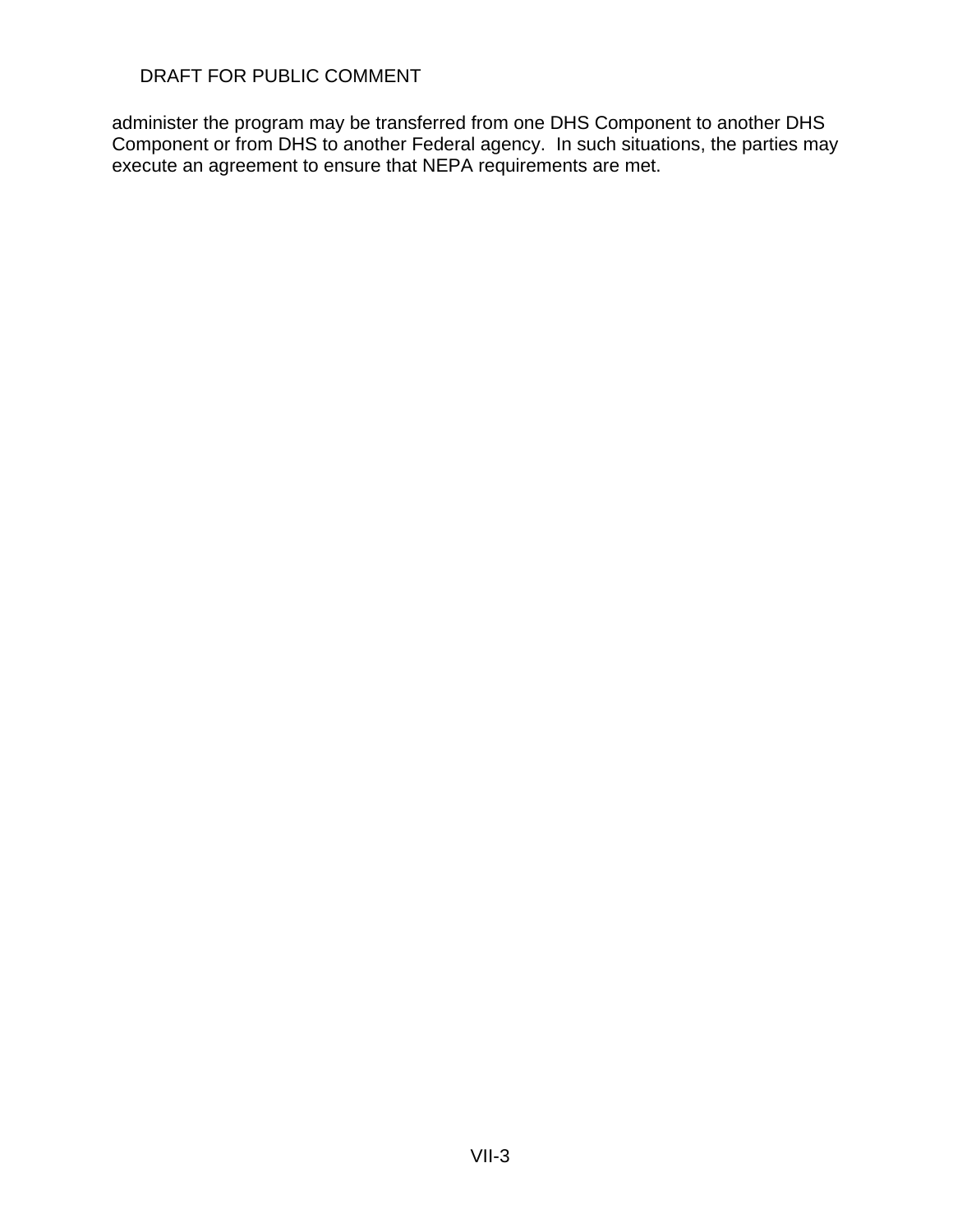# **Appendix A. DHS List of Categorical Exclusions**

#### **Table 1 - List of DHS Categorical Exclusions**

**Note regarding the following table:** CATEX A8, CATEXs C6 through C10, and all the CATEXs in Sections M and N are being proposed as new CATEXs. All others are existing CATEXs that DHS is proposing to retain.

The CATEXs in Sections A through G and the CATEXs in Section N are available for use across the entire Department. The CATEXs in Sections H through M are available for use by only the Component specified in the section heading.

\*

Denotes classes of actions that have a higher possibility of involving extraordinary circumstances. A REC will be prepared to document consideration of extraordinary circumstances whenever a CATEX that is identified by an asterisk is used

### **ADMINISTRATIVE AND REGULATORY ACTIVITIES**

**A1** Personnel, fiscal, management, and administrative activities, such as recruiting, processing, paying, recordkeeping, resource management, budgeting, personnel actions, and travel.

**A2** Reductions, realignments, or relocation of personnel that do not result in exceeding the infrastructure capacity or changing the use of space. An example of a substantial change in use of the supporting infrastructure would be an increase in vehicular traffic beyond the capacity of the supporting road network to accommodate such an increase.

**A3** Promulgation of rules, issuance of rulings or interpretations, and the development and publication of policies, orders, directives, notices, procedures, manuals, advisory circulars, and other guidance documents of the following nature:

- (a) Those of a strictly administrative or procedural nature;
- (b) Those that implement, without substantive change, statutory or regulatory requirements;
- (c) Those that implement, without substantive change, procedures, manuals, and other guidance documents;
- (d) Those that interpret or amend an existing regulation without changing its environmental effect;
- (e) Technical guidance on safety and security matters; or,
- (f) Guidance for the preparation of security plans.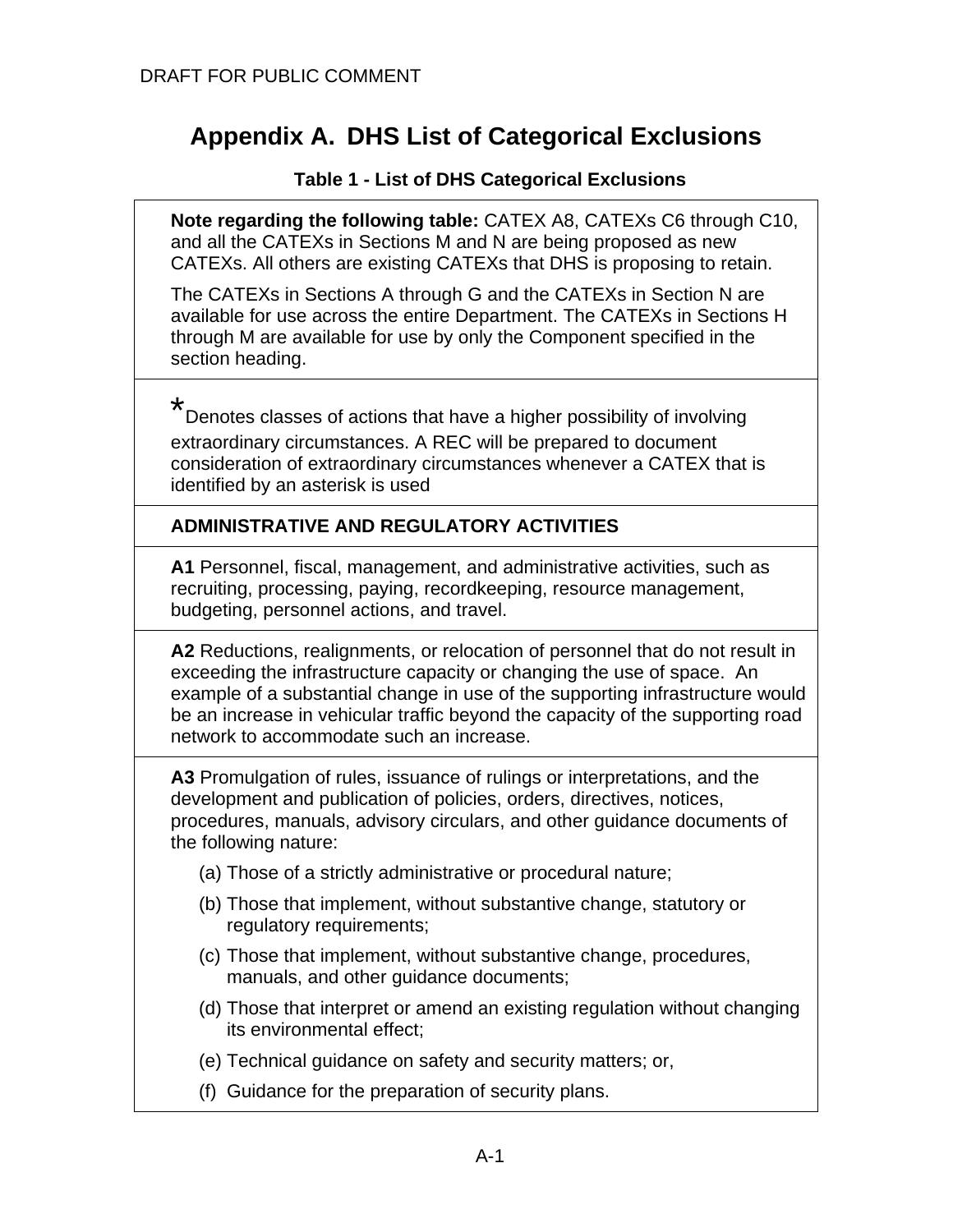**A4** Information gathering, data analysis and processing, information dissemination, review, interpretation, and development of documents. If any of these activities result in proposals for further action, those proposals must be covered by an appropriate CATEX. Examples include but are not limited to:

- (a) Document mailings, publication and distribution, training and information programs, historical and cultural demonstrations, and public affairs actions.
- (b) Studies, reports, proposals, analyses, literature reviews; computer modeling; and non-intrusive intelligence gathering activities.

**A5** Awarding of contracts for technical support services, ongoing management and operation of government facilities, and professional services that do not involve unresolved conflicts concerning alternative uses of available resources.

**A6** Procurement of non-hazardous goods and services, and storage, recycling, and disposal of non-hazardous materials and wastes, that complies with applicable requirements and is in support of routine administrative, operational, or maintenance activities. Storage activities must occur on previously disturbed land or in existing facilities. Examples include but are not limited to:

- (a) Office supplies,
- (b) Equipment,
- (c) Mobile assets,
- (d) Utility services,
- (e) Chemicals and low level radio nuclides for laboratory use,
- (f) Deployable emergency response supplies and equipment, and
- (g) Waste disposal and contracts for waste disposal in established permitted landfills and facilities.

**A7** The commitment of resources, personnel, and funding to conduct audits, surveys, and data collection of a minimally intrusive nature. If any of these commitments result in proposals for further action, those proposals must be covered by an appropriate CATEX. Examples include, but are not limited to:

(a) Activities designed to support the improvement or upgrade management of natural resources, such as surveys for threatened and endangered species, wildlife and wildlife habitat, historic properties, and archeological sites; wetland delineations; timber stand examination; minimal water, air, waste, material and soil sampling; audits, photography, and interpretation.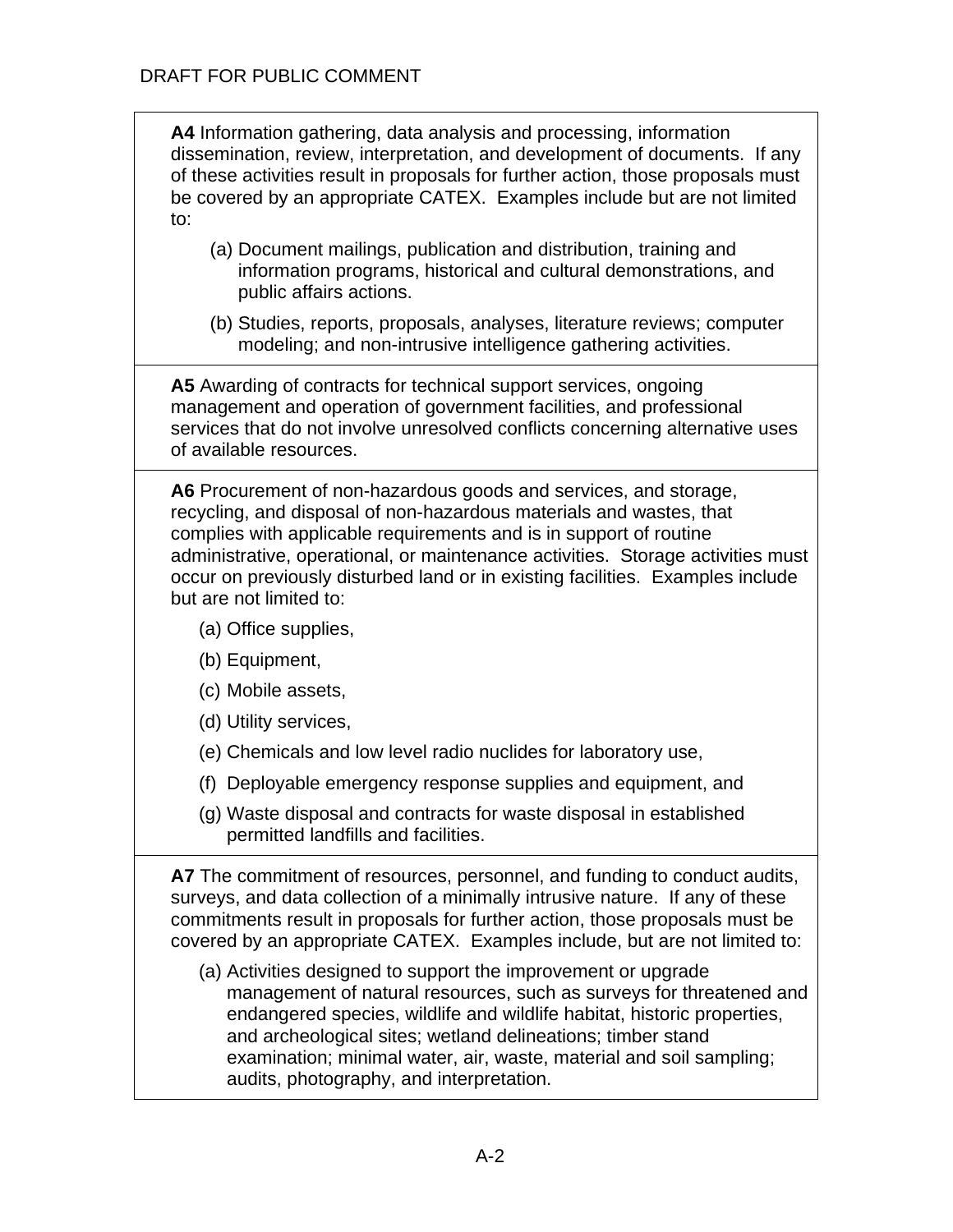- (b) Minimally-intrusive geological, geophysical, and geo-technical activities, including mapping and engineering surveys.
- (c) Conducting Facility Audits, Environmental Site Assessments and Environmental Baseline Surveys, and
- (d) Vulnerability, risk, and structural integrity assessments of infrastructure.

**A8 [proposed new]** Review of documents, at the request of other agencies or entities, that did not originate in DHS.

# **OPERATIONAL ACTIVITIES**

**B1** Research, development, testing, and evaluation activities, or laboratory operations conducted within existing enclosed facilities consistent with previously established safety levels and in compliance with applicable Federal, Tribal, State, and local requirements to protect the environment when it will result in no, or *de minimus* change in the use of the facility. If the operation will substantially increase the extent of potential environmental impacts or is controversial, an EA (and possibly an EIS) is required.

**B2** Transportation of personnel, detainees, equipment, and evidentiary materials in wheeled vehicles over existing roads or jeep trails established by Federal, Tribal, State, or local governments, including access to permanent and temporary observation posts.

**B3** Proposed activities and operations to be conducted in an existing structure that would be compatible with and similar in scope to its ongoing functional uses and would be consistent with previously established safety levels and in compliance with applicable Federal, Tribal, State, or local requirements to protect the environment.

**B4** Provision of on-site technical assistance to non-DHS organizations to prepare plans, studies, or evaluations. Examples include, but are not limited to:

- (a) General technical assistance to assist with development and enhancement of Weapons of Mass Destruction (WMD) response plans, exercise scenario development and evaluation, facilitation of working groups, etc.
- (b) State strategy technical assistance to assist States in completing needs and threat assessments and in developing their domestic preparedness strategy.

**B5** Support for or participation in community projects that do not involve significant physical alteration of the environment. Examples include, but are not limited to: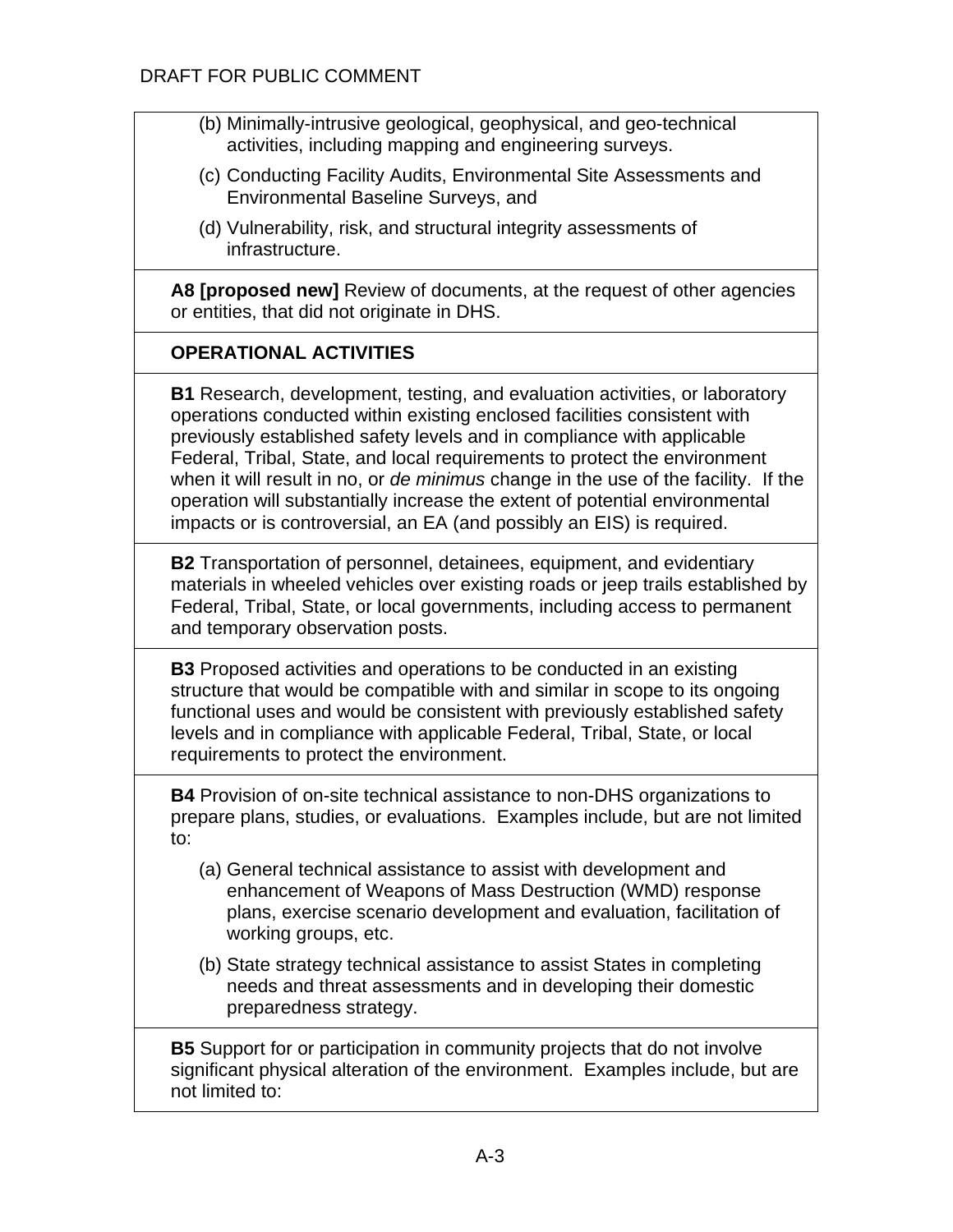(a) Earth Day activities,

(b) Adopting schools,

- (c) Cleanup of rivers and parkways, and
- (d) Repair and alteration of housing.

**B6** Approval of recreational or public activities or events at a location typically used for that type and scope (size and intensity) of activity that would not involve significant physical alteration of the environment. Examples include, but are not limited to:

- (a) Picnics,
- (b) Encampments, and

(c) Interpretive programs for historic and cultural resources, such as programs in conjunction with State and Tribal Historic Preservation Officers, or with local historic preservation or re-enactment groups.

**B7** Initial assignment or realignment of mobile assets, including vehicles, vessels and aircraft, to existing operational facilities that have the capacity to accommodate such assets or where supporting infrastructure changes will be minor in nature to perform as new homeports or for repair and overhaul.

**\*B8** Acquisition, installation, maintenance, operation, or evaluation of security equipment to screen for or detect dangerous or illegal individuals or materials at existing facilities and the eventual removal and disposal of that equipment in compliance with applicable requirements to protect the environment. Examples of the equipment include, but are not limited to:

- (a) Low-level x-ray devices,
- (b) Cameras and biometric devices,
- (c) Passive inspection devices,
- (d) Detection or security systems for explosive, biological, or chemical substances, and
- (e) Access controls, screening devices, and traffic management systems.

**\*B9** Acquisition, installation, operation, or evaluation of physical security devices, or controls to enhance the physical security of existing critical assets and the eventual removal and disposal of that equipment in compliance with applicable requirements to protect the environment. Examples include, but are not limited to:

- (a) Motion detection systems,
- (b) Use of temporary barriers, fences, and jersey walls on or adjacent to existing facilities or on land that has already been disturbed or built upon,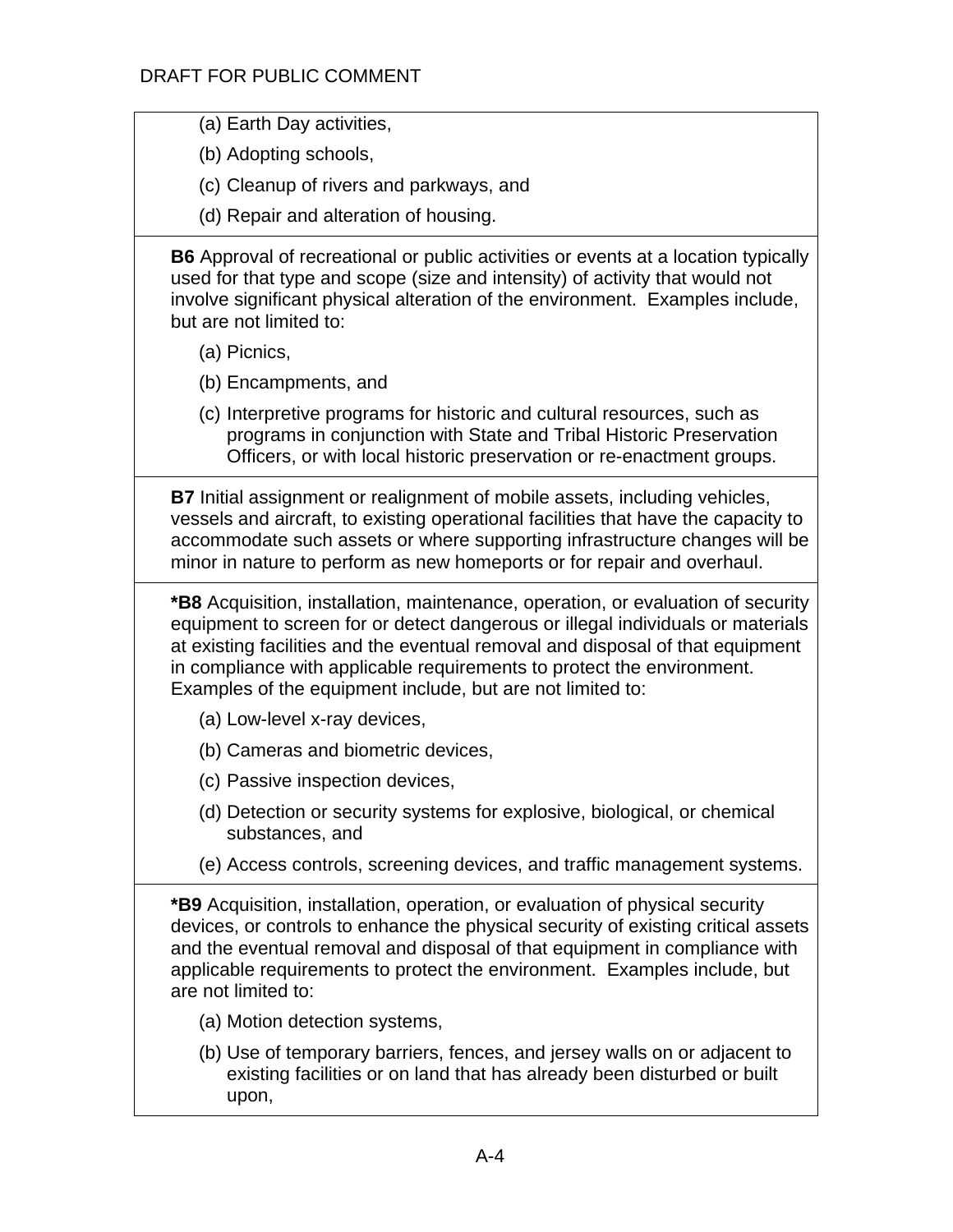- (c) Impact resistant doors and gates,
- (d) X-ray units,
- (e) Remote video surveillance systems,
- (f) Diver/swimmer detection systems, except sonar,
- (g) Blast/shock impact-resistant systems for land based and waterfront facilities,
- (h) Column and surface wraps, and
- (i) (j) Breakage/shatter-resistant glass.

**B10** Identifications, inspections, surveys, or sampling, testing, seizures, quarantines, removals, sanitization, and monitoring of imported products that cause little or no physical alteration of the environment. This CATEX would primarily encompass a variety of daily activities performed at the borders and ports of entry by various elements of the Customs and Border Protection and Transportation Security Administration.

**B11** Routine monitoring and surveillance activities that support law enforcement or homeland security and defense operations, such as patrols, investigations, and intelligence gathering, but not including any construction activities (construction activities are addressed in Subsection E of these CATEX). This CATEX would primarily encompass a variety of daily activities performed by the Components of U.S. Coast Guard, Immigration and Customs Enforcement, Customs and Border Protection, Transportation Security Administration, and the U.S. Secret Service.

# **REAL ESTATE ACTIVITIES**

**C1** Acquisition of an interest in real property that is not within or adjacent to environmentally sensitive areas, including interests less than a fee simple, by purchase, lease, assignment, easement, condemnation, or donation, which does not result in a change in the functional use of the property.

**C2** Lease extensions, renewals, or succeeding leases where there is no change in the facility's use and all environmental operating permits have been acquired and are current.

**C3** Reassignment of real property, including related personal property within the Department (e.g., from one Departmental element to another) that does not result in a change in the functional use of the property.

**C4** Transfer of administrative control over real property, including related personal property, between another Federal agency and the Department that does not result in a change in the functional use of the property.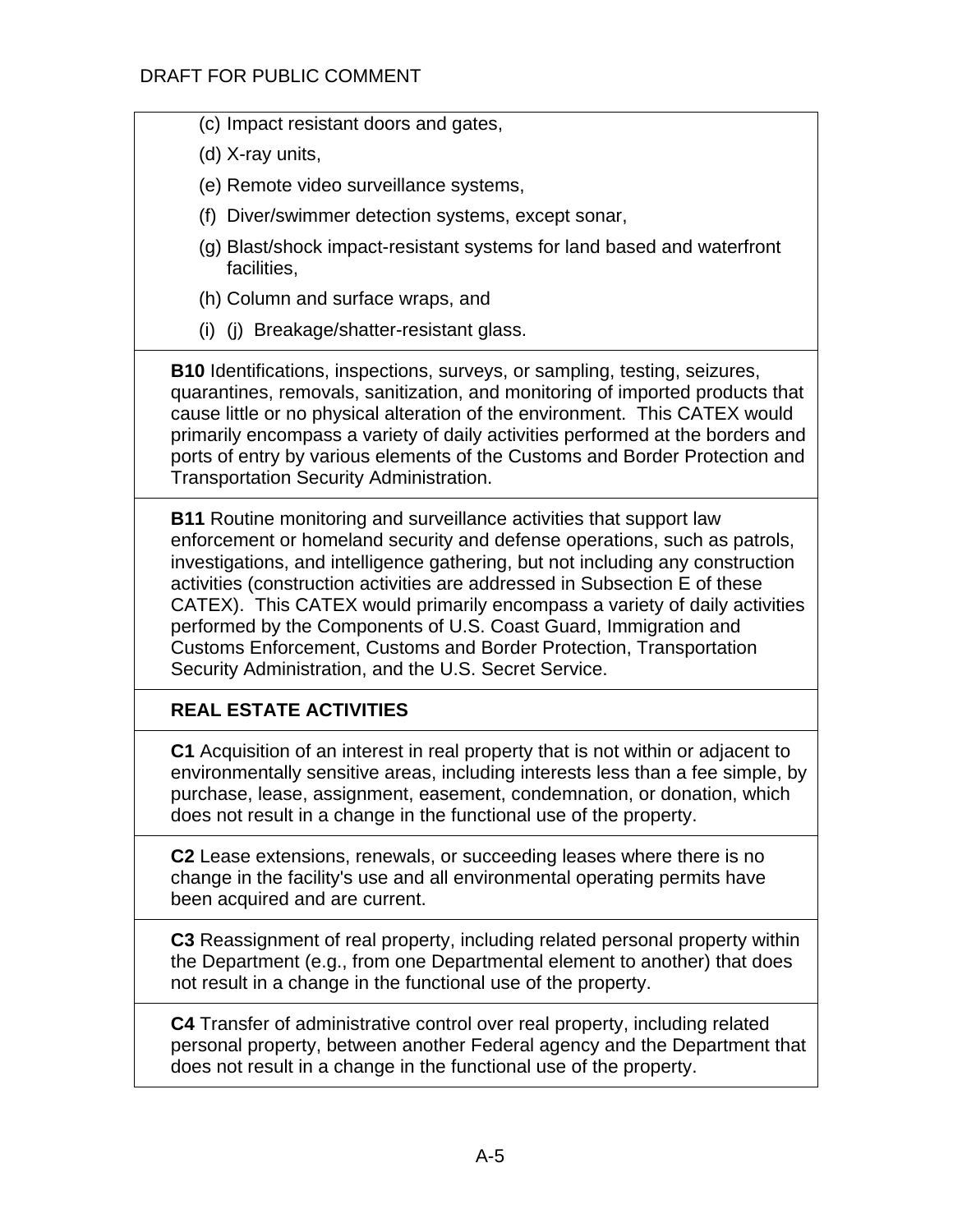**C5** Determination that real property is excess to the needs of the Department and, in the case of acquired real property, the subsequent reporting of such determination to the General Services Administration or, in the case of lands withdrawn or otherwise reserved from the public domain, the subsequent filing of a notice of intent to relinquish with the Bureau of Land Management, Department of Interior.

\***C6 [proposed new]** Congressionally-mandated conveyance of DHS controlled real property to a non-Federal entity.

**\*C7 [proposed new]** The initial lease of, or grant of an easement interest in, DHS-controlled real property to a non-Federal entity or the amendment, renewal, or termination of such lease or easement interest where the proposed real property use is similar to existing uses.

**\*C8 [proposed new]** The grant of a license to a non-Federal entity to perform specified acts upon DHS-controlled real property or the amendment, renewal, or termination of such license where the proposed real property use is similar to existing uses.

**C9 [proposed new]** Allowing another Federal agency to use DHS-controlled real property under a permit, use agreement, or similar arrangement or the amendment, renewal, or termination of such permit or agreement where the real property use is similar to existing uses.

**C10 [proposed new]** Real property inspections to ensure compliance with deed or easement restrictions.

# **REPAIR AND MAINTENANCE ACTIVITIES**

**D1** Minor renovations and additions to buildings, roads, airfields, grounds, equipment, and other facilities that do not result in a change in the functional use of the real property (e.g. realigning interior spaces of an existing building, adding a small storage shed to an existing building, retrofitting for energy conservation, or installing a small antenna on an already existing antenna tower that does not cause the total height to exceed 200 feet and where the FCC would not require an EA or EIS for the installation).

**D2** Routine upgrade, repair, maintenance, or replacement of equipment and vehicles, such as aircraft, vessels, or airfield equipment that does not result in a change in the functional use of the property.

**D3** Repair and maintenance of Department-managed buildings, roads, airfields, grounds, equipment, and other facilities which do not result in a change in functional use or an impact on a historically significant element or setting (e.g. replacing a roof, painting a building, resurfacing a road or runway, pest control activities, restoration of trails and firebreaks, culvert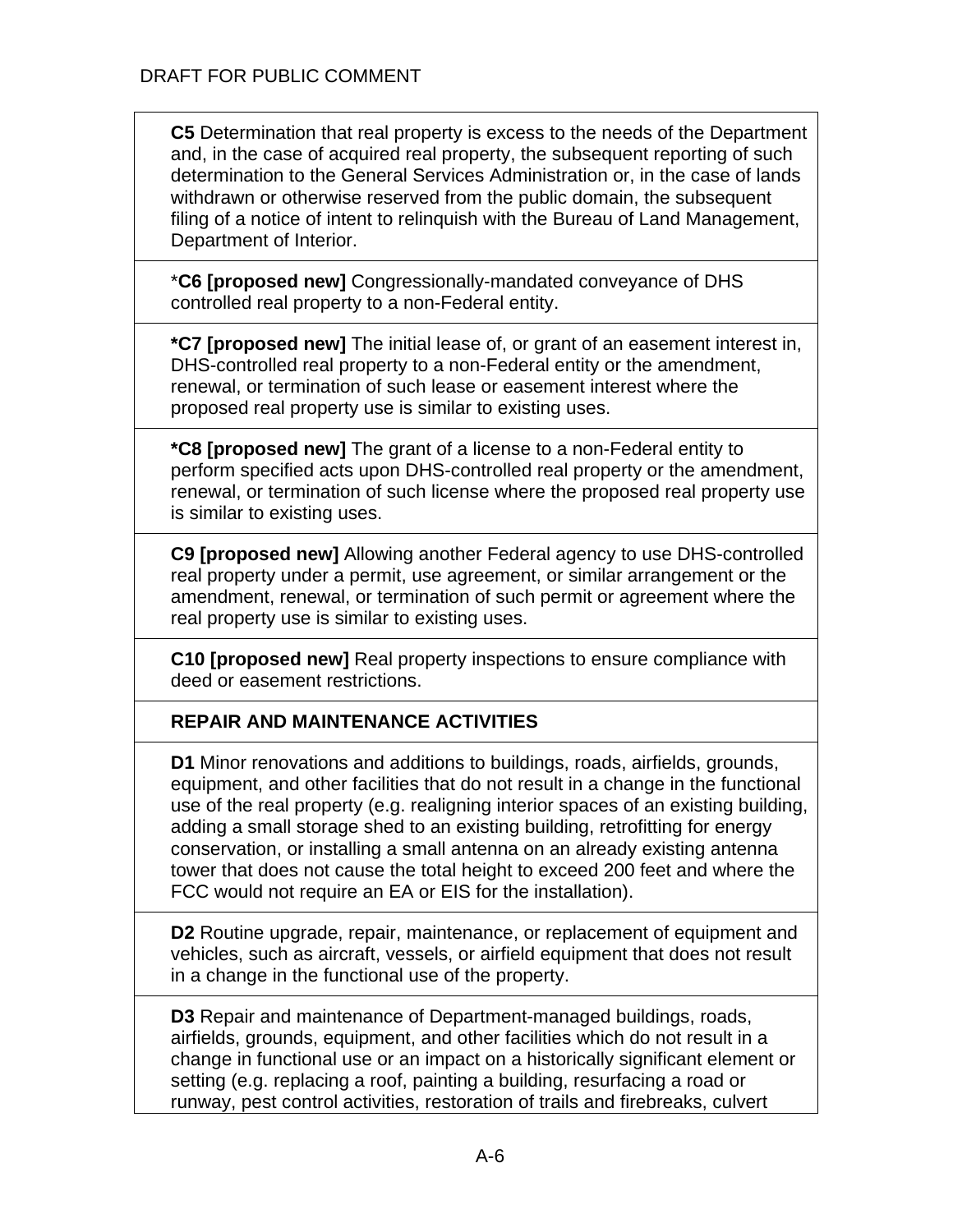maintenance, grounds maintenance, existing security systems, and maintenance of waterfront facilities that does not require individual regulatory permits).

**\*D4** Reconstruction and/or repair by replacement of existing utilities or surveillance systems in an existing right-of-way or easement, upon agreement with the owner of the relevant property interest.

**\*D5** Maintenance dredging activities within waterways, floodplains, and wetlands where no new depths are required, applicable permits are secured, and associated debris disposal is done at an approved disposal site. This CATEX encompasses activities required for the maintenance of waterfront facilities managed primarily within the U.S. Coast Guard and Customs and Border Protection.

**D6** Maintenance of aquatic and riparian habitat in streams and ponds, using native materials or best natural resource management practices. Examples include, but are not limited to:

- (a) Installing or repairing gabions with stone from a nearby source,
- (b) Adding brush for fish habitat,
- (c) Stabilizing stream banks through bioengineering techniques, and
- (d) Removing and controlling exotic vegetation, not including the use of herbicides or non-native biological controls.

This CATEX would primarily involve property management activities at larger properties within the U.S. Coast Guard, Science and Technology Directorate, and the Federal Law Enforcement Training Center.

# **CONSTRUCTION, INSTALLATION, AND DEMOLITION ACTIVITIES**

**E1** Construction, installation, operation, maintenance, and removal of utility and communication systems (such as mobile antennas, data processing cable, and similar electronic equipment) that use existing rights-of-way, easements, utility distribution systems, and/or facilities. This is limited to activities with towers where the resulting total height does not exceed 200 feet and where the FCC would not require an EA or EIS for the acquisition, installation, operation or maintenance.

**\*E2** New construction upon or improvement of land where all of the following conditions are met:

(a) The structure and proposed use are compatible with applicable Federal, Tribal, State, and local planning and zoning standards and consistent with Federally-approved State coastal management programs,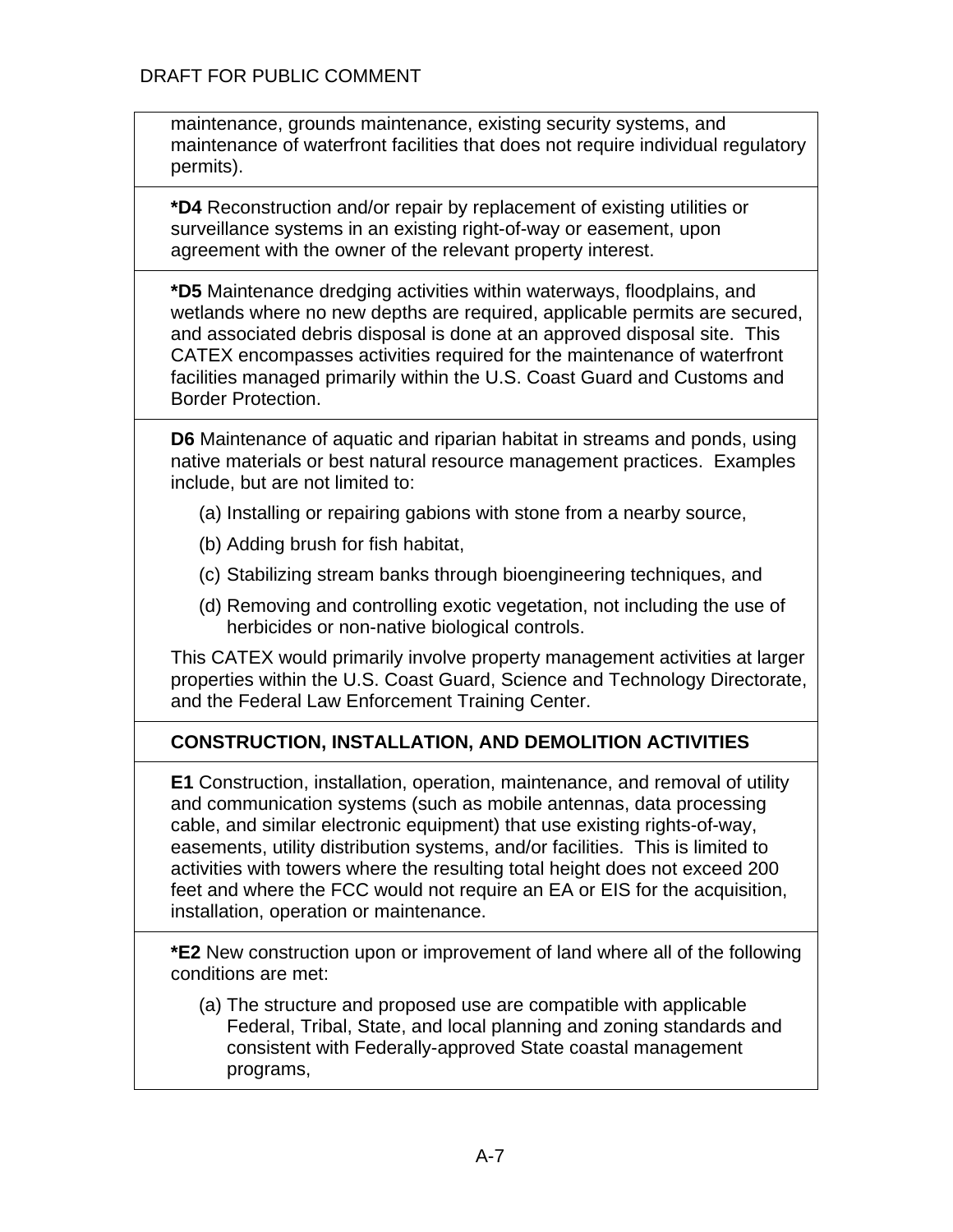| (b) The site is in a developed area and/or a previously-disturbed site,                                                                                                                                                                                                                                                                                                                                                                                |
|--------------------------------------------------------------------------------------------------------------------------------------------------------------------------------------------------------------------------------------------------------------------------------------------------------------------------------------------------------------------------------------------------------------------------------------------------------|
| (c) The proposed use will not substantially increase the number of motor<br>vehicles at the facility or in the area,                                                                                                                                                                                                                                                                                                                                   |
| (d) The site and scale of construction or improvement are consistent with<br>those of existing, adjacent, or nearby buildings, and,                                                                                                                                                                                                                                                                                                                    |
| (e) The construction or improvement will not result in uses that exceed<br>existing support infrastructure capacities (roads, sewer, water,<br>parking, etc.).                                                                                                                                                                                                                                                                                         |
| *E3 Acquisition, installation, operation, and maintenance of equipment,<br>devices, and/or controls necessary to mitigate effects of the Department's<br>missions on health and the environment, including the execution of<br>appropriate real estate agreements. Examples include but are not limited to:                                                                                                                                            |
| (a) Pollution prevention and pollution control equipment required to meet<br>applicable Federal, Tribal, State, or local requirements,                                                                                                                                                                                                                                                                                                                 |
| (b) Noise abatement measures, including construction of noise barriers,<br>installation of noise control materials, or planting native trees and/or<br>native vegetation for use as a noise abatement measure, and,                                                                                                                                                                                                                                    |
| (c) Devices to protect human or animal life, such as raptor electrocution<br>prevention devices, fencing to restrict wildlife movement on to<br>airfields, fencing and grating to prevent accidental entry to hazardous<br>or restricted areas, and rescue beacons to protect human life.                                                                                                                                                              |
| *E4 Removal or demolition, along with subsequent disposal of debris to<br>permitted or authorized off-site locations, of non-historic buildings, structures,<br>other improvements, and/or equipment in compliance with applicable<br>environmental and safety requirements.                                                                                                                                                                           |
| <b>E5</b> Natural resource management activities on Department-managed<br>property to aid in the maintenance or restoration of native flora and fauna,<br>including site preparation, landscaping, and control of non-indigenous<br>species. This CATEX would encompass property management activities<br>primarily at properties within the U.S. Coast Guard, Science and Technology<br>Directorate, and the Federal Law Enforcement Training Center. |
| <b>E6</b> Reconstruction of roads on Departmental facilities, where runoff, erosion,<br>and sedimentation issues are mitigated through implementation of best<br>management practices. This CATEX would encompass property<br>management activities primarily at properties within the U.S. Coast Guard,<br>Science and Technology Directorate, and the Federal Law Enforcement<br><b>Training Center.</b>                                             |
| <b>E7</b> Construction of physical fitness and training trails for non-motorized use<br>on Department facilities in areas that are not environmentally sensitive,                                                                                                                                                                                                                                                                                      |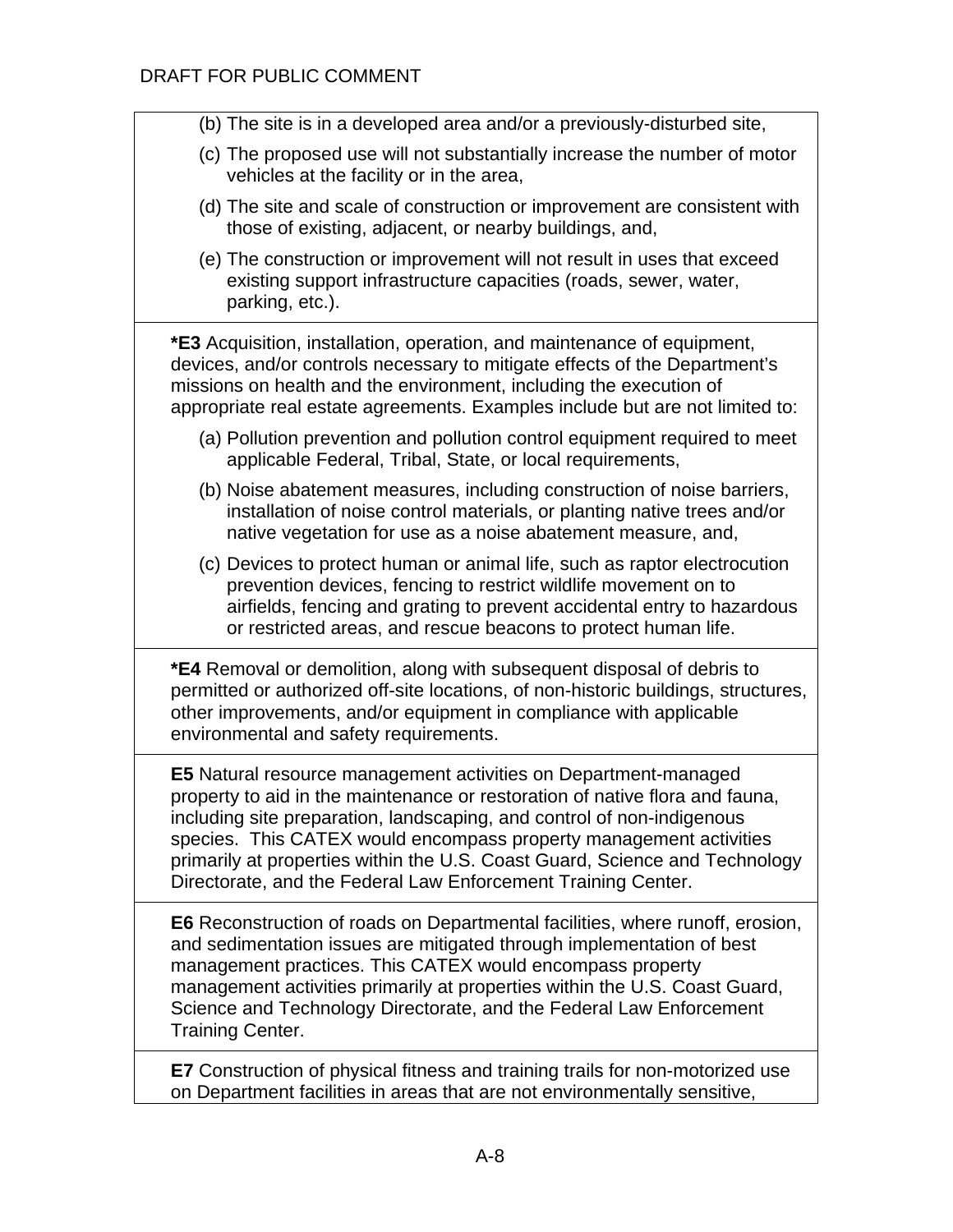where run-off, erosion, and sedimentation are mitigated through implementation of best management practices. This CATEX would encompass property management activities primarily at properties within the U.S. Coast Guard, Science and Technology Directorate, and the Federal Law Enforcement Training Center.

**\*E8** Construction of aquatic and riparian habitat in streams and ponds on Department-managed land, using native materials or best natural resource management practices. Examples include, but are not limited to:

- (a) Installing or repairing gabions with stone from a nearby source,
- (b) Adding brush for fish habitat,
- (c) Stabilizing stream banks through bioengineering techniques, and,
- (d) Removing and controlling exotic vegetation, not including the use of herbicides or non-native biological controls.

This CATEX would encompass property management activities primarily at properties within the U.S. Coast Guard, Science and Technology Directorate, and the Federal Law Enforcement Training Center.

#### **HAZARDOUS/RADIOACTIVE MATERIALS MANAGEMENT AND OPERATIONS**

**F1** Routine procurement, transportation, distribution, use, and storage of hazardous materials that comply with all applicable requirements, such as Occupational Safety and Health Act (OSHA) and National Fire Protection Association (NFPA).

**F2** Reuse, recycling, and disposal of solid, medical, radiological, and hazardous waste generated incidental to Department activities that comply with applicable requirements such as Resource Conservation and Recovery Act (RCRA), Occupational Safety and Health Act (OSHA), and State hazardous waste management practices. Examples include but are not limited to:

- (a) Appropriate treatment and disposal of medical waste conducted in accordance with all Federal, Tribal, State, and local laws and regulations,
- (b) Temporary storage and disposal solid waste, conducted in accordance with all Federal, Tribal, State, and local laws and regulations,
- (c) Disposal of radiological waste through manufacturer return and recycling programs, and
- (d) Hazardous waste minimization activities.
- **F3** Use (that may include the processes of installation, maintenance, non-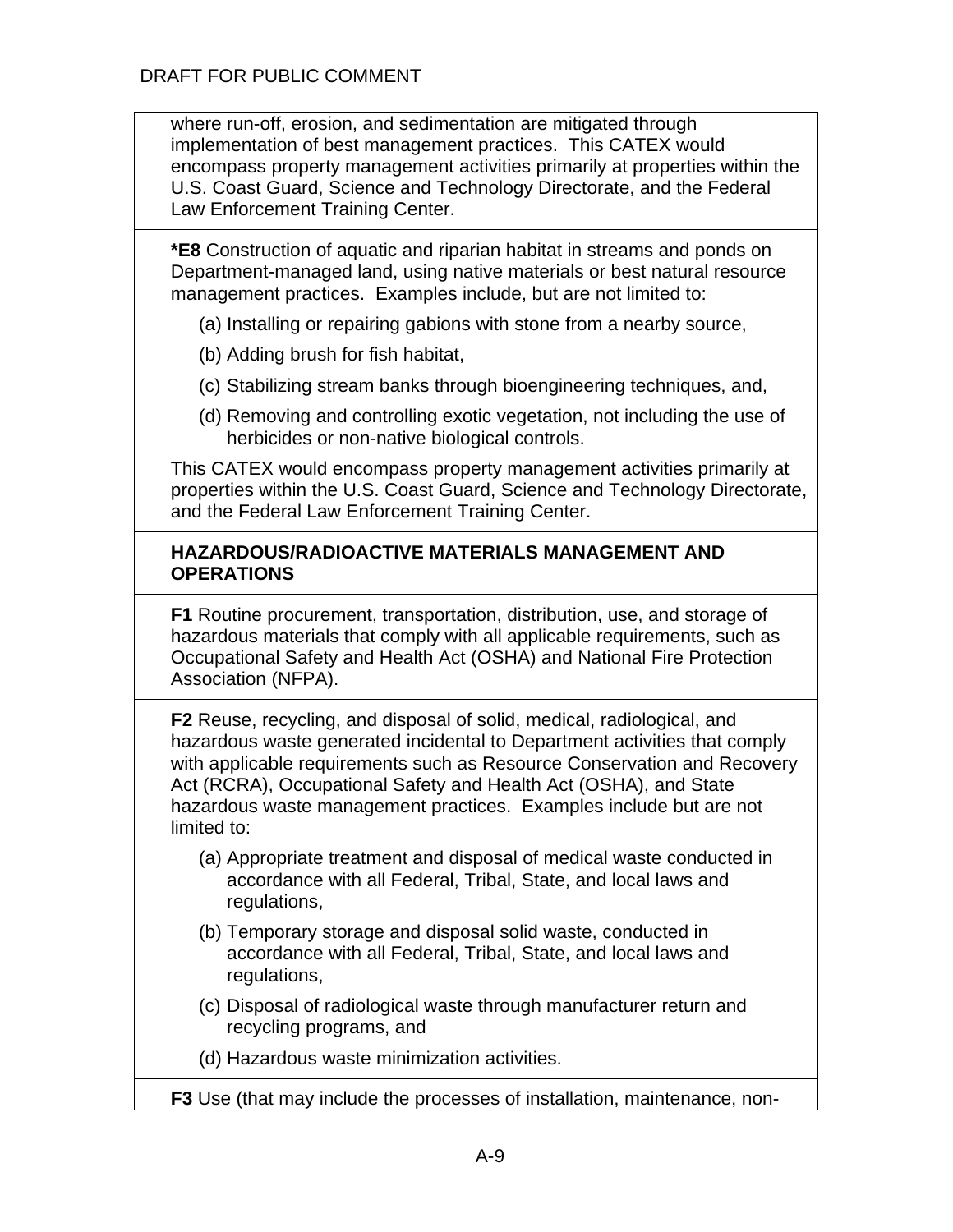destructive testing, and calibration), transport, and storage of hand-held, mobile or stationary instruments, containing sealed radiological and radioactive materials, to screen for or detect dangerous or illegal individuals or materials in compliance with commercial manufacturers' specifications, as well as applicable Federal requirements to protect the human environment. Examples of such instruments include but are not limited to:

- (a) Gauging devices, tracers, and other analytical instruments,
- (b) Instruments used in industrial radiography,
- (c) Systems used in medical and veterinary practices; and
- (d) Nuclear Regulatory Commission (NRC) approved, sealed, small source radiation devices for scanning vehicles and packages where radiation exposure to employees or the public does not exceed 0.1 rem per year and where systems are maintained within the NRC license parameters at existing facilities.

# **TRAINING AND EXERCISES**

**G1** Training of homeland security personnel, including international, Tribal, State, and local agency representatives using existing facilities where the training occurs in accordance with applicable permits and other requirements for the protection of the environment. This exclusion does not apply to training that involves the use of live chemical, biological, or radiological agents except when conducted at a location designed and constructed to contain the materials used for that training. Examples include but are not limited to:

- (a) Administrative or classroom training,
- (b) Tactical training, including but not limited to training in explosives and incendiary devices, arson investigation and firefighting, and emergency preparedness and response,
- (c) Vehicle and small boat operation training,
- (d) Small arms and less-than-lethal weapons training,
- (e) Security specialties and terrorist response training,
- (f) Crowd control training, including gas range training,
- (g) Enforcement response, self-defense, and interdiction techniques training, and
- (h) Techniques for use in fingerprinting and drug analysis.

**G2** Projects, grants, cooperative agreements, contracts, or activities to design, develop, and conduct national, State, local, or international exercises to test the readiness of the nation to prevent or respond to a terrorist attack or a natural or manmade disaster and where conducted in accordance with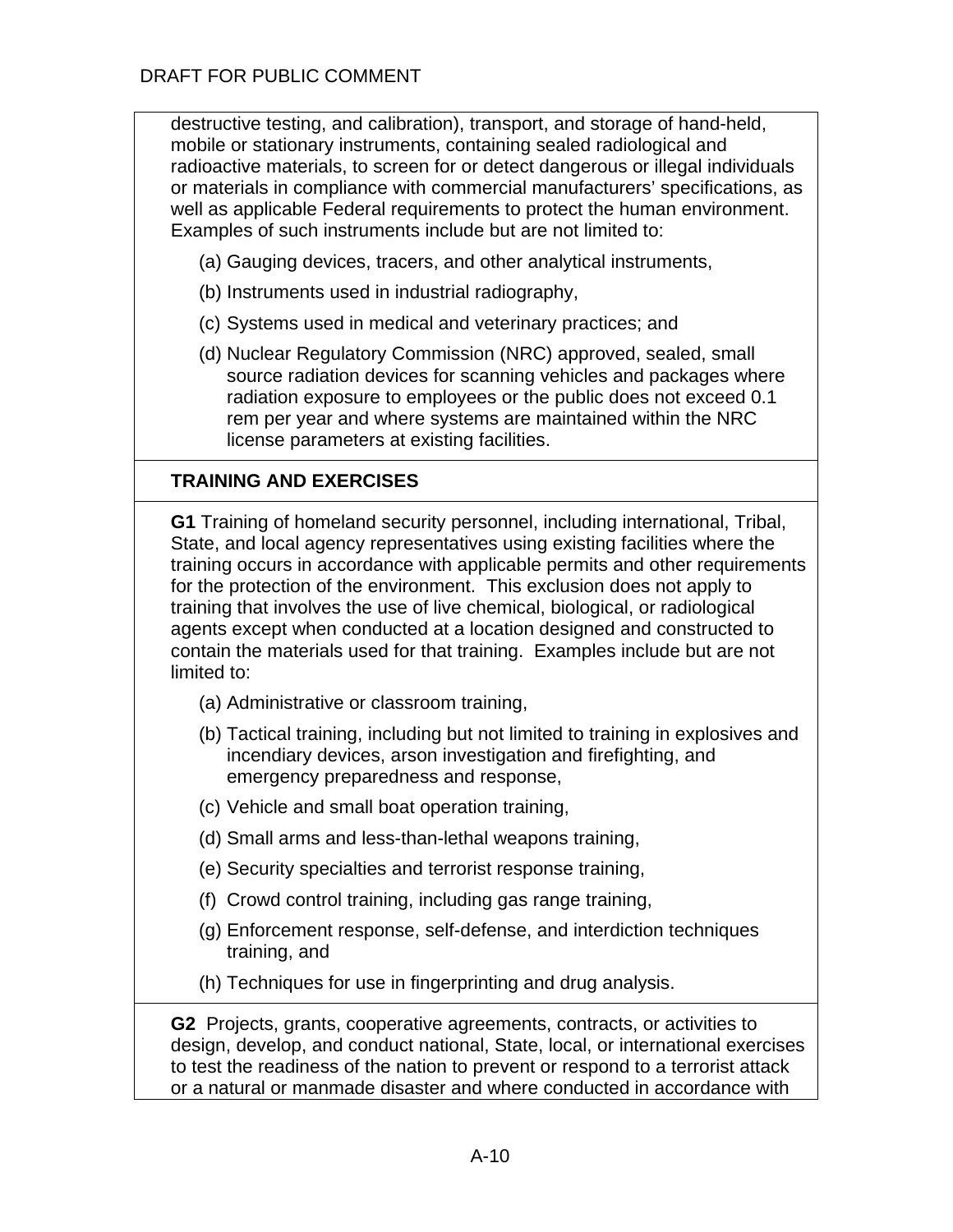existing facility or land use designations. This exclusion does not apply to exercises that involve the use of chemical, biological, radiological, nuclear, or explosive agents/devices (other than small devices such as practice grenades/flash bang devices used to simulate an attack during exercise play).

### **UNIQUE CATEGORICAL EXCLUSIONS FOR THE TRANSPORTATION SECURITY ADMINISTRATION (TSA)**

**H1** Approval or disapproval of security plans required under legislative or regulatory mandates unless such plans would have a significant effect on the environment.

**H2** Issuance or revocation of certificates or other approvals, including but not limited to:

- (a) Airmen certificates,
- (b) Security procedures at general aviation airports, and
- (c) Airport security plans.

**[Section I of this table has been deleted; CATEX I1 is now K3]**

### **UNIQUE CATEGORICAL EXCLUSIONS FOR THE FEDERAL LAW ENFORCEMENT TRAINING CENTER (FLETC)**

**\*J1** Prescribed burning, wildlife habitat improvement thinning, and brush removal for southern yellow pine at the FLETC facility in Glynco, Georgia. No more than 200 acres will be treated in any single year. These activities may include up to 0.5 mile of low-standard, temporary road construction to support these operations.

**J2** Harvest of live trees on Federal Law Enforcement Training Center facilities not to exceed 70 acres, requiring no more than ½ mile of temporary road construction. Do not use this category for even-aged regeneration harvest or vegetation type conversion. The proposed action may include incidental removal of trees for landings, skid trails, and road clearing. Examples include but are not limited to:

- (a) Removal of individual trees for saw logs, specialty products, or fuel wood, and
- (b) Commercial thinning of overstocked stands to achieve the desired stocking level to increase health and vigor.

**J3** Salvage of dead and/or dying trees on Federal Law Enforcement Training Center facilities not to exceed 250 acres, requiring no more than ½ mile of temporary road construction. The proposed action may include incidental removal of live or dead trees for landings, skid trails, and road clearing.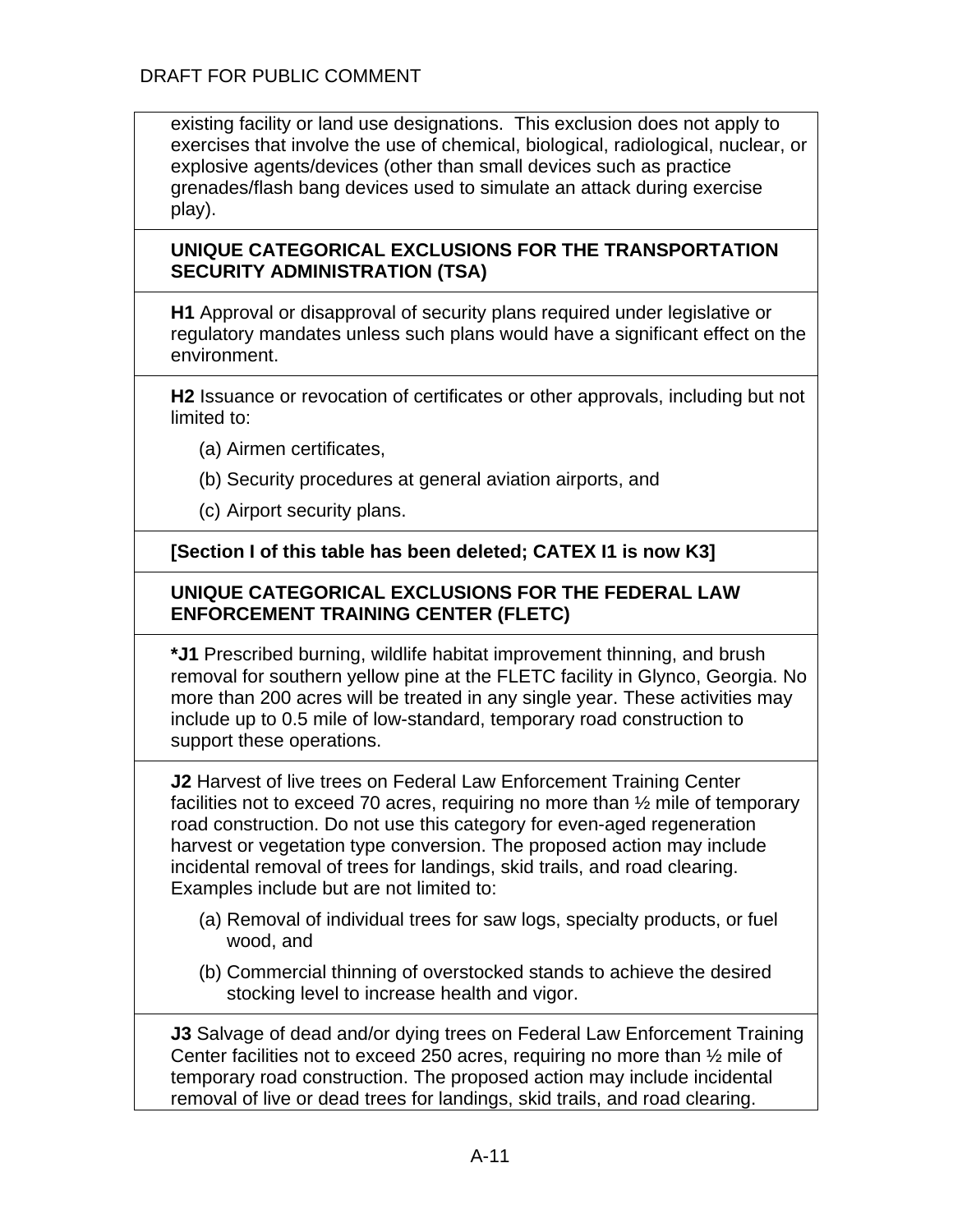Examples include but are not limited to:

- (a) Harvest of a portion of a stand damaged by a wind or ice event and construction of a short temporary road to access the damaged trees,
- (b) Harvest of fire damaged trees, and
- (c) Harvest of insect or disease damaged trees.

### **UNIQUE CATEGORICAL EXCLUSIONS FOR CUSTOMS AND BORDER PROTECTION (CBP)**

**K1** Road dragging of existing roads and trails established by Federal, Tribal, State, or local governments to maintain a clearly delineated right-of-way, to provide evidence of foot traffic and that will not expand the width, length, or footprint of the road or trail.

**K2** Repair and maintenance of existing border fences that do not involve expansion in width or length of the project, and will not encroach on adjacent habitat.

**\*K3 [formerly I1]** A portable or relocatable facility or structure used to collect traveler data at or adjacent to an existing port of entry where the placement or use of the facility does not significantly disturb land, air, or water resources and does not individually or cumulatively have a significant environmental effect. The building footprint of the facility must be less than 5,000 square feet and the facility or structure must not foreclose future land use alternatives.

### **UNIQUE CATEGORICAL EXCLUSIONS FOR THE U.S. COAST GUARD (USCG)**

**\*L1** Personnel and other administrative actions associated with consolidations, reorganizations, or reductions in force resulting from identified inefficiencies, reduced personnel or funding levels, skill imbalances, or other similar causes.

**L2** Routine procurement activities and actions for goods and services, including office supplies, equipment, mobile assets, and utility services for routine administration, operation, and maintenance.

**L3** Routine personnel, fiscal, and administrative activities, actions, procedures, and policies which clearly do not have any environmental impacts, such as military and civilian personnel recruiting, processing, paying, and record keeping.

**L4** Review of documents, such as studies, reports, and analyses, prepared for legislative proposals that did not originate in DHS and that relate to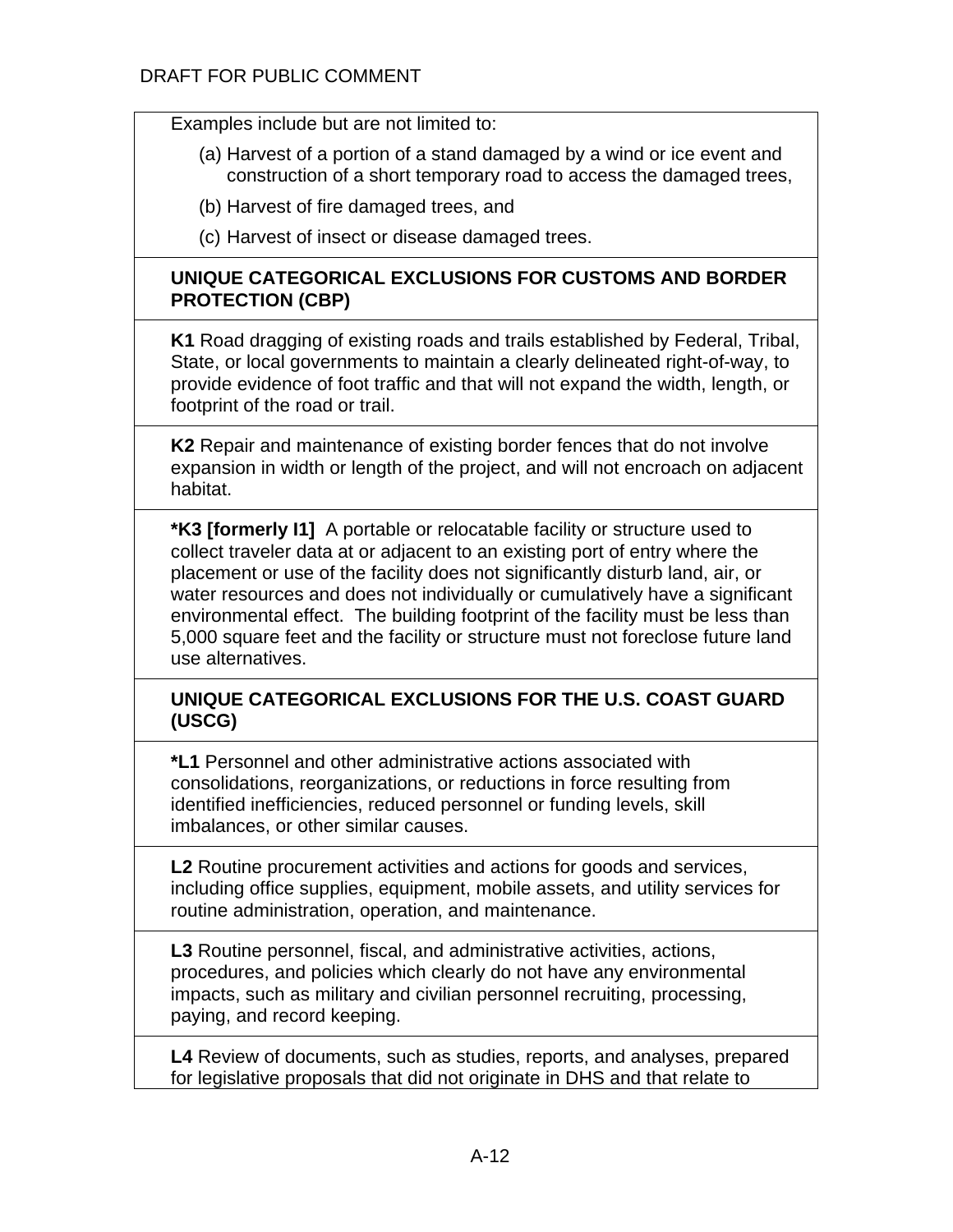matters that are not the primary responsibility of the USCG.

**L5** Preparation of guidance documents that implement, without substantive change, the applicable Commandant Instruction or other Federal agency regulations, procedures, manuals, and other guidance documents.

**L6** Approval of recreational activities or events (such as a Coast Guard Unit picnic) at a location developed or created for that type of activity.

**\*L7** The initial lease of, or grant of, an easement interest in, Coast Guardcontrolled real property to a non-Federal party or the amendment, renewal, or termination of such lease or easement interest where the reasonably foreseeable real property use will not change significantly and is similar to existing uses.

**\*L8** The grant of a license to a non-Federal party to perform specified acts upon Coast Guard-controlled real property or the amendment, renewal, or termination of such license where the proposed real property use is similar to existing uses.

**\*L9** Allowing another Federal agency to use Coast Guard-controlled real property under a permit, use agreement, or similar arrangement or the amendment, renewal, or termination of such permit or agreement where the real property use is similar to existing uses.

**\*L10** The lease of a Coast Guard controlled historic lighthouse property to a non-Federal party as outlined in the Programmatic Memorandum of Agreement between the Coast Guard, Advisory Council on Historic Preservation, and the National Conference of State Historic Preservation Officers.

**\*L11** Acquisition of real property (including fee simple estates, leaseholds, and easements) improved or unimproved, and related personal property from a non-Federal party by purchase, lease, donation, or exchange where the proposed real property use is similar to existing uses for the foreseeable future (acquisition through condemnation not covered).

**\*L12** Acquisition of real property and related personal property through transfer of administrative control from another DHS component or another Federal agency to the Coast Guard where title to the property remains with the United States including transfers made pursuant to the defense Base Closure and Realignment Act of 1990, Pub. L. 101-510, as amended, (10 U.S.C. 2687 note) and where the proposed Coast Guard real property uses is similar to existing uses.

**\*L13** Coast Guard use of real property under the administrative control of another DHS component or another Federal agency through a permit, use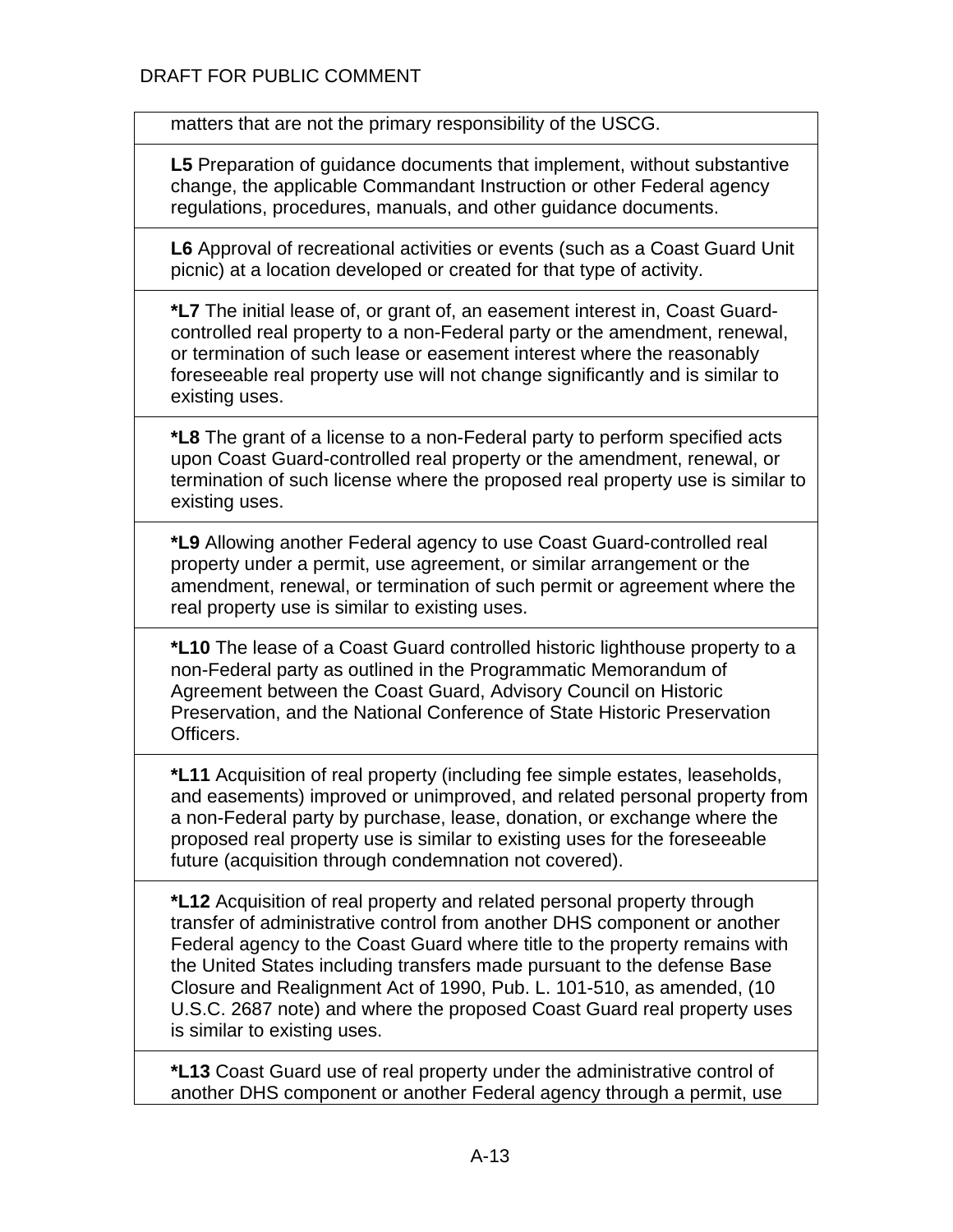| agreement, or similar arrangement where the proposed real property use is<br>similar to existing uses.                                                                                                                                                                                                                                                                                                                                                                                                                               |
|--------------------------------------------------------------------------------------------------------------------------------------------------------------------------------------------------------------------------------------------------------------------------------------------------------------------------------------------------------------------------------------------------------------------------------------------------------------------------------------------------------------------------------------|
| *L14 Coast Guard new construction upon, or improvement of, land where all<br>of the following conditions are met :                                                                                                                                                                                                                                                                                                                                                                                                                   |
| (a) The structure and proposed use are substantially in compliance with<br>prevailing local planning and zoning standards.                                                                                                                                                                                                                                                                                                                                                                                                           |
| (b) The site is on heavily developed property and/or located on a<br>previously disturbed site in a developed area.                                                                                                                                                                                                                                                                                                                                                                                                                  |
| (c) The proposed use will not substantially increase the number of motor<br>vehicles at the facility.                                                                                                                                                                                                                                                                                                                                                                                                                                |
| (d) The site and scale of construction are consistent with those of<br>existing, adjacent, or nearby buildings.                                                                                                                                                                                                                                                                                                                                                                                                                      |
| <b>L15</b> Real property inspections for compliance with deed or easement<br>restrictions.                                                                                                                                                                                                                                                                                                                                                                                                                                           |
| *L16 Transfer of administrative control over real property from the Coast<br>Guard to another DHS component or another Federal agency (title to the<br>property remains with the United States) that results in no immediate change<br>in use of the property.                                                                                                                                                                                                                                                                       |
| *L17 Determination by the Coast Guard that real property is excess to its<br>needs, pursuant to the Federal Property and Administrative Services Act of<br>1949 (40 U.S.C. 471 et seq.), and the subsequent reporting of such<br>determination to the Administrator of the General Services Administration or<br>the subsequent filing of a notice of intent to relinguish lands withdrawn or<br>reserved from the public domain with the Bureau of Land Management,<br>Department of Interior, in accordance with 43 CFR part 2370. |
| *L18 Congressionally mandated conveyance of Coast Guard controlled real<br>property to another Federal agency or non-Federal entity.                                                                                                                                                                                                                                                                                                                                                                                                 |
| <b>L19</b> Relocation of Coast Guard personnel into existing Federally owned or<br>leased space where use does not change substantially and any attendant<br>modifications to the facility would be minor.                                                                                                                                                                                                                                                                                                                           |
| *L20 Decisions to temporarily or permanently decommission, disestablish, or<br>close Coast Guard shore facilities including any follow-on connected<br>protection and maintenance needed to maintain the property until it is no<br>longer under Coast Guard control.                                                                                                                                                                                                                                                                |
| *L21 Demolition of buildings, structures, or fixtures and disposal of<br>subsequent building, structure, or fixture waste materials.                                                                                                                                                                                                                                                                                                                                                                                                 |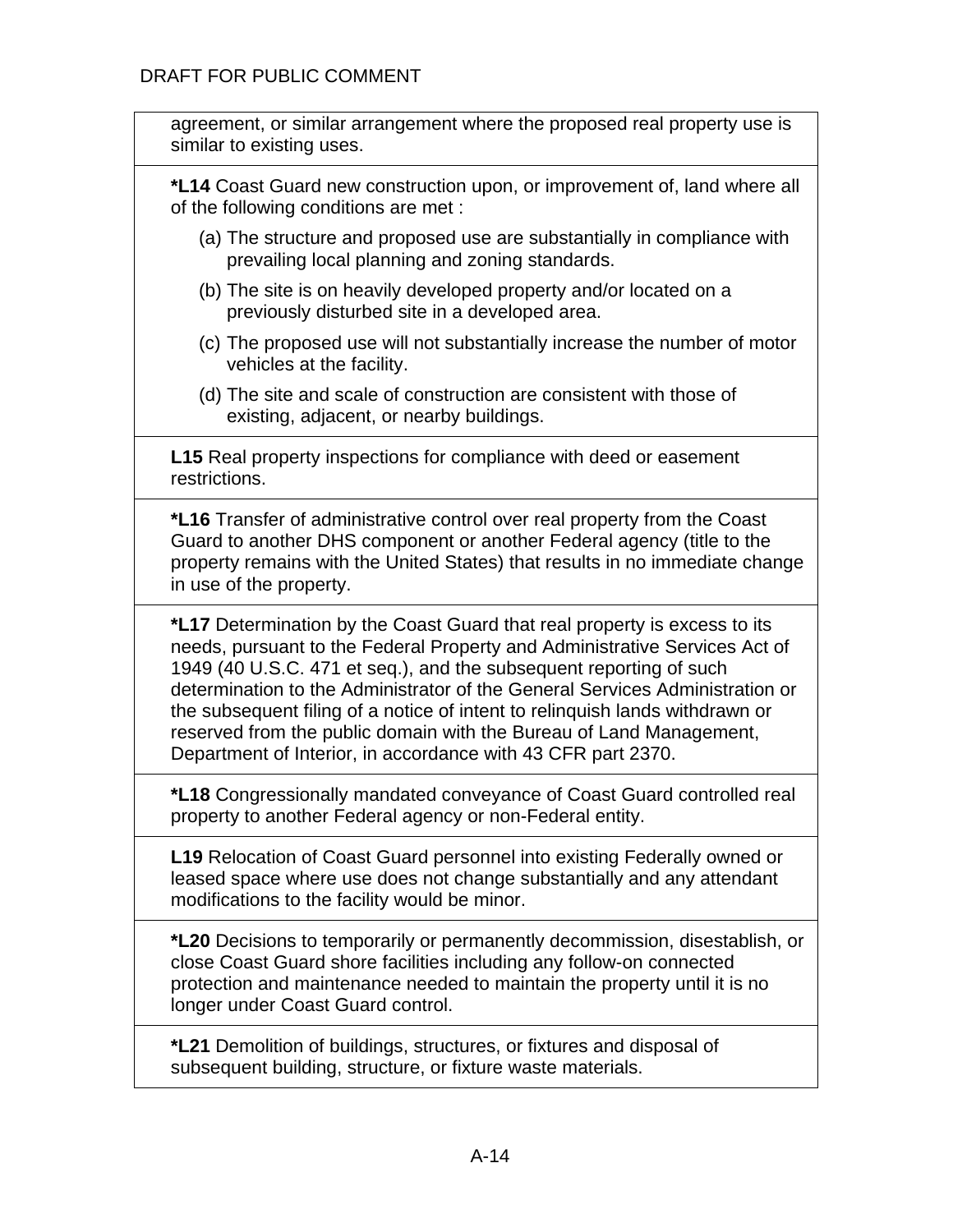**\*L22** Determination by the Coast Guard that Coast Guard controlled personal property, including vessels and aircraft, is "excess property", as that term is defined in the Federal Property and Administrative Services Act of 1949 (40 U.S.C. 472(e)), and any subsequent transfer of such property to another Federal agency's administrative control or conveyance of the United States' title in such property to a non-Federal entity.

**L23** Decisions to decommission equipment or temporarily discontinue use of facilities or equipment. This does not preclude the need to review decommissioning under section 106 of the National Historic Preservation Act. (REC required for vessels and aircraft.)

**\*L24** Minor renovations and additions to buildings, roads, airfields, grounds, equipment, and other facilities that do not result in a change in functional use of the real property (e.g. realigning interior spaces of an existing building, extending an existing roadway in a developed area a short distance, installing a small antenna on an already existing antenna tower, adding a small storage shed to an existing building, etc.).

**\*L25** Installation of devices to protect human or animal life, such as raptor electrocution prevention devices, fencing to restrict wildlife movement on to airfields, and fencing and grating to prevent accidental entry to hazardous areas.

**\*L26** Maintenance dredging and debris disposal where no new depths are required, applicable permits are secured, and disposal will be at an existing approved disposal site.

**L27** Routine repair, renovation, and maintenance actions on aircraft and vessels.

**L28** Routine repair and maintenance of buildings, roads, airfields, grounds, equipment, and other facilities which do not result in a change in functional use, or an impact on a historically significant element or setting.

**L29** Routine repair and maintenance to waterfront facilities, including mooring piles, fixed floating piers, existing piers, and unburied power cables.

**\*L30** Minor renovations and additions to waterfront facilities, including mooring piles, fixed floating piers, existing piers, and unburied power cables, which do not require special, site-specific regulatory permits.

**L31** Routine grounds maintenance and activities at units and facilities. Examples include localized pest management actions and actions to maintain improved grounds (such as landscaping, lawn care and minor erosion control measures) that are conducted in accordance with applicable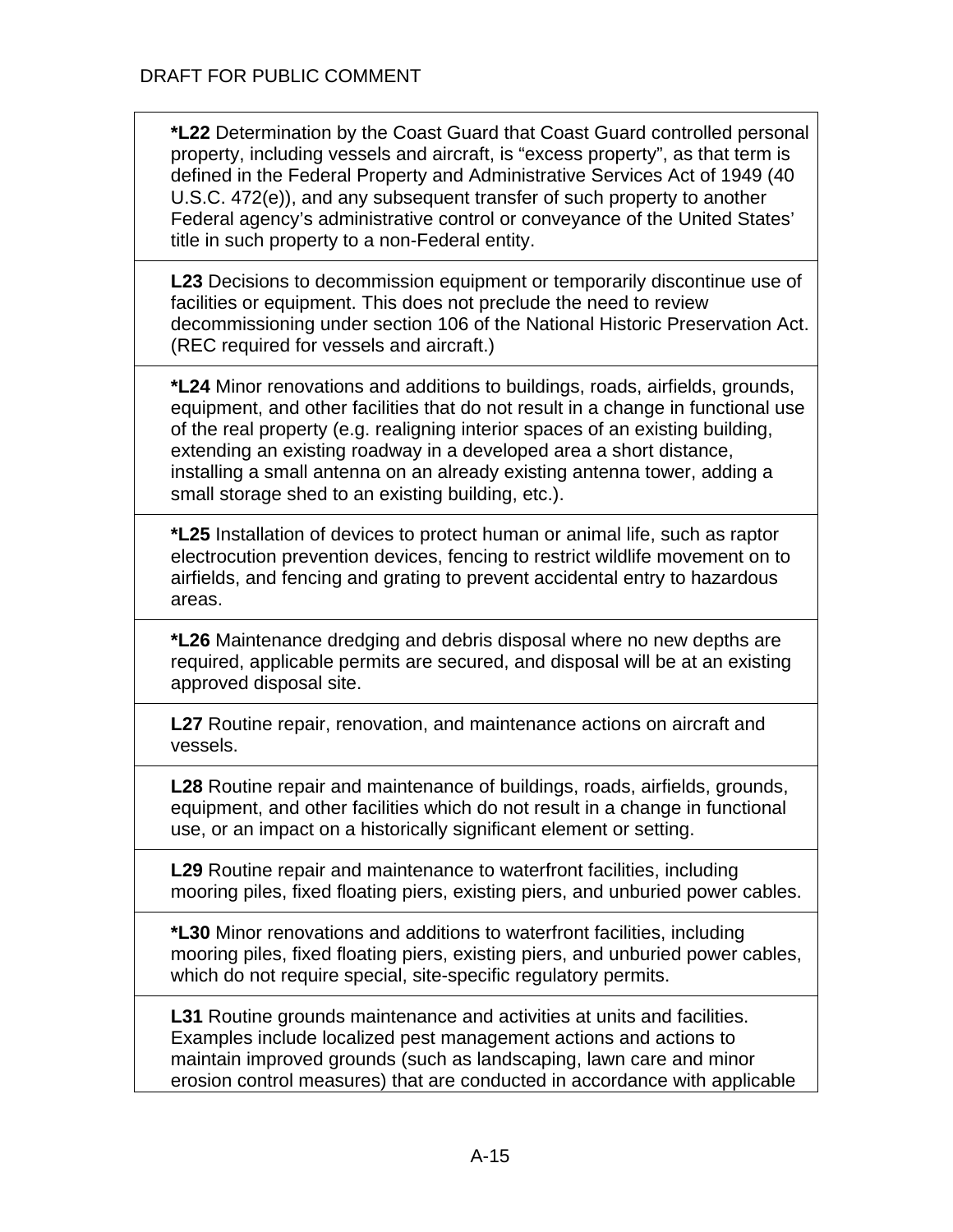Federal, state, and local directives.

**\*L32** Defense preparedness training and exercises conducted on Coast Guard controlled property that do not involve undeveloped property or increased noise levels over adjacent property and that involve a limited number of personnel, such as exercises involving primarily electronic simulation or command post personnel.

**L33** Defense preparedness training and exercises conducted on other than USCG property, where the lead agency or department is not USCG or DHS and the lead agency or department has completed its NEPA analysis and documentation requirements.

**L34** Simulated exercises, including tactical and logistical exercises that involve small numbers of personnel.

**L35** Training of an administrative or classroom nature.

**\*L36** Realignment or initial homeporting of mobile assets, including vessels and aircraft, to existing operational facilities that have the capacity to accommodate such assets or where supporting infrastructure changes will be minor in nature to perform as new homeports or for repair and overhaul. Note. If the realignment or homeporting would result in more than a one for one replacement of assets at an existing facility, then the checklist required for this CE must specifically address whether such an increase in assets could trigger the potential for significant impacts to protected species or habitats before use of the CE can be approved.

**L37** Operations to carry out maritime safety, maritime law enforcement, search and rescue, domestic ice breaking, and oil or hazardous substance removal programs.

**L38** Actions performed as a part of USCG operations and the Aids to Navigation Program to carry out statutory authority in the area of establishment of floating and minor fixed aids to navigation, except electronic sound signals.

**L39** USCG participation in disaster relief efforts under the guidance or leadership of another Federal agency that has taken responsibility for NEPA compliance.

**L40** Routine movement of personnel and equipment, and the routine movement, handling, and distribution of non-hazardous and hazardous materials and wastes in accordance with applicable regulations.

**\*L41** Contracts for activities conducted at established laboratories and facilities, to include contractor-operated laboratories and facilities, on USCG-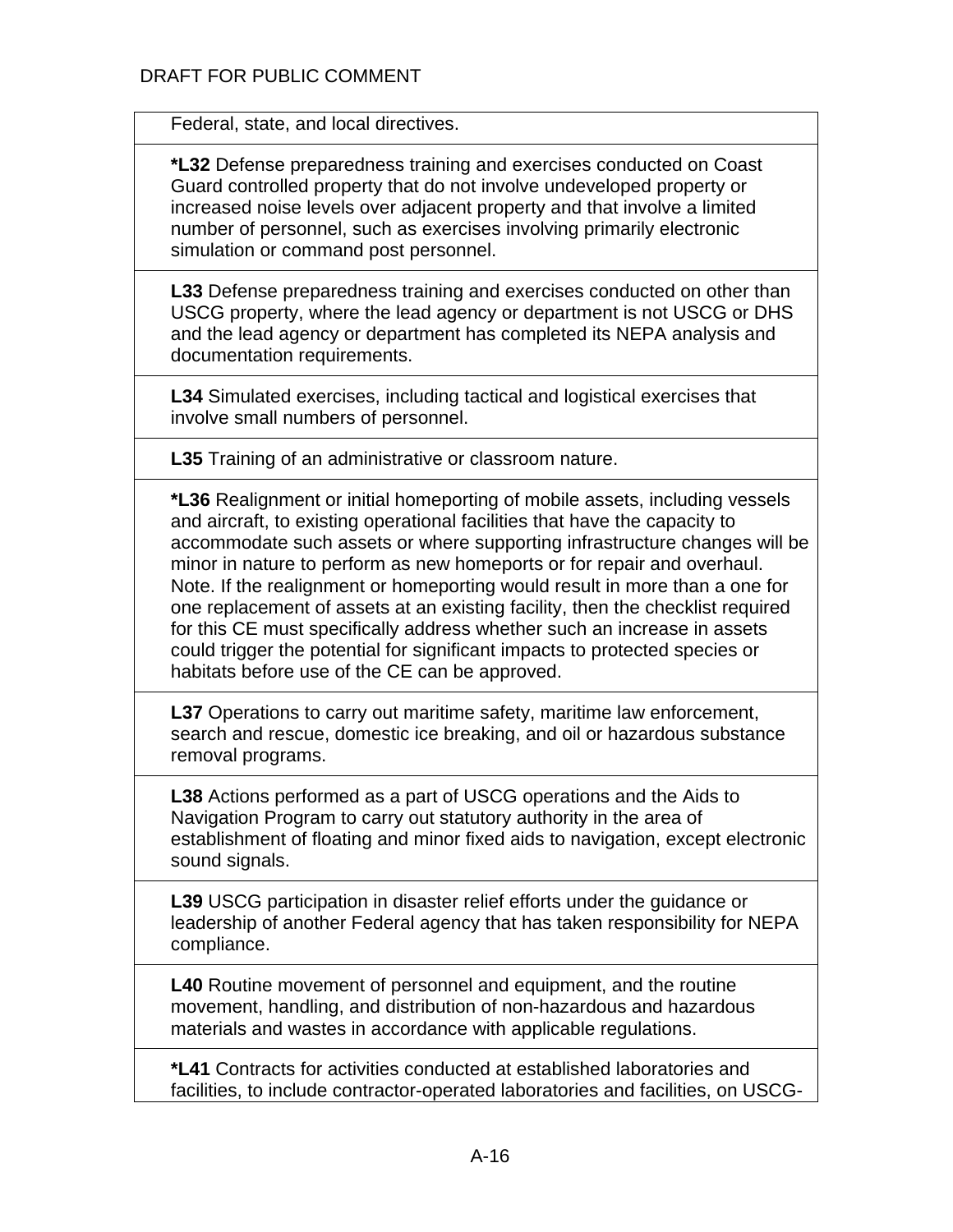| owned property where all airborne emissions, waterborne effluents, external   |
|-------------------------------------------------------------------------------|
| radiation levels, outdoor noise, and solid and bulk waste disposal practices  |
| are in compliance with existing applicable Federal, state, and local laws and |
| regulations.                                                                  |

**L42** Environmental site characterization studies and environmental monitoring including: Siting, constructing, operating, and dismantling or closing of characterization and monitoring devices. Such activities include but are not limited to the following:

- (a) Conducting geological, geophysical, geochemical, and engineering surveys and mapping, including the establishment of survey marks.
- (b) Installing and operating field instruments, such as stream-gauging stations or flow-measuring devices, telemetry systems, geochemical monitoring tools, and geophysical exploration tools.
- (c) Drilling wells for sampling or monitoring of groundwater, well logging, and installation of water-level recording devices in wells.
- (d) Conducting aquifer response testing.
- (e) Installing and operating ambient air monitoring equipment.
- (f) Sampling and characterizing water, soil, rock, or contaminants.
- (g) Sampling and characterizing water effluents, air emissions, or solid waste streams.
- (h) Sampling flora or fauna.
- (i) Conducting archeological, historic, and cultural resource identification and evaluation studies in compliance with 36 CFR part 800 and 43 CFR part 7.
- (j) Gathering data and information and conducting studies that involve no physical change to the environment. Examples include topographic surveys, bird counts, wetland mapping, and other inventories.

**L43** Natural and cultural resource management and research activities that are in accordance with inter-agency agreements and which are designed to improve or upgrade the USCG's ability to manage those resources.

**L44** Planning and technical studies which do not contain recommendations for authorization or funding for future construction, but may recommend further study. This includes engineering efforts or environmental studies undertaken to define the elements of a proposal or alternatives sufficiently so that the environmental effects may be assessed and does not exclude consideration of environmental matters in the studies.

**L45** Modification or replacement of an existing bridge on essentially the same alignment or location. Excluded are bridges proving access to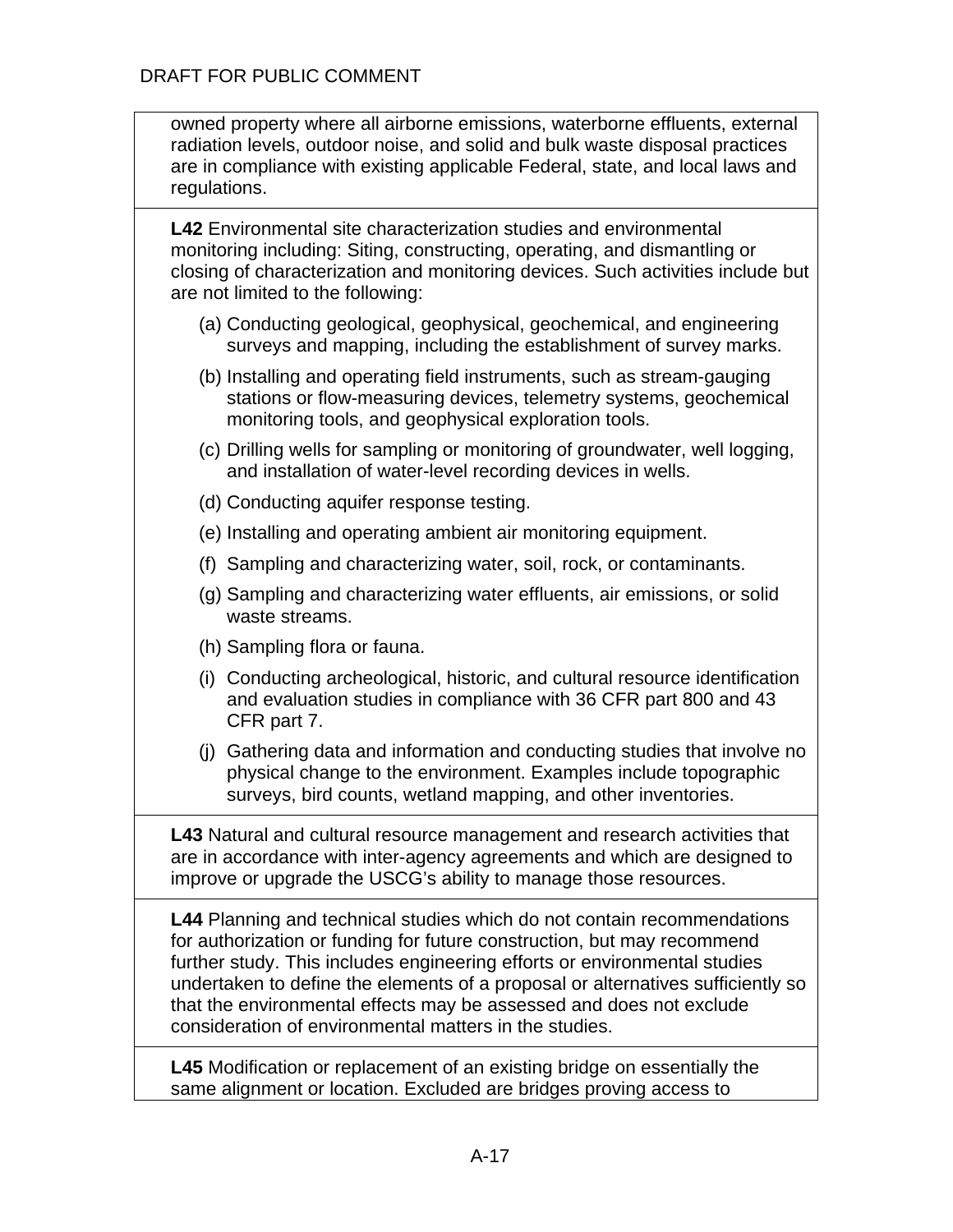undeveloped barrier islands and beaches.

**L46** Construction of pipeline bridges for transporting potable water.

**L47** Construction of pedestrian, bicycle, or equestrian bridges and stream gauging cableways used to transport people.

**L48** Temporary replacement of a bridge immediately after a natural disaster or a catastrophic failure for reasons of public safety, health, or welfare.

**L49** Promulgation of operating regulations or procedures for drawbridges.

**L50** Identification of advance approval waterways under 33 CFR 115.70.

**L51** Any Bridge Program action which is classified as a CE by another Federal agency acting as lead agency for such an action.

**L52** Regulations concerning vessel operation safety standards (e.g., regulations requiring: certain boaters to use approved equipment which is required to be installed such as an ignition cut-off switch, or carried on board, such as personal flotation devices (PFDS), and/or stricter blood alcohol concentration (BAC) standards for recreational boaters, etc.), equipment approval, and/or equipment carriage requirements (e.g. personal flotation devices (PFDs) and visual distress signals (VDS's)).

**\*L53** Congressionally mandated regulations designed to improve or protect the environment (e.g., regulations implementing the requirements of the Oil Pollution Act of 1990, such as those requiring vessels to have the capability to transmit and receive on radio channels that would allow them to receive critical safety and navigation warnings in U.S. waters, regulations to increase civil penalties against persons responsible for the discharge of oil or hazardous substances into U.S. waters, etc.).

**L54** Regulations which are editorial or procedural, such as those updating addresses or establishing application procedures.

**L55** Regulations concerning internal agency functions or organization or personnel administration, such as funding, establishing Captain of the Port boundaries, or delegating authority.

**L56** Regulations concerning the training, qualifying, licensing, and disciplining of maritime personnel.

**L57** Regulations concerning manning, documentation, admeasurement, inspection, and equipping of vessels.

**L58** Regulations concerning equipment approval and carriage requirements.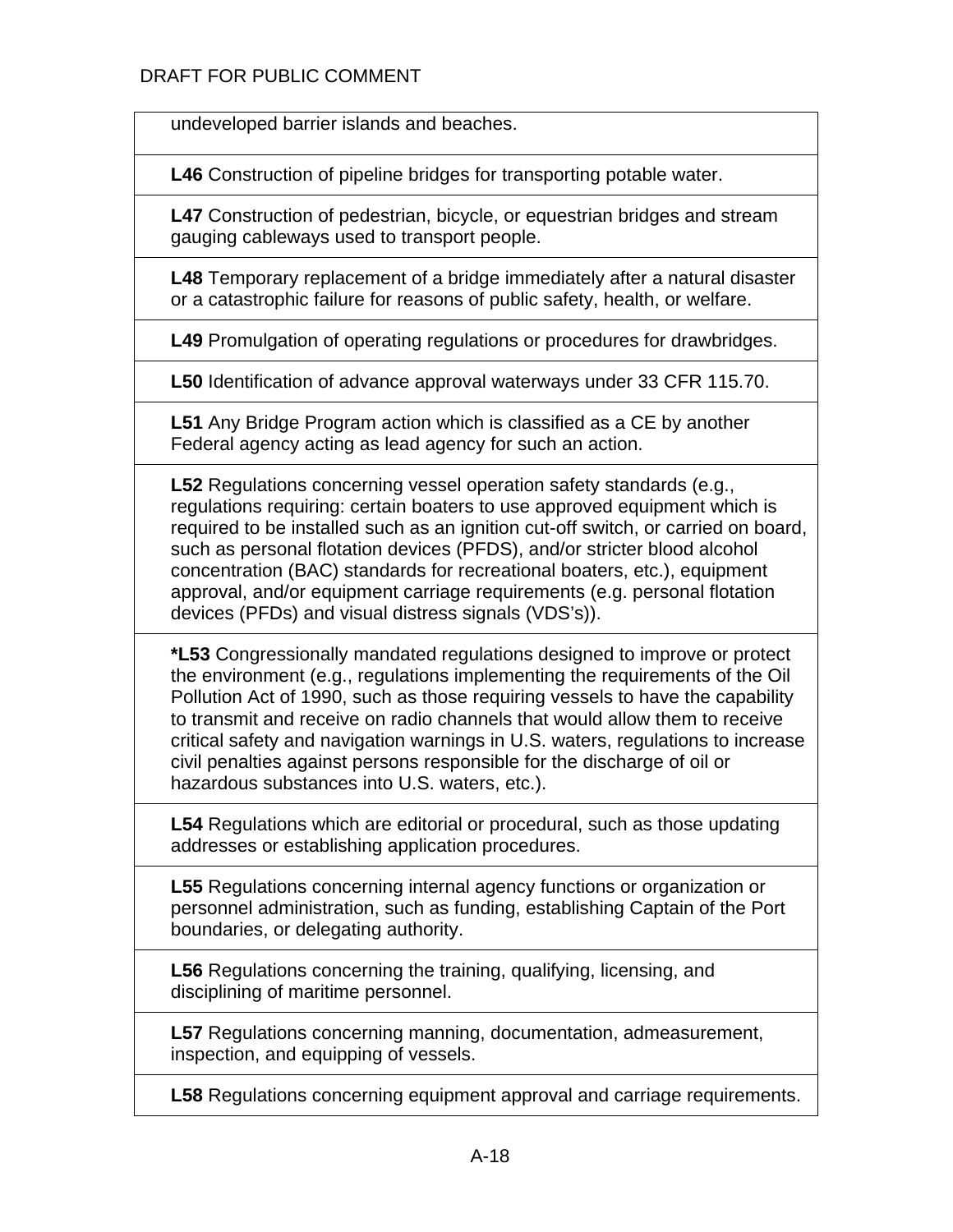**L59** Regulations establishing, disestablishing, or changing the size of Special Anchorage Areas or anchorage grounds. (REC not required for actions that disestablish or reduce the size of the Area or grounds).

**L60** Regulations establishing, disestablishing, or changing Regulated Navigation Areas and security or safety zones. (REC not required for actions that disestablish or reduce the size of the area or zone. For temporary areas and zones that are established to deal with emergency situations and that are less than one week in duration, a REC is not required. For temporary areas and zones that are established to deal with emergency situations and that are one week or longer in duration, a REC will be prepared and submitted after issuance or publication.)

**L61** Special local regulations issued in conjunction with a regatta or marine parade; provided that, if a permit is required, the environmental analysis conducted for the permit included an analysis of the impact of the regulations. (REC not required.)

**L62** Regulations in aid of navigation, such as those concerning rules of the road, International Regulations for the Prevention of Collisions at Sea (COLREGS), bridge-to-bridge communications, vessel traffic services, and marking of navigation systems.

**\*L63** Approvals of regatta and marine parade event permits for the following events:

- (a) Events that are not located in, proximate to, or above an area designated environmentally sensitive by an environmental agency of the Federal, state, or local government. For example, environmentally sensitive areas may include such areas as critical habitats or migration routes for endangered or threatened species or important fish or shellfish nursery areas.
- (b) Events that are located in, proximate to, or above an area designated as environmentally sensitive by an environmental agency of the Federal, state, or local government and for which the USCG determines, based on consultation with the Governmental agency, that the event will not significantly affect the environmentally sensitive area.

**\*L64** Disposal of real property (including facilities) by the USCG where the reasonably foreseeable use will not change significantly or where the reasonably foreseeable use is similar to existing surrounding properties (e.g. commercial store in a commercial strip, warehouse in an urban complex, office building in downtown area, row house or vacant lot in an urban area).

# **UNIQUE CATEGORICAL EXCLUSIONS FOR THE FEDERAL**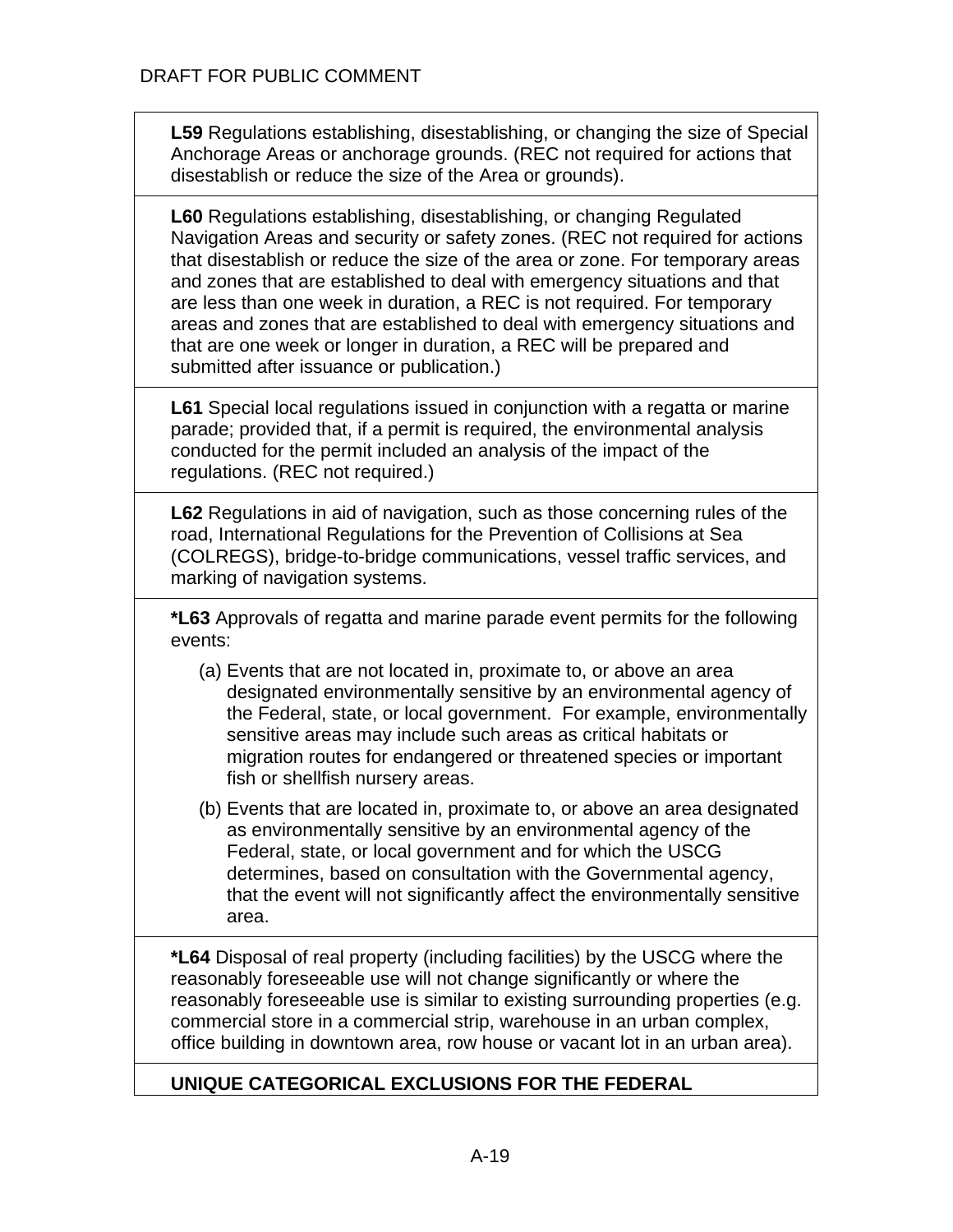| <b>EMERGENCY MANAGEMENT AGENCY (FEMA)</b> |                                                                                                                                                                                                                                      |  |  |  |  |  |
|-------------------------------------------|--------------------------------------------------------------------------------------------------------------------------------------------------------------------------------------------------------------------------------------|--|--|--|--|--|
|                                           | <b>Note:</b> All categories of actions in Section M below are being proposed as<br>new CATEXs as part of the revision of the Department's NEPA procedures.<br>These CATEXs would be available for use only by FEMA.                  |  |  |  |  |  |
|                                           | M1 The following activities in support of FEMA's administration of the<br>National Flood Insurance Program (NFIP):                                                                                                                   |  |  |  |  |  |
| (a)                                       | Review of information, provision of technical assistance, and<br>classification for individual communities under the Community<br>Rating System (CRS);                                                                               |  |  |  |  |  |
| (b)                                       | Approvals and issuance of Letters of Map Change, including<br>Agency comments;                                                                                                                                                       |  |  |  |  |  |
| (c)                                       | *Creation of new flood zones, except establishing new flood zones<br>for areas protected by structural flood control structures or systems<br>or dams;                                                                               |  |  |  |  |  |
| (d)                                       | Revisions to Standard Flood Insurance Policy and Group Flood<br>Insurance Policy;                                                                                                                                                    |  |  |  |  |  |
| (e)                                       | Actions associated with inspections and monitoring, and<br>enforcement of Federal, State, Tribal, or local floodplain<br>management codes, standards, or regulations, except for the<br>suspension of communities from the NFIP;     |  |  |  |  |  |
| (f)<br>(g)                                | *Development and adoption of CRS activities; and<br>Revisions to flood insurance rates and premium schedules.                                                                                                                        |  |  |  |  |  |
|                                           | M2 Transportation and prepositioning of assets in preparation for national<br>emergencies and disasters.                                                                                                                             |  |  |  |  |  |
| teams.                                    | M3 Urban Search and Rescue (USR) activities, including deployment of USR                                                                                                                                                             |  |  |  |  |  |
|                                           | <b>M4</b> Emergency Communications (Stafford Act §418)                                                                                                                                                                               |  |  |  |  |  |
|                                           | M5 Emergency Public Transportation (Stafford Act §419)                                                                                                                                                                               |  |  |  |  |  |
|                                           | M6 Lease of pre-existing structures and facilities for disaster operations (e.g.<br>Joint Field Offices, Area Field Offices, Disaster Recovery Centers) located<br>out of floodplains, historic properties, or contaminated sites.   |  |  |  |  |  |
|                                           | *M7 Lease of pre-existing structures and facilities for disaster operations<br>(e.g., Joint Field Offices, Area Field Offices, Disaster Recovery Centers)<br>located within floodplains, historic properties, or contaminated sites. |  |  |  |  |  |
|                                           | <b>*M8</b> Development of temporary shelter or housing for first responders and<br>Federal disaster personnel involving less than 10 acres of ground                                                                                 |  |  |  |  |  |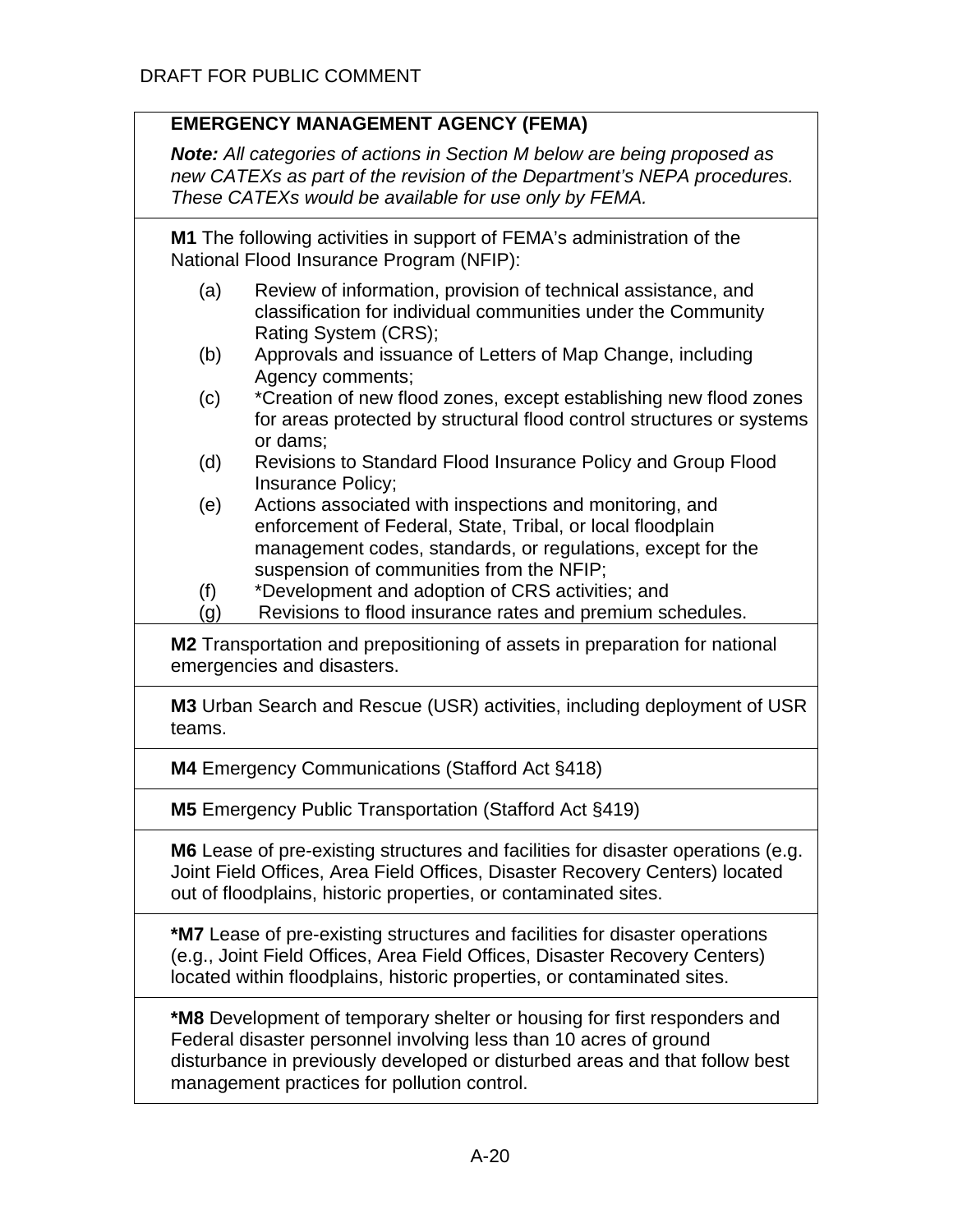**\*M9** Storage of assets immediately after a disaster, including development of temporary staging areas involving less than 10 acres of ground disturbance in previously developed or disturbed areas and that follow best management practices for pollution control.

**M10** Activation of response and recovery frameworks and operations (e.g. National Response Framework, National Disaster Recovery Framework, National Response Coordination Center, Regional Response Coordination Center, Emergency Response Teams, Incident Management Assistance Teams, Emergency Support Functions, Recovery Support Functions).

**M11** Information and data gathering and reporting in support of emergency and disaster response and recovery activities, including ground and aerial reconnaissance and structure inspection.

**M12** Development of plans by FEMA for the purpose of preparing for disasters, recovering from disasters, and identifying opportunities for mitigating the effects of future disasters; and the issuance of national frameworks, doctrines, guidance, standard operating procedures, and handbooks for the coordination of Federal, State, local, and private disaster response, recovery, and hazard mitigation. This CATEX is not applicable to plans associated with specific situations or projects that are reasonably foreseeable to occur and that are not otherwise covered by another CATEX.

**\*M13** Construction or installation of structures, facilities, or equipment for the purpose of ensuring the continuity of operations during incidents such as emergencies, disasters, flooding, and power outages involving less than one acre of ground disturbance. Examples include the installation of generators, installation of storage tanks of up to 10,000 gallons, installation of pumps, construction of structures to house emergency equipment, and utility line installation.

# **FEDERAL ASSISTANCE ACTIVITIES**

*Note: All categories of actions in Section N below are being proposed as new CATEXs as part of the revision of the Department's NEPA procedures. These CATEXs would be available for use by any DHS Component providing Federal assistance, e.g., grants.*

## **N1 Administrative Actions Associated with Grants Management**.

Actions related to grant administration performed at any stage during the grants lifecycle, such as the development and issuance of grant guidance; announcements of availability of funds; project reviews for program eligibility; provision of technical assistance; conducting inspections, financial audits, and monitoring activities; development of information technology systems for grants management; grant close-out activities; and actions taken in situations where a grantee or subgrantee is in non-conformance with grant program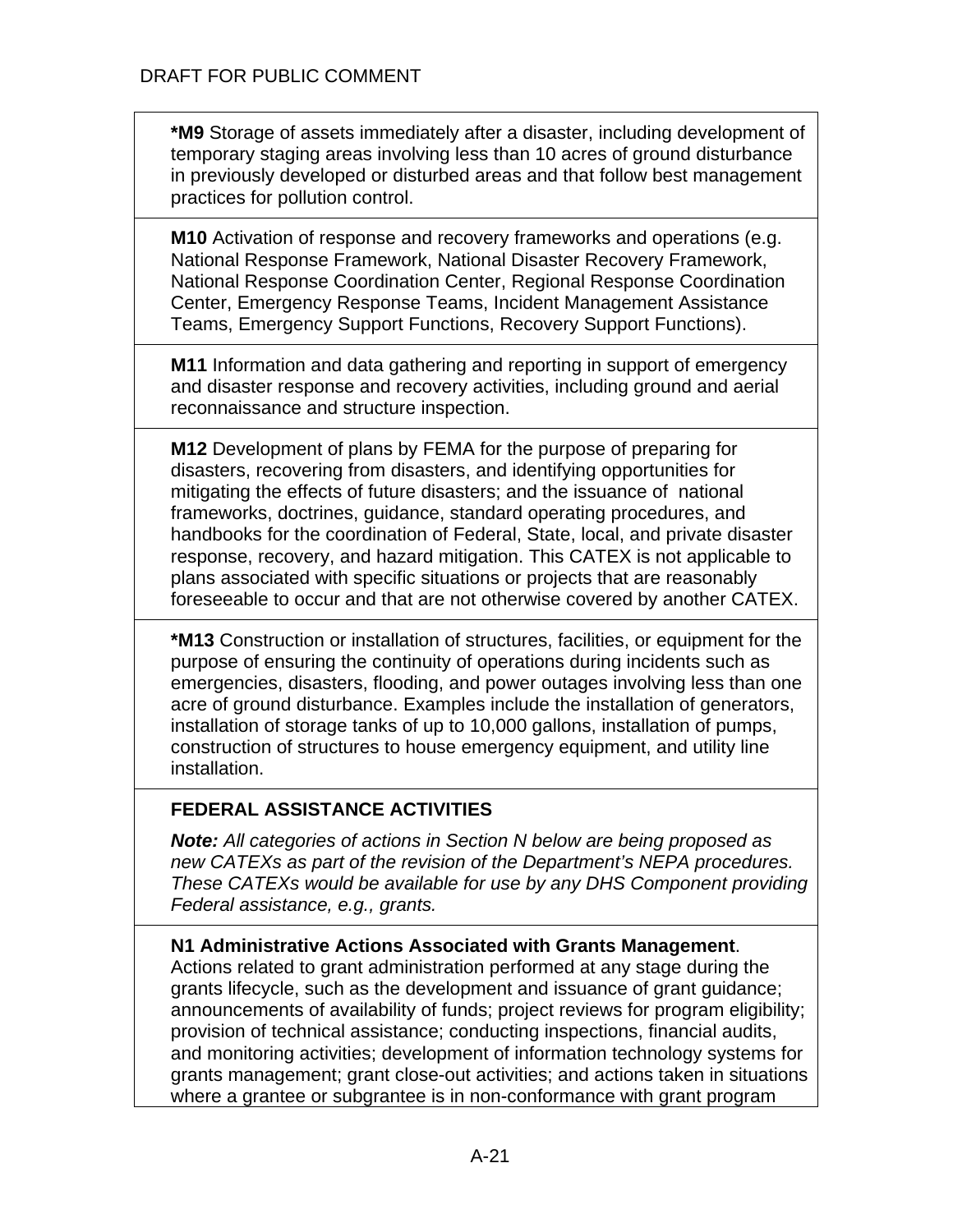requirements, such as disallowances, recoupment of funds, and debarment.

**\*N2 Federal Assistance for Facility Repair**. Federal assistance for the repair of structures and facilities in a manner that conforms to pre-existing design, function, location, and land use. This CATEX does not apply to work within or affecting the following: streams; stream banks; seaward of the limit of moderate wave action (LiMWA) (a line mapped to delineate the inland extent of wave heights of 1.5 feet); or the V zone (areas expected to be affected by wave impact of 3 feet or more in height, in a 100-year flood event) if the LiMWA has not been identified. This CATEX covers the temporary staging and use of equipment and vehicles to carry out the proposed repair actions as long as best management practices are put in place to control noise, water, and air pollution.

## **\*N3 Federal Assistance for Property Acquisition and Demolition**.

Federal assistance for the acquisition of properties and the associated demolition and removal when the acquisition is from a willing seller, the assistance is solely for the purposes of financial compensation for the acquisition, and the land is deed restricted to open space, recreational, wildlife habitat, or wetland uses in perpetuity. This CATEX covers actions associated with the determination of program eligibility. This CATEX does not cover Federal assistance actions that involve acquisition for the purpose of construction or development at a site in the acquired property. The use of eminent domain is explicitly excluded from the CATEX.

**\*N4 Federal Assistance for Actions Involving Stream Work and Modification and Floodways**. Federal assistance for repair and restoration actions, hazard mitigation actions other than flood control, or the new construction of facilities that are functionally dependent or facilitate open space use, when the actions are within or affect regulatory floodways, streams, and stream banks and that

- (a) Involve ground disturbance of less than  $\frac{1}{2}$  acre,
- (b) Involve stream bank work or alteration of less than 300 linear feet,
- (c) Do not involve hardening or armoring of the stream banks unless the project uses stream or stream bank bioengineering techniques and improve fish passage or habitat,
- (d) Do not result in adverse flood risk effects to downstream communities,
- (e) Do not result in any increase of flood levels within the community during the occurrence of the base flood discharge if the action takes place within the regulatory floodway, and

(f) Where the effect of the proposed project when combined with other existing or reasonably foreseeable development will not increase water surface elevation of the base flood more than one foot at any point within the community if it the action takes place in a floodplain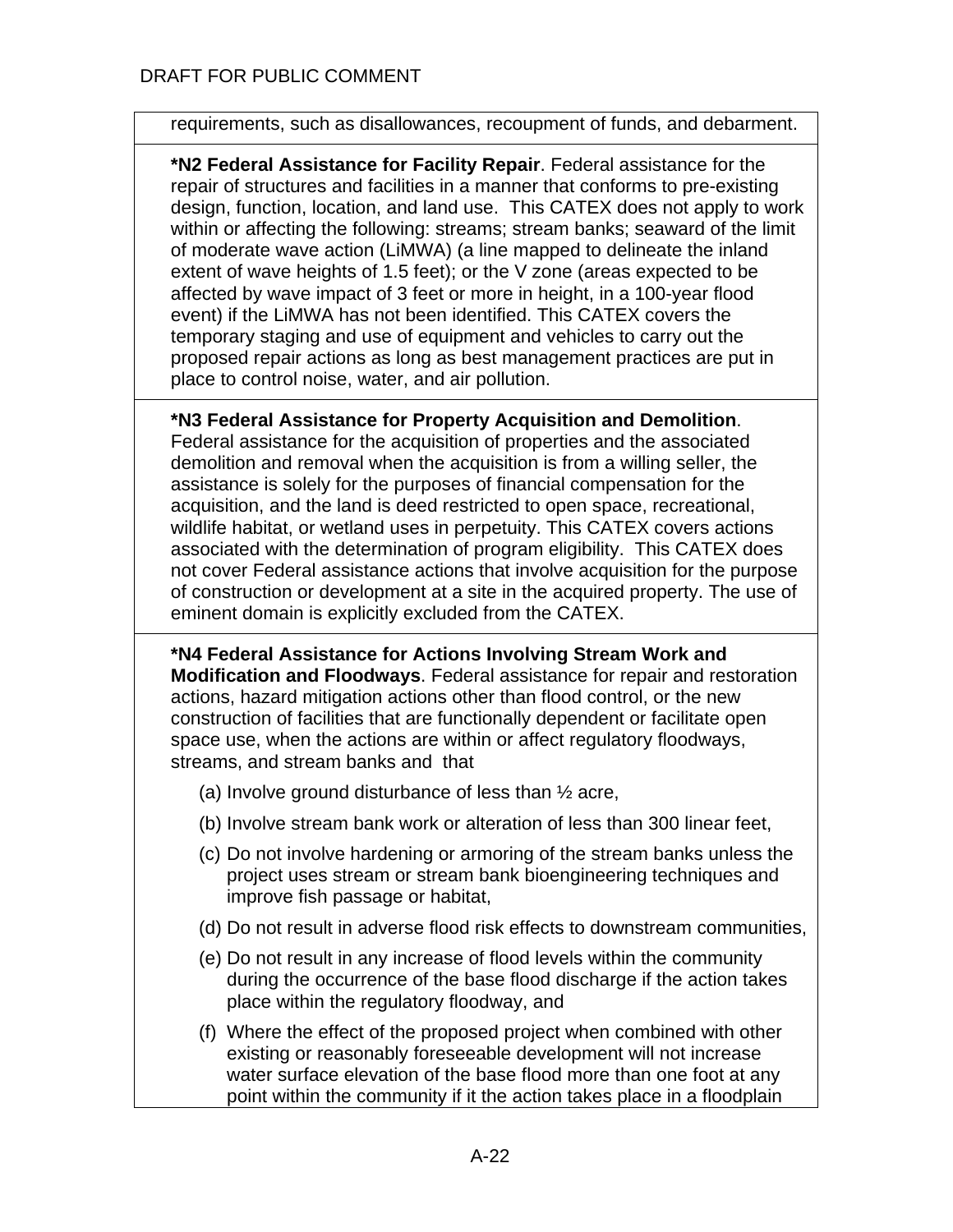#### with no regulatory floodway.

**\*N5 Federal Assistance for Actions in Coastal Areas Subject to Moderate Wave Action or V Zones**. Federal assistance for repair, hazard mitigation, new construction, or restoration actions of less than one-half acre within the following areas: areas seaward of the limit of moderate wave action (LiMWA) (a line mapped to delineate the inland extent of wave heights of 1.5 feet) during the base flood (an area that has at least a one-percent chance of being flooded in any given year); or areas within the V zone (a coastal area where there is a velocity hazard due to wave action) if the LiMWA has not been established. The actions must meet the following criteria:

- (a) They are consistent with the State or Tribe enforceable policies of approved coastal management programs,
- (b) They are not within or affect a Coastal Barrier Resource System unit,
- (c) They do not result in man-made alterations of sand dunes,
- (d) They do not result in the permanent removal of vegetation (including mangrove stands, wetlands, and dune vegetation),
- (e) Applicable Federal requirements and local codes and standards are followed, and
- (f) They involve substantial improvement or new construction of structures, the structure is elevated in open works (e.g. piles and columns) as opposed to fill in a manner that the bottom lowest horizontal structural member is at or above the base flood level, the foundation is anchored to resist flotation, collapse, and lateral movement due to the effects of wind and water loads, and the siting of the project conforms to applicable State, Tribe, or local setback requirements.

Examples of activities covered by this CATEX include but are not limited to: the repair and elevation of structures; repair and new construction of jetties and groins; the repair, hazard mitigation, and new construction of functionally dependent facilities such as piers, marinas, boat ramps, bathrooms, and port facility structures; and beach restoration projects except projects that result in the man-made alteration of dunes and wetlands such as beach nourishment projects.

**\*N6 Federal Assistance for Relocation/Realignment of Structures and Facilities**. Federal assistance for the relocation of structures and facilities, including the realignment of linear facilities that are part of a bigger system, when they do not involve ground disturbance of more than one acre. This category does not apply to the following: actions that involve hardening or armoring of stream banks, unless they use stream or stream bank bioengineering techniques; realignment actions affecting a regulatory floodway if they result in any increase in flood levels during the base flood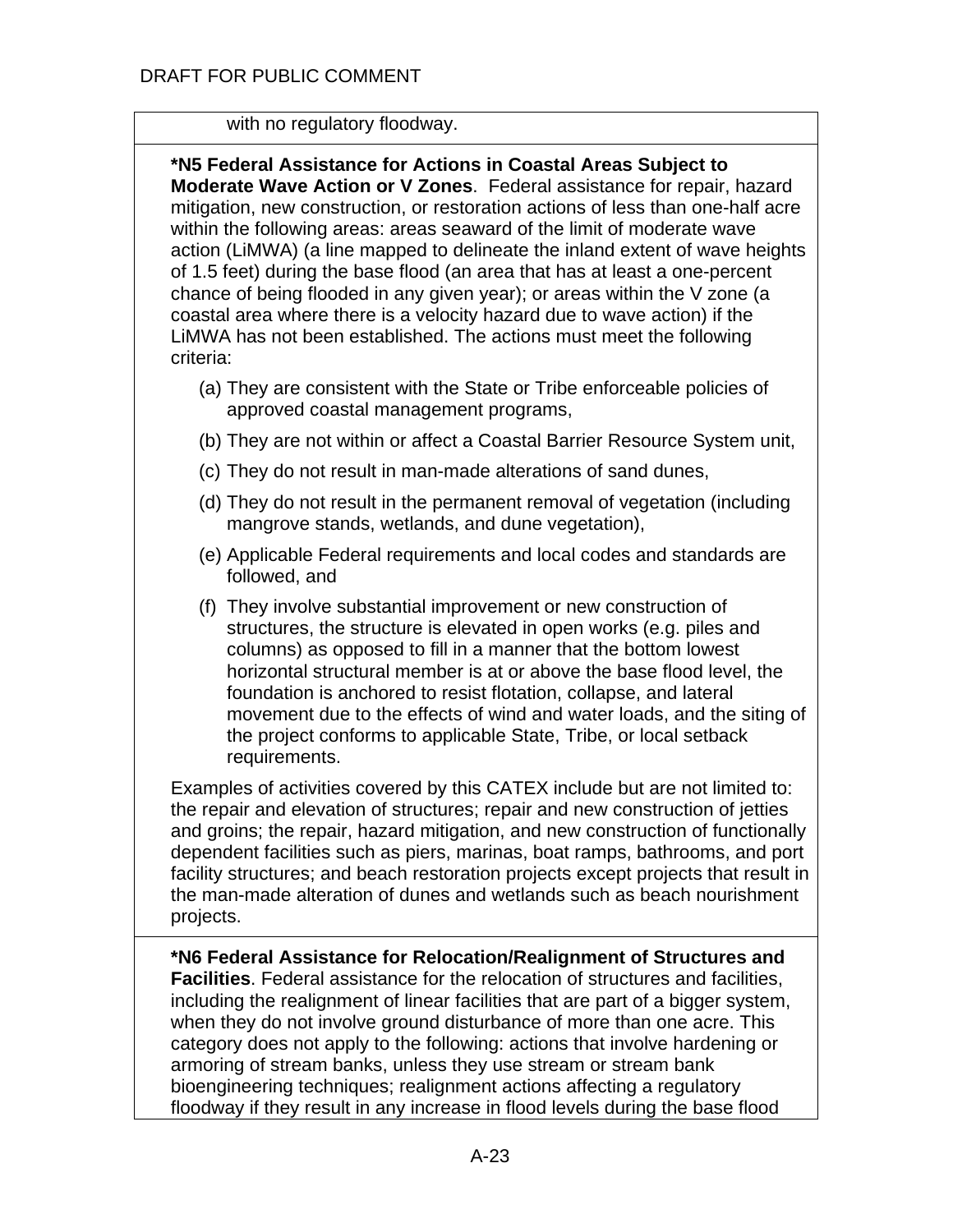discharge; or actions occurring seaward of the limit of moderate wave action (or V zone when the limit of moderate wave action has not been identified).

**\*N7 Federal Assistance for Structure and Facility Upgrades**. Federal assistance for the reconstruction, elevation, retrofitting, upgrading to current codes and standards, and improvements of pre-existing facilities in existing developed areas with substantially completed infrastructure, when the immediate project area has already been disturbed, and when those actions do not alter basic functions, do not exceed capacity of other system components, or modify intended land use. This category does not include actions within or affecting streams or stream banks or actions seaward of the limit of moderate wave action (or V zone when the limit of moderate wave action has not been identified).

**\*N8 Federal Assistance for New Construction Activities of Less Than One Acre in Undisturbed or Undeveloped Areas**. Federal assistance for new construction and associated site preparation activities in undisturbed or undeveloped areas when the activities comprise less than one acre and follow best management practices to control noise, water, and air pollution. This category does not apply to new construction in undisturbed or undeveloped floodplains, wetlands, or seaward of the limit of moderate wave action (or V zone when the limit of moderate wave action has not been identified). This CATEX covers the range of activities typically necessary for new construction, including field work (e.g. borings, site inspection) and temporary staging and use of construction equipment and vehicles.

**\*N9 Federal Assistance for Flood Hazard Reduction Actions**. Federal assistance for drainage, berm, water crossing, and detention, retention, or sediment pond projects which have the primary purpose of addressing flood hazards and:

- (a) Do not affect more than 25 acres,
- (b) Do not result in adverse flood risk effects to downstream communities,
- (c) Do not result in any increase of flood levels within the community during the occurrence of the base flood discharge if the action takes place within the regulatory floodway, and
- (d) Where the effect of the proposed project when combined with other existing or reasonably foreseeable development will not increase water surface elevation of the base flood more than one foot at any point within the community if it the action takes place in a floodplain with no regulatory floodway.

This CATEX covers minor flood control actions as identified in Sections 1366 and 1361 of the National Flood Insurance Act (NFIA). Actions that are not covered in Sections 1366 and 1361 of the NFIA, such as dikes, levees, seawalls, groins, and jetties, are excluded from this CATEX.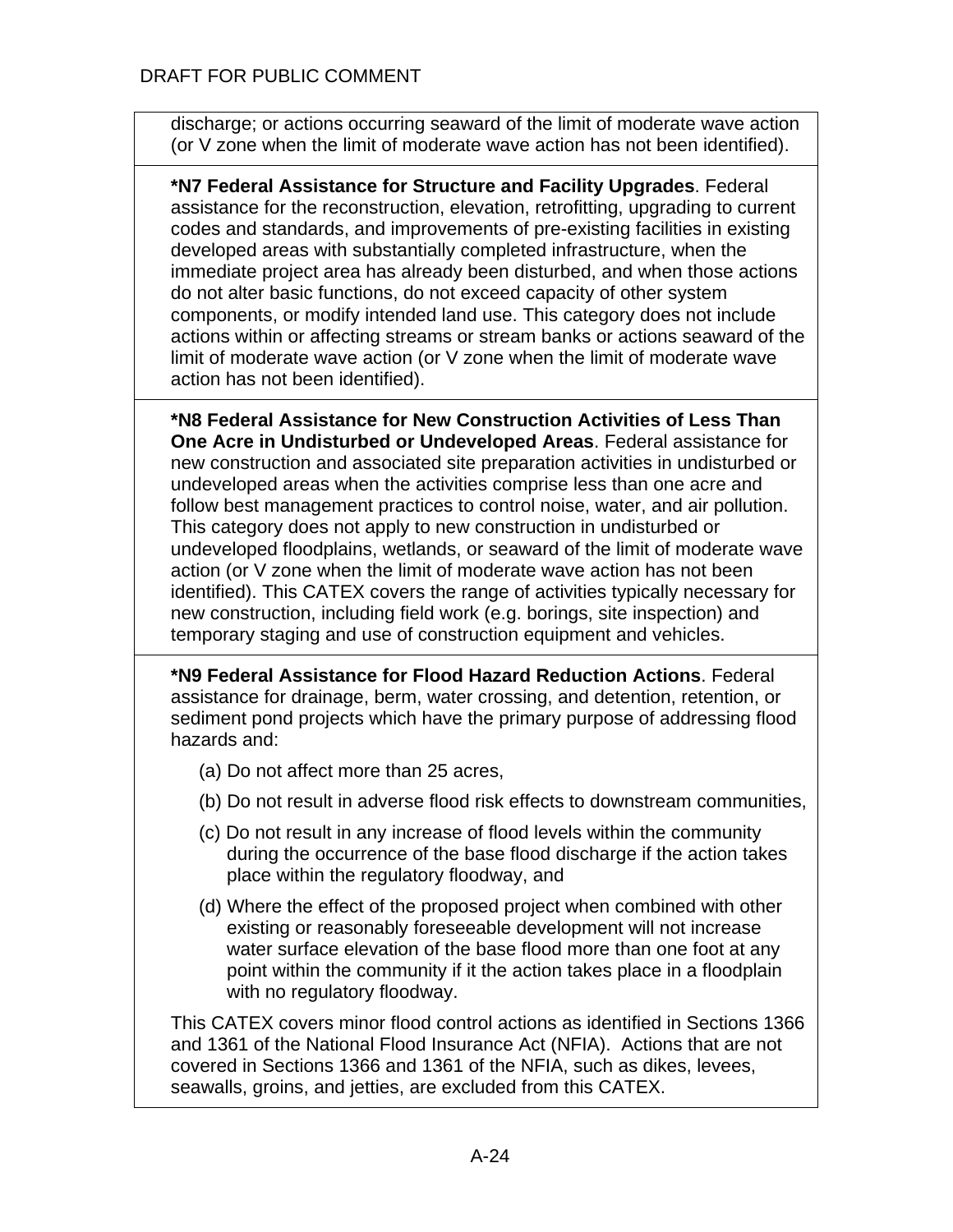| *N10 Federal Assistance for Communication Towers of Less than 400<br><b>Feet.</b> Federal assistance for the construction of communication towers when<br>all of the following are met:                                                                                                                                             |
|-------------------------------------------------------------------------------------------------------------------------------------------------------------------------------------------------------------------------------------------------------------------------------------------------------------------------------------|
| (a) The total height is less than 400 feet above ground level,                                                                                                                                                                                                                                                                      |
| (b) The tower construction project has been through the Federal<br>Communications Commission (FCC) Antenna Structure Registration<br>(ASR) process and has been documented as meeting FCC<br>environmental planning and historic preservation procedures for the<br>ASR.                                                            |
| (c) The project is located farther than 660 feet from a Bald Eagle's nest or<br>0.6 mile from a Golden Eagle nest,                                                                                                                                                                                                                  |
| (d) The tower is not located on ridgelines or in coastal zones, bird staging<br>areas, colonial nesting sites, 100- or 500-year floodplains, or<br>wetlands, and                                                                                                                                                                    |
| (e) The lighting scheme meets all applicable US Fish and Wildlife Service<br>guidelines for reducing potential impacts to night-migrating birds.                                                                                                                                                                                    |
| This CATEX covers associated activities such as installation of fuel storage<br>tanks, equipment buildings, security fencing and lighting, and access roads,<br>and land disturbance activities typically associated with construction such as<br>clearing, fill, and grading.                                                      |
|                                                                                                                                                                                                                                                                                                                                     |
| *N11 Federal Assistance for Wildfire Hazard Mitigation Actions. Federal<br>assistance for the following wildfire hazard mitigation actions:                                                                                                                                                                                         |
| (a) Actions involving the creation of defensible space by the removal or<br>reduction of flammable vegetation around existing structures for up to<br>100 feet of the structure;                                                                                                                                                    |
| (b) Actions involving hazardous fuel reduction proximate to at-risk<br>structures which includes the selective removal of vegetation that less<br>than 12 inches in diameter through thinning, pruning, limbing, sawing,<br>or brush cutting; removal of downed, dead, or dry vegetation material<br>as part of the overall action. |
| The actions must be limited to less than 100 acres of vegetation removal<br>either individually or when combined with other reasonably foreseeable<br>private or public actions.                                                                                                                                                    |
| N12 Federal assistance for planting of indigenous vegetation.                                                                                                                                                                                                                                                                       |
| N13 Provision of the Following Forms of Federal Assistance Under the<br><b>Stafford Act:</b>                                                                                                                                                                                                                                        |
| (a) Unemployment Assistance (§410);                                                                                                                                                                                                                                                                                                 |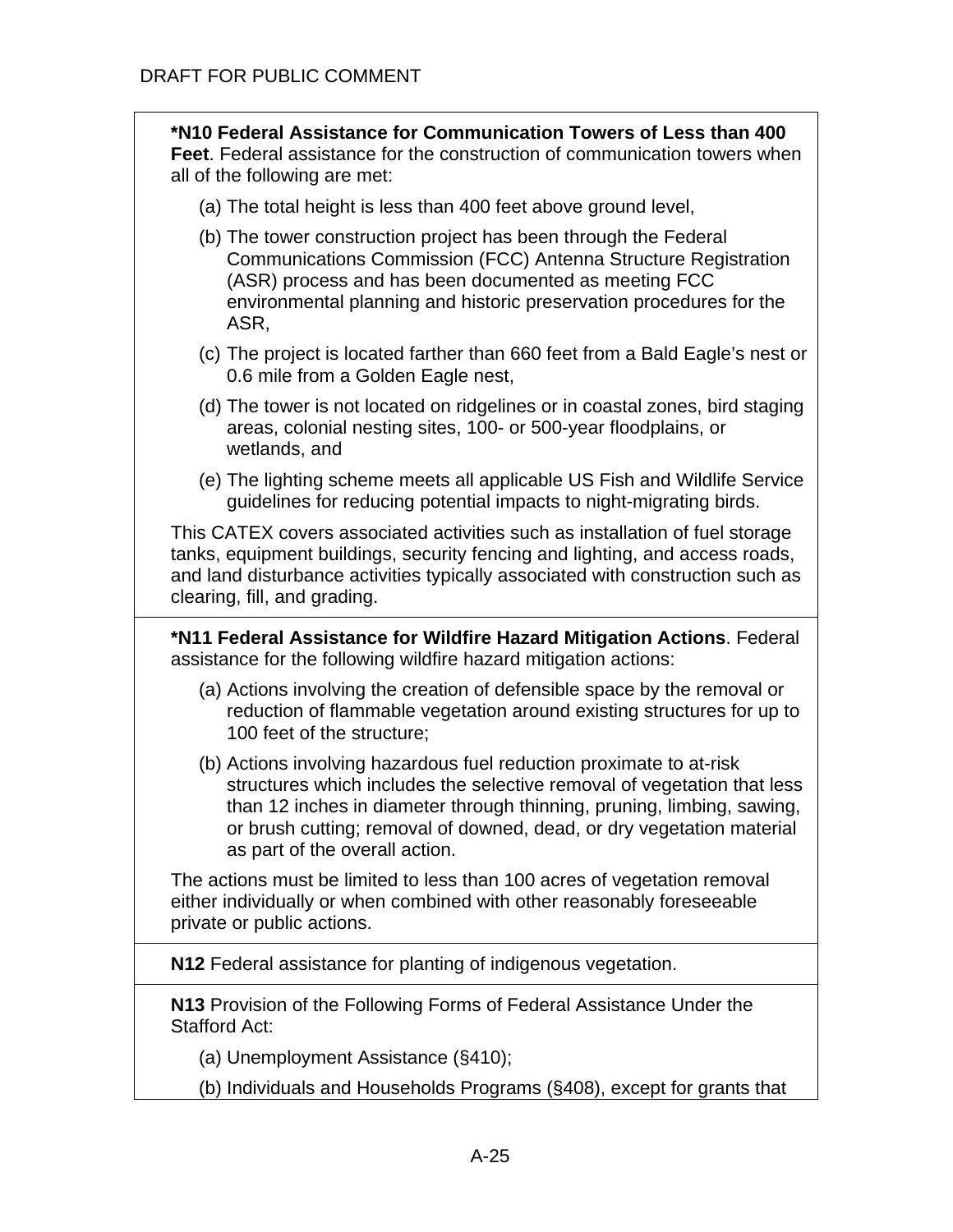will be used for restoring, repairing or building private bridges, or purchasing mobile homes or other readily fabricated dwellings;

- (c) Food Coupons and Distribution (§412);
- (d) Food Commodities (§413);
- (e) Legal Services (§415);
- (f) Crisis Counseling Assistance and Training (§416);
- (g) Community Disaster Loans (§417);
- (h) Emergency Communications (§418);
- (i) Emergency Public Transportation (§419);
- (j) Fire Management Assistance (§420)

**N14** Federal assistance for Urban Search and Rescue (USR) activities, including deployment of USR teams.

**\*N15 Federal Assistance for Disaster Temporary Individual Housing in Private and Commercial Sites**. Federal assistance for the installation and/or removal of individual housing units in private or commercial sites, or the development of pre-existing commercial sites or residential facilities that are not located on contaminated sites for individual temporary housing units.

**\*N16 Federal Assistance for Disaster Temporary Group Housing of Less than Five (5) Acres**. Federal assistance for the placement of disaster temporary group housing, including associated temporary facilities and the tie-in or installation of necessary utilities to service the housing units (such as electricity, potable water, and wastewater infrastructure), that involves less than five (5) acres of ground disturbance on sites that are zoned for housing and that follow best management practices for pollution control. This CATEX also covers the conversion of such temporary housing to permanent housing when these criteria are met.

**N17 Federal Assistance for Development of Plans in Support of Response, Recovery, and Hazard Mitigation Activities**. Federal assistance for the development of plans for the purpose of preparing for disasters, recovering from disasters, and identifying opportunities for mitigating the effects of future disasters. This includes but is not limited to State, Tribal, and local hazard mitigation plans, debris management plans, long-term recovery plans, and disaster housing plans. This CATEX is not applicable to plans associated with specific projects that are reasonably foreseeable to occur and that are not otherwise covered by another CATEX.

**\*N18 Federal Assistance for Construction or Installation of Structures, Facilities, or Equipment to Ensure Continuity of Operations**. Federal assistance for the construction or installation of measures for the purpose of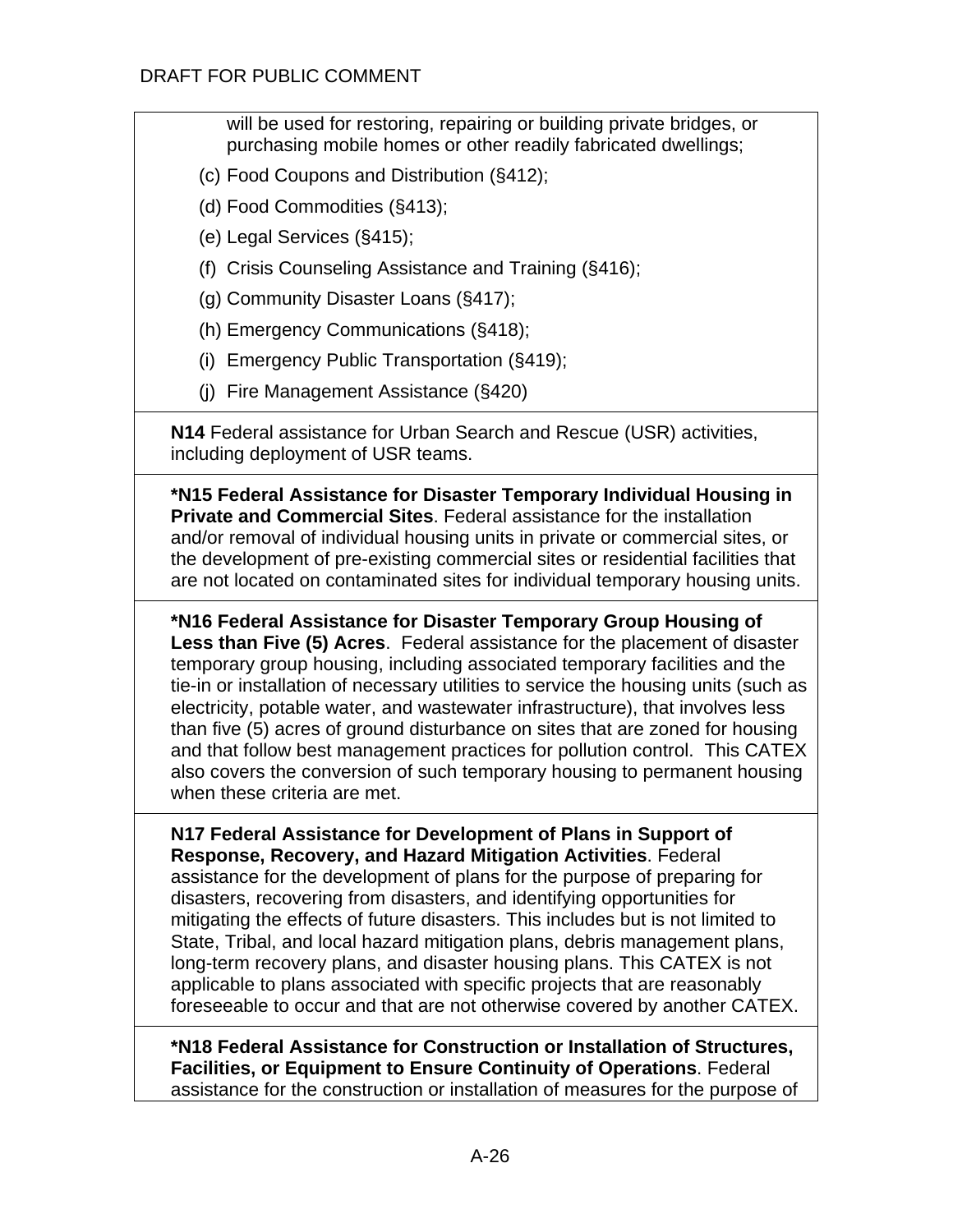ensuring the continuity of operations during incidents such as emergencies, disasters, flooding, and power outages involving less than one acre of ground disturbance. Examples include the installation of generators, installation of storage tanks of up to 10,000 gallons, installation of pumps, construction of structures to house emergency equipment, and utility line installation. This CATEX covers associated ground disturbing activities, such as trenching, excavation, and vegetation removal of less than once acre, as well as modification of existing structures.

**\*N19 Federal Assistance for Clean-up and Other Actions to Restore Environmental Resources**. Federal assistance for clean-up and other actions to restore environmental resources to pre-existing conditions when resource contamination or damage results from a disaster event and when the clean- up and associated actions are not exempt from NEPA. Examples include the clean-up of underground storage tank releases and above ground releases that affect nearby water bodies or wetlands.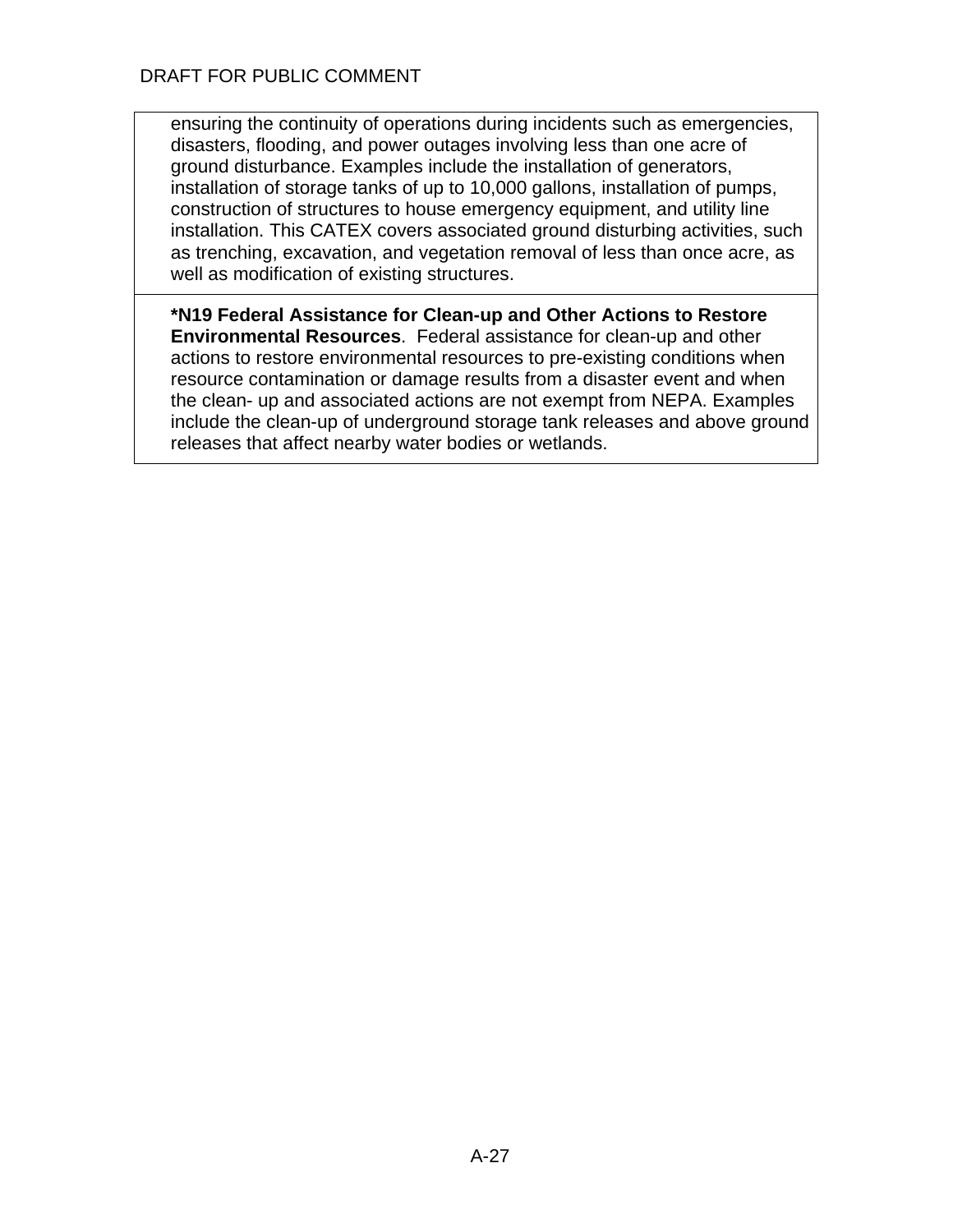# **Appendix B. List of Environmental Planning Requirements other than NEPA**

DHS integrates the NEPA process with review and compliance requirements under other Federal laws, regulations, Executive Orders, and other requirements for the stewardship and protection of the human environment. These other environmental planning requirements include, but are not limited to, the following:

- A. Clean Air Act (16 U.S.C. §470 et seq.).
- B. Clean Water Act 33 (U.S.C. §1251 et seq.).
- C. Coastal Barrier Resources Act (16 U.S.C. §3501 et seq.).
- D. Coastal Zone Management Act (16 U.S.C. §1451 et seq.).
- E. Endangered Species Act (16 U.S.C. §1531 et seq.).
- F. Farmland Protection Policy Act (7 U.S.C. §4201 et seq.).
- G. Marine Mammal Protection Act (16 U.S.C. §1361 et seq.).
- H. Migratory Bird Treaty Act (16 U.S.C. §703-712).
- I. National Historic Preservation Act (16 U.S.C. §470 et seq.).
- J. National Marine Sanctuaries Act (16 U.S.C. §1431 et seq.).
- K. Executive Order 11988, Floodplain Management, dated May 24, 1977.
- L. Executive Order 11990, Protection of Wetlands, dated May 24, 1977.
- M. Executive Order 12114, Environmental Effects Abroad of Major Federal Actions, dated January 4, 1979.
- N. Executive Order 12898, Federal Actions to Address Environmental Justice in Minority Populations and Low-Income Populations, dated February 11, 1994.
- O. Executive Order 13423, Strengthening Federal Environmental, Energy, and Transportation Management, dated January 24, 2007.
- P. Executive Order 13514, Federal Leadership in Environmental, Energy, and Economic Performance, dated October 5, 2009.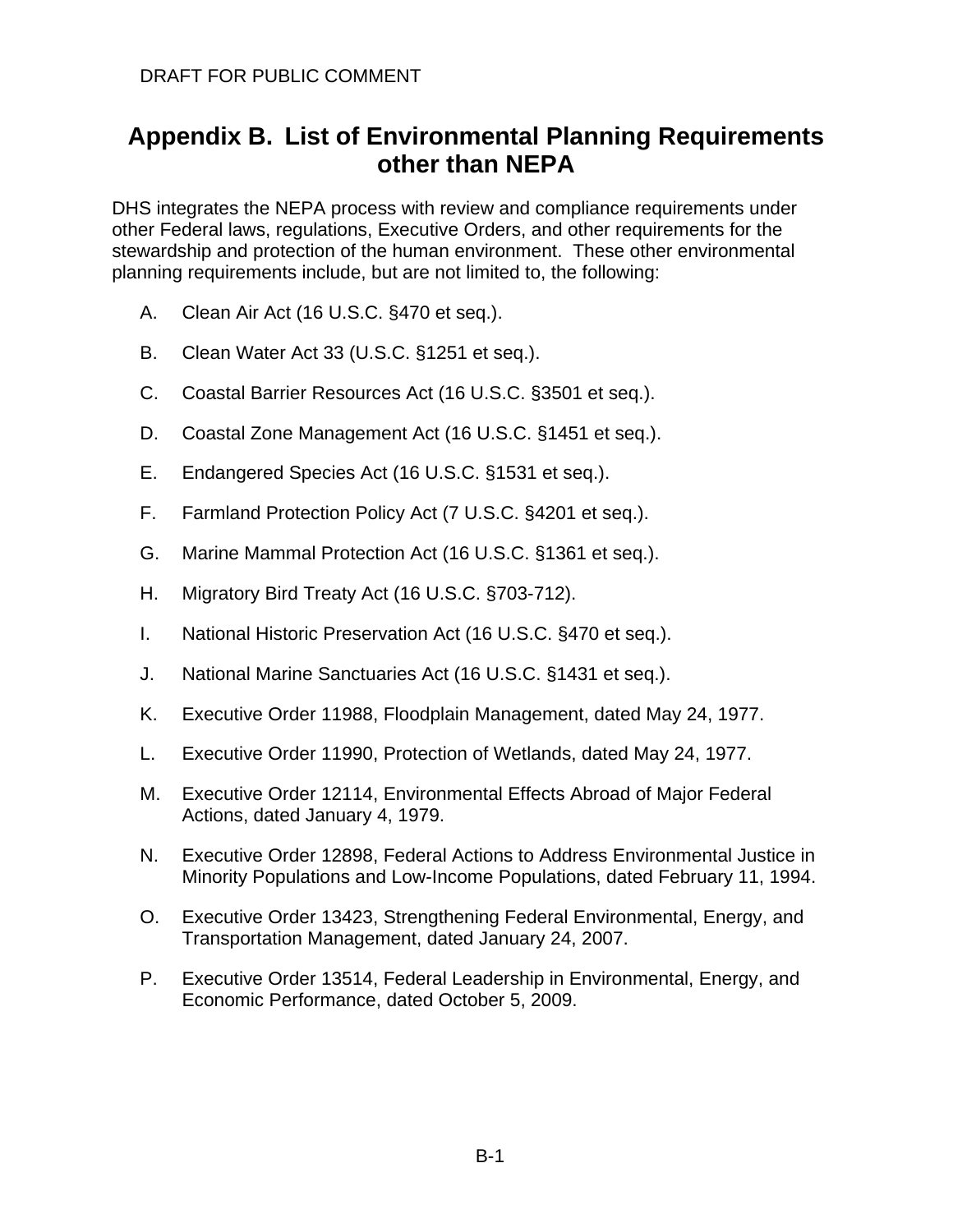# **Appendix C. Record of Environmental Consideration (REC) Template for Categorically Excluded Actions**

#### INTRODUCTION

The purpose of this Record of Environmental Consideration (REC) is to provide a record that the potential for impacts to the quality of the human environment has been considered in the decision to implement the Proposed Action described below, in accordance with the National Environmental Policy Act of 1969 (NEPA) and DHS Directive 023-01 and Instruction Manual 023-01-001-01 on implementation of NEPA. DHS integrates the NEPA process with review and compliance requirements under other Federal laws, regulations, Executive Orders, and other requirements for the stewardship and protection of the human environment, as reflected in Section II (8) of this REC. Signature of the DHS Proponent on this REC demonstrates that they have considered the potential for impacts to the human environment in their decision to implement the Proposed Action as required by NEPA, and are committing to any conditions listed in Section IV of this REC that may be required for implementation of the project.

Instructions: Information to complete this form is needed from both the proponent office and environmental planning specialists. The environmental impact evaluation documented in this REC must include the full life-cycle of the Proposed Action, to the extent that the stages of that life-cycle are reasonably foreseeable and sufficiently developed to make an environmental analysis possible at this time. Any connected or related activities that are needed for the Proposed Action to be effective, or that need this Proposed Action to be effective, must also be included in the environmental impact evaluation. Provide quantitative information where appropriate; discuss alternatives, if appropriate; and attach relevant supporting documents (e.g., maps, photographs, correspondence, reports, etc.). When completed, the form is to be signed by the Preparer, the Environmental Approver, and the Action Proponent. The completed REC becomes a part of the administrative record for the Proposed Action.

SECTION I – Description of Proposed Action

|  |  | 1. Name of Component and Program/Office Authorizing the Proposed Action: |
|--|--|--------------------------------------------------------------------------|
|  |  |                                                                          |

2. Title of Proposed Action:

3. Identifying Number of Proposed Action (if available):

4. Estimated Start Date and Useful Life of Proposed Action:

5. Location of Proposed Action (e.g., Nationwide, Regional, Site-Specific. If site-specific, provide City, County, State, and street address and/or latitude-longitude coordinates):

6. Description of Proposed Action, including its purpose and need and any related or connected actions. You may include as attachments maps, photographs, diagrams, or other information that may assist with the description.

SECTION II – Analysis of Extraordinary Circumstances

7. Proposed Action is not a piece of a larger action

 $\Box$ Proposed Action is a piece of a larger action

Remarks: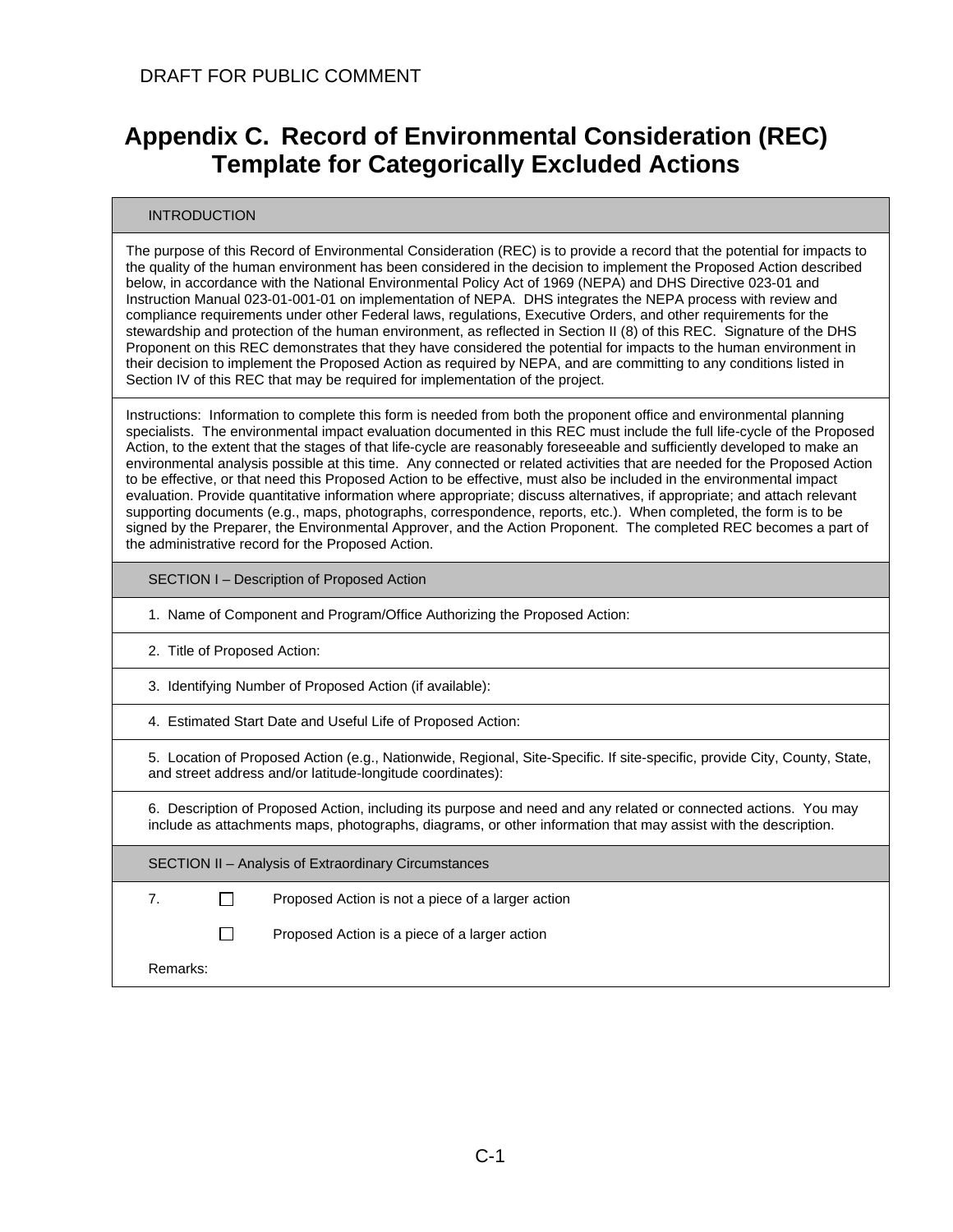## DRAFT FOR PUBLIC COMMENT

|              |           | any coordination or consultation that occurred with a resource or regulatory agency, if relevant.                                                                                                                                                                                                                         |
|--------------|-----------|---------------------------------------------------------------------------------------------------------------------------------------------------------------------------------------------------------------------------------------------------------------------------------------------------------------------------|
| $\mathsf{L}$ | $\Box$    | A. Will the Proposed Action have a potentially significant effect on public health or safety?                                                                                                                                                                                                                             |
| Yes          | No.       |                                                                                                                                                                                                                                                                                                                           |
| Remarks:     |           |                                                                                                                                                                                                                                                                                                                           |
| ΙI           | $\perp$   | B. Will the Proposed Action have a potentially significant effect on species or habitats protected                                                                                                                                                                                                                        |
| Yes          | <b>No</b> | by the Endangered Species Act, Marine Mammal Protection Act, Migratory Bird Treaty Act, Bald<br>and Golden Eagle Protection Act, or Magnuson-Stevens Fishery Conservation and Management<br>Act?                                                                                                                          |
| Remarks:     |           |                                                                                                                                                                                                                                                                                                                           |
| $\mathsf{L}$ | $\Box$    | C. Will the Proposed Action have a potentially significant effect on a district, highway, structure,                                                                                                                                                                                                                      |
| Yes          | No        | or object that is listed or eligible for listing on the National Register of Historic Places (NRHP)?<br>Will the Proposed Action have a potentially significant effect on a historic or cultural resource,<br>traditional or sacred site, or result in the destruction of a significant scientific, cultural, or historic |
| Remarks:     |           | resource?                                                                                                                                                                                                                                                                                                                 |
| ΙI           | $\perp$   | D. Will the Proposed Action have a potentially significant effect on an environmentally sensitive                                                                                                                                                                                                                         |
| Yes          | <b>No</b> | area?                                                                                                                                                                                                                                                                                                                     |
| Remarks:     |           |                                                                                                                                                                                                                                                                                                                           |
| ΙI           | $\perp$   | E. Will the Proposed Action result in the potential violation of a Federal, State, or local law or                                                                                                                                                                                                                        |
| Yes          | <b>No</b> | requirement imposed to protect the environment?                                                                                                                                                                                                                                                                           |
| Remarks:     |           |                                                                                                                                                                                                                                                                                                                           |
|              |           | F. Will the Proposed Action have an effect on the quality of the human environment that is likely                                                                                                                                                                                                                         |
| Yes          | No        | to be highly controversial in terms of scientific validity, likely to be highly uncertain, or likely to<br>involve unique or unknown environmental risks?                                                                                                                                                                 |
| Remarks:     |           |                                                                                                                                                                                                                                                                                                                           |
|              |           | G. Will the Proposed Action employ new or unproven technology that is likely to involve unique                                                                                                                                                                                                                            |
| Yes          | No        | or unknown environmental risks, where the effect on the human environment is likely to be highly<br>uncertain, or where the effect on the human environment is likely to be highly controversial in<br>terms of scientific validity?                                                                                      |
| Remarks:     |           |                                                                                                                                                                                                                                                                                                                           |
| ΙI           | $\perp$   | H. Will the Proposed Action establish a precedent for future actions that have significant                                                                                                                                                                                                                                |
|              | No        | effects?                                                                                                                                                                                                                                                                                                                  |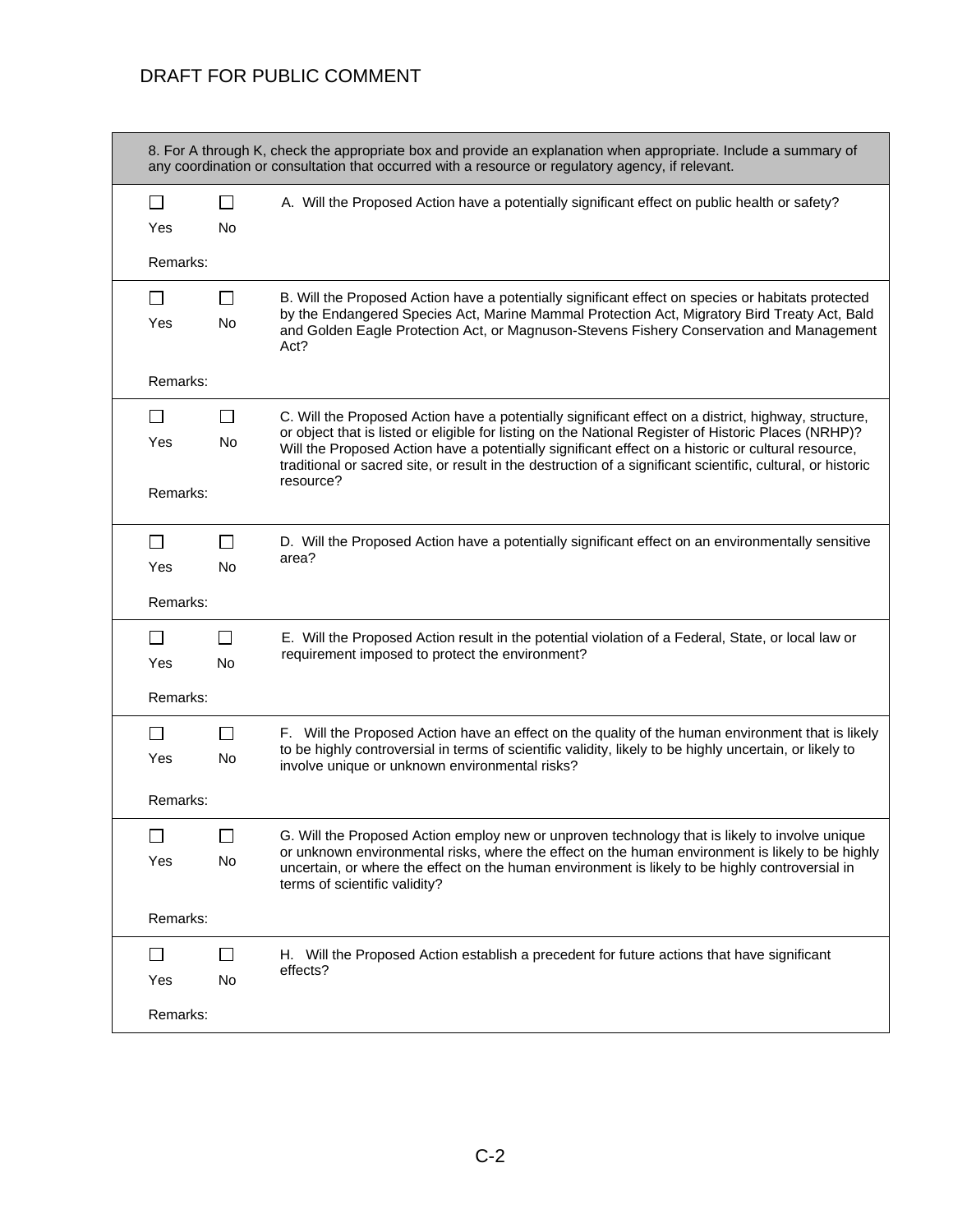# DRAFT FOR PUBLIC COMMENT

| П             | $\Box$                  | Is the Proposed Action significantly greater in scope or size than normally experienced for its<br>L.                                                                                                                                                                                                                                                                                                                                                                                                                                                                                                                                                                                                                  |
|---------------|-------------------------|------------------------------------------------------------------------------------------------------------------------------------------------------------------------------------------------------------------------------------------------------------------------------------------------------------------------------------------------------------------------------------------------------------------------------------------------------------------------------------------------------------------------------------------------------------------------------------------------------------------------------------------------------------------------------------------------------------------------|
| Yes           | <b>No</b>               | particular category of action?                                                                                                                                                                                                                                                                                                                                                                                                                                                                                                                                                                                                                                                                                         |
| Remarks:      |                         |                                                                                                                                                                                                                                                                                                                                                                                                                                                                                                                                                                                                                                                                                                                        |
| $\Box$        | $\mathsf{L}$            | J. Does the Proposed Action have the potential to result in significant degradation of existing                                                                                                                                                                                                                                                                                                                                                                                                                                                                                                                                                                                                                        |
| <b>Yes</b>    | <b>No</b>               | poor environmental conditions? Will the Proposed Action initiate a potentially significant<br>environmentally degrading influence, activity, or effect in areas not significantly modified from<br>their natural condition?                                                                                                                                                                                                                                                                                                                                                                                                                                                                                            |
| Remarks:      |                         |                                                                                                                                                                                                                                                                                                                                                                                                                                                                                                                                                                                                                                                                                                                        |
| $\perp$       | $\perp$                 | K. Is the Proposed Action related to other actions with individually insignificant but cumulatively                                                                                                                                                                                                                                                                                                                                                                                                                                                                                                                                                                                                                    |
| <b>Yes</b>    | <b>No</b>               | significant impacts?                                                                                                                                                                                                                                                                                                                                                                                                                                                                                                                                                                                                                                                                                                   |
| Remarks:      |                         |                                                                                                                                                                                                                                                                                                                                                                                                                                                                                                                                                                                                                                                                                                                        |
|               |                         | SECTION III - Categorical Exclusion (CATEX) Determination                                                                                                                                                                                                                                                                                                                                                                                                                                                                                                                                                                                                                                                              |
| EA required). |                         | 9. If one or more DHS CATEX applies to the proposed action, indicate which DHS CATEX(s) applies (see Appendix<br>A, Table 1, DHS Instruction Manual 023-01-001-01 for the list of DHS CATEXs). The entire proposed action must<br>clearly fit within one or more DHS CATEX(s). Note: The presence of an extraordinary circumstance (Section II above)<br>precludes the application of a CATEX when the circumstance would have significant environmental impacts (i.e.,<br>Environmental Impact Statement required), or presents the potential for significant environmental impacts (i.e.,<br>Environmental Assessment (EA) required), or that potential cannot be readily determined without further analysis (i.e., |
|               | SECTION IV - Conditions |                                                                                                                                                                                                                                                                                                                                                                                                                                                                                                                                                                                                                                                                                                                        |
|               |                         | 10. The following conditions are required to implement the Proposed Action:                                                                                                                                                                                                                                                                                                                                                                                                                                                                                                                                                                                                                                            |
|               | proceed.                | • Any change to the Proposed Action requires re-evaluation for compliance with NEPA before the action can                                                                                                                                                                                                                                                                                                                                                                                                                                                                                                                                                                                                              |
|               |                         | • This review addresses NEPA and requirements under other environmental planning requirements that are<br>integrated into the NEPA process. This review may identify the need for additional Federal, State, and/or local<br>permits, approvals, etc. required for the Proposed Action. However, this review may not satisfy those<br>requirements and the Proponent is responsible for ensuring that all other appropriate Federal, State, and/or local<br>permits, approvals, etc. have been obtained.                                                                                                                                                                                                               |
|               |                         | • [Add action-specific conditions as necessary, e.g.: If ground disturbing activities occur during action<br>implementation, the Proponent will monitor ground disturbance and if any potential archeological resources or                                                                                                                                                                                                                                                                                                                                                                                                                                                                                             |

human remains are discovered, will immediately cease work in that area and notify \_\_\_\_\_\_.]